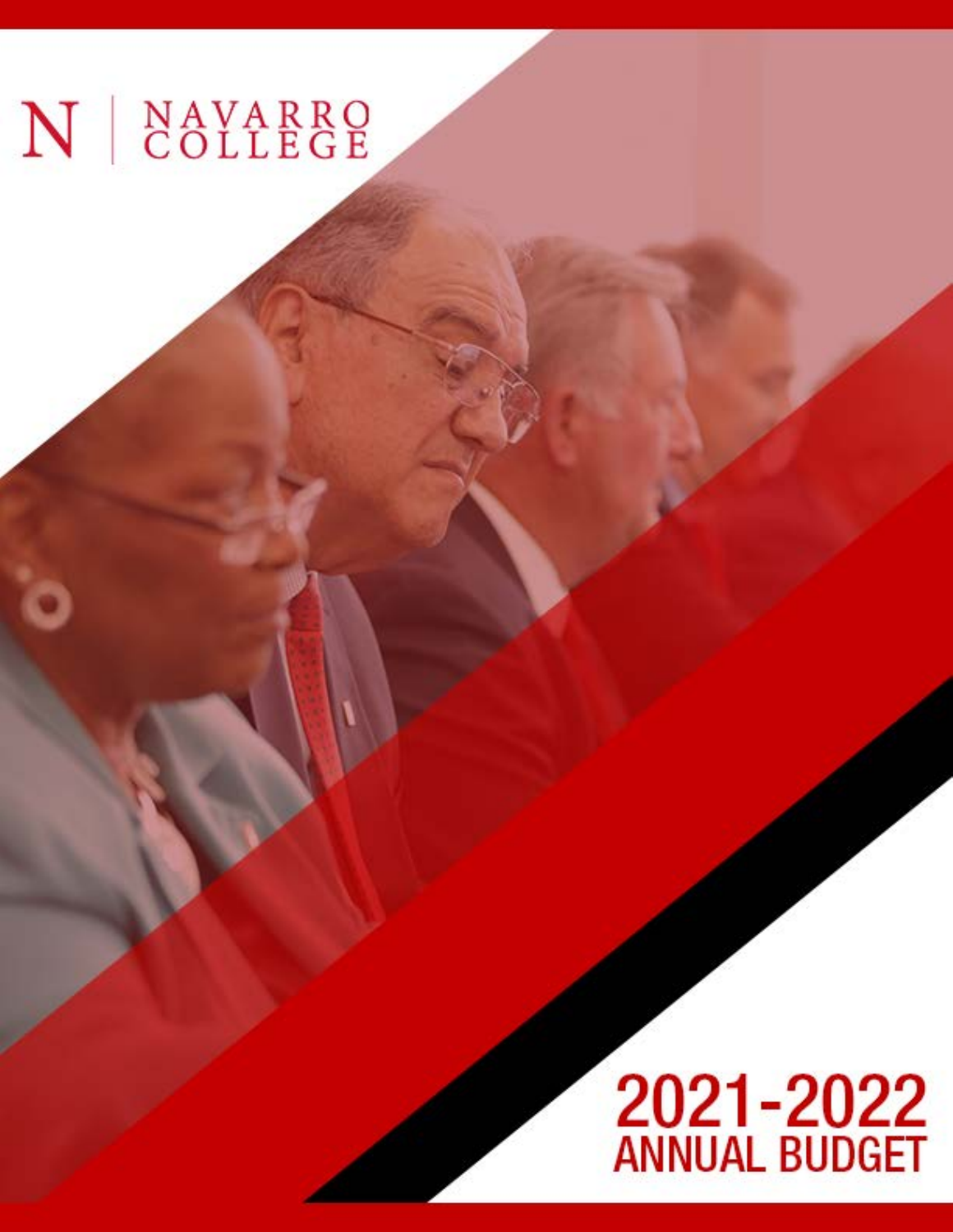## **REVENUE**

| 00-0-01015-4033-01 E & G : STATE MATCH - ORP : CORSICANA                                                                        | \$       | (125,000.00)                    |
|---------------------------------------------------------------------------------------------------------------------------------|----------|---------------------------------|
| 00-0-01015-4005-01 E & G : STATE APPR - INSURANCE : CORSICANA                                                                   | \$       | (1,714,892.00)                  |
| 00-0-01015-4001-01 E & G : STATE APPR - ACADEMIC : CORSICANA                                                                    | \$       | (12,689,697.00)                 |
| Totals for DEPARTMENT: 01010 - STUDENT INCOME                                                                                   | \$       | (20, 191, 134.00)               |
| 00-0-01010-4759-01 E & G : FIRE ACADEMY INSURANCE : CORSICANA                                                                   | \$       | (1,080.00)                      |
| 00-0-01010-4755-01 E & G : INSURANCE-CTE PROFESSIONS : CORSICANA                                                                | \$       | (407.00)                        |
| 00-0-01010-4754-02 E & G : INSURANCE EMERGENCY MEDICAL : WAXAHACHIE                                                             | \$       | (3,432.00)                      |
| 00-0-01010-4753-01 E & G : FEE - NURSING MOCK TRIAL : CORSICANA                                                                 | \$       | (11,400.00)                     |
| 00-0-01010-4752-01 E & G : POLICE ACADEMY INSURANCE : CORSICANA                                                                 | \$       | (1,300.00)                      |
| 00-0-01010-4750-01 E & G : INSURANCE - HEALTH OCCUPATIONS : CORSICANA                                                           | \$       | (5,369.00)                      |
| 00-0-01010-4371-02 E & G : TUITION - COMMUNITY SERVICE ED : WAXAHACHIE                                                          | \$       | (1,986.00)                      |
| 00-0-01010-4371-01 E & G : TUITION - COMMUNITY SERVICE ED : CORSICANA                                                           | \$       | (1,700.00)                      |
| 00-0-01010-4361-03 E & G : TUITION - N/C FUNDABLE : MEXIA                                                                       | \$       | (86,967.00)                     |
| 00-0-01010-4361-02 E & G : TUITION - N/C FUNDABLE : WAXAHACHIE                                                                  | \$       | (127, 933.00)                   |
| 00-0-01010-4361-01 E & G : TUITION - N/C FUNDABLE : CORSICANA                                                                   | \$       | (62,034.00)                     |
| 00-0-01010-4360-01 E & G : TUITION - CRIMINAL JUSTICE CE : CORSICANA                                                            | \$       | (121, 239.00)                   |
| 00-0-01010-4359-01 E & G : Health Occupations Software : CORSICANA                                                              | \$       | (345,737.00)                    |
| 00-0-01010-4339-01 E & G : Fee- Clinical Travel Nursing : CORSICANA                                                             | \$       | (16, 155.00)                    |
| 00-0-01010-4330-01 E & G : Fee - Biology Lab Kit: CORSICANA                                                                     | \$       | (21,840.00)                     |
| 00-0-01010-4327-01 E & G : FEE - PARKING : CORSICANA                                                                            | \$       | (143, 722.00)                   |
| 00-0-01010-4326-01 E & G : FEE - PRIVATE INSTRUCTION : CORSICANA                                                                | \$       | (10,880.00)                     |
| 00-0-01010-4325-01 E & G : FEE - TECHNOLOGY ACCESS : CORSICANA                                                                  | \$       | (1,718,170.00)                  |
| 00-0-01010-4324-01 E & G : FEE - OUT OF DISTRICT : CORSICANA                                                                    | \$       | (4,982,292.00)                  |
| 00-0-01010-4323-01 E & G : FEE - OTA KIT : CORSICANA                                                                            | \$       | (1,620.00)                      |
| 00-0-01010-4322-01 E & G: FEE - LAB: CORSICANA                                                                                  | \$       | (283, 471.00)                   |
| 00-0-01010-4321-01 E & G : FEE - INTERNET COURSES : CORSICANA                                                                   | \$       | (828,908.00)                    |
| 00-0-01010-4317-01 E & G : FEE - CONTINUING ED : CORSICANA                                                                      | \$       | (27,950.00)                     |
| 00-0-01010-4316-01 E & G : FEE - MATRICULATION : CORSICANA                                                                      | \$       | (431,595.00)                    |
| 00-0-01010-4314-01 E & G : FEES - EQUIPMENT : CORSICANA                                                                         | \$       | (12,743.00)                     |
| 00-0-01010-4313-01 E & G : FEE - OTA DRUG TEST : CORSICANA                                                                      | \$       | (6,790.00)                      |
| 00-0-01010-4312-01 E & G : FEE - ALLIED HEALTH PROGRAMS : CORSICANA                                                             | \$<br>\$ | (3,804,519.00)<br>(363, 200.00) |
| 00-0-01010-4307-01 E & G : TUITION - OUT STATE/FOREIGN : CORSICANA<br>00-0-01010-4310-01 E & G : FEE - BUILDING USE : CORSICANA | \$       | (572, 389.00)                   |
| 00-0-01010-4306-01 E & G : TUITION - OUT OF DISTRICT : CORSICANA                                                                | \$       | (5,338,220.00)                  |
| 00-0-01010-4305-01 E & G : TUITION-IN DISTRICT & MINIMUM : CORSICANA                                                            | \$       | (856,086.00)                    |
|                                                                                                                                 |          |                                 |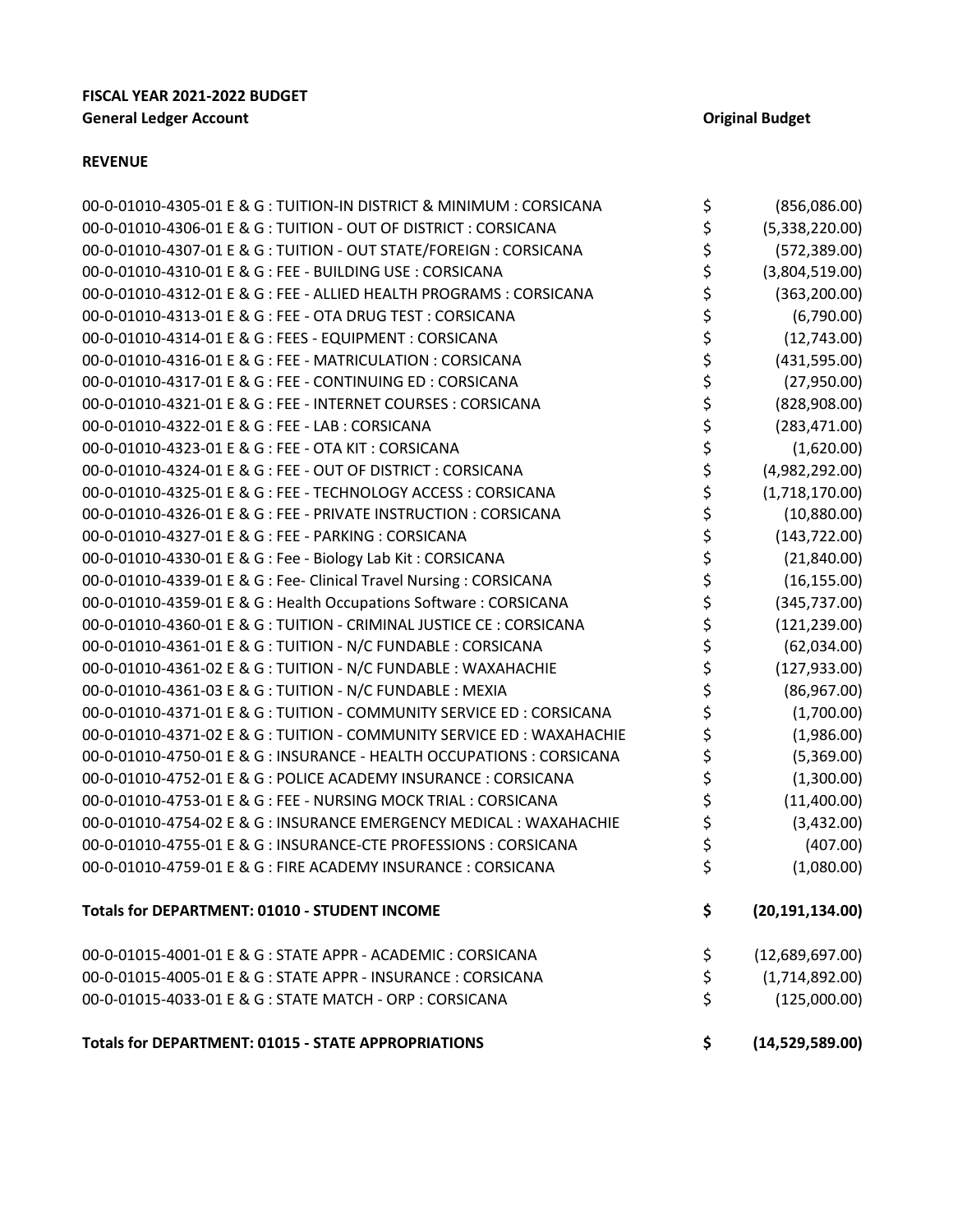| 00-0-01017-4501-01 E & G : AD VALOREM TAXES : CORSICANA               | \$<br>(4,838,446.00)    |
|-----------------------------------------------------------------------|-------------------------|
| Totals for DEPARTMENT: 01017 - LOCAL APPROPRIATIONS                   | \$<br>(4,838,446.00)    |
| 00-0-03020-4296-01 E & G : SBDC STATE 2021 : CORSICANA                | \$<br>(125, 737.00)     |
| <b>Totals for DEPARTMENT: 03020 - STATE GRANTS AND CONTRACTS</b>      | \$<br>(125, 737.00)     |
| 00-0-04010-4200-01 E & G : CARES Act-Student Aid : CORSICANA          | \$<br>(5,477,228.00)    |
| 00-0-04010-4202-01 E & G : CARES Act - SBDC : CORSICANA               | \$<br>(100, 534.00)     |
| 00-0-04010-4205-01 E & G : CRRSA-Institutional : CORSICANA            | \$<br>(794,009.29)      |
| 00-0-04010-4206-01 E & G : CRRSA-Strengthening Institutio : CORSICANA | \$<br>(369,950.00)      |
| 00-0-04010-4209-01 E & G : ARP - Institutional Portion : CORSICANA    | \$<br>(7,508,570.00)    |
| 00-0-04010-4211-01 E & G : AEL Combined Funds : CORSICANA             | \$<br>(1,012,971.00)    |
| 00-0-04010-4225-01 E & G : FEDERAL WORKSTUDY : CORSICANA              | \$<br>(173, 291.00)     |
| 00-0-04010-4268-01 E & G : ABE - PROF DEV Y3 : CORSICANA              | \$<br>(20, 673.00)      |
| 00-0-04010-4273-01 E & G : AEL CIVICS Y3 : CORSICANA                  | \$<br>(109, 165.00)     |
| 00-0-04010-4277-01 E & G : SBDC FEDERAL 2020 : CORSICANA              | \$<br>(191, 744.00)     |
| 00-0-04010-4289-01 E & G : CARL PERKINS : CORSICANA                   | \$<br>(336,042.00)      |
| 00-0-04010-4294-01 E & G : TRIO - STUDENT SUPPORT SVCS : CORSICANA    | \$<br>(430, 540.00)     |
| Totals for DEPARTMENT: 04010 - FEDERAL GRANTS AND CONTRACTS           | \$<br>(16, 524, 717.29) |
| 00-0-04050-4144-01 E & G : HIGHER EDUCATION CENTERS : CORSICANA       | \$<br>(10,000.00)       |
| Totals for DEPARTMENT: 04050 - PRIVATE GIFTS & GRANTS                 | \$<br>(10,000.00)       |
| 00-0-05010-4346-01 E & G : MISC CONTINUING ED : CORSICANA             | \$<br>(9,798.00)        |
| 00-0-05010-4703-01 E & G : Ticket Sales - Planetarium : CORSICANA     | \$<br>(3,000.00)        |
| 00-0-05010-4739-01 E & G : PEARCE MUSUEM : CORSICANA                  | \$<br>(5,604.00)        |
| 00-0-05010-4746-02 E & G : COSMETOLOGY SERVICES : WAXAHACHIE          | \$                      |
| 00-0-05010-4747-01 E & G : Museum Special Programs : CORSICANA        | \$<br>(396.00)          |
| 00-0-05010-4758-01 E & G : N C RETIREMENT MGT FEE : CORSICANA         | \$<br>(11, 178.00)      |
| 00-0-05010-4765-01 E & G : FEE-DRUG TEST : CORSICANA                  | \$<br>(2,700.00)        |
| Totals for DEPARTMENT: 05010 - SALES/SERV - EDUCATIONAL ACT.          | \$<br>(32, 676.00)      |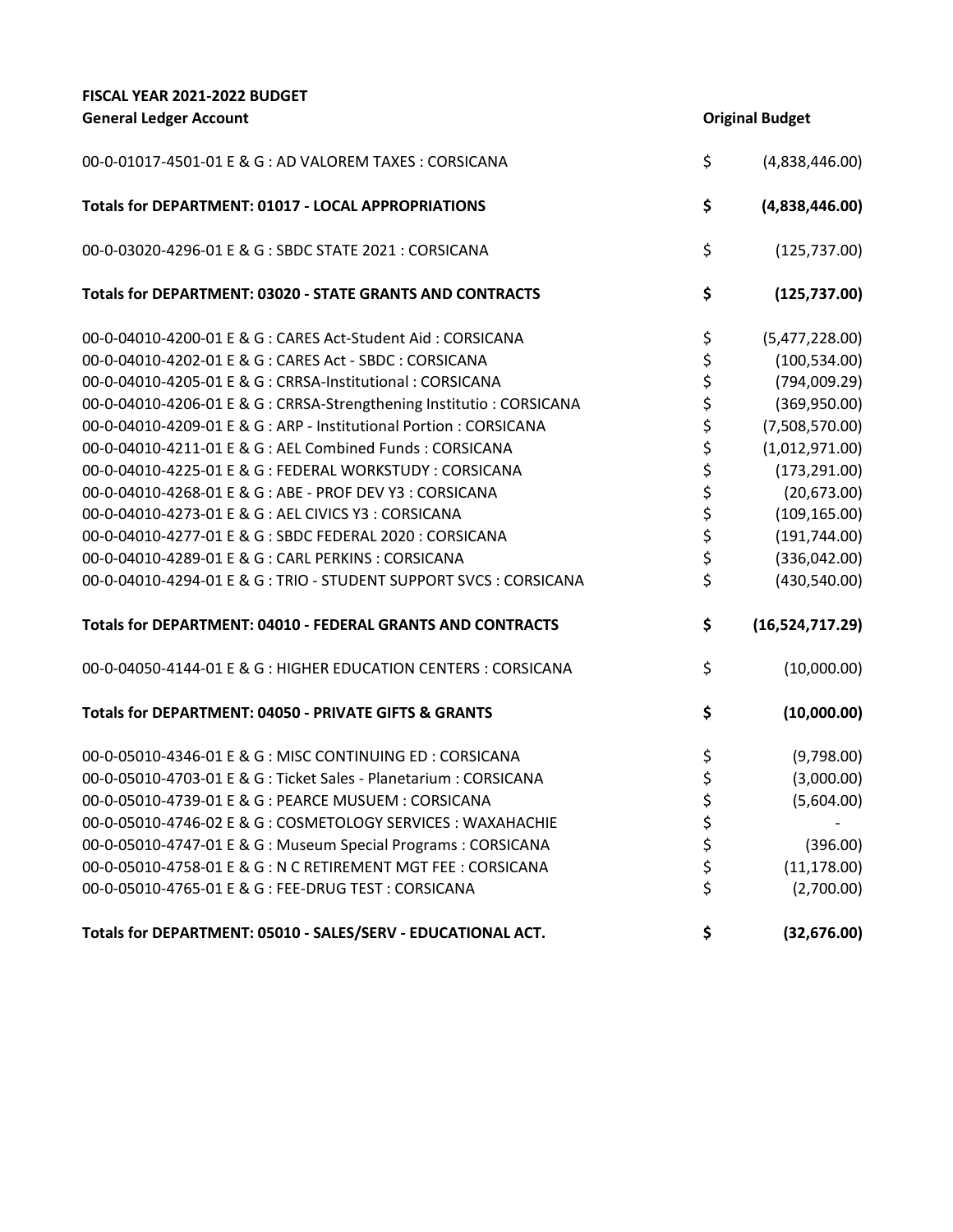| <b>Totals for DEPARTMENT: 07010 - OTHER SOURCES</b>               | \$<br>(313, 024.00) |
|-------------------------------------------------------------------|---------------------|
| 00-0-07010-4828-01 E & G : COMMISSIONS : CORSICANA                | (10,000.00)         |
| 00-0-07010-4763-01 E & G : Fee - Fire Commission Test : CORSICANA | (5,100.00)          |
| 00-0-07010-4733-01 E & G : FACILITIES RENTAL : CORSICANA          | (15,000.00)         |
| 00-0-07010-4732-01 E & G : TRANSCRIPTS : CORSICANA                | (5,000.00)          |
| 00-0-07010-4731-01 E & G : LRC FEES & FINES : CORSICANA           | (838.00)            |
| 00-0-07010-4711-01 E & G : INTEREST INCOME : CORSICANA            | (50,000.00)         |
| 00-0-07010-4705-01 E & G : OTHER INCOME : CORSICANA               | (50,000.00)         |
| 00-0-07010-4454-01 E & G : Lease : CORSICANA                      | (5,400.00)          |
| 00-0-07010-4451-01 E & G : LEASE - SWB MOBILE : CORSICANA         | (56, 755.00)        |
| 00-0-07010-4440-01 E & G : TICKETS - PARKING : CORSICANA          | (1,520.00)          |
| 00-0-07010-4402-01 E & G : TESTING - OTHER : CORSICANA            | (10,645.00)         |
| 00-0-07010-4356-01 E & G : FEES - BACKGROUND CHECKS : CORSICANA   | (2,678.00)          |
| 00-0-07010-4351-01 E & G : FEES - Testing EMS : CORSICANA         | (5,072.00)          |
| 00-0-07010-4350-01 E & G : FEES - ASSET/COMPASS TESTS : CORSICANA | (58,402.00)         |
| 00-0-07010-4348-01 E & G : FEES - OTHER TESTING : CORSICANA       | (12,509.00)         |
| 00-0-07010-4347-01 E & G : FEES - NURSING EXAM : CORSICANA        | (24, 105.00)        |

Totals for FUND: 00 - E & G **\$** (56,565,323.29)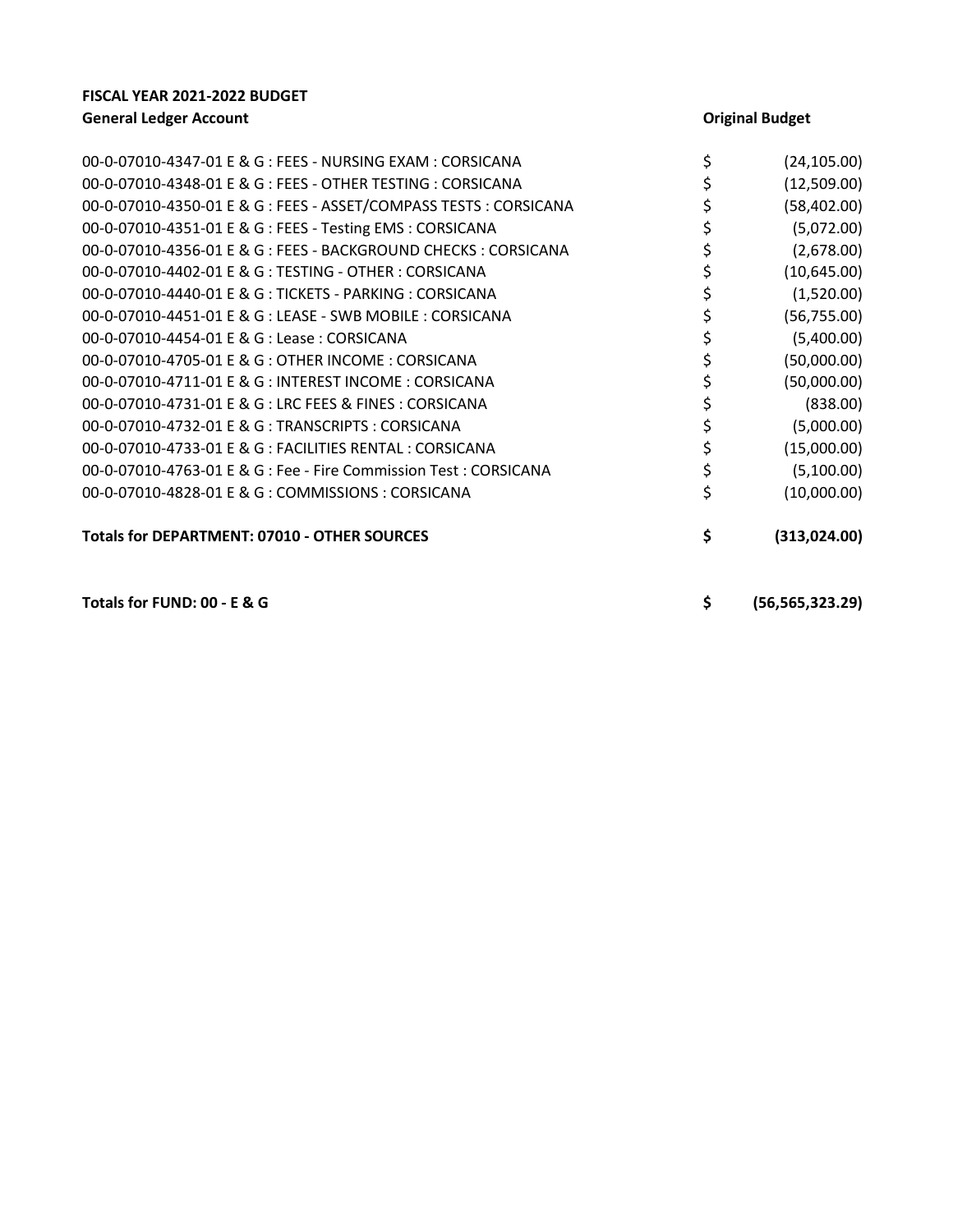| Totals for FUND: 10 - I & S                                 | \$<br>(2,243,691.00) |
|-------------------------------------------------------------|----------------------|
| Totals for DEPARTMENT: 02310 - NC REVENUE BONDS - 2012      | \$<br>(1,411,513.00) |
| 10-0-02310-4523-01   & S : APPRO - BLDG USE FEE : CORSICANA | \$<br>(1,411,513.00) |
| Totals for DEPARTMENT: 02305 - 2009 Revenue Bond            | \$<br>(313, 936.00)  |
| 10-0-02305-4523-01   & S : APPRO - BLDG USE FEE : CORSICANA | \$<br>(313,936.00)   |
| Totals for DEPARTMENT: 02304 - NC REVENUE BONDS - 2007      | \$<br>(260, 692.00)  |
| 10-0-02304-4523-01   & S : APPRO - BLDG USE FEE : CORSICANA | \$<br>(260, 692.00)  |
| Totals for DEPARTMENT: 02303 - NC REVENUE BONDS - 2006      | \$<br>(257, 550.00)  |
| 10-0-02303-4523-01   & S : APPRO - BLDG USE FEE : CORSICANA | \$<br>(257, 550.00)  |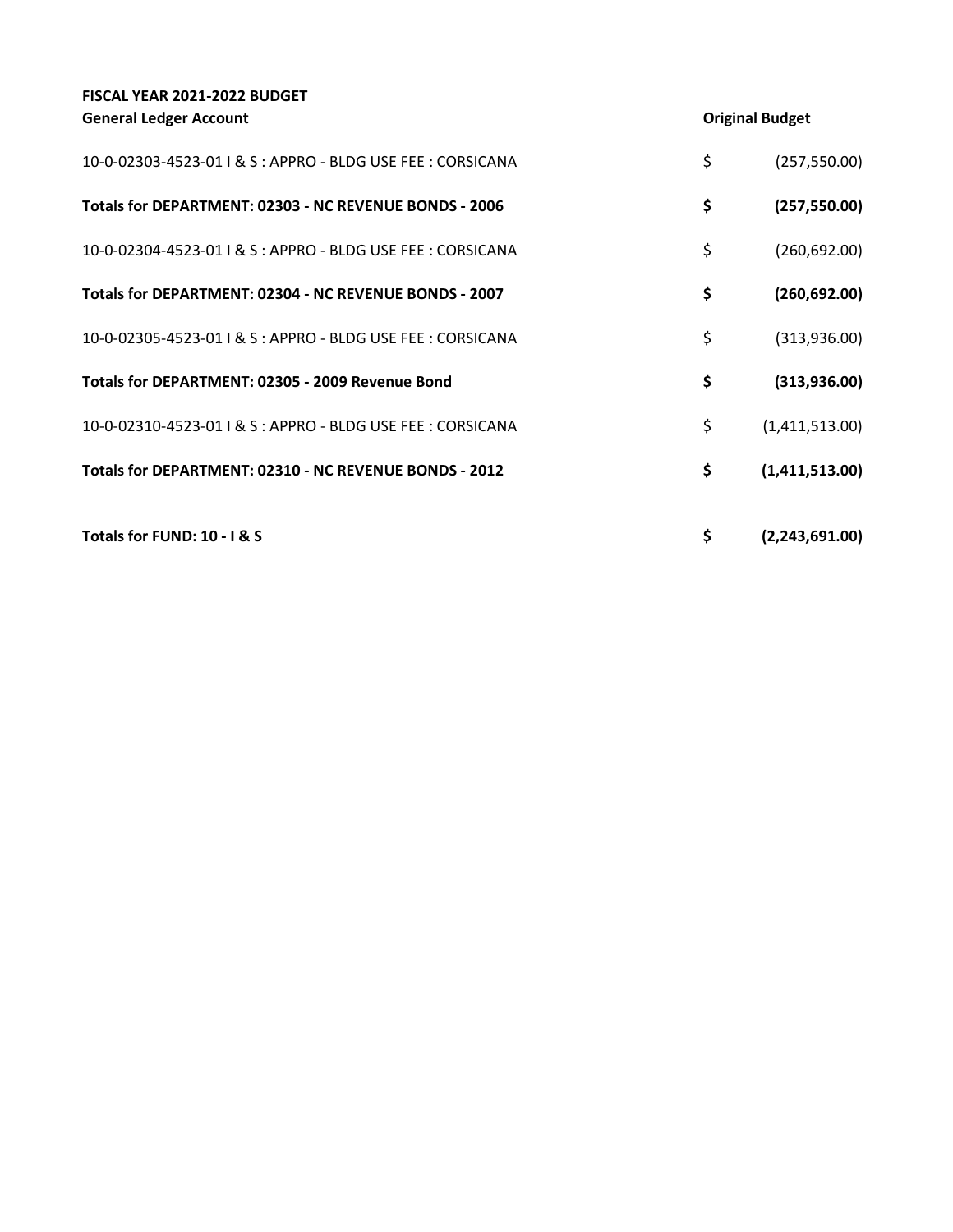| 30-0-06010-4705-01 AUX: OTHER INCOME: CORSICANA                   | \$       | (3,272.00)    |
|-------------------------------------------------------------------|----------|---------------|
| 30-0-06010-4705-02 AUX : OTHER INCOME : WAXAHACHIE                | \$       | (243.00)      |
| 30-0-06010-4711-01 AUX : INTEREST INCOME : CORSICANA              | \$       | (862.00)      |
| 30-0-06010-4767-01 AUX : POLICE ACADEMY TEXTBOOKS : CORSICANA     | \$       | (1,529.00)    |
| 30-0-06010-4769-01 AUX : POLICE ACADEMY UNIFORM : CORSICANA       | \$       | (1,213.00)    |
| 30-0-06010-4801-01 AUX: BOOK SALES: CORSICANA                     | \$       | (989, 479.00) |
| 30-0-06010-4801-02 AUX : BOOK SALES : WAXAHACHIE                  | \$       | (495, 420.00) |
| 30-0-06010-4801-03 AUX: BOOK SALES: MEXIA                         | \$       | (70,000.00)   |
| 30-0-06010-4801-04 AUX : BOOK SALES : MIDLOTHIAN                  | \$       | (200,000.00)  |
| 30-0-06010-4802-01 AUX: SUPPLIES: CORSICANA                       | \$       | (120,000.00)  |
| 30-0-06010-4802-02 AUX : SUPPLIES : WAXAHACHIE                    | \$       | (140, 033.00) |
| 30-0-06010-4802-03 AUX: SUPPLIES: MEXIA                           | \$       | (2,044.00)    |
| 30-0-06010-4802-04 AUX : SUPPLIES : MIDLOTHIAN                    | \$       | (28,000.00)   |
| 30-0-06010-4804-01 AUX : SUPPLIES - NON TAXABLE : CORSICANA       | \$       | (74, 482.00)  |
| 30-0-06010-4804-02 AUX : SUPPLIES - NON TAXABLE : WAXAHACHIE      |          | (6,955.00)    |
| 30-0-06010-4804-04 AUX : SUPPLIES - NON TAXABLE : MIDLOTHIAN      | \$<br>\$ | (2,541.00)    |
| 30-0-06010-4805-01 AUX : BOOK SALES - USED : CORSICANA            | \$       | (41,098.00)   |
| 30-0-06010-4805-02 AUX : BOOK SALES - USED : WAXAHACHIE           | \$       | (7,683.00)    |
| 30-0-06010-4805-03 AUX: BOOK SALES - USED: MEXIA                  | \$       | (5,806.00)    |
| 30-0-06010-4805-04 AUX : BOOK SALES - USED : MIDLOTHIAN           | \$       | (7,500.00)    |
| 30-0-06010-4806-01 AUX : BOOKS - NON TAXABLE : CORSICANA          | \$       | (266,600.00)  |
| 30-0-06010-4806-02 AUX : BOOKS - NON TAXABLE : WAXAHACHIE         | \$       | (15,000.00)   |
| 30-0-06010-4806-03 AUX : BOOKS - NON TAXABLE : MEXIA              | \$       | (1,567.00)    |
| 30-0-06010-4806-04 AUX : BOOKS - NON TAXABLE : MIDLOTHIAN         | \$       | (4,742.00)    |
| 30-0-06010-4819-01 AUX: SHIPPING FEES: CORSICANA                  | \$       | (7, 387.00)   |
| 30-0-06010-4819-02 AUX : SHIPPING FEES : WAXAHACHIE               | \$       | (50.00)       |
| 30-0-06010-4819-04 AUX: SHIPPING FEES: MIDLOTHIAN                 | \$       | (60.00)       |
| 30-0-06010-4826-01 AUX: SOFTGOODS: CORSICANA                      | \$       | (116, 203.00) |
| 30-0-06010-4826-02 AUX : SOFTGOODS : WAXAHACHIE                   | \$       | (42,000.00)   |
| 30-0-06010-4826-03 AUX: SOFTGOODS: MEXIA                          | \$       | (1,388.00)    |
| 30-0-06010-4826-04 AUX : SOFTGOODS : MIDLOTHIAN                   | \$       | (7,000.00)    |
| 30-0-06010-4827-01 AUX : ELECTRONIC SALES : CORSICANA             | Ś        | (66,300.00)   |
| 30-0-06010-4827-02 AUX : ELECTRONIC SALES : WAXAHACHIE            | \$       | (26, 454.00)  |
| 30-0-06010-4827-04 AUX : ELECTRONIC SALES : MIDLOTHIAN            | \$       | (3,500.00)    |
| 30-0-06010-4830-01 AUX : DELI SALES : CORSICANA                   | \$       | (2,228.00)    |
| 30-0-06010-4830-02 AUX : DELI SALES : WAXAHACHIE                  | \$       | (19,548.00)   |
| 30-0-06010-4830-04 AUX : DELI SALES : MIDLOTHIAN                  | \$       | (3,656.00)    |
| 30-0-06010-4842-01 AUX : BOOK SALES USED NON TAXABLE : CORSICANA  | \$       | (11,400.00)   |
| 30-0-06010-4842-02 AUX : BOOK SALES USED NON TAXABLE : WAXAHACHIE | \$       | (1,120.00)    |
| 30-0-06010-4842-04 AUX : BOOK SALES USED NON TAXABLE : MIDLOTHIAN | \$       | (1,255.00)    |
| 30-0-06010-4843-01 AUX : SOFTGOODS NONTAXABLE : CORSICANA         | \$       | (35, 202.00)  |
| 30-0-06010-4843-02 AUX : SOFTGOODS NONTAXABLE : WAXAHACHIE        | \$       | (17,090.00)   |
| 30-0-06010-4843-04 AUX : SOFTGOODS NONTAXABLE : MIDLOTHIAN        | \$       | (271.00)      |
|                                                                   |          |               |

**Totals for DEPARTMENT: 06010 - BOOKSTORE - SALES & SERVICES \$ (2,848,181.00)**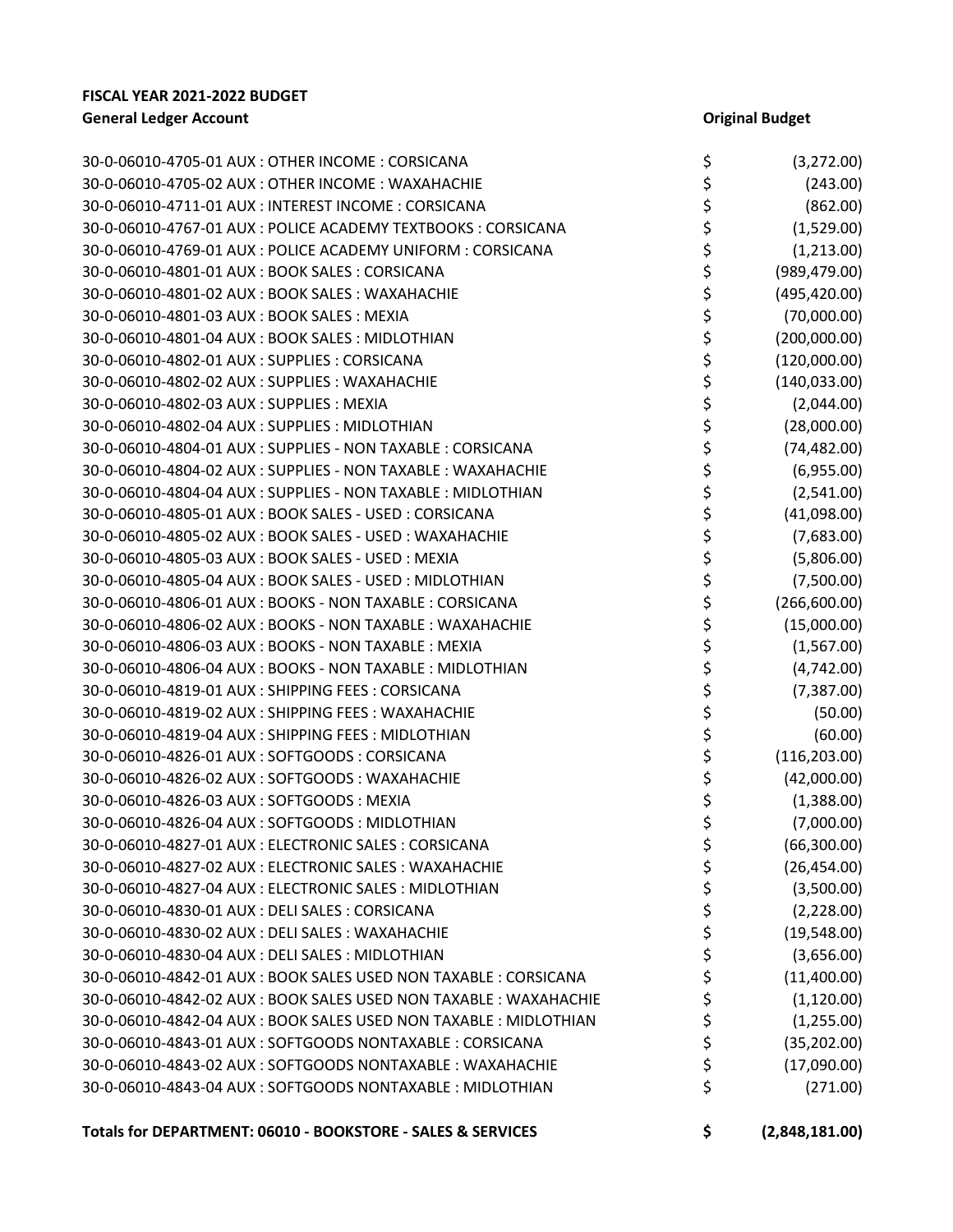| FISCAL YEAR 2021-2022 BUDGET                                      |                |                        |
|-------------------------------------------------------------------|----------------|------------------------|
| <b>General Ledger Account</b>                                     |                | <b>Original Budget</b> |
| 30-0-06011-4802-01 AUX: SUPPLIES: CORSICANA                       | \$             | (3,000.00)             |
| Totals for DEPARTMENT: 06011 - GIFT SHOP                          | \$             | (3,000.00)             |
| 30-0-06012-4801-01 AUX: BOOK SALES: CORSICANA                     | \$             | (1,000.00)             |
| 30-0-06012-4802-01 AUX: SUPPLIES: CORSICANA                       |                | (1,800.00)             |
| 30-0-06012-4814-01 AUX : CAFETERIA SALES : CORSICANA              | \$<br>\$<br>\$ | (145,000.00)           |
| 30-0-06012-4826-01 AUX: SOFTGOODS: CORSICANA                      |                | (30,000.00)            |
| <b>Totals for DEPARTMENT: 06012 - BEAUTIQUE</b>                   | \$             | (177, 800.00)          |
| 30-0-06210-4803-01 AUX : INSTITUTIONAL SALES : CORSICANA          | \$             | (30,000.00)            |
| 30-0-06210-4812-01 AUX : MEAL PLAN - NON TAXABLE : CORSICANA      | \$             | (177,062.00)           |
| 30-0-06210-4813-01 AUX: MEAL PLAN - TAXABLE: CORSICANA            | \$             | (1,905,917.00)         |
| <b>Totals for DEPARTMENT: 06210 - DINING SERVICES</b>             | \$             | (2, 112, 979.00)       |
| 30-0-06310-4522-01 AUX : APPRO - ED & GEN FUND : CORSICANA        | \$             | (50, 319.00)           |
| Totals for DEPARTMENT: 06310 - STUDENT ACTIVITIES                 | \$             | (50, 319.00)           |
| 30-0-06410-4820-01 AUX: ROOM RENTAL: CORSICANA                    | \$             | (2,368,516.00)         |
| Totals for DEPARTMENT: 06410 - HOUSING SALES & SERVICES           | \$             | (2,368,516.00)         |
| 30-0-06510-4522-01 AUX: APPRO - ED & GEN FUND: CORSICANA          | \$             | (1,414,093.00)         |
| 30-0-06510-4721-01 AUX : TICKET SALES-FOOTBALL GATE : CORSICANA   | \$             | (4,005.00)             |
| 30-0-06510-4722-01 AUX : TICKET SALES-BASKETBALL GATE : CORSICANA | \$             | (3,420.00)             |
| Totals for DEPARTMENT: 06510 - INTER COLLEGIATE ATHLETICS         | \$             | (1,421,518.00)         |
| 30-0-06610-4800-01 AUX : VENDING : CORSICANA                      | \$             | (5,000.00)             |
| Totals for DEPARTMENT: 06610 - OTHER INCOME                       | \$             | (5,000.00)             |
|                                                                   |                |                        |

**Totals for FUND: 30 - AUX \$ (8,987,313.00)**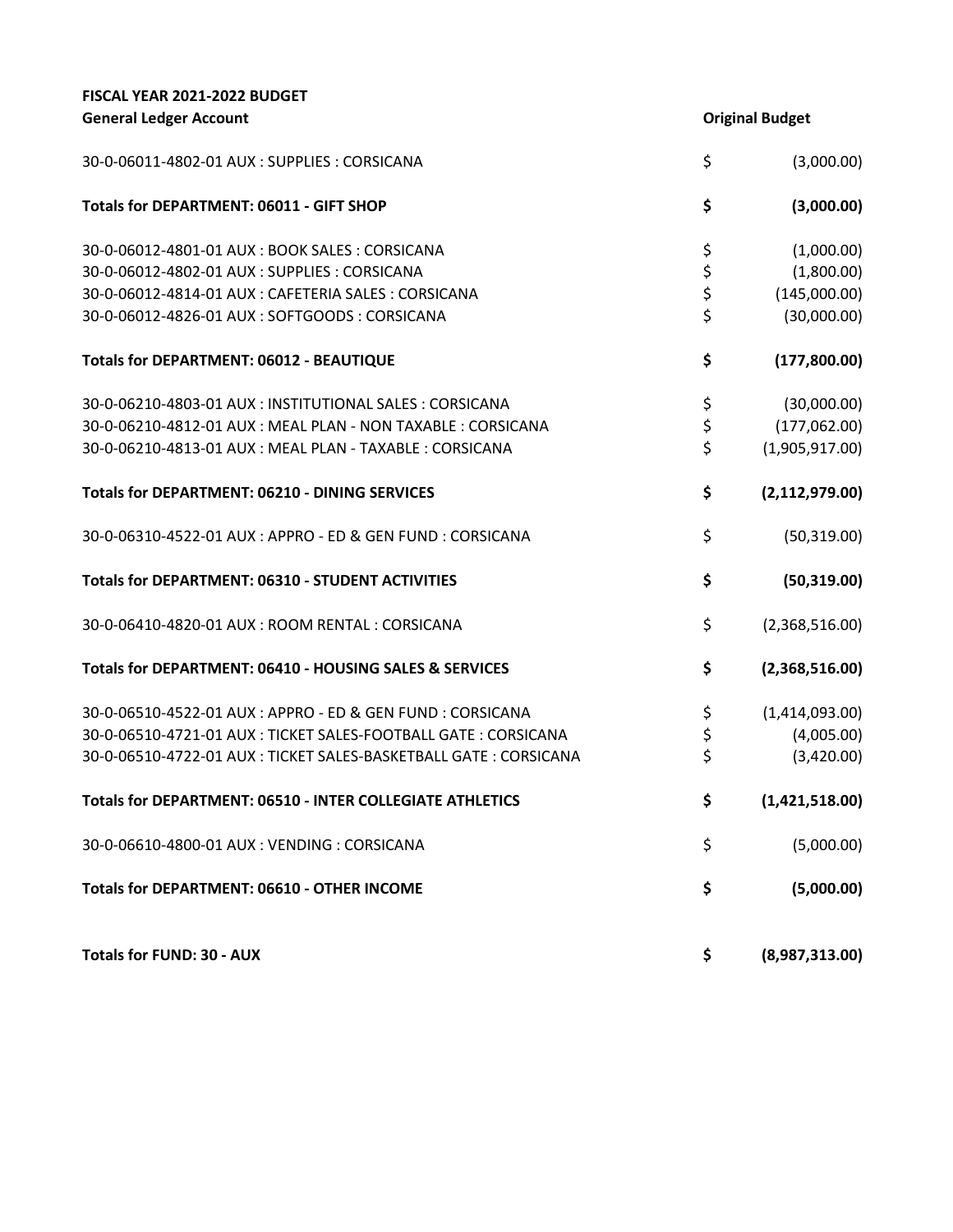| 50-0-53372-4933-01 SCHOL: UNREST. SCHOLARSHIP INCOME: CORSICANA        | \$<br>(679, 105.00)     |
|------------------------------------------------------------------------|-------------------------|
| <b>Totals for DEPARTMENT: 53372 - TEOG</b>                             | \$<br>(679, 105.00)     |
| 50-0-53374-4933-01 SCHOL: UNREST. SCHOLARSHIP INCOME: CORSICANA        | \$<br>(419, 482.00)     |
| Totals for DEPARTMENT: 53374 - STATE SCHOLARSHIP (IN)                  | \$<br>(419, 482.00)     |
| <b>Totals for FUND: 50 - SCHOL</b>                                     | \$<br>(1,098,587.00)    |
| 60-0-60030-4177-01 LOAN: STUDENT LOAN PROCEEDS: CORSICANA              | \$<br>(11,000,000.00)   |
| Totals for DEPARTMENT: 60030 - STUDENT LOANS - DIRECT                  | \$<br>(11,000,000.00)   |
| <b>Totals for FUND: 60 - LOAN</b>                                      | \$<br>(11,000,000.00)   |
| 70-0-07100-4175-01 OPP GRANT: FEDERAL ALLOCATIONS: CORSICANA           | \$<br>(13,000,000.00)   |
| <b>Totals for DEPARTMENT: 07100 - PELL</b>                             | \$<br>(13,000,000.00)   |
| 70-0-07101-4175-01 OPP GRANT: FEDERAL ALLOCATIONS: CORSICANA           | \$<br>(177, 781.00)     |
| <b>Totals for DEPARTMENT: 07101 - SEOG</b>                             | \$<br>(177, 781.00)     |
| <b>Totals for FUND: 70 - OPP GRANT</b>                                 | \$<br>(13, 177, 781.00) |
| 80-0-08101-4175-01 FEDERAL WORKSTUDY : FEDERAL ALLOCATIONS : CORSICANA | \$<br>(173, 291.00)     |
| Totals for DEPARTMENT: 08101 - COLLEGE WORK STUDY                      | \$<br>(173, 291.00)     |
| Totals for FUND: 80 - FEDERAL WORKSTUDY                                | \$<br>(173, 291.00)     |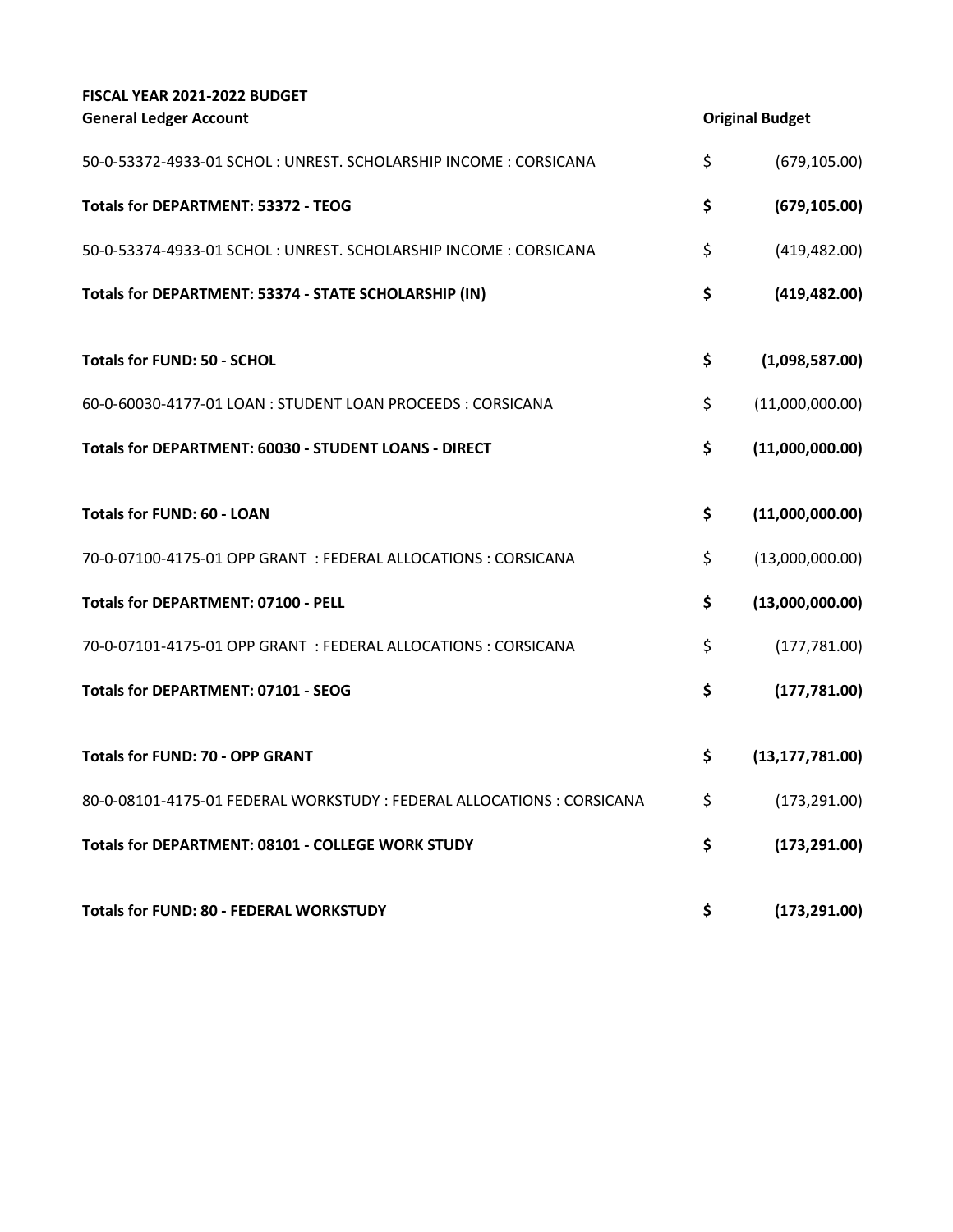## **RESOURCE ALLOCATIONS**

| 00-0-10100-5230-01 E & G : SUPPLIES - GENERAL : CORSICANA  | \$   | 1,500.00   |
|------------------------------------------------------------|------|------------|
| 00-0-10100-5240-01 E & G : POSTAGE : CORSICANA             | \$   | 100.00     |
| 00-0-10100-5400-01 E & G : TRAVEL : CORSICANA              | \$   | 25,000.00  |
| Totals for DEPARTMENT: 10100 - BOARD OF TRUSTEES           | \$   | 26,600.00  |
| 00-0-10105-5121-01 E & G : PROF - FULL TIME : CORSICANA    | \$   | 264,610.00 |
| 00-0-10105-5131-01 E & G : STAFF-FULL TIME : CORSICANA     | \$   | 62,993.00  |
| 00-0-10105-5137-01 E & G: STIPENDS: CORSICANA              |      | 12,000.00  |
| 00-0-10105-5230-01 E & G : SUPPLIES - GENERAL : CORSICANA  |      | 2,650.00   |
| 00-0-10105-5240-01 E & G : POSTAGE : CORSICANA             |      | 350.00     |
| 00-0-10105-5260-01 E & G : SOFTWARE : CORSICANA            | やややや | 8,000.00   |
| 00-0-10105-5384-01 E & G : MAINTENANCE-COPIERS : CORSICANA |      | 2,807.00   |
| 00-0-10105-5400-01 E & G: TRAVEL: CORSICANA                |      | 35,000.00  |
| Totals for DEPARTMENT: 10105 - DISTRICT PRESIDENT          | \$   | 388,410.00 |
| 00-0-10200-5126-01 E & G : PROF - PART TIME : CORSICANA    | \$   | 18,996.00  |
| 00-0-10200-5562-01 E & G : CONTRACT SER-OTHER : CORSICANA  | \$   | 6,878.00   |
| Totals for DEPARTMENT: 10200 - RESOURCE DEVELOPMENT        | \$   | 25,874.00  |
| 00-0-10205-5121-01 E & G : PROF - FULL TIME : CORSICANA    | \$   | 129,647.00 |
| 00-0-10205-5131-01 E & G : STAFF-FULL TIME : CORSICANA     | \$   | 35,568.00  |
| 00-0-10205-5230-01 E & G : SUPPLIES - GENERAL : CORSICANA  |      | 3,855.00   |
| 00-0-10205-5240-01 E & G : POSTAGE : CORSICANA             |      | 250.00     |
| 00-0-10205-5320-01 E & G : ALUMNI OUTREACH : CORSICANA     |      | 9,000.00   |
| 00-0-10205-5330-01 E & G: MEMBERSHIPS/DUES: CORSICANA      | やややや | 250.00     |
| 00-0-10205-5400-01 E & G: TRAVEL: CORSICANA                |      | 4,200.00   |
| 00-0-10205-5999-01 E & G : CONTINGENCY : CORSICANA         | \$   | 10,000.00  |
| <b>Totals for DEPARTMENT: 10205 - VP OPERATIONS</b>        | \$   | 192,770.00 |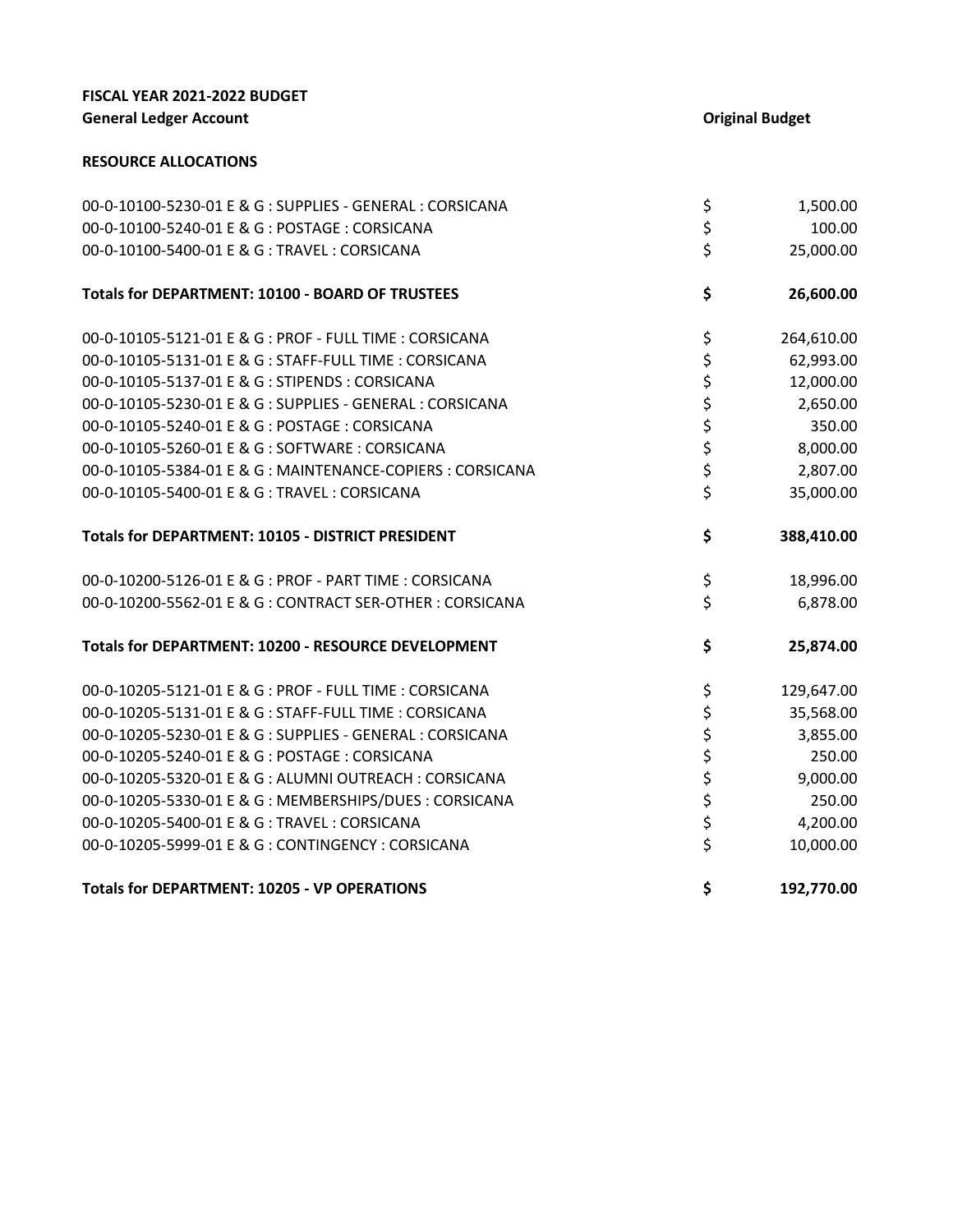| 00-0-10300-5121-01 E & G : PROF - FULL TIME : CORSICANA          | \$       | 210,000.00 |
|------------------------------------------------------------------|----------|------------|
| 00-0-10300-5131-01 E & G : STAFF-FULL TIME : CORSICANA           | \$       | 364,075.00 |
| 00-0-10300-5131-02 E & G : STAFF-FULL TIME : WAXAHACHIE          | \$       | 47,905.00  |
| 00-0-10300-5136-01 E & G : SUPP - PART TIME : CORSICANA          | \$       | 33,200.00  |
| 00-0-10300-5136-02 E & G : SUPP - PART TIME : WAXAHACHIE         | \$       | 1,331.00   |
| 00-0-10300-5136-04 E & G : SUPP - PART TIME : MIDLOTHIAN         | \$       | 9,425.00   |
| 00-0-10300-5230-01 E & G : SUPPLIES - GENERAL : CORSICANA        | \$       | 7,638.00   |
| 00-0-10300-5230-02 E & G : SUPPLIES - GENERAL : WAXAHACHIE       | \$       | 214.00     |
| 00-0-10300-5230-03 E & G : SUPPLIES - GENERAL : MEXIA            | \$       | 75.00      |
| 00-0-10300-5230-04 E & G : SUPPLIES - GENERAL : MIDLOTHIAN       |          | 159.00     |
| 00-0-10300-5240-01 E & G : POSTAGE : CORSICANA                   | \$<br>\$ | 6,200.00   |
| 00-0-10300-5250-01 E & G: ADVERTISING/PROMOTIONS: CORSICANA      | \$       | 200.00     |
| 00-0-10300-5260-01 E & G : SOFTWARE : CORSICANA                  |          | 89.00      |
| 00-0-10300-5281-01 E & G : SUBSCRIPTIONS - PAPER : CORSICANA     | \$<br>\$ | 660.00     |
| 00-0-10300-5335-01 E & G: MEMBERSHIPS-INSTITUTIONAL: CORSICANA   |          | 1,056.00   |
| 00-0-10300-5349-01 E & G: REFUND DISBURSEMENTS: CORSICANA        | \$<br>\$ | 30,807.00  |
| 00-0-10300-5349-02 E & G : REFUND DISBURSEMENTS : WAXAHACHIE     | \$       | 3,097.00   |
| 00-0-10300-5349-03 E & G : REFUND DISBURSEMENTS : MEXIA          |          | 774.00     |
| 00-0-10300-5349-04 E & G : REFUND DISBURSEMENTS : MIDLOTHIAN     | \$<br>\$ | 2,322.00   |
| 00-0-10300-5349-41 E & G : REFUND DISBURSEMENTS : INTERNET       | \$       | 2,322.00   |
| 00-0-10300-5351-01 E & G : BANK CHARGE-MC/VISA : CORSICANA       | \$<br>\$ | 113,645.00 |
| 00-0-10300-5351-02 E & G : BANK CHARGE-MC/VISA : WAXAHACHIE      |          | 4,447.00   |
| 00-0-10300-5351-03 E & G: BANK CHARGE-MC/VISA: MEXIA             | \$       | 708.00     |
| 00-0-10300-5351-04 E & G: BANK CHARGE-MC/VISA: MIDLOTHIAN        | \$<br>\$ | 1,795.00   |
| 00-0-10300-5384-01 E & G : MAINTENANCE-COPIERS : CORSICANA       |          | 1,235.00   |
| 00-0-10300-5385-01 E & G : MAINTENANCE-OTHER : CORSICANA         | \$       | 700.00     |
| 00-0-10300-5400-01 E & G: TRAVEL: CORSICANA                      | \$       | 12,000.00  |
| 00-0-10300-5468-01 E & G : TELEPHONE-SERVICE : CORSICANA         | \$       | 555.00     |
| 00-0-10300-5468-03 E & G : TELEPHONE-SERVICE : MEXIA             | \$       | 382.00     |
| Totals for DEPARTMENT: 10300 - BUSINESS SERVICES                 | Ş        | 857,016.00 |
| 00-0-10305-5121-01 E & G : PROF - FULL TIME : CORSICANA          | \$       | 113,000.00 |
| 00-0-10305-5131-01 E & G : STAFF-FULL TIME : CORSICANA           | \$       | 35,568.00  |
| 00-0-10305-5230-01 E & G : SUPPLIES - GENERAL : CORSICANA        | \$       | 2,700.00   |
| 00-0-10305-5240-01 E & G : POSTAGE : CORSICANA                   | \$       | 200.00     |
| 00-0-10305-5250-01 E & G : ADVERTISING/PROMOTIONS : CORSICANA    | \$       | 2,400.00   |
| 00-0-10305-5260-01 E & G : SOFTWARE : CORSICANA                  | \$       | 36,000.00  |
| 00-0-10305-5335-01 E & G : MEMBERSHIPS-INSTITUTIONAL : CORSICANA | \$       | 1,675.00   |
| 00-0-10305-5400-01 E & G : TRAVEL : CORSICANA                    | \$       | 5,000.00   |
| Totals for DEPARTMENT: 10305 - VP FINANCE AND ADMIN              | \$       | 196,543.00 |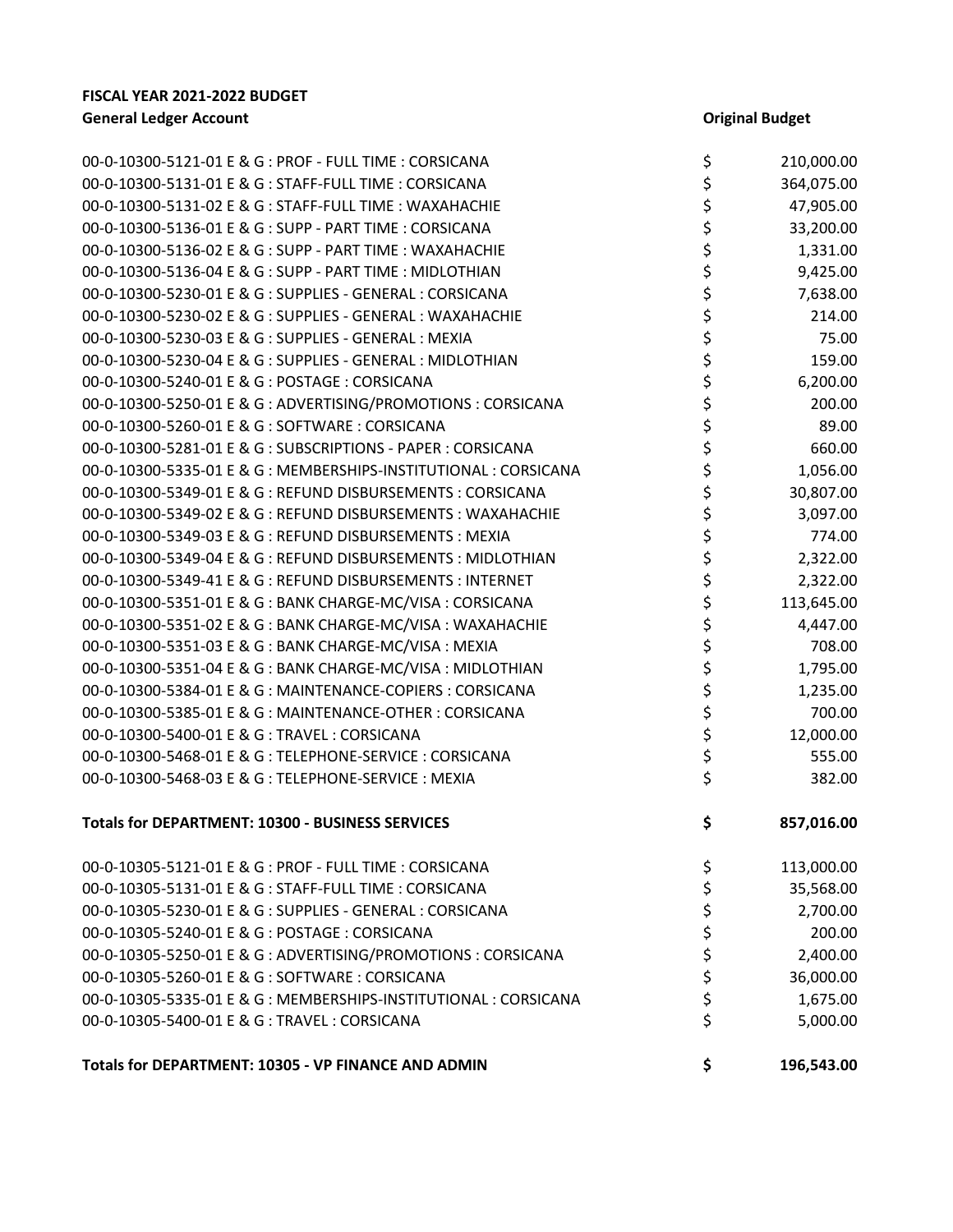| 00-0-10350-5131-01 E & G : STAFF-FULL TIME : CORSICANA             | \$          | 133,324.00 |
|--------------------------------------------------------------------|-------------|------------|
| 00-0-10350-5136-01 E & G : SUPP - PART TIME : CORSICANA            |             | 10,000.00  |
| 00-0-10350-5230-01 E & G : SUPPLIES - GENERAL : CORSICANA          |             | 1,600.00   |
| 00-0-10350-5240-01 E & G : POSTAGE : CORSICANA                     |             | 355.00     |
| 00-0-10350-5250-01 E & G : ADVERTISING/PROMOTIONS : CORSICANA      |             | 3,000.00   |
| 00-0-10350-5384-01 E & G : MAINTENANCE-COPIERS : CORSICANA         |             | 3,370.00   |
| 00-0-10350-5400-01 E & G: TRAVEL: CORSICANA                        |             | 5,000.00   |
| 00-0-10350-5408-01 E & G : STAFF DEVELOPMENT - SPECIAL : CORSICANA | ぐぐぐらぐ       | 10,000.00  |
| 00-0-10350-5562-01 E & G: CONTRACT SER-OTHER: CORSICANA            |             | 50,000.00  |
| <b>Totals for DEPARTMENT: 10350 - HUMAN RESOURCES</b>              | \$          | 216,649.00 |
| 00-0-10355-5121-01 E & G : PROF - FULL TIME : CORSICANA            |             | 123,000.00 |
| 00-0-10355-5337-01 E & G : HR STAFF FUNCTIONS : CORSICANA          | ややみ         | 17,500.00  |
| 00-0-10355-5400-01 E & G: TRAVEL: CORSICANA                        |             | 3,500.00   |
| 00-0-10355-5562-01 E & G : CONTRACT SER-OTHER : CORSICANA          |             | 30,000.00  |
| Totals for DEPARTMENT: 10355 - VP HUMAN RESOURCES                  | \$          | 174,000.00 |
| 00-0-10421-5121-01 E & G : PROF - FULL TIME : CORSICANA            | \$          | 85,164.00  |
| 00-0-10421-5131-01 E & G : STAFF-FULL TIME : CORSICANA             |             | 195,733.00 |
| 00-0-10421-5131-02 E & G : STAFF-FULL TIME : WAXAHACHIE            |             | 56,480.00  |
| 00-0-10421-5131-03 E & G : STAFF-FULL TIME : MEXIA                 |             | 54,828.00  |
| 00-0-10421-5136-02 E & G : SUPP - PART TIME : WAXAHACHIE           |             | 18,430.00  |
| 00-0-10421-5230-01 E & G : SUPPLIES - GENERAL : CORSICANA          |             | 3,500.00   |
| 00-0-10421-5230-02 E & G : SUPPLIES - GENERAL : WAXAHACHIE         |             | 150.00     |
| 00-0-10421-5230-03 E & G : SUPPLIES - GENERAL : MEXIA              |             | 200.00     |
| 00-0-10421-5230-04 E & G : SUPPLIES - GENERAL : MIDLOTHIAN         |             | 180.00     |
| 00-0-10421-5240-01 E & G : POSTAGE : CORSICANA                     |             | 10,000.00  |
| 00-0-10421-5257-01 E & G : STUDENT PHOTO IDS : CORSICANA           |             | 10,000.00  |
| 00-0-10421-5264-01 E & G : APPLY ONLINE : CORSICANA                |             | 4,118.00   |
| 00-0-10421-5384-01 E & G : MAINTENANCE-COPIERS : CORSICANA         | ややややややややややや | 2,612.00   |
| 00-0-10421-5400-01 E & G : TRAVEL : CORSICANA                      |             | 4,000.00   |
|                                                                    |             |            |

## **Totals for DEPARTMENT: 10421 - REGISTRAR \$ 445,395.00**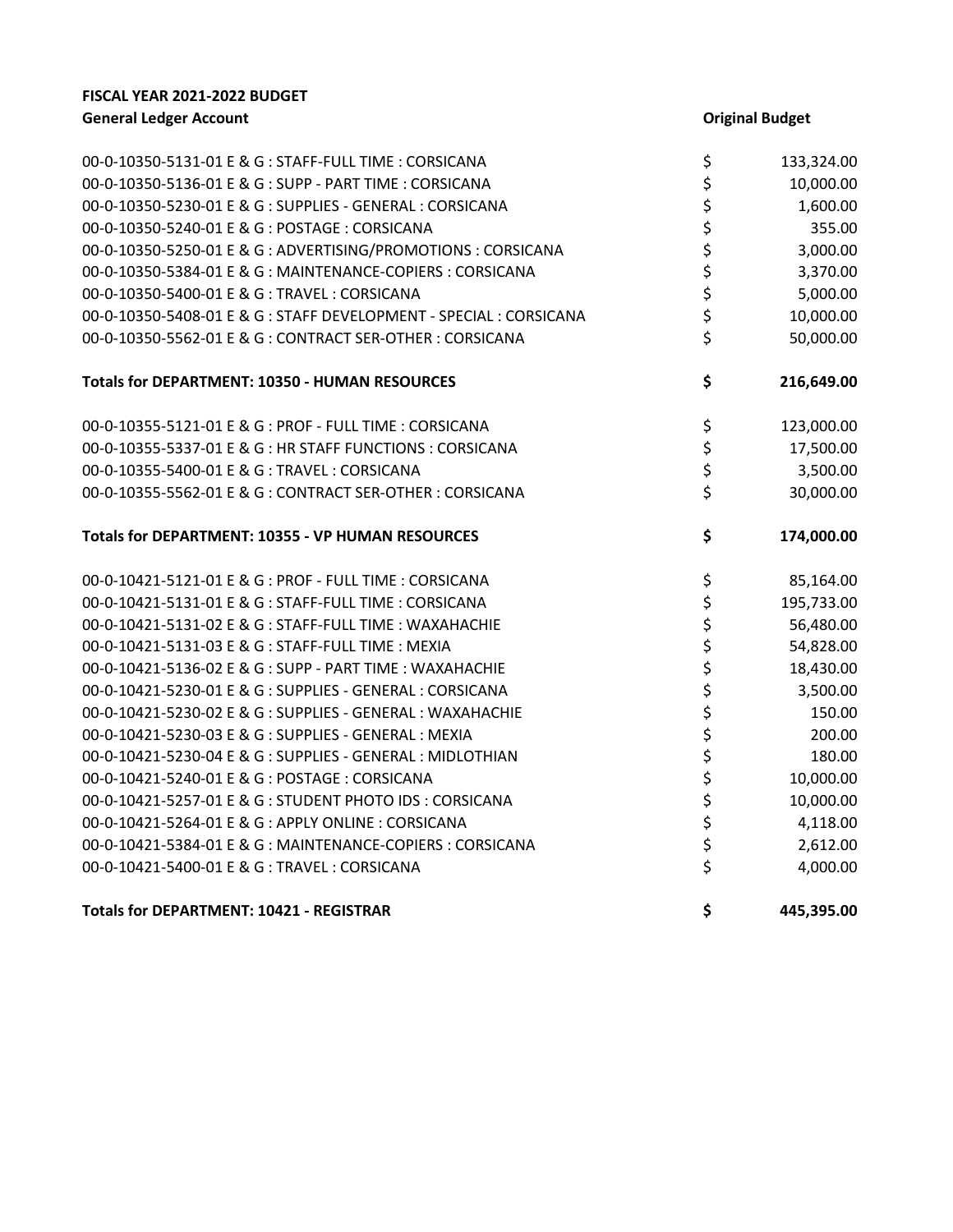| 00-0-10422-5121-01 E & G : PROF - FULL TIME : CORSICANA          | \$       | 65,000.00  |
|------------------------------------------------------------------|----------|------------|
| 00-0-10422-5131-01 E & G : STAFF-FULL TIME : CORSICANA           | \$       | 114,000.00 |
| 00-0-10422-5136-01 E & G : SUPP - PART TIME : CORSICANA          | \$       | 45,182.00  |
| 00-0-10422-5230-01 E & G : SUPPLIES - GENERAL : CORSICANA        |          | 6,500.00   |
| 00-0-10422-5240-01 E & G : POSTAGE : CORSICANA                   | \$<br>\$ | 2,500.00   |
| 00-0-10422-5260-01 E & G : SOFTWARE : CORSICANA                  |          | 32,000.00  |
| 00-0-10422-5301-01 E & G : ADMISSION MATERIALS : CORSICANA       |          | 20,000.00  |
| 00-0-10422-5384-01 E & G : MAINTENANCE-COPIERS : CORSICANA       |          | 1,314.00   |
| 00-0-10422-5400-01 E & G: TRAVEL: CORSICANA                      | \$\$\$\$ | 12,000.00  |
| 00-0-10422-5551-01 E & G : EVENTS - TOP DAWG : CORSICANA         | \$       | 5,000.00   |
| Totals for DEPARTMENT: 10422 - STUDENT RECRUITING                | \$       | 303,496.00 |
| 00-0-10423-5121-01 E & G : PROF - FULL TIME : CORSICANA          | \$       | 84,872.00  |
| 00-0-10423-5131-01 E & G : STAFF-FULL TIME : CORSICANA           |          | 159,729.00 |
| 00-0-10423-5136-01 E & G : SUPP - PART TIME : CORSICANA          | \$<br>\$ | 1,500.00   |
| 00-0-10423-5137-01 E & G: STIPENDS: CORSICANA                    |          | 3,600.00   |
| 00-0-10423-5230-01 E & G : SUPPLIES - GENERAL : CORSICANA        | ややや      | 7,970.00   |
| 00-0-10423-5233-01 E & G : SUPPLIES - OTHER : CORSICANA          |          | 5,000.00   |
| 00-0-10423-5240-01 E & G : POSTAGE : CORSICANA                   |          | 10.00      |
| 00-0-10423-5255-01 E & G : EXPERIENCE MANAGEMENT : CORSICANA     |          | 4,300.00   |
| 00-0-10423-5255-02 E & G : EXPERIENCE MANAGEMENT : WAXAHACHIE    | \$       | 1,250.00   |
| 00-0-10423-5255-03 E & G : EXPERIENCE MANAGEMENT : MEXIA         | \$<br>\$ | 500.00     |
| 00-0-10423-5256-01 E & G : ADVERTISING PRINT : CORSICANA         |          | 28,000.00  |
| 00-0-10423-5258-01 E & G : ADVERTISING DIGITAL : CORSICANA       |          | 20,000.00  |
| 00-0-10423-5259-01 E & G: ADVERTISING SOCIAL MEDIA: CORSICANA    | \$\$\$   | 750.00     |
| 00-0-10423-5260-01 E & G : SOFTWARE : CORSICANA                  |          | 29,630.00  |
| 00-0-10423-5301-01 E & G : ADMISSION MATERIALS : CORSICANA       | \$<br>\$ | 5,000.00   |
| 00-0-10423-5312-01 E & G : ADVERTISING-RADIO : CORSICANA         |          | 3,000.00   |
| 00-0-10423-5321-01 E & G : CATALOGUE : CORSICANA                 | \$       | 8,841.00   |
| 00-0-10423-5335-01 E & G : MEMBERSHIPS-INSTITUTIONAL : CORSICANA | \$       | 2,790.00   |
| 00-0-10423-5359-01 E & G : COLLEGE DEVELOPMENT : CORSICANA       | \$       | 9,000.00   |
| 00-0-10423-5360-01 E & G : IMAGE ENHANCEMENT : CORSICANA         | \$       | 5,000.00   |
| 00-0-10423-6011-01 E & G : EQUIPMENT <5000 : CORSICANA           | \$       | 4,000.00   |
| Totals for DEPARTMENT: 10423 - MARKETING                         | \$       | 384,742.00 |
| 00-0-10425-5121-01 E & G : PROF - FULL TIME : CORSICANA          | \$       | 40,396.00  |
| 00-0-10425-5230-01 E & G : SUPPLIES - GENERAL : CORSICANA        | \$       | 750.00     |
| 00-0-10425-5243-01 E & G : INTERNATIONAL POSTAGE : CORSICANA     | \$<br>\$ | 500.00     |
| 00-0-10425-5335-01 E & G : MEMBERSHIPS-INSTITUTIONAL : CORSICANA |          | 1,250.00   |
| 00-0-10425-5539-01 E & G : EVENTS-INTL STUDENT DAY : CORSICANA   | \$       | 900.00     |
|                                                                  |          |            |

**Totals for DEPARTMENT: 10425 - INTERNATIONAL \$ 43,796.00**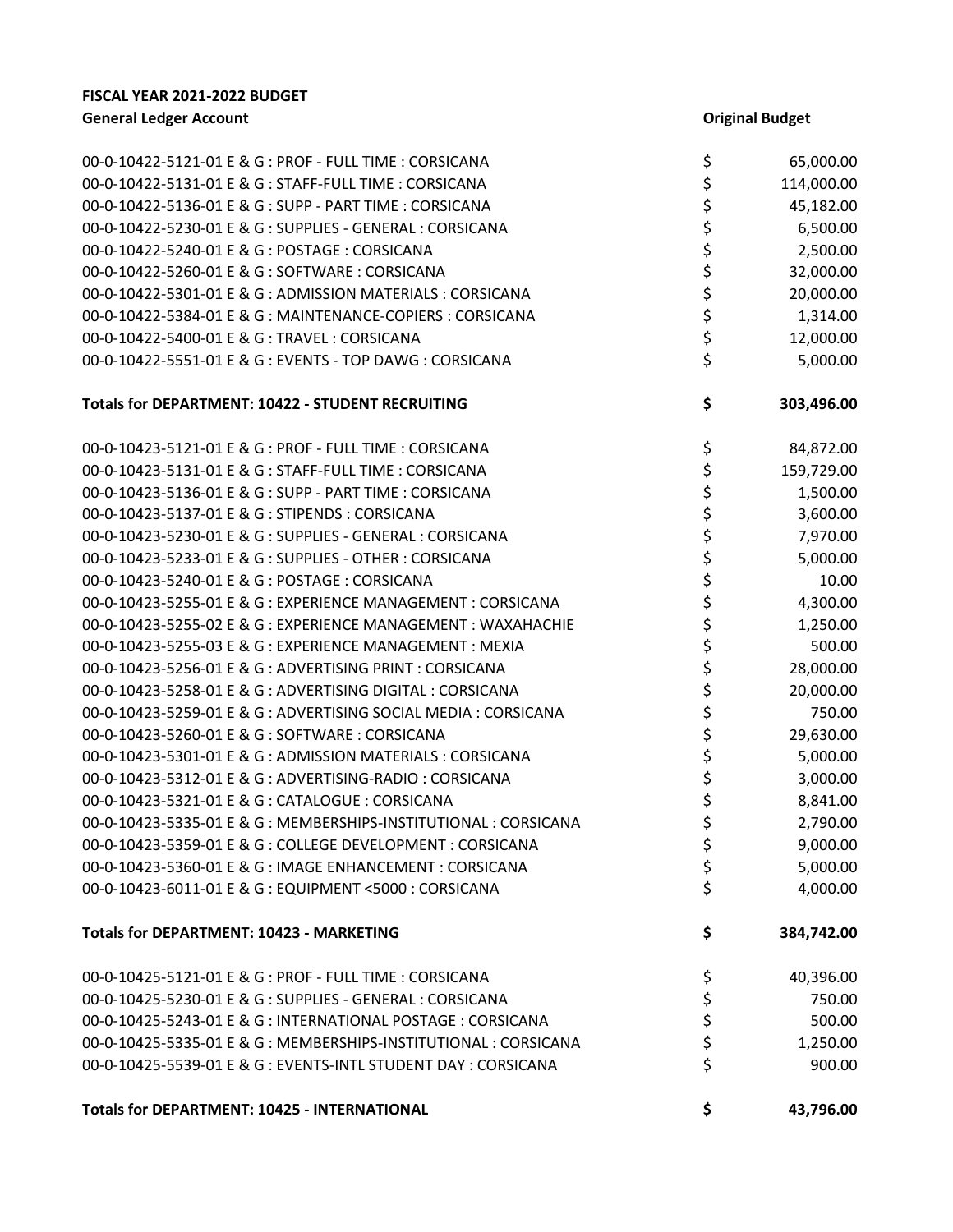| 00-0-10450-5468-04 E & G : TELEPHONE-SERVICE : MIDLOTHIAN        | \$       | 3,619.00   |
|------------------------------------------------------------------|----------|------------|
| 00-0-10450-5554-01 E & G : EVENTS - SPECIAL : CORSICANA          | \$       | 31,000.00  |
| 00-0-10450-5554-02 E & G : EVENTS - SPECIAL : WAXAHACHIE         |          | 5,000.00   |
| 00-0-10450-5554-03 E & G : EVENTS - SPECIAL : MEXIA              | \$\$\$   | 1,190.00   |
| 00-0-10450-5554-04 E & G : EVENTS - SPECIAL : MIDLOTHIAN         |          | 2,000.00   |
| <b>Totals for DEPARTMENT: 10450 - PUBLIC INFORMATION</b>         | \$       | 42,809.00  |
| 00-0-10520-5131-01 E & G : STAFF-FULL TIME : CORSICANA           | \$       | 139,383.00 |
| 00-0-10520-5136-01 E & G : SUPP - PART TIME : CORSICANA          | \$       | 9,576.00   |
| 00-0-10520-5136-02 E & G : SUPP - PART TIME : WAXAHACHIE         |          | 7,200.00   |
| 00-0-10520-5230-01 E & G : SUPPLIES - GENERAL : CORSICANA        | やややか ややや | 2,300.00   |
| 00-0-10520-5240-01 E & G : POSTAGE : CORSICANA                   |          | 50.00      |
| 00-0-10520-5260-01 E & G : SOFTWARE : CORSICANA                  |          | 30,000.00  |
| 00-0-10520-5330-01 E & G: MEMBERSHIPS/DUES: CORSICANA            |          | 753.00     |
| 00-0-10520-5384-01 E & G : MAINTENANCE-COPIERS : CORSICANA       |          | 3,200.00   |
| 00-0-10520-5400-01 E & G : TRAVEL : CORSICANA                    |          | 3,200.00   |
| 00-0-10520-5405-01 E & G : MEALS : CORSICANA                     |          | 108.00     |
| Totals for DEPARTMENT: 10520 - COUNSELING SERVICES               | \$       | 195,770.00 |
| 00-0-10521-5121-01 E & G : PROF - FULL TIME : CORSICANA          | \$       | 73,000.00  |
| 00-0-10521-5131-01 E & G : STAFF-FULL TIME : CORSICANA           |          | 231,732.00 |
| 00-0-10521-5131-02 E & G : STAFF-FULL TIME : WAXAHACHIE          | やややや ややや | 131,308.00 |
| 00-0-10521-5131-03 E & G : STAFF-FULL TIME : MEXIA               |          | 23,027.00  |
| 00-0-10521-5131-04 E & G : STAFF-FULL TIME : MIDLOTHIAN          |          | 83,932.00  |
| 00-0-10521-5136-01 E & G : SUPP - PART TIME : CORSICANA          |          | 10,241.00  |
| 00-0-10521-5230-01 E & G : SUPPLIES - GENERAL : CORSICANA        |          | 1,000.00   |
| 00-0-10521-5230-02 E & G : SUPPLIES - GENERAL : WAXAHACHIE       |          | 700.00     |
| 00-0-10521-5230-04 E & G : SUPPLIES - GENERAL : MIDLOTHIAN       |          | 220.00     |
| 00-0-10521-5260-01 E & G : SOFTWARE : CORSICANA                  |          | 14,600.00  |
| 00-0-10521-5319-01 E & G : MEET YOUR ADVISOR : CORSICANA         | \$       | 150.00     |
| 00-0-10521-5330-01 E & G: MEMBERSHIPS/DUES: CORSICANA            | \$       | 185.00     |
| 00-0-10521-5400-01 E & G : TRAVEL : CORSICANA                    | \$       | 2,400.00   |
| 00-0-10521-5400-04 E & G : TRAVEL : MIDLOTHIAN                   | \$       | 200.00     |
| 00-0-10521-5409-01 E & G : TRAVEL-STAFF DEVELOPMENT : CORSICANA  | \$<br>\$ | 1,325.00   |
| 00-0-10521-5409-02 E & G : TRAVEL-STAFF DEVELOPMENT : WAXAHACHIE |          | 400.00     |
| 00-0-10521-5409-04 E & G : TRAVEL-STAFF DEVELOPMENT : MIDLOTHIAN | \$       | 160.00     |
| Totals for DEPARTMENT: 10521 - ACADEMIC SUCCESS & RETENTION      | \$       | 574,580.00 |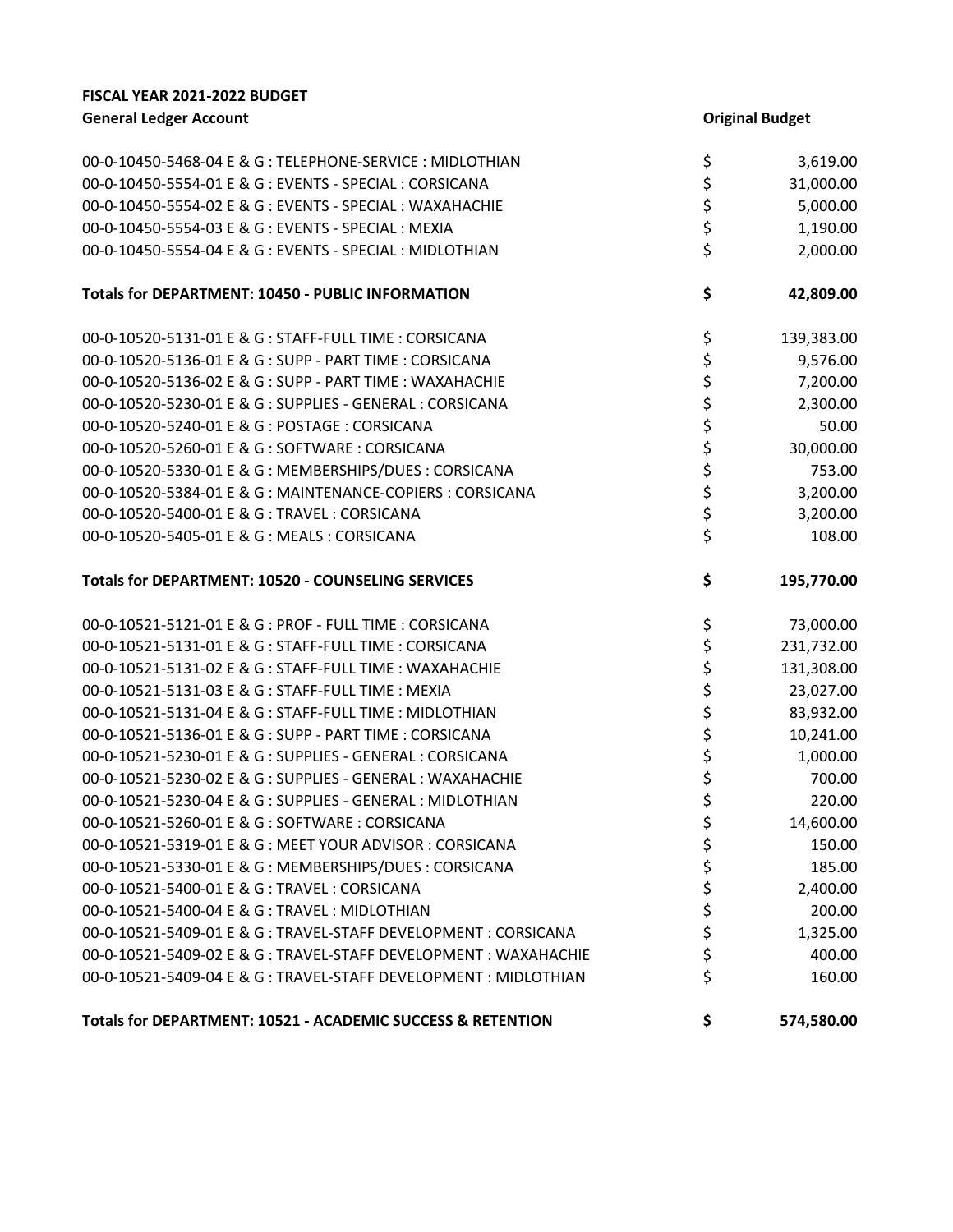| 00-0-10522-5139-01 E & G : PT - TUTORS/DISABILITY SRVCS : CORSICANA  |                | 44,352.00  |
|----------------------------------------------------------------------|----------------|------------|
| 00-0-10522-5139-02 E & G: PT - TUTORS/DISABILITY SRVCS: WAXAHACHIE   |                | 28,675.00  |
| 00-0-10522-5139-03 E & G: PT - TUTORS/DISABILITY SRVCS: MEXIA        | やややや やややや      | 3,600.00   |
| 00-0-10522-5139-04 E & G : PT - TUTORS/DISABILITY SRVCS : MIDLOTHIAN |                | 4,617.00   |
| 00-0-10522-5230-01 E & G : SUPPLIES - GENERAL : CORSICANA            |                | 611.00     |
| 00-0-10522-5230-02 E & G : SUPPLIES - GENERAL : WAXAHACHIE           |                | 100.00     |
| 00-0-10522-5330-01 E & G : MEMBERSHIPS/DUES : CORSICANA              |                | 30.00      |
| 00-0-10522-5400-01 E & G: TRAVEL: CORSICANA                          |                | 250.00     |
| 00-0-10522-5562-01 E & G : CONTRACT SER-OTHER : CORSICANA            |                | 34,340.00  |
| Totals for DEPARTMENT: 10522 - TUTORING SERVICES                     | \$             | 116,575.00 |
| 00-0-10524-5131-01 E & G : STAFF-FULL TIME : CORSICANA               | \$             | 105,757.00 |
| 00-0-10524-5136-01 E & G : SUPP - PART TIME : CORSICANA              | \$             | 18,620.00  |
| 00-0-10524-5230-01 E & G : SUPPLIES - GENERAL : CORSICANA            | \$             | 750.00     |
| <b>Totals for DEPARTMENT: 10524 - CALL CENTER</b>                    | \$             | 125,127.00 |
| 00-0-10525-5121-01 E & G : PROF - FULL TIME : CORSICANA              | \$             | 123,000.00 |
| 00-0-10525-5131-01 E & G : STAFF-FULL TIME : CORSICANA               |                | 37,519.00  |
| 00-0-10525-5230-01 E & G : SUPPLIES - GENERAL : CORSICANA            | \$<br>\$<br>\$ | 150.00     |
| 00-0-10525-5400-01 E & G: TRAVEL: CORSICANA                          |                | 1,608.00   |
| Totals for DEPARTMENT: 10525 - VP STUDENT SERVICES                   | \$             | 162,277.00 |
| 00-0-10526-5468-01 E & G : TELEPHONE-SERVICE : CORSICANA             | \$<br>\$       | 258.00     |
| 00-0-10526-5562-01 E & G : CONTRACT SER-OTHER : CORSICANA            |                | 35,200.00  |
| Totals for DEPARTMENT: 10526 - Bulldog Health Center                 | \$             | 35,458.00  |
| 00-0-10528-5131-01 E & G : STAFF-FULL TIME : CORSICANA               |                | 80,000.00  |
| 00-0-10528-5136-01 E & G : SUPP - PART TIME : CORSICANA              | \$<br>\$       | 34,960.00  |
| <b>Totals for DEPARTMENT: 10528 - BULLDOG LIFE</b>                   | \$             | 114,960.00 |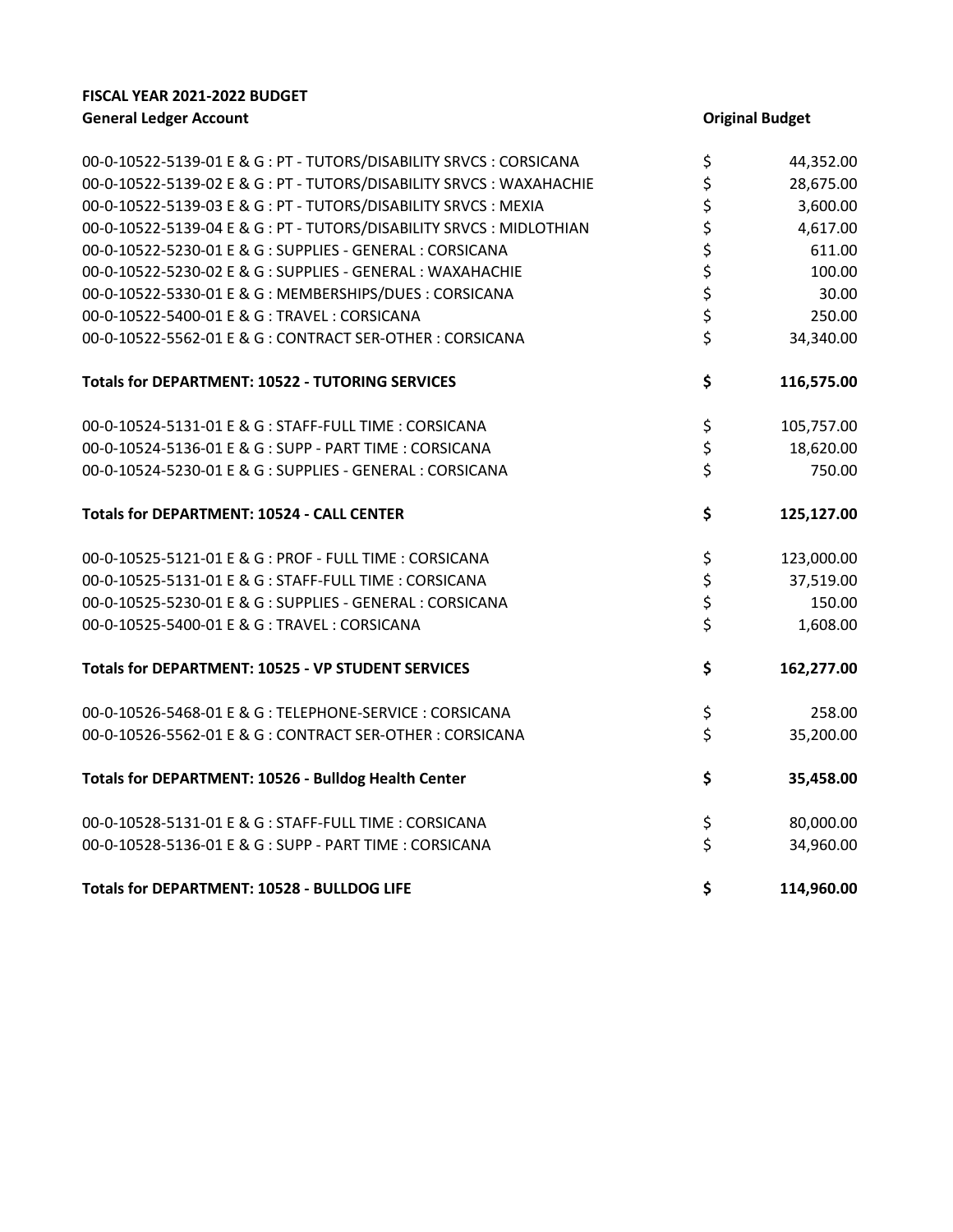| 00-0-10530-5121-01 E & G : PROF - FULL TIME : CORSICANA             | \$            | 72,000.00  |
|---------------------------------------------------------------------|---------------|------------|
| 00-0-10530-5131-01 E & G : STAFF-FULL TIME : CORSICANA              |               | 240,887.00 |
| 00-0-10530-5131-02 E & G : STAFF-FULL TIME : WAXAHACHIE             | \$<br>\$      | 67,951.00  |
| 00-0-10530-5131-04 E & G : STAFF-FULL TIME : MIDLOTHIAN             |               | 10,670.00  |
| 00-0-10530-5136-01 E & G : SUPP - PART TIME : CORSICANA             | ややややややややややややや | 11,172.00  |
| 00-0-10530-5136-03 E & G: SUPP - PART TIME: MEXIA                   |               | 20,736.00  |
| 00-0-10530-5157-01 E & G : COLLEGE WORK STUDY : CORSICANA           |               | 173,291.00 |
| 00-0-10530-5230-01 E & G : SUPPLIES - GENERAL : CORSICANA           |               | 5,283.00   |
| 00-0-10530-5230-02 E & G : SUPPLIES - GENERAL : WAXAHACHIE          |               | 210.00     |
| 00-0-10530-5240-01 E & G : POSTAGE : CORSICANA                      |               | 100.00     |
| 00-0-10530-5335-01 E & G : MEMBERSHIPS-INSTITUTIONAL : CORSICANA    |               | 1,850.00   |
| 00-0-10530-5400-01 E & G: TRAVEL: CORSICANA                         |               | 1,200.00   |
| 00-0-10530-5400-02 E & G : TRAVEL : WAXAHACHIE                      |               | 920.00     |
| 00-0-10530-5409-01 E & G: TRAVEL-STAFF DEVELOPMENT: CORSICANA       |               | 5,780.00   |
| 00-0-10530-5562-01 E & G : CONTRACT SER-OTHER : CORSICANA           |               | 26,976.00  |
| 00-0-10530-5562-02 E & G : CONTRACT SER-OTHER : WAXAHACHIE          |               | 18,000.00  |
| 00-0-10530-5562-03 E & G : CONTRACT SER-OTHER : MEXIA               |               | 17,885.00  |
| 00-0-10530-5562-04 E & G : CONTRACT SER-OTHER : MIDLOTHIAN          | \$            | 14,084.00  |
|                                                                     |               |            |
| Totals for DEPARTMENT: 10530 - STUDENT FINANCIAL AID                | \$            | 688,995.00 |
| 00-0-10540-5121-01 E & G : PROF - FULL TIME : CORSICANA             | \$            | 51,000.00  |
| 00-0-10540-5136-01 E & G : SUPP - PART TIME : CORSICANA             |               | 101,826.00 |
| 00-0-10540-5137-01 E & G : STIPENDS : CORSICANA                     | やややや ややや      | 3,600.00   |
| 00-0-10540-5137-02 E & G : STIPENDS : WAXAHACHIE                    |               | 3,600.00   |
| 00-0-10540-5137-04 E & G : STIPENDS : MIDLOTHIAN                    |               | 3,600.00   |
| 00-0-10540-5230-01 E & G : SUPPLIES - GENERAL : CORSICANA           |               | 3,292.00   |
| 00-0-10540-5230-02 E & G : SUPPLIES - GENERAL : WAXAHACHIE          |               | 500.00     |
| 00-0-10540-5230-03 E & G : SUPPLIES - GENERAL : MEXIA               |               | 100.00     |
| 00-0-10540-5314-01 E & G : BEAU CAMP : CORSICANA                    |               | 3,350.00   |
| 00-0-10540-5400-01 E & G: TRAVEL: CORSICANA                         |               | 1,000.00   |
| 00-0-10540-5400-02 E & G : TRAVEL : WAXAHACHIE                      | \$            | 1,500.00   |
| 00-0-10540-5535-01 E & G : STUDENT GOVERNMENT : CORSICANA           | \$            | 13,635.00  |
| 00-0-10540-5535-02 E & G : STUDENT GOVERNMENT : WAXAHACHIE          | \$            | 2,590.00   |
| 00-0-10540-5535-04 E & G : STUDENT GOVERNMENT : MIDLOTHIAN          | \$            | 2,000.00   |
| 00-0-10540-5536-01 E & G : STUDENT ACTIVITIES : CORSICANA           | \$            | 20,000.00  |
| 00-0-10540-5536-02 E & G : STUDENT ACTIVITIES : WAXAHACHIE          | \$            | 2,000.00   |
| 00-0-10540-5536-03 E & G: STUDENT ACTIVITIES: MEXIA                 | \$            | 400.00     |
| 00-0-10540-5536-04 E & G: STUDENT ACTIVITIES: MIDLOTHIAN            | \$            | 600.00     |
| 00-0-10540-5541-01 E & G : EVENTS-BULLDOG BASH : CORSICANA          | \$            | 10,000.00  |
| 00-0-10540-5543-01 E & G : EVENTS-HOMECOMING : CORSICANA            | \$            | 7,025.00   |
| 00-0-10540-5725-01 E & G : SCHOLARSHIP - OTHER CHARGES : CORSICANA  | \$            | 4,000.00   |
| 00-0-10540-5725-02 E & G : SCHOLARSHIP - OTHER CHARGES : WAXAHACHIE | \$            | 1,100.00   |
|                                                                     |               |            |

**Totals for DEPARTMENT: 10540 - STUDENT ACTIVITIES \$ 236,718.00**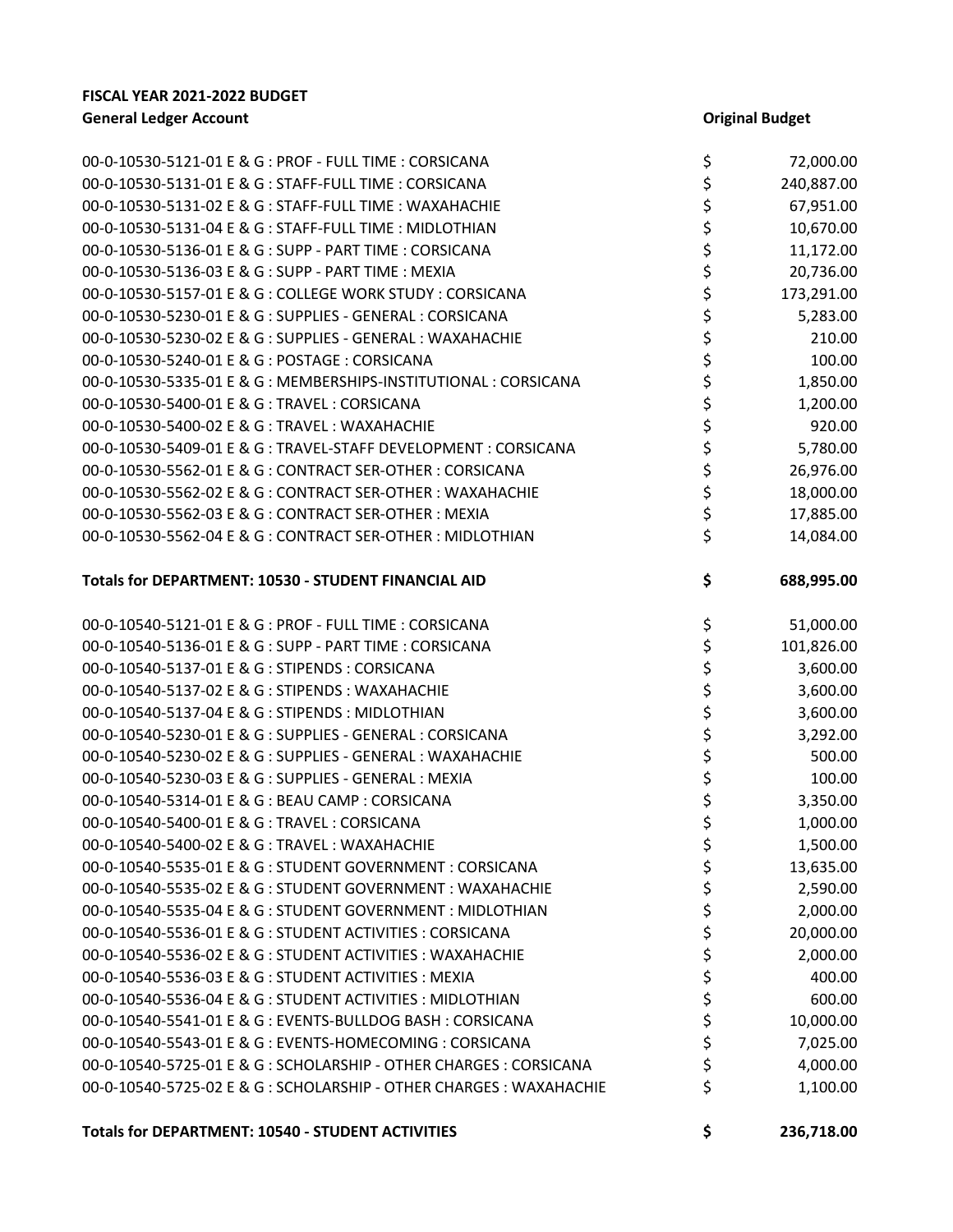| FISCAL YEAR 2021-2022 BUDGET                                     |          |                        |  |
|------------------------------------------------------------------|----------|------------------------|--|
| <b>General Ledger Account</b>                                    |          | <b>Original Budget</b> |  |
| 00-0-10542-5561-01 E & G : CONTRACT SER-OFFICIALS : CORSICANA    | \$       | 1,500.00               |  |
| <b>Totals for DEPARTMENT: 10542 - INTRAMURALS</b>                | \$       | 1,500.00               |  |
| 00-0-10600-5224-01 E & G: Advocacy: CORSICANA                    | \$       | 50,000.00              |  |
| 00-0-10600-5335-01 E & G : MEMBERSHIPS-INSTITUTIONAL : CORSICANA |          | 70,000.00              |  |
| 00-0-10600-5359-01 E & G : COLLEGE DEVELOPMENT : CORSICANA       |          | 58,518.00              |  |
| 00-0-10600-5359-02 E & G : COLLEGE DEVELOPMENT : WAXAHACHIE      |          | 8,000.00               |  |
| 00-0-10600-5359-03 E & G : COLLEGE DEVELOPMENT : MEXIA           |          | 1,385.00               |  |
| 00-0-10600-5359-04 E & G : COLLEGE DEVELOPMENT : MIDLOTHIAN      | ややや ややや  | 3,500.00               |  |
| 00-0-10600-5409-02 E & G : TRAVEL-STAFF DEVELOPMENT : WAXAHACHIE |          | 300.00                 |  |
| 00-0-10600-5562-01 E & G : CONTRACT SER-OTHER : CORSICANA        | \$       | 59,557.00              |  |
| Totals for DEPARTMENT: 10600 - GENERAL INSTITUTITIONAL           | \$       | 251,260.00             |  |
| 00-0-10601-5341-01 E & G : PROPERTY TAXES : CORSICANA            | \$       | 1,500.00               |  |
| 00-0-10601-5366-01 E & G : TAX OFFICE SERVICES : CORSICANA       |          | 85,000.00              |  |
| 00-0-10601-5367-01 E & G : TIF TAX FUND : CORSICANA              | \$\$\$   | 65,000.00              |  |
| 00-0-10601-5562-01 E & G: CONTRACT SER-OTHER: CORSICANA          |          | 90,000.00              |  |
| Totals for DEPARTMENT: 10601 - GENERAL INSTITUTIONAL FISCAL      | \$       | 241,500.00             |  |
| 00-0-10650-7130-01 E & G : BEN-EDUC. REIMBURSEMENT : CORSICANA   | \$       | 50,000.00              |  |
| Totals for DEPARTMENT: 10650 - PROFESSIONAL DEVELOPMENT          | \$       | 50,000.00              |  |
| 00-0-10700-5230-01 E & G : SUPPLIES - GENERAL : CORSICANA        | \$       | 500.00                 |  |
| 00-0-10700-5232-01 E & G : SUPPLIES - COPIER : CORSICANA         | \$       | 258.00                 |  |
| 00-0-10700-5241-01 E & G : POSTAGE METER : CORSICANA             | \$       | 5,865.00               |  |
| 00-0-10700-5371-01 E & G : GRANT MATCH : CORSICANA               | \$       | 10,527.00              |  |
| 00-0-10700-5384-01 E & G : MAINTENANCE-COPIERS : CORSICANA       |          | 8,351.00               |  |
| 00-0-10700-5562-01 E & G : CONTRACT SER-OTHER : CORSICANA        | \$<br>\$ | 6,609.00               |  |
| 00-0-10700-5562-02 E & G : CONTRACT SER-OTHER : WAXAHACHIE       | \$       | 3,000.00               |  |
| 00-0-10700-5562-03 E & G : CONTRACT SER-OTHER : MEXIA            | \$       | 2,000.00               |  |
| 00-0-10700-5562-04 E & G : CONTRACT SER-OTHER : MIDLOTHIAN       | \$       | 625.00                 |  |
| Totals for DEPARTMENT: 10700 - INSTITUTIONAL SUPPORT             | \$       | 37,735.00              |  |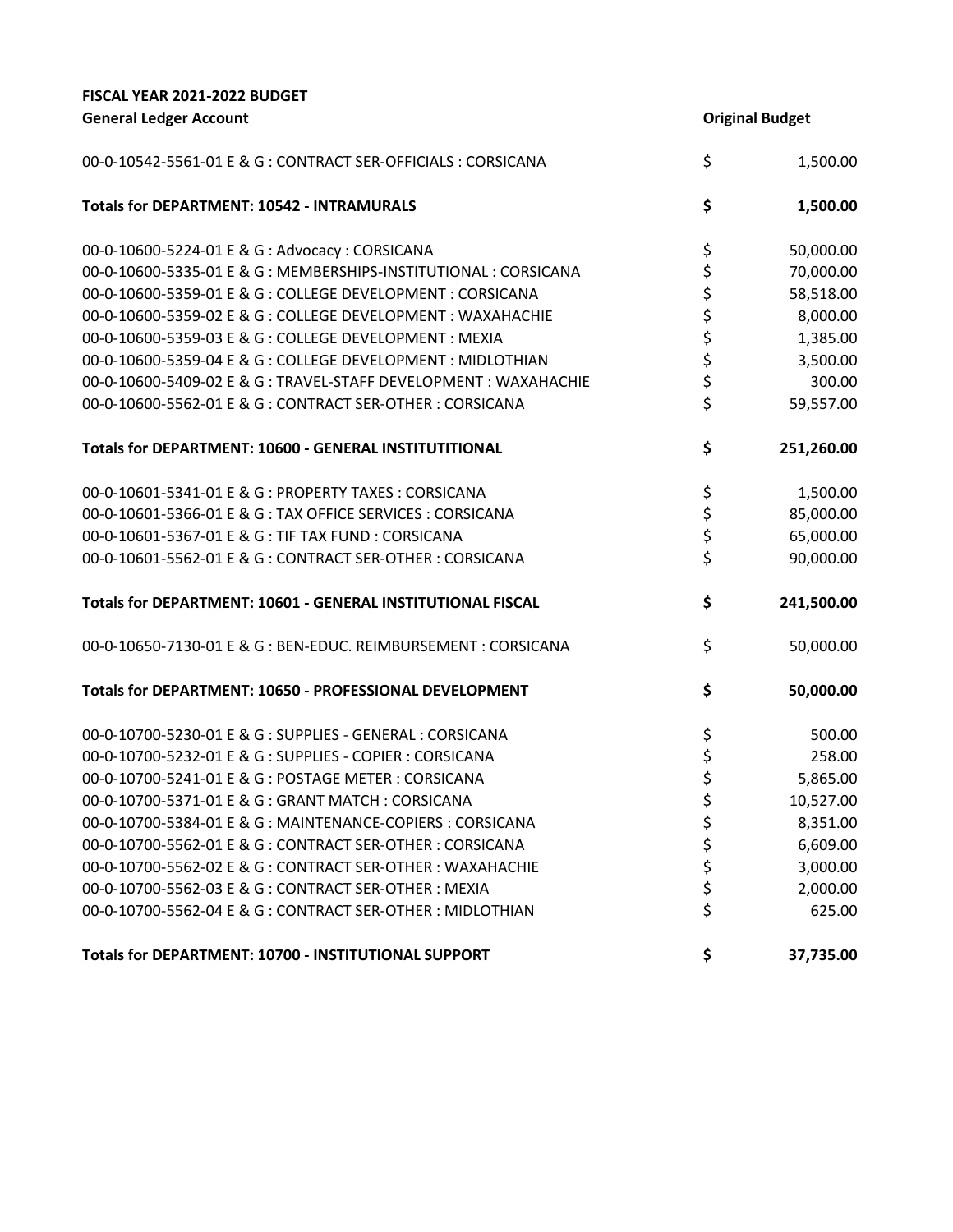| 00-0-10701-5131-01 E & G : STAFF-FULL TIME : CORSICANA           | \$       | 87,895.00    |
|------------------------------------------------------------------|----------|--------------|
| 00-0-10701-5131-02 E & G : STAFF-FULL TIME : WAXAHACHIE          | \$       | 35,568.00    |
| 00-0-10701-5230-01 E & G : SUPPLIES - GENERAL : CORSICANA        | \$       | 1,320.00     |
| 00-0-10701-5230-02 E & G : SUPPLIES - GENERAL : WAXAHACHIE       | \$       | 4,490.00     |
| 00-0-10701-5260-01 E & G : SOFTWARE : CORSICANA                  | \$       | 1,680.00     |
| 00-0-10701-5385-01 E & G: MAINTENANCE-OTHER: CORSICANA           | \$<br>\$ | 1,000.00     |
| 00-0-10701-5400-01 E & G: TRAVEL: CORSICANA                      |          | 360.00       |
| 00-0-10701-6011-01 E & G : EQUIPMENT <5000 : CORSICANA           | \$       | 18,000.00    |
| Totals for DEPARTMENT: 10701 - MEDIA INTEGRATION SERVICES        | \$       | 150,313.00   |
| 00-0-10705-5121-01 E & G : PROF - FULL TIME : CORSICANA          | \$       | 176,774.00   |
| 00-0-10705-5131-01 E & G : STAFF-FULL TIME : CORSICANA           | \$       | 482,311.00   |
| 00-0-10705-5131-02 E & G : STAFF-FULL TIME : WAXAHACHIE          |          | 42,881.00    |
| 00-0-10705-5230-01 E & G : SUPPLIES - GENERAL : CORSICANA        | \$\$\$   | 5,047.00     |
| 00-0-10705-5260-01 E & G : SOFTWARE : CORSICANA                  |          | 507,502.00   |
| 00-0-10705-5381-01 E & G : LEASE/PURCHASE - EQUPMENT : CORSICANA | \$\$\$   | 72,000.00    |
| 00-0-10705-5394-01 E & G : MAINTENANCE-RS6000 : CORSICANA        |          | 54,854.00    |
| 00-0-10705-5396-01 E & G : MAINTENANCE-COLLEAGUE : CORSICANA     |          | 524,610.00   |
| 00-0-10705-5400-01 E & G: TRAVEL: CORSICANA                      | \$<br>\$ | 5,000.00     |
| 00-0-10705-5465-01 E & G: TELEPHONE-DED LINES: CORSICANA         |          | 54,000.00    |
| 00-0-10705-5465-02 E & G : TELEPHONE-DED LINES : WAXAHACHIE      | \$       | 54,000.00    |
| 00-0-10705-5465-03 E & G : TELEPHONE-DED LINES : MEXIA           | \$\$\$   | 54,000.00    |
| 00-0-10705-5465-04 E & G : TELEPHONE-DED LINES : MIDLOTHIAN      |          | 54,000.00    |
| 00-0-10705-5468-01 E & G : TELEPHONE-SERVICE : CORSICANA         |          | 16,500.00    |
| 00-0-10705-6010-01 E & G : EQUIPMENT > 5000 : CORSICANA          | \$\$\$   | 70,140.00    |
| 00-0-10705-6010-03 E & G : EQUIPMENT > 5000 : MEXIA              |          | 8,000.00     |
| 00-0-10705-6010-04 E & G : EQUIPMENT > 5000 : MIDLOTHIAN         |          | 15,000.00    |
| 00-0-10705-6011-01 E & G : EQUIPMENT <5000 : CORSICANA           | \$<br>\$ | 131,597.00   |
| 00-0-10705-6011-02 E & G : EQUIPMENT <5000 : WAXAHACHIE          |          | 10,000.00    |
| Totals for DEPARTMENT: 10705 - INFORMATION TECHNOLOGY            | \$       | 2,338,216.00 |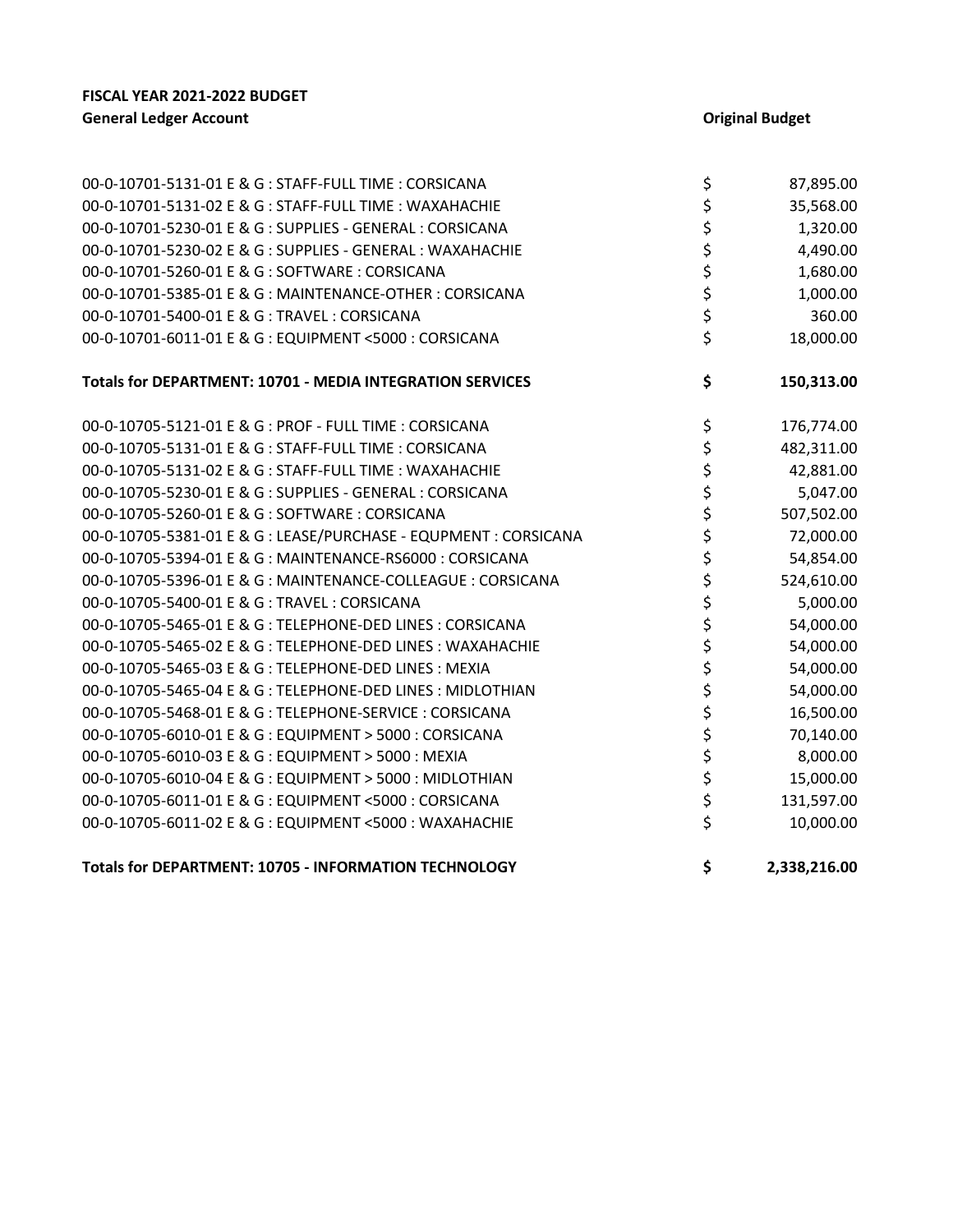| 00-0-10800-5121-01 E & G : PROF - FULL TIME : CORSICANA         | \$       | 83,000.00  |
|-----------------------------------------------------------------|----------|------------|
| 00-0-10800-5131-01 E & G : STAFF-FULL TIME : CORSICANA          | \$       | 493,821.00 |
| 00-0-10800-5131-02 E & G : STAFF-FULL TIME : WAXAHACHIE         | \$       | 97,203.00  |
| 00-0-10800-5136-02 E & G : SUPP - PART TIME : WAXAHACHIE        | \$       | 33,516.00  |
| 00-0-10800-5137-01 E & G : STIPENDS : CORSICANA                 | \$       | 5,000.00   |
| 00-0-10800-5220-01 E & G : FUEL AND OIL : CORSICANA             | \$       | 5,074.00   |
| 00-0-10800-5223-01 E & G : AMMUNITION : CORSICANA               | \$       | 5,000.00   |
| 00-0-10800-5230-01 E & G : SUPPLIES - GENERAL : CORSICANA       | \$<br>\$ | 6,000.00   |
| 00-0-10800-5230-02 E & G : SUPPLIES - GENERAL : WAXAHACHIE      |          | 300.00     |
| 00-0-10800-5240-01 E & G : POSTAGE : CORSICANA                  |          | 100.00     |
| 00-0-10800-5260-01 E & G: SOFTWARE: CORSICANA                   | \$\$\$   | 916.00     |
| 00-0-10800-5330-01 E & G: MEMBERSHIPS/DUES: CORSICANA           |          | 600.00     |
| 00-0-10800-5384-01 E & G : MAINTENANCE-COPIERS : CORSICANA      | \$<br>\$ | 1,900.00   |
| 00-0-10800-5385-01 E & G: MAINTENANCE-OTHER: CORSICANA          |          | 1,000.00   |
| 00-0-10800-5385-02 E & G: MAINTENANCE-OTHER: WAXAHACHIE         | \$       | 500.00     |
| 00-0-10800-5393-01 E & G : MAINTENANCE-VEHICLES : CORSICANA     | \$       | 10,000.00  |
| 00-0-10800-5400-01 E & G: TRAVEL: CORSICANA                     | \$       | 1,000.00   |
| 00-0-10800-5409-01 E & G : TRAVEL-STAFF DEVELOPMENT : CORSICANA | \$       | 8,069.00   |
| 00-0-10800-5463-01 E & G : TELEPHONE - STIPEND : CORSICANA      | \$<br>\$ | 1,440.00   |
| 00-0-10800-5463-02 E & G : TELEPHONE - STIPEND : WAXAHACHIE     |          | 960.00     |
| 00-0-10800-5468-01 E & G : TELEPHONE-SERVICE : CORSICANA        | \$<br>\$ | 5,004.00   |
| 00-0-10800-5468-02 E & G : TELEPHONE-SERVICE : WAXAHACHIE       |          | 2,250.00   |
| 00-0-10800-5562-03 E & G : CONTRACT SER-OTHER : MEXIA           | \$       | 54,000.00  |
| 00-0-10800-5562-04 E & G : CONTRACT SER-OTHER : MIDLOTHIAN      | \$<br>\$ | 75,000.00  |
| 00-0-10800-6011-02 E & G : EQUIPMENT <5000 : WAXAHACHIE         |          | 1,000.00   |
| 00-0-10800-6031-01 E & G : CAMPUS ALERT SYSTEM : CORSICANA      | \$       | 5,885.00   |
| 00-0-10800-6031-03 E & G : CAMPUS ALERT SYSTEM : MEXIA          | \$       | 400.00     |
| 00-0-10800-6037-01 E & G : UNIFORMS : CORSICANA                 | \$       | 7,200.00   |
| 00-0-10800-6037-02 E & G : UNIFORMS : WAXAHACHIE                | \$       | 2,000.00   |
| Totals for DEPARTMENT: 10800 - PUBLIC SAFETY                    | \$       | 908,138.00 |
| 00-0-10900-5121-01 E & G : PROF - FULL TIME : CORSICANA         | \$       | 62,000.00  |
| 00-0-10900-5131-01 E & G : STAFF-FULL TIME : CORSICANA          | \$       | 87,877.00  |
| 00-0-10900-5230-01 E & G : SUPPLIES - GENERAL : CORSICANA       | \$       | 500.00     |
| 00-0-10900-5260-01 E & G : SOFTWARE : CORSICANA                 | \$       | 14,000.00  |
| 00-0-10900-5384-01 E & G : MAINTENANCE-COPIERS : CORSICANA      |          | 111.00     |
| 00-0-10900-5409-01 E & G: TRAVEL-STAFF DEVELOPMENT: CORSICANA   | \$<br>\$ | 225.00     |
| 00-0-10900-5529-01 E & G : STUDENT SURVEY : CORSICANA           | \$       | 6,736.00   |
| Totals for DEPARTMENT: 10900 - INSTITUTIONAL RESEARCH           | \$       | 171,449.00 |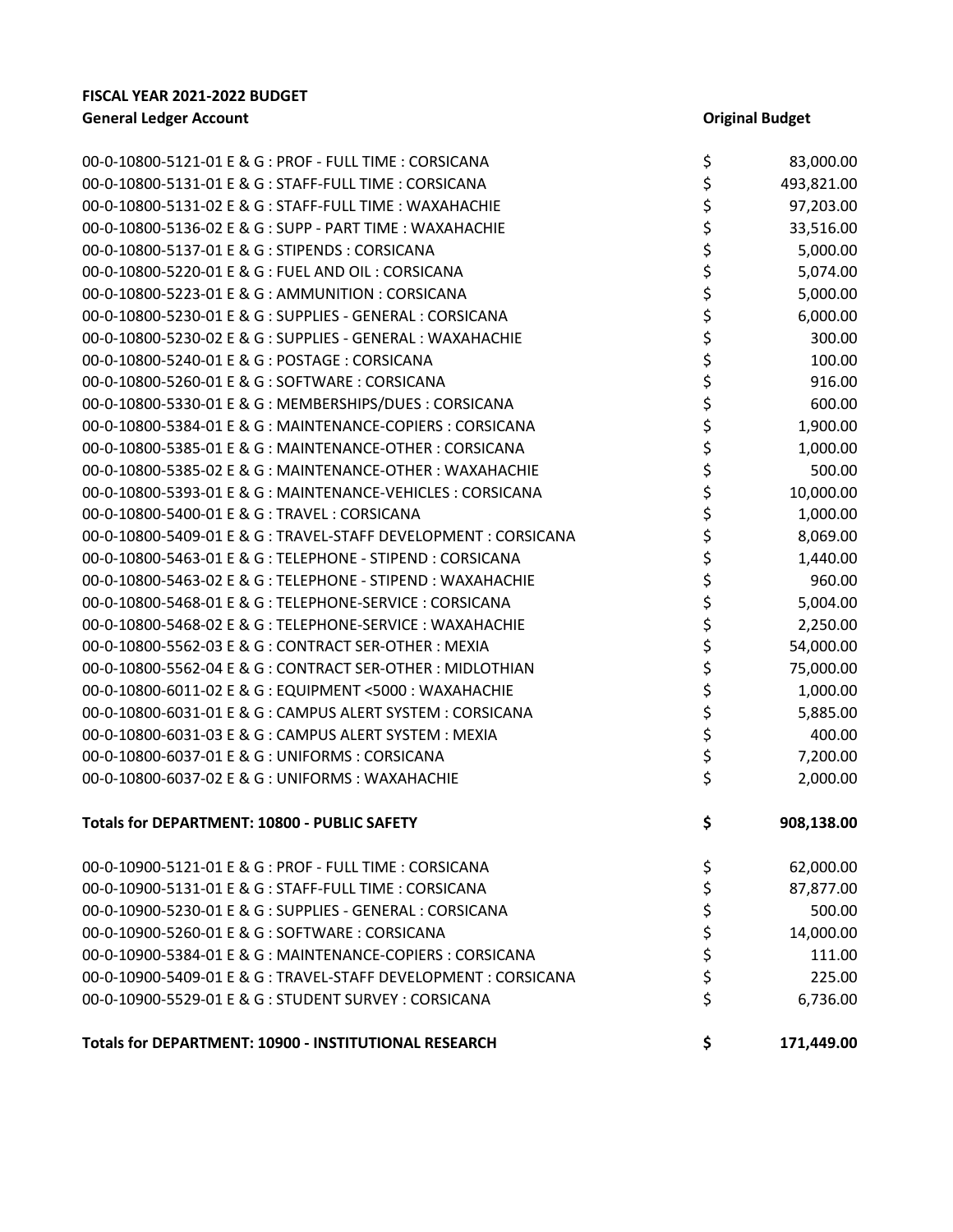| 00-0-10905-5121-01 E & G : PROF - FULL TIME : CORSICANA       | \$          | 113,000.00 |
|---------------------------------------------------------------|-------------|------------|
| 00-0-10905-5230-01 E & G : SUPPLIES - GENERAL : CORSICANA     |             | 3,365.00   |
| 00-0-10905-5384-01 E & G : MAINTENANCE-COPIERS : CORSICANA    |             | 733.00     |
| 00-0-10905-5400-01 E & G: TRAVEL: CORSICANA                   |             | 513.00     |
| 00-0-10905-5405-01 E & G : MEALS : CORSICANA                  | やみやみ        | 108.00     |
| 00-0-10905-5510-01 E & G : REGALIA - GRADUATION : CORSICANA   |             | 20,145.00  |
| 00-0-10905-5547-01 E & G : EVENTS-GRADUATION : CORSICANA      |             | 33,951.00  |
| Totals for DEPARTMENT: 10905 - VP ENROLLMENT MGMT/INST EFFECT | \$          | 171,815.00 |
| 00-0-10910-5131-01 E & G : STAFF-FULL TIME : CORSICANA        | \$          | 31,216.00  |
| 00-0-10910-5131-02 E & G : STAFF-FULL TIME : WAXAHACHIE       | \$          | 28,284.00  |
| 00-0-10910-5131-03 E & G : STAFF-FULL TIME : MEXIA            | \$          | 33,898.00  |
| 00-0-10910-5136-01 E & G : SUPP - PART TIME : CORSICANA       |             | 19,865.00  |
| 00-0-10910-5136-02 E & G : SUPP - PART TIME : WAXAHACHIE      |             | 20,349.00  |
| 00-0-10910-5136-04 E & G : SUPP - PART TIME : MIDLOTHIAN      | ぐうさくさい こうさく | 19,865.00  |
| 00-0-10910-5230-01 E & G : SUPPLIES - GENERAL : CORSICANA     |             | 640.00     |
| 00-0-10910-5230-02 E & G : SUPPLIES - GENERAL : WAXAHACHIE    |             | 400.00     |
| 00-0-10910-5230-03 E & G : SUPPLIES - GENERAL : MEXIA         |             | 285.00     |
| 00-0-10910-5230-04 E & G : SUPPLIES - GENERAL : MIDLOTHIAN    |             | 300.00     |
| 00-0-10910-5240-01 E & G : POSTAGE : CORSICANA                |             | 5.00       |
| 00-0-10910-5400-01 E & G: TRAVEL: CORSICANA                   |             | 65.00      |
| 00-0-10910-5400-02 E & G : TRAVEL : WAXAHACHIE                |             | 252.00     |
| 00-0-10910-5520-01 E & G: TESTING: CORSICANA                  |             | 28,000.00  |
| 00-0-10910-6011-02 E & G : EQUIPMENT <5000 : WAXAHACHIE       | \$          | 350.00     |
| Totals for DEPARTMENT: 10910 - ACADEMIC SUPPORT/TESTING       | \$          | 183,774.00 |
| 00-0-10915-5121-01 E & G : PROF - FULL TIME : CORSICANA       | \$          | 60,000.00  |
| 00-0-10915-5136-01 E & G : SUPP - PART TIME : CORSICANA       |             | 9,776.00   |
| 00-0-10915-5230-01 E & G : SUPPLIES - GENERAL : CORSICANA     |             | 161.00     |
| 00-0-10915-5260-01 E & G : SOFTWARE : CORSICANA               |             | 290.00     |
| 00-0-10915-5526-01 E & G: INTERPRETING SERVICES: CORSICANA    | ぐぐぐ         | 30,000.00  |
| 00-0-10915-5526-02 E & G : INTERPRETING SERVICES : WAXAHACHIE |             | 60,000.00  |
| Totals for DEPARTMENT: 10915 - DISABILITY SUPPORT SERVICES    | \$          | 160,227.00 |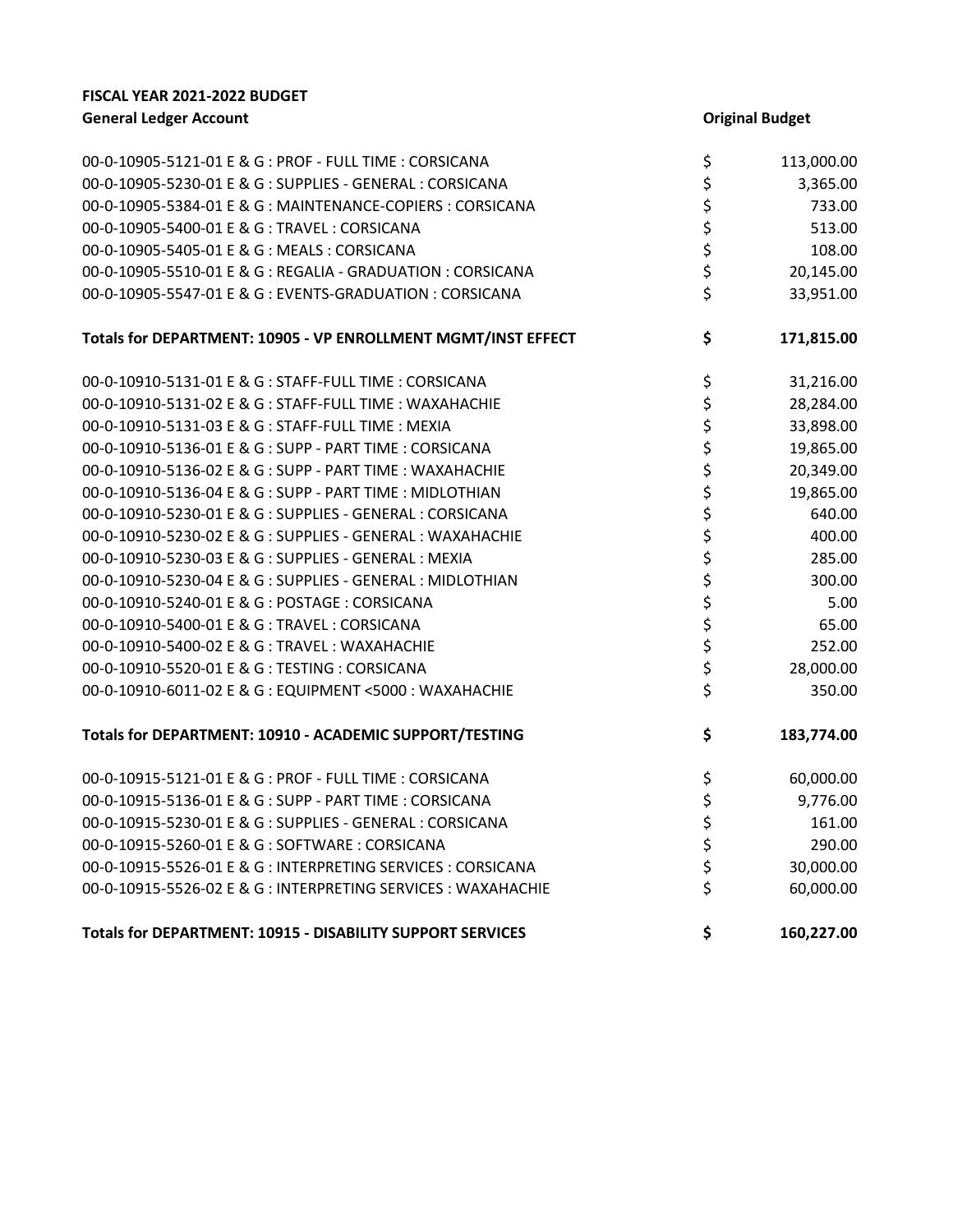| 00-0-10920-5121-02 E & G : PROF - FULL TIME : WAXAHACHIE                       | \$       | 61,800.00    |
|--------------------------------------------------------------------------------|----------|--------------|
| 00-0-10920-5131-02 E & G : STAFF-FULL TIME : WAXAHACHIE                        | \$       | 72,000.00    |
| 00-0-10920-5131-03 E & G: STAFF-FULL TIME: MEXIA                               | \$       | 36,000.00    |
| 00-0-10920-5131-61 E & G : STAFF-FULL TIME : Dual Credit - Corsicana           | \$<br>\$ | 36,000.00    |
| 00-0-10920-5230-01 E & G : SUPPLIES - GENERAL : CORSICANA                      |          | 250.00       |
| 00-0-10920-5230-02 E & G : SUPPLIES - GENERAL : WAXAHACHIE                     |          | 500.00       |
| 00-0-10920-5230-03 E & G : SUPPLIES - GENERAL : MEXIA                          | \$<br>\$ | 250.00       |
| 00-0-10920-5230-04 E & G : SUPPLIES - GENERAL : MIDLOTHIAN                     | \$       | 250.00       |
| 00-0-10920-5400-03 E & G: TRAVEL: MEXIA                                        | \$       | 1,000.00     |
| 00-0-10920-5409-61 E & G: TRAVEL-STAFF DEVELOPMENT : Dual Credit - Corsicana   | \$       | 250.00       |
| 00-0-10920-5409-62 E & G : TRAVEL-STAFF DEVELOPMENT : Dual Credit - Waxahachie | \$       | 1,750.00     |
| 00-0-10920-5409-64 E & G : TRAVEL-STAFF DEVELOPMENT : Dual Credit - Midlothian | \$       | 500.00       |
| 00-0-10920-5410-04 E & G: TRAVEL-P/R CONTRACTS: MIDLOTHIAN                     | \$       | 6,000.00     |
| Totals for DEPARTMENT: 10920 - DUAL CREDIT ADMINISTRATION                      | \$       | 216,550.00   |
| 00-0-19900-5562-01 E & G : CONTRACT SER-OTHER : CORSICANA                      | \$       | 72,000.00    |
| 00-0-19900-5997-01 E & G : CONTINGENCY - SALARY : CORSICANA                    | \$       | 350,000.00   |
| 00-0-19900-5999-01 E & G : CONTINGENCY : CORSICANA                             |          | 100,000.00   |
| 00-0-19900-7110-01 E & G : BEN-EMP RETIREMENT : CORSICANA                      | \$\$\$   | 957,518.00   |
| 00-0-19900-7114-01 E & G : BEN-NSE DEP HEALTH INS : CORSICANA                  |          | 49,643.00    |
| 00-0-19900-7115-01 E & G : BEN-NSE EMP HEALTH : CORSICANA                      |          | 87,475.00    |
| 00-0-19900-7116-01 E & G : BEN-NSE RETIREE INS : CORSICANA                     | \$<br>\$ | 200,980.00   |
| 00-0-19900-7118-01 E & G: BEN-MEDICARE TAX MATCH: CORSICANA                    | \$       | 280,230.00   |
| 00-0-19900-7119-01 E & G : BEN-ORP MATCH : CORSICANA                           | \$       | 84,124.00    |
| 00-0-19900-7121-01 E & G : BEN-SOCIAL SEC TAX MATCH : CORSICANA                | \$<br>\$ | 95,475.00    |
| 00-0-19900-7122-01 E & G : BEN-UNEMP COMP INS : CORSICANA                      |          | 63,390.00    |
| 00-0-19900-7123-01 E & G : BEN-WORKERS COMP INS : CORSICANA                    | \$<br>\$ | 42,113.00    |
| 00-0-19900-7124-01 E & G : BEN-NSE STATE RET MATCH : CORSICANA                 |          | 50,974.00    |
| 00-0-19900-7125-01 E & G : BEN-ORP DIFFERENTIAL : CORSICANA                    | \$       | 8,620.00     |
| 00-0-19900-7127-01 E & G : BEN - TRS 1ST 90 DAYS : CORSICANA                   | \$       | 14,170.00    |
| 00-0-19900-7128-01 E & G : BEN - TRS NSE 1ST 90 DAYS : CORSICANA               | \$       | 425.00       |
| 00-0-19900-7131-01 E & G : INS ACTIVE STATE EL. : CORSICANA                    |          | 2,731,082.00 |
| 00-0-19900-7132-01 E & G : INS RETIREE STATE EL. : CORSICANA                   | \$<br>\$ | 828,957.00   |
| 00-0-19900-7134-01 E & G : ORP EMPLOYER (NC) SHARE : CORSICANA                 | \$       | 84,124.00    |
| 00-0-19900-7135-01 E & G : TRS EMPLOYER (NC) SHARE : CORSICANA                 | \$       | 515,839.00   |
| Totals for DEPARTMENT: 19900 - STAFF BENEFITS                                  | \$       | 6,617,139.00 |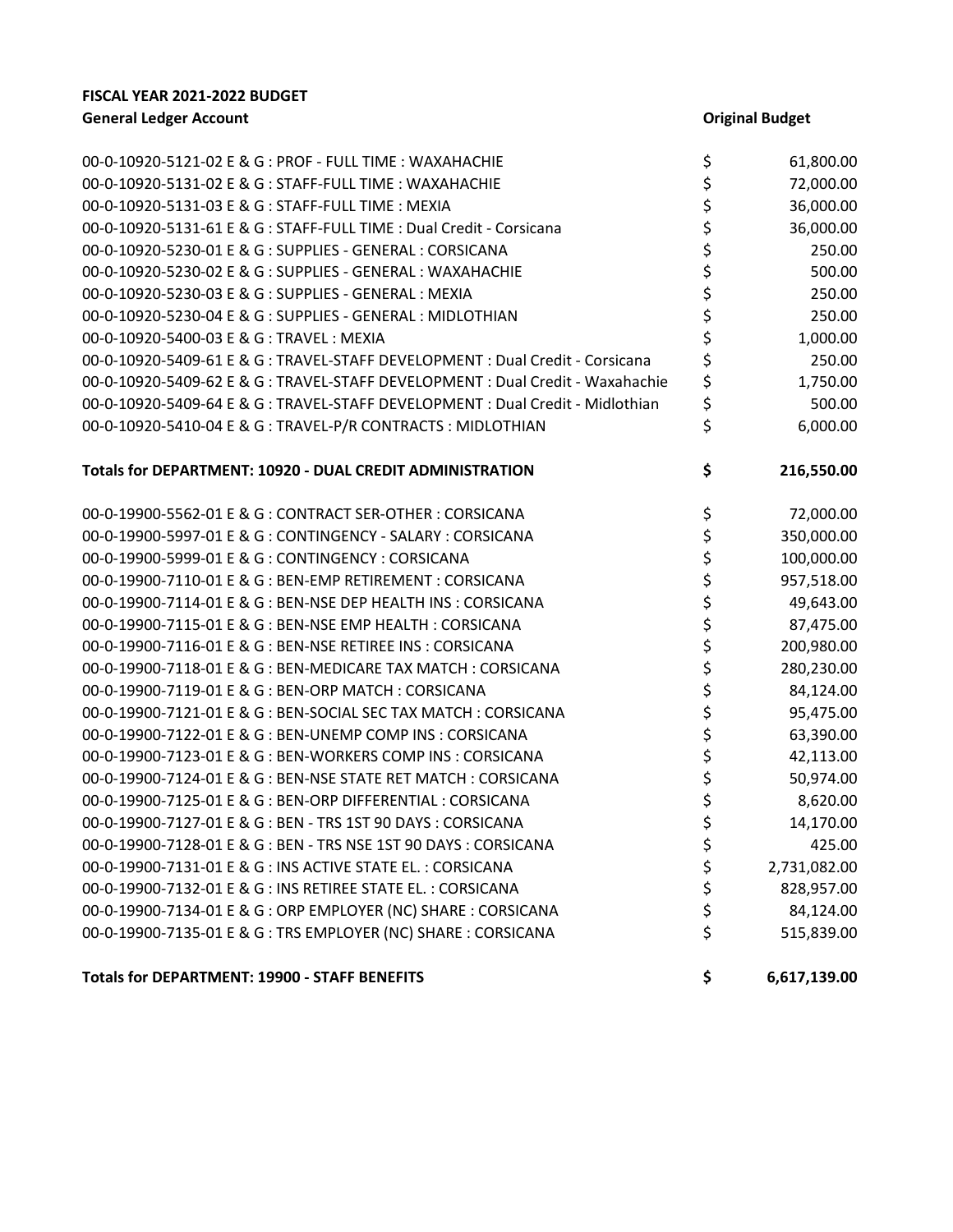| 00-0-30410-5011-01 E & G : FACULTY - FULL TIME : CORSICANA                | \$       | 207,736.00 |
|---------------------------------------------------------------------------|----------|------------|
| 00-0-30410-5011-02 E & G : FACULTY - FULL TIME : WAXAHACHIE               | \$       | 227,569.00 |
| 00-0-30410-5011-03 E & G : FACULTY - FULL TIME : MEXIA                    | \$       | 52,142.00  |
| 00-0-30410-5011-04 E & G : FACULTY - FULL TIME : MIDLOTHIAN               | \$       | 130,646.00 |
| 00-0-30410-5011-41 E & G : FACULTY - FULL TIME : INTERNET                 | \$       | 28,321.00  |
| 00-0-30410-5013-01 E & G : FACULTY - OVERLOAD : CORSICANA                 | \$       | 8,100.00   |
| 00-0-30410-5013-02 E & G : FACULTY - OVERLOAD : WAXAHACHIE                | \$       | 32,263.00  |
| 00-0-30410-5013-03 E & G : FACULTY - OVERLOAD : MEXIA                     | \$<br>\$ | 10,800.00  |
| 00-0-30410-5013-04 E & G : FACULTY - OVERLOAD : MIDLOTHIAN                |          | 12,600.00  |
| 00-0-30410-5013-41 E & G : FACULTY - OVERLOAD : INTERNET                  | \$       | 66,300.00  |
| 00-0-30410-5013-62 E & G : FACULTY - OVERLOAD : Dual Credit - Waxahachie  | \$       | 5,400.00   |
| 00-0-30410-5013-65 E & G : FACULTY - OVERLOAD : Dual Credit - Internet    | \$       | 10,200.00  |
| 00-0-30410-5016-01 E & G : FACULTY - PART TIME : CORSICANA                | \$       | 8,100.00   |
| 00-0-30410-5016-02 E & G : FACULTY - PART TIME : WAXAHACHIE               | \$       | 16,800.00  |
| 00-0-30410-5016-03 E & G : FACULTY - PART TIME : MEXIA                    | \$       | 2,700.00   |
| 00-0-30410-5016-04 E & G : FACULTY - PART TIME : MIDLOTHIAN               | \$<br>\$ | 5,400.00   |
| 00-0-30410-5016-41 E & G : FACULTY - PART TIME : INTERNET                 |          | 20,400.00  |
| 00-0-30410-5016-62 E & G : FACULTY - PART TIME : Dual Credit - Waxahachie | \$       | 27,000.00  |
| 00-0-30410-5016-64 E & G : FACULTY - PART TIME : Dual Credit - Midlothian | \$<br>\$ | 21,600.00  |
| 00-0-30410-5016-65 E & G : FACULTY - PART TIME : Dual Credit - Internet   |          | 5,400.00   |
| 00-0-30410-5137-01 E & G : STIPENDS : CORSICANA                           | \$       | 2,800.00   |
| 00-0-30410-5137-02 E & G : STIPENDS : WAXAHACHIE                          | \$       | 2,700.00   |
| 00-0-30410-5230-01 E & G : SUPPLIES - GENERAL : CORSICANA                 | \$       | 9,659.00   |
| 00-0-30410-5230-02 E & G : SUPPLIES - GENERAL : WAXAHACHIE                | \$       | 10,000.00  |
| 00-0-30410-5230-03 E & G : SUPPLIES - GENERAL : MEXIA                     | \$       | 3,250.00   |
| 00-0-30410-5230-04 E & G : SUPPLIES - GENERAL : MIDLOTHIAN                | \$       | 15,463.00  |
| 00-0-30410-5230-41 E & G : SUPPLIES - GENERAL : INTERNET                  | \$       | 21,840.00  |
| 00-0-30410-5230-62 E & G : SUPPLIES - GENERAL : Dual Credit - Waxahachie  | \$       | 1,700.00   |
| 00-0-30410-5384-01 E & G : MAINTENANCE-COPIERS : CORSICANA                | \$       | 4,058.00   |
| 00-0-30410-5385-02 E & G : MAINTENANCE-OTHER : WAXAHACHIE                 | \$       | 1,200.00   |
| 00-0-30410-5410-03 E & G: TRAVEL-P/R CONTRACTS: MEXIA                     | \$       | 250.00     |
| 00-0-30410-6011-02 E & G : EQUIPMENT <5000 : WAXAHACHIE                   | \$       | 500.00     |
| Totals for DEPARTMENT: 30410 - BIOLOGICAL SCIENCES                        | \$       | 972,897.00 |
| 00-0-30420-5011-01 E & G : FACULTY - FULL TIME : CORSICANA                | \$       | 27,248.00  |
| 00-0-30420-5011-02 E & G : FACULTY - FULL TIME : WAXAHACHIE               | \$       | 9,083.00   |
| 00-0-30420-5011-04 E & G : FACULTY - FULL TIME : MIDLOTHIAN               |          | 9,083.00   |
| 00-0-30420-5013-41 E & G : FACULTY - OVERLOAD : INTERNET                  | \$<br>\$ | 4,800.00   |
| 00-0-30420-5137-01 E & G: STIPENDS: CORSICANA                             |          | 2,800.00   |
| 00-0-30420-5230-01 E & G : SUPPLIES - GENERAL : CORSICANA                 | \$\$\$   | 55.00      |
| 00-0-30420-5230-02 E & G : SUPPLIES - GENERAL : WAXAHACHIE                |          | 50.00      |
| 00-0-30420-5400-01 E & G: TRAVEL: CORSICANA                               | \$       | 300.00     |
|                                                                           |          |            |

**Totals for DEPARTMENT: 30420 - EDUCATION \$ 53,419.00**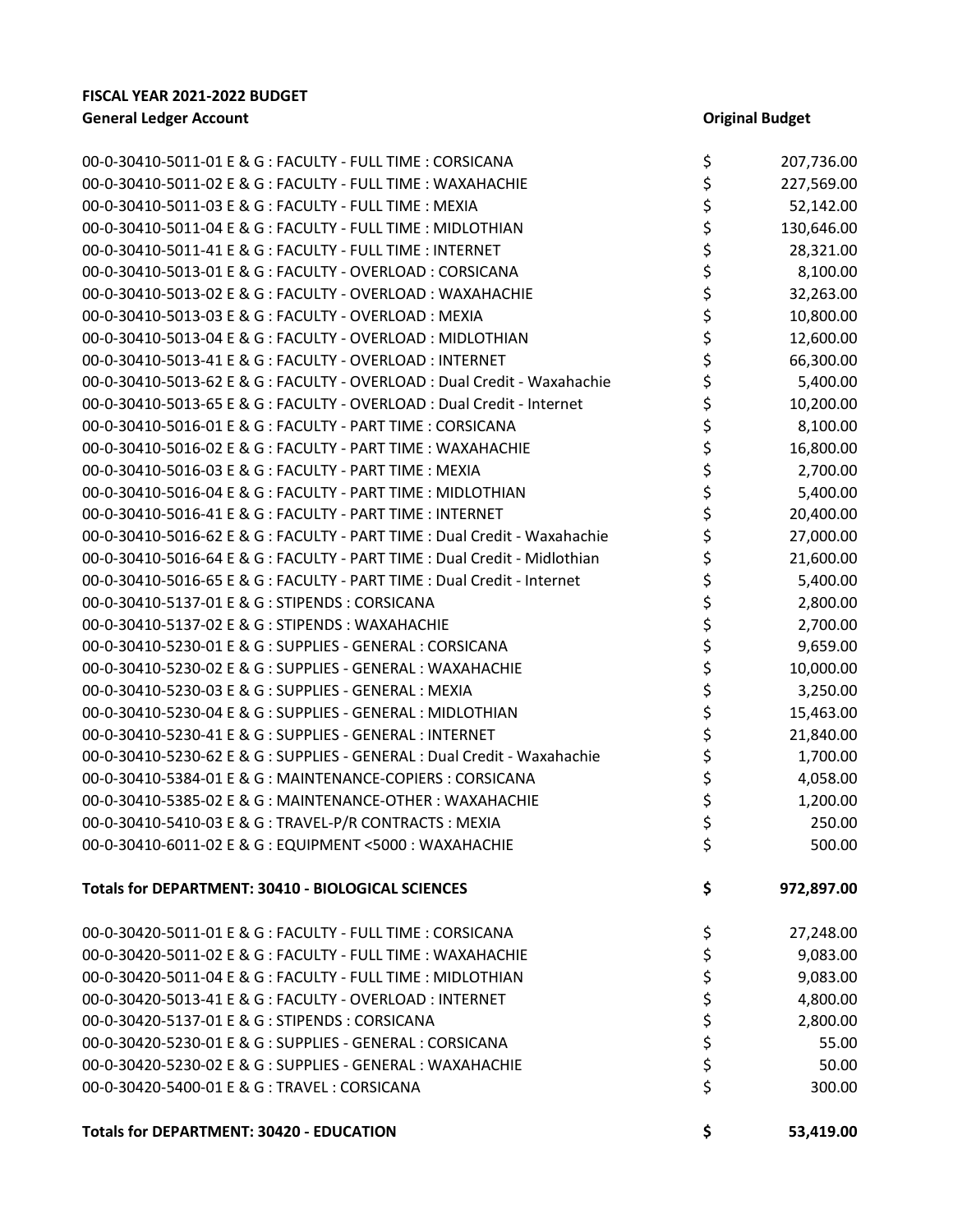| 00-0-30600-5011-01 E & G : FACULTY - FULL TIME : CORSICANA                | \$      | 227,533.00 |
|---------------------------------------------------------------------------|---------|------------|
| 00-0-30600-5011-41 E & G : FACULTY - FULL TIME : INTERNET                 |         | 12,641.00  |
| 00-0-30600-5016-01 E & G : FACULTY - PART TIME : CORSICANA                |         | 9,000.00   |
| 00-0-30600-5016-41 E & G : FACULTY - PART TIME : INTERNET                 |         | 36,000.00  |
| 00-0-30600-5131-01 E & G : STAFF-FULL TIME : CORSICANA                    | ややや ややや | 16,575.00  |
| 00-0-30600-5137-01 E & G : STIPENDS : CORSICANA                           |         | 2,800.00   |
| 00-0-30600-5230-01 E & G : SUPPLIES - GENERAL : CORSICANA                 |         | 250.00     |
| 00-0-30600-5384-01 E & G : MAINTENANCE-COPIERS : CORSICANA                |         | 804.00     |
| Totals for DEPARTMENT: 30600 - KINESIOLOGY                                | \$      | 305,603.00 |
| 00-0-30605-5121-01 E & G : PROF - FULL TIME : CORSICANA                   | \$      | 85,000.00  |
| 00-0-30605-5131-01 E & G : STAFF-FULL TIME : CORSICANA                    |         | 28,404.00  |
| 00-0-30605-5137-01 E & G : STIPENDS : CORSICANA                           | やややや    | 14,900.00  |
| 00-0-30605-5230-01 E & G : SUPPLIES - GENERAL : CORSICANA                 |         | 10,000.00  |
| 00-0-30605-5400-01 E & G: TRAVEL: CORSICANA                               |         | 8,350.00   |
| 00-0-30605-5425-01 E & G : REGISTRATION : CORSICANA                       |         | 150.00     |
| 00-0-30605-5548-01 E & G : EVENTS - SUMMER CAMP : CORSICANA               | \$      | 10,500.00  |
| <b>Totals for DEPARTMENT: 30605 - ATHLETIC DIRECTOR</b>                   | \$      | 157,304.00 |
| 00-0-30701-5011-01 E & G : FACULTY - FULL TIME : CORSICANA                | \$      | 20,716.00  |
| 00-0-30701-5011-02 E & G : FACULTY - FULL TIME : WAXAHACHIE               |         | 20,716.00  |
| 00-0-30701-5013-02 E & G : FACULTY - OVERLOAD : WAXAHACHIE                | ぐぐぐぐぐ   | 10,800.00  |
| 00-0-30701-5013-41 E & G : FACULTY - OVERLOAD : INTERNET                  |         | 9,600.00   |
| 00-0-30701-5016-01 E & G : FACULTY - PART TIME : CORSICANA                |         | 10,800.00  |
| 00-0-30701-5016-02 E & G : FACULTY - PART TIME : WAXAHACHIE               |         | 16,200.00  |
| 00-0-30701-5016-41 E & G : FACULTY - PART TIME : INTERNET                 |         | 26,000.00  |
| 00-0-30701-5016-64 E & G : FACULTY - PART TIME : Dual Credit - Midlothian |         | 1,800.00   |
| 00-0-30701-5016-65 E & G : FACULTY - PART TIME : Dual Credit - Internet   |         | 4,800.00   |
| 00-0-30701-5137-01 E & G : STIPENDS : CORSICANA                           |         | 2,800.00   |
| 00-0-30701-5230-01 E & G : SUPPLIES - GENERAL : CORSICANA                 | \$      | 1,265.00   |
| 00-0-30701-5230-02 E & G : SUPPLIES - GENERAL : WAXAHACHIE                | \$      | 200.00     |
| 00-0-30701-5412-01 E & G : TRAVEL-RECRUITING : CORSICANA                  | \$      | 500.00     |
| 00-0-30701-5468-01 E & G : TELEPHONE-SERVICE : CORSICANA                  | \$      | 250.00     |
| 00-0-30701-5721-01 E & G : SCHOLARSHIP - TUITION & FEES : CORSICANA       | \$      | 10,000.00  |
| Totals for DEPARTMENT: 30701 - FINE/APPLIED ARTS - ART                    | \$      | 136,447.00 |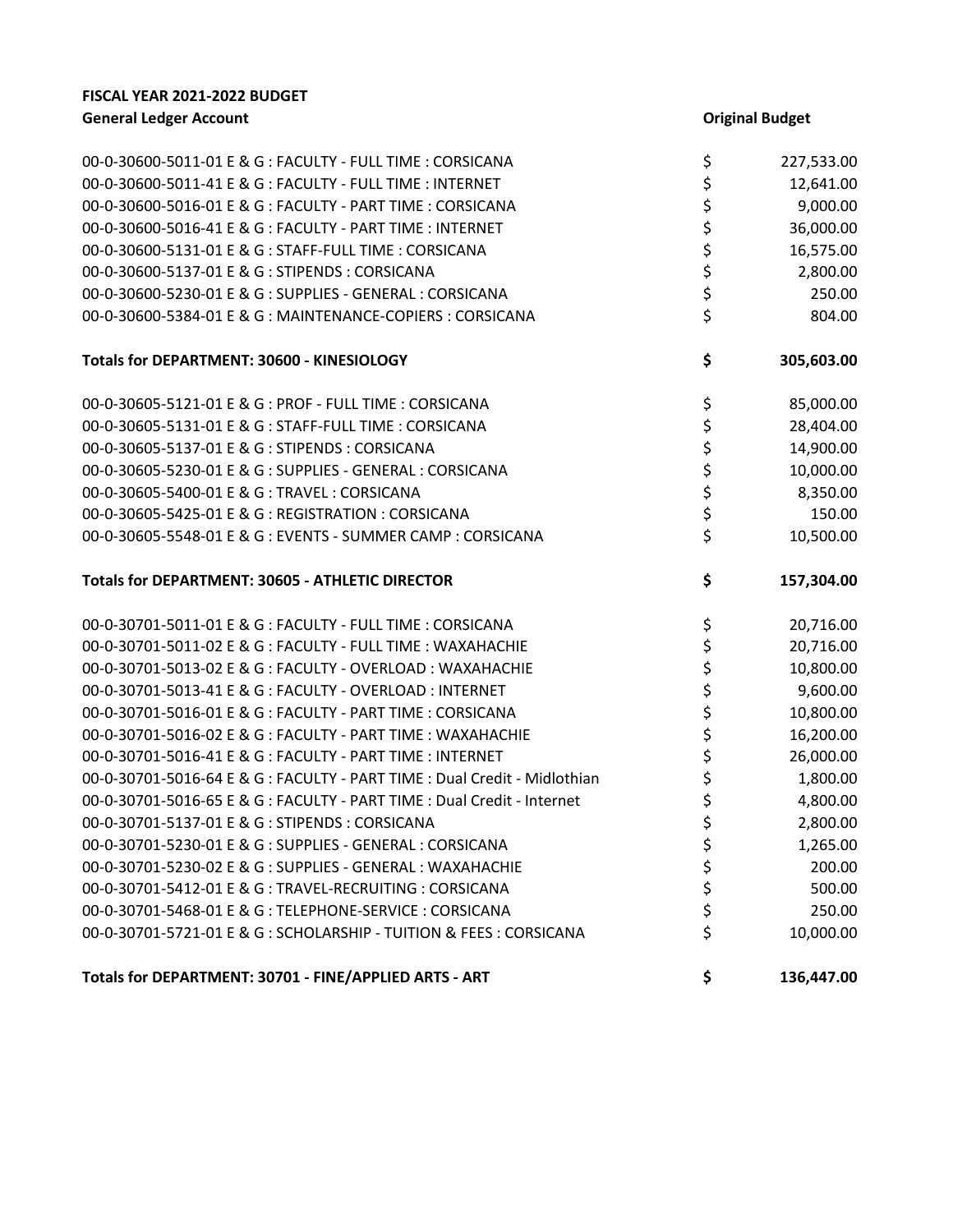| 00-0-30702-5011-01 E & G : FACULTY - FULL TIME : CORSICANA                | \$       | 128,430.00 |
|---------------------------------------------------------------------------|----------|------------|
| 00-0-30702-5013-01 E & G : FACULTY - OVERLOAD : CORSICANA                 | \$       | 24,600.00  |
| 00-0-30702-5013-41 E & G : FACULTY - OVERLOAD : INTERNET                  | \$       | 9,600.00   |
| 00-0-30702-5016-01 E & G : FACULTY - PART TIME : CORSICANA                |          | 21,000.00  |
| 00-0-30702-5016-02 E & G : FACULTY - PART TIME : WAXAHACHIE               | \$<br>\$ | 3,600.00   |
| 00-0-30702-5016-04 E & G : FACULTY - PART TIME : MIDLOTHIAN               | \$       | 1,800.00   |
| 00-0-30702-5016-41 E & G : FACULTY - PART TIME : INTERNET                 | \$<br>\$ | 4,800.00   |
| 00-0-30702-5016-62 E & G : FACULTY - PART TIME : Dual Credit - Waxahachie |          | 7,200.00   |
| 00-0-30702-5016-65 E & G : FACULTY - PART TIME : Dual Credit - Internet   | \$       | 4,800.00   |
| 00-0-30702-5137-01 E & G : STIPENDS : CORSICANA                           | \$<br>\$ | 2,800.00   |
| 00-0-30702-5230-01 E & G : SUPPLIES - GENERAL : CORSICANA                 |          | 9,150.00   |
| 00-0-30702-5240-01 E & G : POSTAGE : CORSICANA                            |          | 16.00      |
| 00-0-30702-5301-01 E & G : ADMISSION MATERIALS : CORSICANA                | \$\$\$   | 780.00     |
| 00-0-30702-5385-01 E & G: MAINTENANCE-OTHER: CORSICANA                    |          | 3,171.00   |
| 00-0-30702-5400-01 E & G: TRAVEL: CORSICANA                               |          | 1,894.00   |
| 00-0-30702-5410-01 E & G: TRAVEL-P/R CONTRACTS: CORSICANA                 | \$\$\$   | 1,500.00   |
| 00-0-30702-5412-01 E & G : TRAVEL-RECRUITING : CORSICANA                  |          | 2,500.00   |
| 00-0-30702-5413-01 E & G: TRAVEL-STUDENT: CORSICANA                       | \$<br>\$ | 15,635.00  |
| 00-0-30702-5521-01 E & G : ACCREDITATION/LICENSURE : CORSICANA            |          | 2,862.00   |
| 00-0-30702-5554-01 E & G : EVENTS - SPECIAL : CORSICANA                   | \$<br>\$ | 3,000.00   |
| 00-0-30702-5562-01 E & G : CONTRACT SER-OTHER : CORSICANA                 |          | 300.00     |
| 00-0-30702-6011-01 E & G : EQUIPMENT <5000 : CORSICANA                    | \$       | 4,950.00   |
| Totals for DEPARTMENT: 30702 - FINE APPLIED ARTS - INS. MUSIC             | \$       | 254,388.00 |
| 00-0-30703-5011-01 E & G : FACULTY - FULL TIME : CORSICANA                | \$       | 102,331.00 |
| 00-0-30703-5013-01 E & G : FACULTY - OVERLOAD : CORSICANA                 | \$       | 5,800.00   |
| 00-0-30703-5016-01 E & G : FACULTY - PART TIME : CORSICANA                |          | 5,600.00   |
| 00-0-30703-5230-01 E & G : SUPPLIES - GENERAL : CORSICANA                 | \$<br>\$ | 3,308.00   |
| 00-0-30703-5240-01 E & G : POSTAGE : CORSICANA                            | \$       | 40.00      |
| 00-0-30703-5385-01 E & G: MAINTENANCE-OTHER: CORSICANA                    | \$       | 300.00     |
| 00-0-30703-5400-01 E & G: TRAVEL: CORSICANA                               |          | 2,300.00   |
| 00-0-30703-5412-01 E & G : TRAVEL-RECRUITING : CORSICANA                  | \$       | 560.00     |
| 00-0-30703-5413-01 E & G : TRAVEL-STUDENT : CORSICANA                     | \$       | 7,760.00   |
| 00-0-30703-5521-01 E & G : ACCREDITATION/LICENSURE : CORSICANA            | \$       | 2,853.00   |
| 00-0-30703-5562-01 E & G : CONTRACT SER-OTHER : CORSICANA                 | \$       | 300.00     |
| Totals for DEPARTMENT: 30703 - FINE/APPLIED ARTS-VOCAL MUSIC              | \$       | 131,152.00 |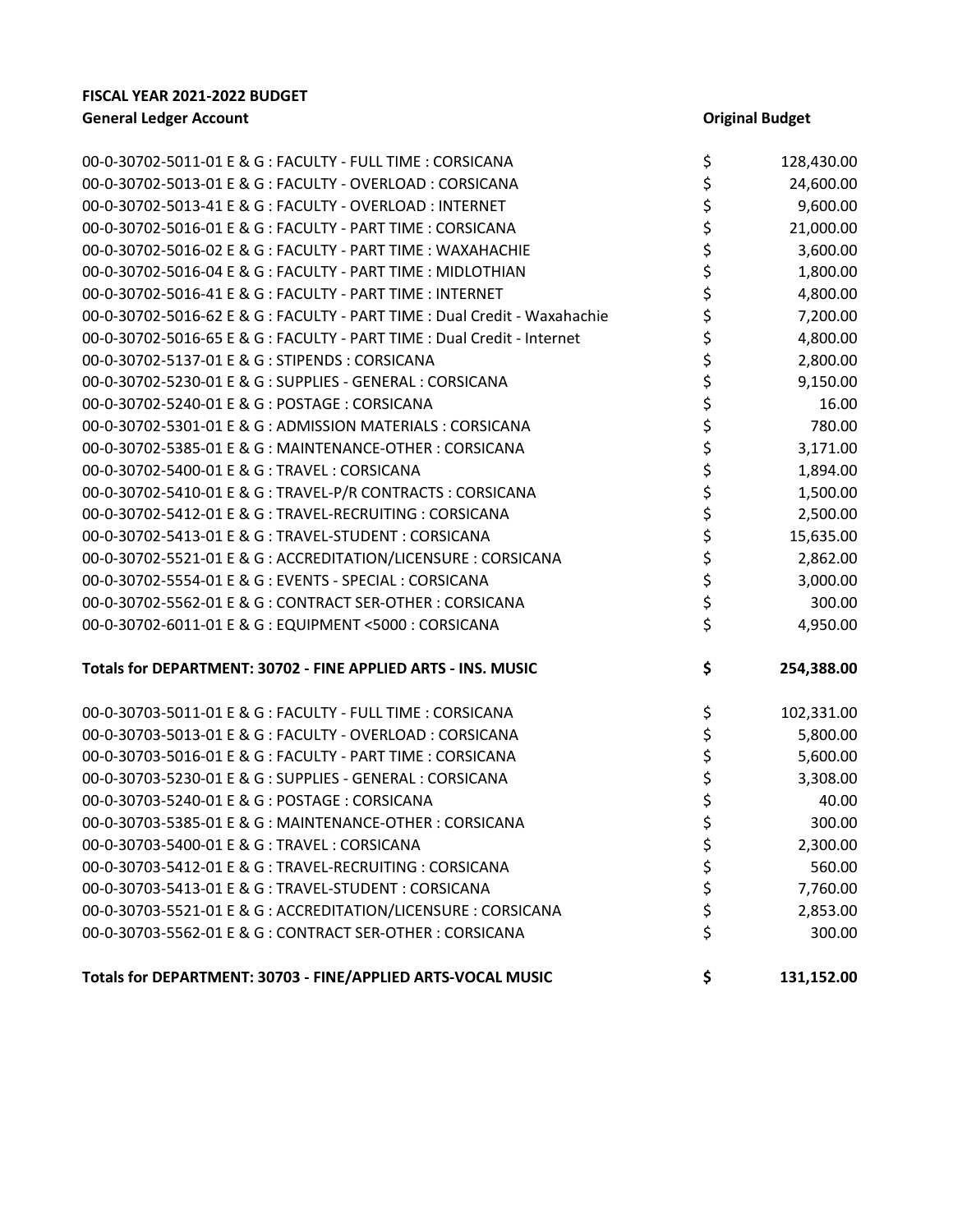| 00-0-30704-5011-01 E & G : FACULTY - FULL TIME : CORSICANA                | \$         | 64,745.00 |
|---------------------------------------------------------------------------|------------|-----------|
| 00-0-30704-5013-01 E & G : FACULTY - OVERLOAD : CORSICANA                 | \$         | 1,800.00  |
| 00-0-30704-5016-01 E & G : FACULTY - PART TIME : CORSICANA                | \$         | 1,800.00  |
| 00-0-30704-5016-41 E & G : FACULTY - PART TIME : INTERNET                 | \$         | 12,000.00 |
| 00-0-30704-5016-64 E & G : FACULTY - PART TIME : Dual Credit - Midlothian | \$         | 1,800.00  |
| 00-0-30704-5137-01 E & G: STIPENDS: CORSICANA                             |            | 2,800.00  |
| 00-0-30704-5230-01 E & G : SUPPLIES - GENERAL : CORSICANA                 | \$<br>\$   | 765.00    |
| 00-0-30704-5240-01 E & G : POSTAGE : CORSICANA                            | \$         | 50.00     |
| 00-0-30704-5400-01 E & G: TRAVEL: CORSICANA                               | \$         | 272.00    |
| 00-0-30704-5410-01 E & G : TRAVEL-P/R CONTRACTS : CORSICANA               |            | 250.00    |
| 00-0-30704-5413-01 E & G : TRAVEL-STUDENT : CORSICANA                     |            | 5,000.00  |
| 00-0-30704-5545-01 E & G : EVENTS-DRAMA : CORSICANA                       | \$\$\$\$\$ | 2,330.00  |
| 00-0-30704-5562-01 E & G : CONTRACT SER-OTHER : CORSICANA                 |            | 1,200.00  |
| 00-0-30704-5580-01 E & G : RENTAL - FACILITIES : CORSICANA                |            | 550.00    |
|                                                                           |            |           |
| Totals for DEPARTMENT: 30704 - FINE APPLIED ARTS - DRAMA                  | \$         | 95,362.00 |
| 00-0-30800-5011-01 E & G : FACULTY - FULL TIME : CORSICANA                |            | 19,805.00 |
| 00-0-30800-5011-41 E & G : FACULTY - FULL TIME : INTERNET                 | \$         | 14,854.00 |
| 00-0-30800-5013-01 E & G : FACULTY - OVERLOAD : CORSICANA                 |            | 2,000.00  |
| 00-0-30800-5013-41 E & G : FACULTY - OVERLOAD : INTERNET                  | \$\$\$     | 15,000.00 |
| 00-0-30800-5016-41 E & G : FACULTY - PART TIME : INTERNET                 |            | 10,800.00 |
| 00-0-30800-5016-61 E & G : FACULTY - PART TIME : Dual Credit - Corsicana  |            | 9,600.00  |
| 00-0-30800-5016-62 E & G : FACULTY - PART TIME : Dual Credit - Waxahachie | \$\$\$     | 4,800.00  |
| 00-0-30800-5016-64 E & G : FACULTY - PART TIME : Dual Credit - Midlothian |            | 19,200.00 |
| 00-0-30800-5137-41 E & G: STIPENDS: INTERNET                              | \$<br>\$   | 2,800.00  |
| 00-0-30800-5230-01 E & G : SUPPLIES - GENERAL : CORSICANA                 | \$         | 40.00     |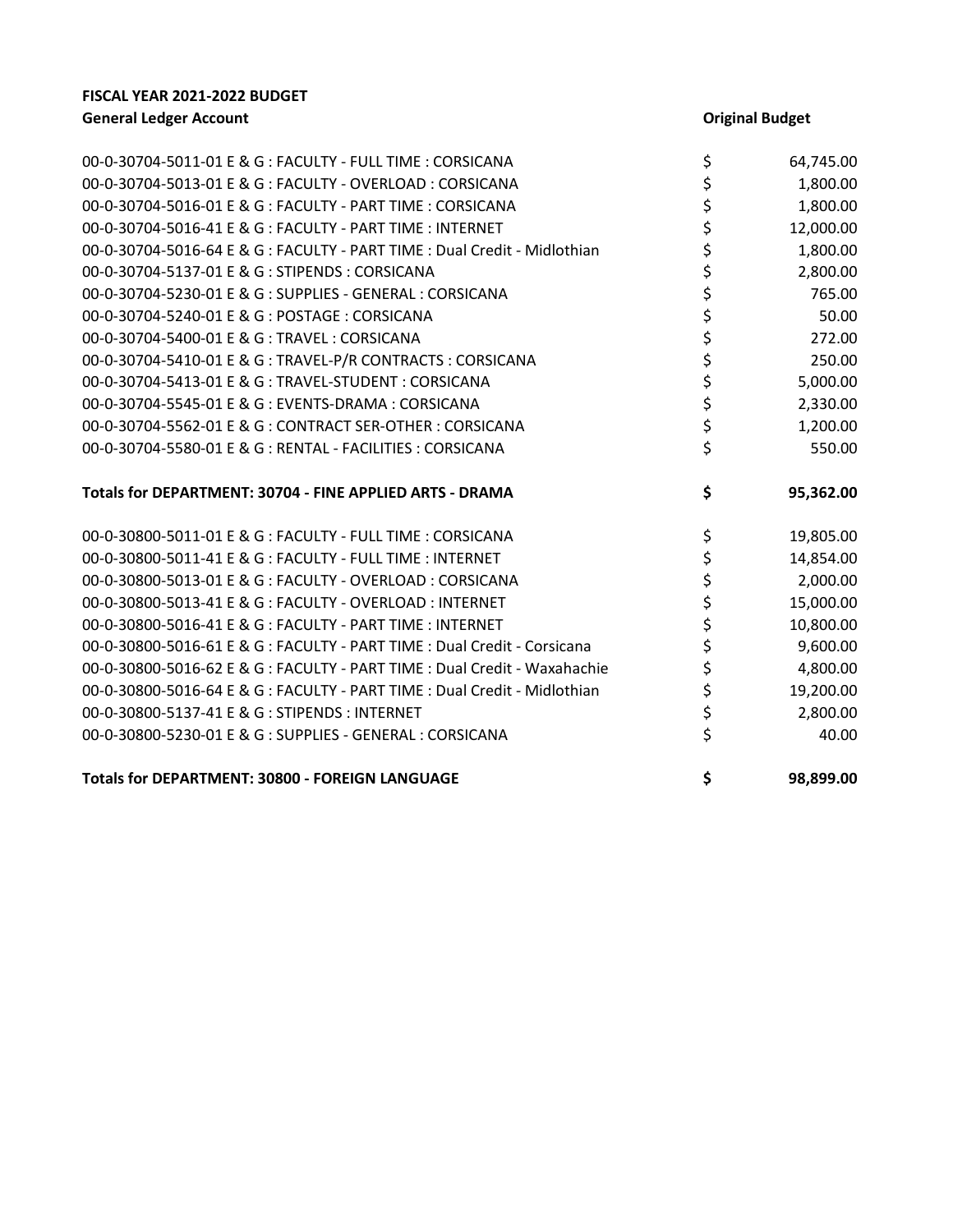| 00-0-30900-5011-01 E & G : FACULTY - FULL TIME : CORSICANA                | \$       | 170,637.00 |
|---------------------------------------------------------------------------|----------|------------|
| 00-0-30900-5011-02 E & G : FACULTY - FULL TIME : WAXAHACHIE               | \$       | 128,257.00 |
| 00-0-30900-5011-03 E & G : FACULTY - FULL TIME : MEXIA                    | \$       | 25,898.00  |
| 00-0-30900-5011-04 E & G : FACULTY - FULL TIME : MIDLOTHIAN               | \$       | 80,018.00  |
| 00-0-30900-5011-41 E & G : FACULTY - FULL TIME : INTERNET                 |          | 75,131.00  |
| 00-0-30900-5011-61 E & G : FACULTY - FULL TIME : Dual Credit - Corsicana  | \$<br>\$ | 51,077.00  |
| 00-0-30900-5011-64 E & G : FACULTY - FULL TIME : Dual Credit - Midlothian |          | 8,791.00   |
| 00-0-30900-5011-65 E & G : FACULTY - FULL TIME : Dual Credit - Internet   | \$\$\$   | 95,450.00  |
| 00-0-30900-5013-01 E & G : FACULTY - OVERLOAD : CORSICANA                 |          | 12,000.00  |
| 00-0-30900-5013-02 E & G : FACULTY - OVERLOAD : WAXAHACHIE                | ぐくさん     | 15,984.00  |
| 00-0-30900-5013-03 E & G : FACULTY - OVERLOAD : MEXIA                     |          | 4,000.00   |
| 00-0-30900-5013-41 E & G : FACULTY - OVERLOAD : INTERNET                  |          | 50,000.00  |
| 00-0-30900-5013-64 E & G : FACULTY - OVERLOAD : Dual Credit - Midlothian  |          | 21,180.00  |
| 00-0-30900-5013-65 E & G : FACULTY - OVERLOAD : Dual Credit - Internet    |          | 13,800.00  |
| 00-0-30900-5016-01 E & G : FACULTY - PART TIME : CORSICANA                | \$       | 6,000.00   |
| 00-0-30900-5016-02 E & G : FACULTY - PART TIME : WAXAHACHIE               | \$<br>\$ | 5,994.00   |
| 00-0-30900-5016-04 E & G : FACULTY - PART TIME : MIDLOTHIAN               |          | 2,000.00   |
| 00-0-30900-5016-41 E & G : FACULTY - PART TIME : INTERNET                 | \$\$\$   | 26,000.00  |
| 00-0-30900-5016-61 E & G : FACULTY - PART TIME : Dual Credit - Corsicana  |          | 12,000.00  |
| 00-0-30900-5016-62 E & G : FACULTY - PART TIME : Dual Credit - Waxahachie |          | 42,400.00  |
| 00-0-30900-5016-63 E & G : FACULTY - PART TIME : Dual Credit - Mexia      | \$<br>\$ | 23,600.00  |
| 00-0-30900-5016-64 E & G : FACULTY - PART TIME : Dual Credit - Midlothian |          | 24,000.00  |
| 00-0-30900-5131-01 E & G : STAFF-FULL TIME : CORSICANA                    | \$       | 7,608.00   |
| 00-0-30900-5137-01 E & G: STIPENDS: CORSICANA                             | \$<br>\$ | 2,800.00   |
| 00-0-30900-5230-01 E & G : SUPPLIES - GENERAL : CORSICANA                 |          | 241.00     |
| 00-0-30900-5230-02 E & G : SUPPLIES - GENERAL : WAXAHACHIE                | \$<br>\$ | 400.00     |
| 00-0-30900-5230-03 E & G : SUPPLIES - GENERAL : MEXIA                     |          | 200.00     |
| Totals for DEPARTMENT: 30900 - LETTERS - ENGLISH/PHIL                     | \$       | 905,466.00 |
| 00-0-30901-5011-01 E & G : FACULTY - FULL TIME : CORSICANA                | \$       | 45,901.00  |
| 00-0-30901-5011-61 E & G : FACULTY - FULL TIME : Dual Credit - Corsicana  | \$       | 11,475.00  |
| 00-0-30901-5013-01 E & G : FACULTY - OVERLOAD : CORSICANA                 | \$       | 1,800.00   |
| 00-0-30901-5013-41 E & G : FACULTY - OVERLOAD : INTERNET                  | \$       | 9,600.00   |
| 00-0-30901-5016-01 E & G : FACULTY - PART TIME : CORSICANA                | \$       | 9,000.00   |
| 00-0-30901-5016-02 E & G : FACULTY - PART TIME : WAXAHACHIE               | \$       | 16,200.00  |
| 00-0-30901-5016-41 E & G : FACULTY - PART TIME : INTERNET                 | \$       | 40,800.00  |
| 00-0-30901-5016-65 E & G : FACULTY - PART TIME : Dual Credit - Internet   | \$       | 1,800.00   |
| 00-0-30901-5137-01 E & G: STIPENDS: CORSICANA                             | \$       | 2,800.00   |
| 00-0-30901-5230-01 E & G : SUPPLIES - GENERAL : CORSICANA                 | \$       | 20.00      |
| 00-0-30901-5230-02 E & G : SUPPLIES - GENERAL : WAXAHACHIE                | \$       | 170.00     |
| Totals for DEPARTMENT: 30901 - PHILOSOPHY                                 | \$       | 139,566.00 |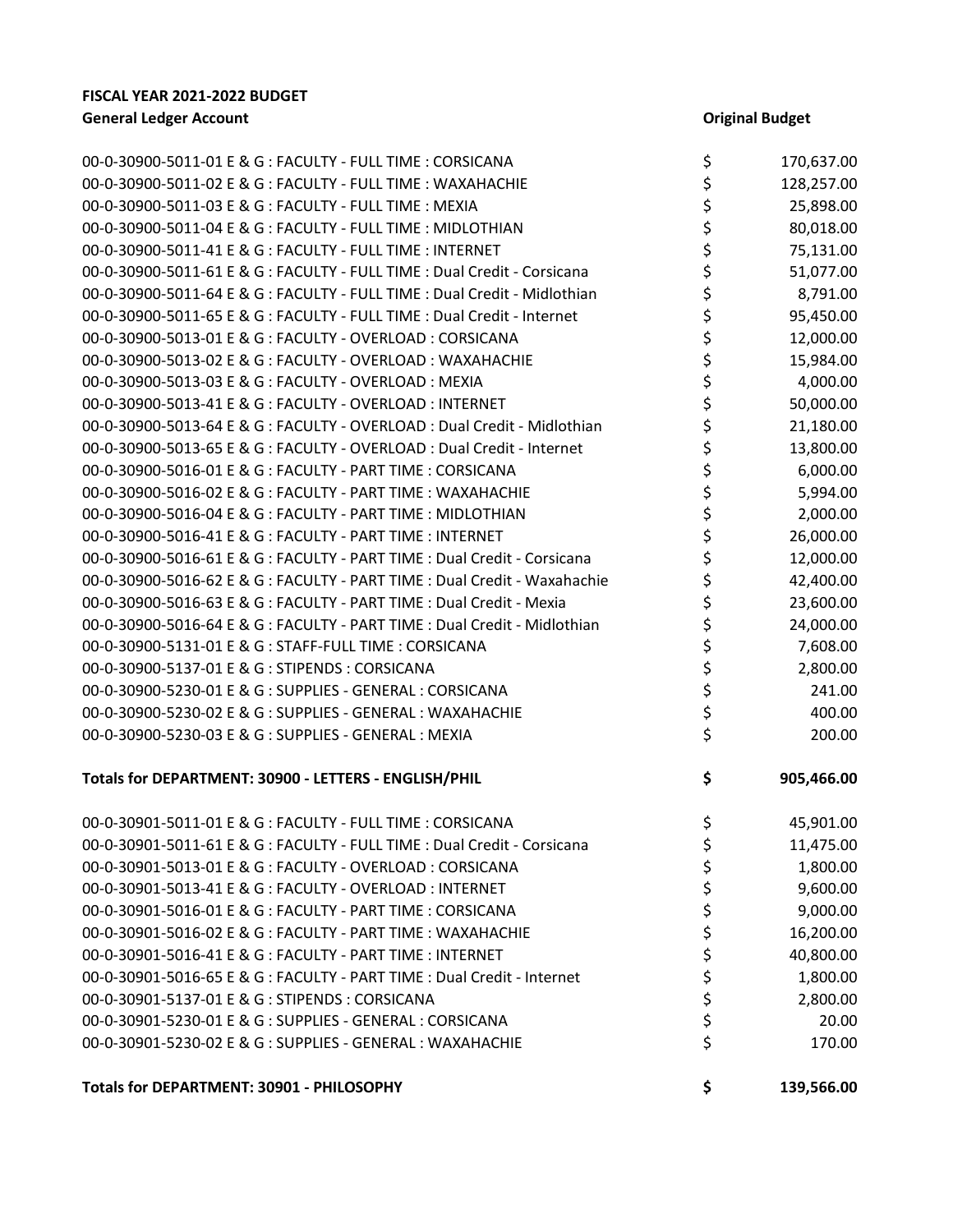| 00-0-30902-5011-01 E & G : FACULTY - FULL TIME : CORSICANA                | \$        | 107,785.00 |
|---------------------------------------------------------------------------|-----------|------------|
| 00-0-30902-5011-02 E & G : FACULTY - FULL TIME : WAXAHACHIE               |           | 53,697.00  |
| 00-0-30902-5011-41 E & G : FACULTY - FULL TIME : INTERNET                 | \$<br>\$  | 13,424.00  |
| 00-0-30902-5013-01 E & G : FACULTY - OVERLOAD : CORSICANA                 |           | 3,600.00   |
| 00-0-30902-5013-02 E & G : FACULTY - OVERLOAD : WAXAHACHIE                | \$\$\$    | 3,600.00   |
| 00-0-30902-5013-41 E & G : FACULTY - OVERLOAD : INTERNET                  |           | 27,780.00  |
| 00-0-30902-5013-65 E & G : FACULTY - OVERLOAD : Dual Credit - Internet    |           | 4,800.00   |
| 00-0-30902-5016-01 E & G : FACULTY - PART TIME : CORSICANA                | やややか ややや  | 5,400.00   |
| 00-0-30902-5016-02 E & G : FACULTY - PART TIME : WAXAHACHIE               |           | 10,800.00  |
| 00-0-30902-5016-04 E & G : FACULTY - PART TIME : MIDLOTHIAN               |           | 1,800.00   |
| 00-0-30902-5016-41 E & G : FACULTY - PART TIME : INTERNET                 |           | 31,200.00  |
| 00-0-30902-5016-62 E & G : FACULTY - PART TIME : Dual Credit - Waxahachie |           | 1,800.00   |
| 00-0-30902-5016-64 E & G : FACULTY - PART TIME : Dual Credit - Midlothian |           | 3,600.00   |
| 00-0-30902-5016-65 E & G : FACULTY - PART TIME : Dual Credit - Internet   |           | 4,800.00   |
| 00-0-30902-5137-01 E & G: STIPENDS: CORSICANA                             |           | 2,800.00   |
| 00-0-30902-5230-01 E & G : SUPPLIES - GENERAL : CORSICANA                 | \$\$\$    | 25.00      |
| 00-0-30902-5230-02 E & G : SUPPLIES - GENERAL : WAXAHACHIE                |           | 170.00     |
| Totals for DEPARTMENT: 30902 - LETTERS - SPEECH                           | \$        | 277,081.00 |
| 00-0-30904-5011-01 E & G : FACULTY - FULL TIME : CORSICANA                | \$        | 49,513.00  |
| 00-0-30904-5011-02 E & G : FACULTY - FULL TIME : WAXAHACHIE               |           | 56,163.00  |
| 00-0-30904-5011-03 E & G : FACULTY - FULL TIME : MEXIA                    | さらさん そうそう | 25,610.00  |
| 00-0-30904-5011-04 E & G : FACULTY - FULL TIME : MIDLOTHIAN               |           | 46,955.00  |
| 00-0-30904-5013-41 E & G : FACULTY - OVERLOAD : INTERNET                  |           | 9,600.00   |
| 00-0-30904-5016-01 E & G : FACULTY - PART TIME : CORSICANA                |           | 12,600.00  |
| 00-0-30904-5016-02 E & G : FACULTY - PART TIME : WAXAHACHIE               |           | 5,400.00   |
| 00-0-30904-5016-41 E & G : FACULTY - PART TIME : INTERNET                 |           | 2,400.00   |
| 00-0-30904-5230-01 E & G : SUPPLIES - GENERAL : CORSICANA                 |           | 203.00     |
| 00-0-30904-5230-02 E & G : SUPPLIES - GENERAL : WAXAHACHIE                |           | 100.00     |
| 00-0-30904-5230-03 E & G : SUPPLIES - GENERAL : MEXIA                     | \$        | 30.00      |
| 00-0-30904-5384-01 E & G : MAINTENANCE-COPIERS : CORSICANA                | \$        | 1,971.00   |
| <b>Totals for DEPARTMENT: 30904 - PASS PROGRAM</b>                        | \$        | 210,545.00 |
| 00-0-30906-5016-01 E & G : FACULTY - PART TIME : CORSICANA                | \$        | 13,680.00  |
| 00-0-30906-5230-01 E & G : SUPPLIES - GENERAL : CORSICANA                 | \$<br>\$  | 175.00     |
| 00-0-30906-5413-01 E & G : TRAVEL-STUDENT : CORSICANA                     |           | 1,000.00   |
| <b>Totals for DEPARTMENT: 30906 - ENGLISH LANGUAGE INSTITUTE</b>          | \$        | 14,855.00  |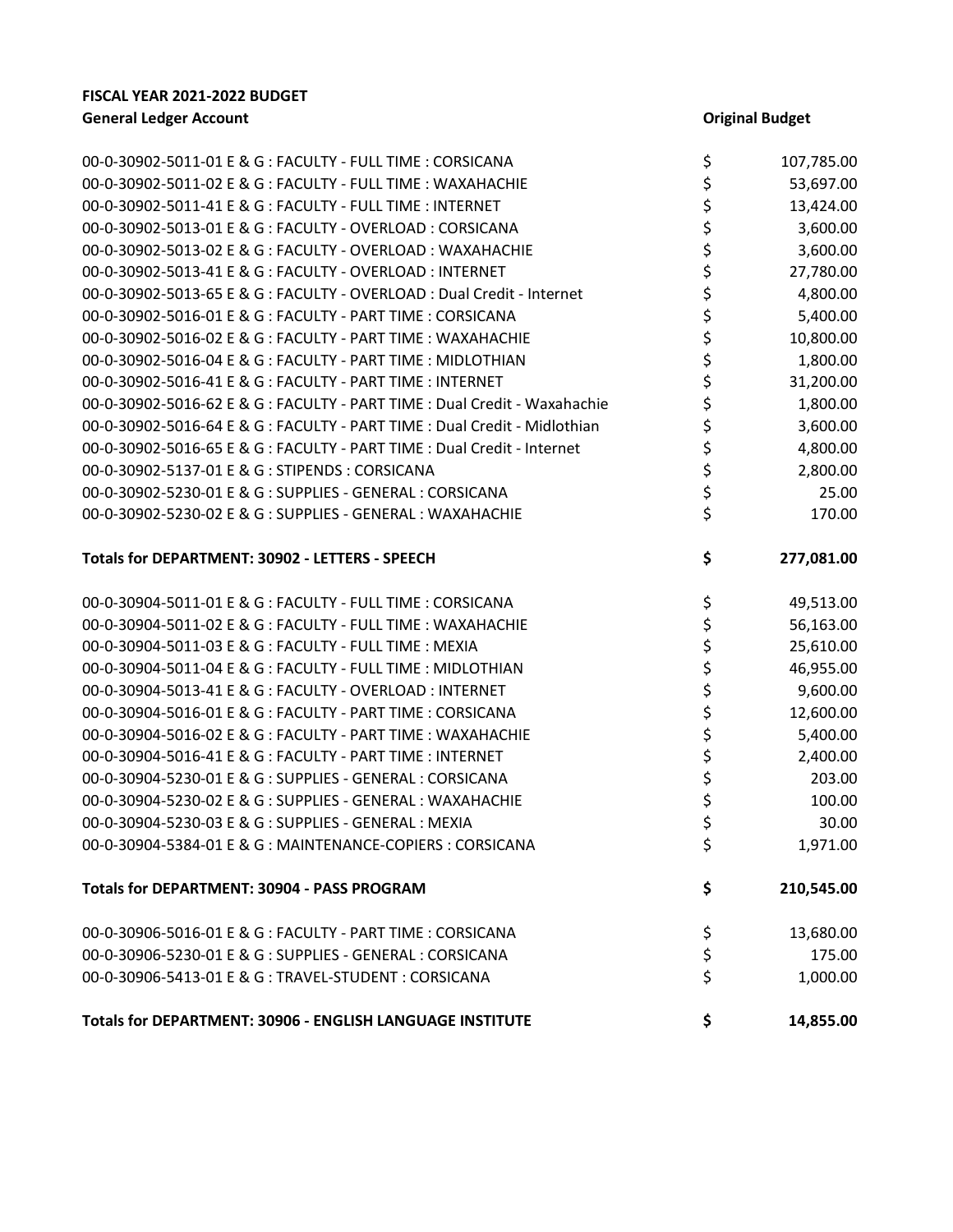| 00-0-31000-5011-01 E & G : FACULTY - FULL TIME : CORSICANA                | \$       | 73,018.00  |
|---------------------------------------------------------------------------|----------|------------|
| 00-0-31000-5013-01 E & G : FACULTY - OVERLOAD : CORSICANA                 | \$       | 14,400.00  |
| 00-0-31000-5013-02 E & G : FACULTY - OVERLOAD : WAXAHACHIE                | \$       | 10,800.00  |
| 00-0-31000-5016-01 E & G : FACULTY - PART TIME : CORSICANA                | \$       | 5,400.00   |
| 00-0-31000-5016-02 E & G : FACULTY - PART TIME : WAXAHACHIE               | \$       | 2,700.00   |
| 00-0-31000-5016-41 E & G : FACULTY - PART TIME : INTERNET                 | \$       | 27,000.00  |
| 00-0-31000-5137-01 E & G: STIPENDS: CORSICANA                             | \$       | 2,800.00   |
| 00-0-31000-5230-01 E & G : SUPPLIES - GENERAL : CORSICANA                 | \$<br>\$ | 1,695.00   |
| 00-0-31000-5230-02 E & G : SUPPLIES - GENERAL : WAXAHACHIE                |          | 340.00     |
| Totals for DEPARTMENT: 31000 - PHYSICAL SCIENCES                          | \$       | 138,153.00 |
| 00-0-31001-5011-01 E & G : FACULTY - FULL TIME : CORSICANA                | \$       | 205,829.00 |
| 00-0-31001-5011-02 E & G : FACULTY - FULL TIME : WAXAHACHIE               | \$       | 140,249.00 |
| 00-0-31001-5011-03 E & G : FACULTY - FULL TIME : MEXIA                    | \$       | 44,152.00  |
| 00-0-31001-5011-04 E & G : FACULTY - FULL TIME : MIDLOTHIAN               | \$       | 35,690.00  |
| 00-0-31001-5011-41 E & G : FACULTY - FULL TIME : INTERNET                 | \$<br>\$ | 50,335.00  |
| 00-0-31001-5011-62 E & G : FACULTY - FULL TIME : Dual Credit - Waxahachie |          | 19,805.00  |
| 00-0-31001-5011-63 E & G : FACULTY - FULL TIME : Dual Credit - Mexia      | \$       | 29,435.00  |
| 00-0-31001-5013-01 E & G : FACULTY - OVERLOAD : CORSICANA                 | \$       | 19,800.00  |
| 00-0-31001-5013-02 E & G : FACULTY - OVERLOAD : WAXAHACHIE                | \$       | 14,400.00  |
| 00-0-31001-5013-41 E & G : FACULTY - OVERLOAD : INTERNET                  | \$       | 28,800.00  |
| 00-0-31001-5013-61 E & G : FACULTY - OVERLOAD : Dual Credit - Corsicana   | \$       | 3,600.00   |
| 00-0-31001-5013-65 E & G : FACULTY - OVERLOAD : Dual Credit - Internet    | \$       | 4,800.00   |
| 00-0-31001-5016-01 E & G : FACULTY - PART TIME : CORSICANA                | \$<br>\$ | 3,600.00   |
| 00-0-31001-5016-02 E & G : FACULTY - PART TIME : WAXAHACHIE               |          | 9,000.00   |
| 00-0-31001-5016-03 E & G : FACULTY - PART TIME : MEXIA                    | \$       | 3,000.00   |
| 00-0-31001-5016-04 E & G : FACULTY - PART TIME : MIDLOTHIAN               | \$<br>\$ | 7,200.00   |
| 00-0-31001-5016-41 E & G : FACULTY - PART TIME : INTERNET                 |          | 31,800.00  |
| 00-0-31001-5016-62 E & G : FACULTY - PART TIME : Dual Credit - Waxahachie | \$       | 19,200.00  |
| 00-0-31001-5016-63 E & G : FACULTY - PART TIME : Dual Credit - Mexia      | \$       | 14,400.00  |
| 00-0-31001-5016-64 E & G : FACULTY - PART TIME : Dual Credit - Midlothian | \$       | 14,400.00  |
| 00-0-31001-5137-01 E & G : STIPENDS : CORSICANA                           | \$       | 2,800.00   |
| 00-0-31001-5230-01 E & G : SUPPLIES - GENERAL : CORSICANA                 | \$       | 341.00     |
| 00-0-31001-5230-02 E & G : SUPPLIES - GENERAL : WAXAHACHIE                | \$\$\$   | 500.00     |
| 00-0-31001-5230-03 E & G : SUPPLIES - GENERAL : MEXIA                     |          | 130.00     |
| 00-0-31001-5400-62 E & G : TRAVEL : Dual Credit - Waxahachie              |          | 650.00     |
| 00-0-31001-5400-64 E & G : TRAVEL : Dual Credit - Midlothian              | \$       | 500.00     |
| <b>Totals for DEPARTMENT: 31001 - MATHEMATICS</b>                         | \$       | 704,416.00 |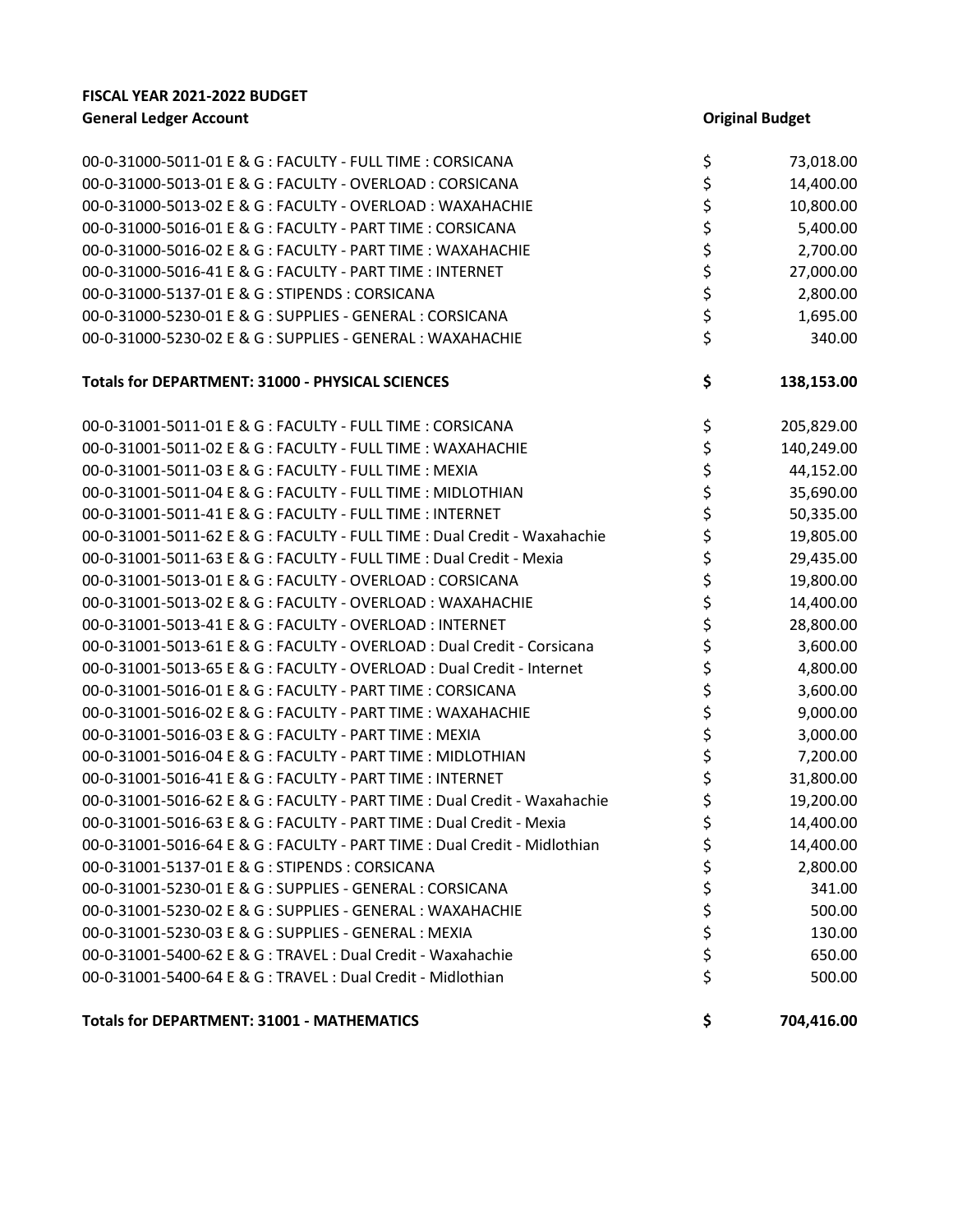| 00-0-31002-5011-01 E & G : FACULTY - FULL TIME : CORSICANA                | \$       | 106,569.00 |
|---------------------------------------------------------------------------|----------|------------|
| 00-0-31002-5011-03 E & G : FACULTY - FULL TIME : MEXIA                    | \$       | 25,610.00  |
| 00-0-31002-5013-01 E & G : FACULTY - OVERLOAD : CORSICANA                 | \$       | 5,400.00   |
| 00-0-31002-5013-41 E & G : FACULTY - OVERLOAD : INTERNET                  | \$       | 19,200.00  |
| 00-0-31002-5016-01 E & G : FACULTY - PART TIME : CORSICANA                |          | 3,600.00   |
| 00-0-31002-5016-02 E & G : FACULTY - PART TIME : WAXAHACHIE               | \$\$\$   | 28,440.00  |
| 00-0-31002-5016-03 E & G : FACULTY - PART TIME : MEXIA                    |          | 1,800.00   |
| 00-0-31002-5016-04 E & G : FACULTY - PART TIME : MIDLOTHIAN               | \$       | 3,600.00   |
| 00-0-31002-5016-41 E & G : FACULTY - PART TIME : INTERNET                 | \$       | 4,800.00   |
| 00-0-31002-5137-01 E & G : STIPENDS : CORSICANA                           | \$       | 2,800.00   |
| 00-0-31002-5230-01 E & G : SUPPLIES - GENERAL : CORSICANA                 | \$       | 125.00     |
| 00-0-31002-5230-03 E & G : SUPPLIES - GENERAL : MEXIA                     | \$       | 100.00     |
| Totals for DEPARTMENT: 31002 - MATH - PASS PROGRAM                        | \$       | 202,044.00 |
| 00-0-31004-5011-01 E & G : FACULTY - FULL TIME : CORSICANA                | \$       | 55,440.00  |
| 00-0-31004-5011-02 E & G : FACULTY - FULL TIME : WAXAHACHIE               |          | 45,321.00  |
| 00-0-31004-5011-04 E & G : FACULTY - FULL TIME : MIDLOTHIAN               | さささ      | 19,424.00  |
| 00-0-31004-5013-01 E & G : FACULTY - OVERLOAD : CORSICANA                 |          | 1,800.00   |
| 00-0-31004-5013-02 E & G : FACULTY - OVERLOAD : WAXAHACHIE                |          | 4,200.00   |
| 00-0-31004-5013-41 E & G : FACULTY - OVERLOAD : INTERNET                  | \$       | 10,800.00  |
| 00-0-31004-5016-02 E & G : FACULTY - PART TIME : WAXAHACHIE               | \$<br>\$ | 10,800.00  |
| 00-0-31004-5016-04 E & G : FACULTY - PART TIME : MIDLOTHIAN               |          | 5,400.00   |
| 00-0-31004-5016-41 E & G : FACULTY - PART TIME : INTERNET                 | \$       | 30,000.00  |
| 00-0-31004-5016-62 E & G : FACULTY - PART TIME : Dual Credit - Waxahachie | \$       | 16,200.00  |
| 00-0-31004-5137-01 E & G: STIPENDS: CORSICANA                             | \$\$\$   | 5,600.00   |
| 00-0-31004-5230-01 E & G : SUPPLIES - GENERAL : CORSICANA                 |          | 1,060.00   |
| 00-0-31004-5230-02 E & G : SUPPLIES - GENERAL : WAXAHACHIE                |          | 6,000.00   |
| 00-0-31004-5385-01 E & G : MAINTENANCE-OTHER : CORSICANA                  |          | 1,700.00   |
| 00-0-31004-5385-02 E & G : MAINTENANCE-OTHER : WAXAHACHIE                 | \$\$\$   | 600.00     |
| 00-0-31004-6011-01 E & G : EQUIPMENT <5000 : CORSICANA                    |          | 200.00     |
| 00-0-31004-6011-02 E & G : EQUIPMENT <5000 : WAXAHACHIE                   | \$       | 700.00     |
|                                                                           |          |            |

**Totals for DEPARTMENT: 31004 - PHYSICAL SCIENCE - CHEMISTRY \$ 215,245.00**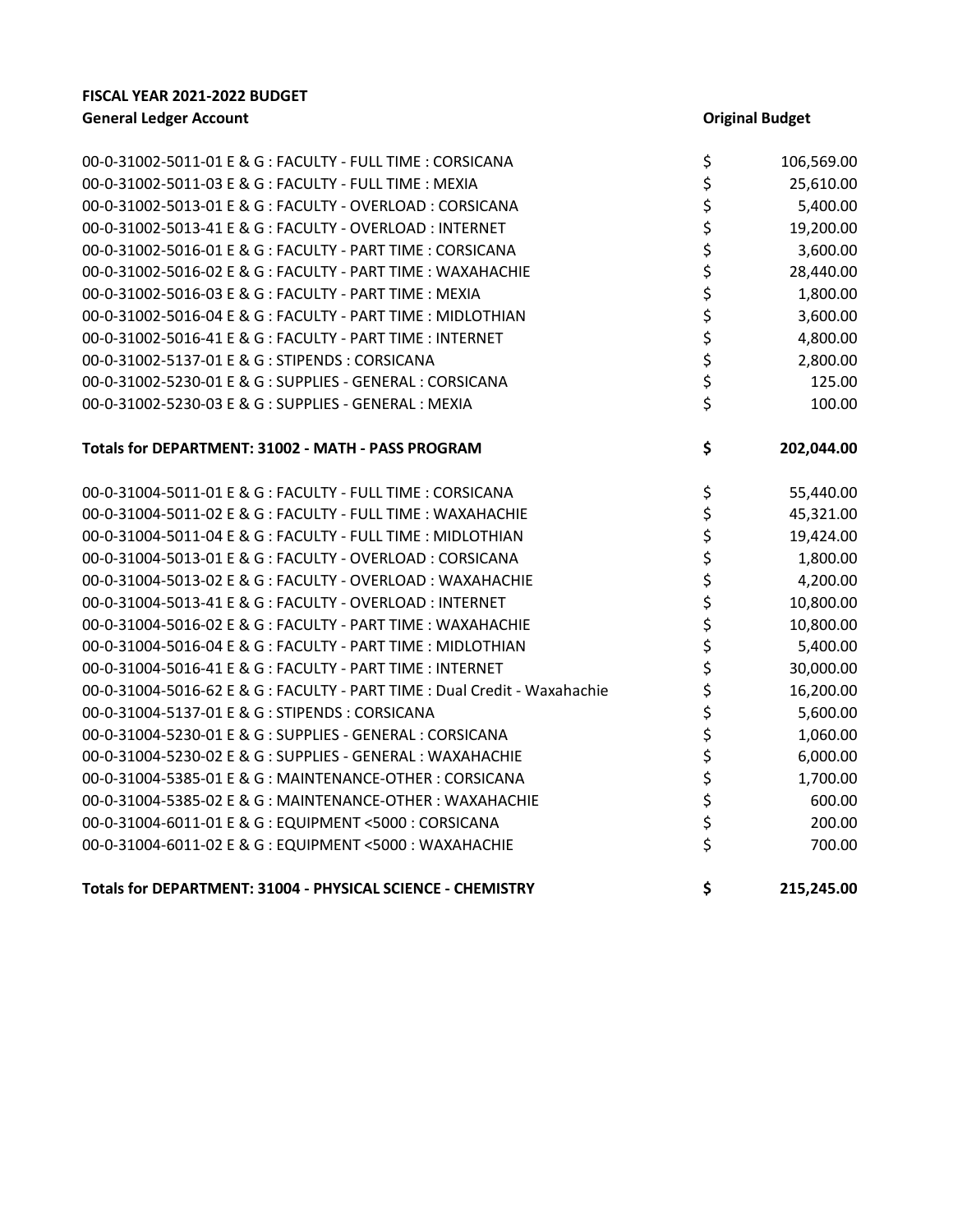| Totals for DEPARTMENT: 31105 - SOCIOLOGY                                                                                | \$        | 106,086.00      |
|-------------------------------------------------------------------------------------------------------------------------|-----------|-----------------|
| 00-0-31105-5230-02 E & G : SUPPLIES - GENERAL : WAXAHACHIE                                                              |           | 50.00           |
| 00-0-31105-5137-01 E & G: STIPENDS: CORSICANA                                                                           | ややややや ややや | 2,800.00        |
| 00-0-31105-5016-65 E & G : FACULTY - PART TIME : Dual Credit - Internet                                                 |           | 7,200.00        |
| 00-0-31105-5016-62 E & G : FACULTY - PART TIME : Dual Credit - Waxahachie                                               |           | 3,600.00        |
| 00-0-31105-5016-61 E & G : FACULTY - PART TIME : Dual Credit - Corsicana                                                |           | 5,400.00        |
| 00-0-31105-5016-41 E & G : FACULTY - PART TIME : INTERNET                                                               |           | 26,400.00       |
| 00-0-31105-5016-03 E & G : FACULTY - PART TIME : MEXIA                                                                  |           | 1,800.00        |
| 00-0-31105-5013-41 E & G : FACULTY - OVERLOAD : INTERNET                                                                |           | 4,800.00        |
| 00-0-31105-5011-02 E & G : FACULTY - FULL TIME : WAXAHACHIE                                                             |           | 27,018.00       |
| 00-0-31105-5011-01 E & G : FACULTY - FULL TIME : CORSICANA                                                              | \$        | 27,018.00       |
| Totals for DEPARTMENT: 31100 - PSYCHOLOGY                                                                               | \$        | 187,521.00      |
|                                                                                                                         |           |                 |
| 00-0-31100-5230-03 E & G : SUPPLIES - GENERAL : MEXIA                                                                   | \$        | 65.00           |
| 00-0-31100-5230-01 E & G : SUPPLIES - GENERAL : CORSICANA<br>00-0-31100-5230-02 E & G : SUPPLIES - GENERAL : WAXAHACHIE | \$\$\$\$  | 45.00<br>390.00 |
| 00-0-31100-5137-01 E & G: STIPENDS: CORSICANA                                                                           |           | 5,600.00        |
| 00-0-31100-5016-65 E & G : FACULTY - PART TIME : Dual Credit - Internet                                                 |           | 16,800.00       |
| 00-0-31100-5016-64 E & G : FACULTY - PART TIME : Dual Credit - Midlothian                                               |           | 1,800.00        |
| 00-0-31100-5016-62 E & G : FACULTY - PART TIME : Dual Credit - Waxahachie                                               | \$<br>\$  | 1,800.00        |
| 00-0-31100-5016-41 E & G : FACULTY - PART TIME : INTERNET                                                               |           | 60,000.00       |
| 00-0-31100-5016-04 E & G : FACULTY - PART TIME : MIDLOTHIAN                                                             |           | 7,200.00        |
| 00-0-31100-5016-03 E & G : FACULTY - PART TIME : MEXIA                                                                  | \$\$\$\$  | 5,220.00        |
| 00-0-31100-5016-02 E & G : FACULTY - PART TIME : WAXAHACHIE                                                             |           | 25,200.00       |
| 00-0-31100-5016-01 E & G : FACULTY - PART TIME : CORSICANA                                                              |           | 1,800.00        |
| 00-0-31100-5013-41 E & G : FACULTY - OVERLOAD : INTERNET                                                                | \$<br>\$  | 12,000.00       |
| 00-0-31100-5013-01 E & G : FACULTY - OVERLOAD : CORSICANA                                                               | \$        | 1,800.00        |
| 00-0-31100-5011-01 E & G : FACULTY - FULL TIME : CORSICANA                                                              | \$        | 47,801.00       |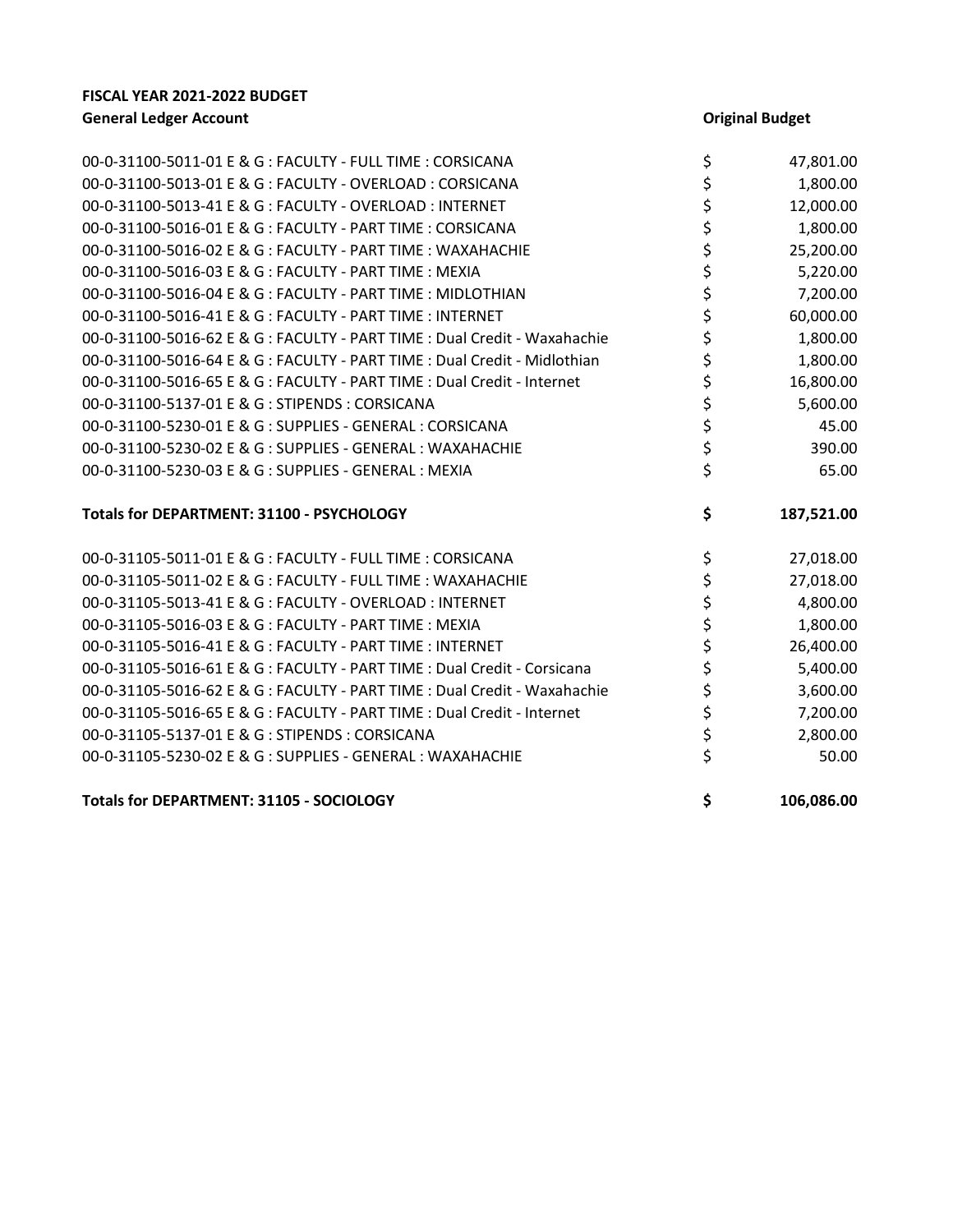| 00-0-31200-5011-01 E & G : FACULTY - FULL TIME : CORSICANA                | \$       | 99,855.00  |
|---------------------------------------------------------------------------|----------|------------|
| 00-0-31200-5011-03 E & G : FACULTY - FULL TIME : MEXIA                    |          | 32,421.00  |
| 00-0-31200-5011-04 E & G : FACULTY - FULL TIME : MIDLOTHIAN               | \$<br>\$ | 17,847.00  |
| 00-0-31200-5013-41 E & G : FACULTY - OVERLOAD : INTERNET                  | \$       | 36,000.00  |
| 00-0-31200-5013-65 E & G : FACULTY - OVERLOAD : Dual Credit - Internet    | ぐうけい こうか | 7,200.00   |
| 00-0-31200-5016-01 E & G : FACULTY - PART TIME : CORSICANA                |          | 10,800.00  |
| 00-0-31200-5016-02 E & G : FACULTY - PART TIME : WAXAHACHIE               |          | 34,200.00  |
| 00-0-31200-5016-04 E & G : FACULTY - PART TIME : MIDLOTHIAN               |          | 18,000.00  |
| 00-0-31200-5016-41 E & G : FACULTY - PART TIME : INTERNET                 |          | 60,000.00  |
| 00-0-31200-5016-61 E & G : FACULTY - PART TIME : Dual Credit - Corsicana  |          | 9,000.00   |
| 00-0-31200-5016-62 E & G : FACULTY - PART TIME : Dual Credit - Waxahachie |          | 36,000.00  |
| 00-0-31200-5016-63 E & G : FACULTY - PART TIME : Dual Credit - Mexia      |          | 18,000.00  |
| 00-0-31200-5016-64 E & G : FACULTY - PART TIME : Dual Credit - Midlothian | \$\$\$   | 25,200.00  |
| 00-0-31200-5131-01 E & G : STAFF-FULL TIME : CORSICANA                    |          | 7,384.00   |
| 00-0-31200-5137-01 E & G: STIPENDS: CORSICANA                             |          | 2,800.00   |
| 00-0-31200-5137-03 E & G: STIPENDS: MEXIA                                 |          | 2,800.00   |
| 00-0-31200-5230-01 E & G : SUPPLIES - GENERAL : CORSICANA                 | ややみ やや   | 311.00     |
| 00-0-31200-5230-02 E & G : SUPPLIES - GENERAL : WAXAHACHIE                |          | 500.00     |
| 00-0-31200-5230-03 E & G : SUPPLIES - GENERAL : MEXIA                     |          | 160.00     |
| 00-0-31200-5410-01 E & G: TRAVEL-P/R CONTRACTS: CORSICANA                 |          | 750.00     |
|                                                                           |          |            |
| Totals for DEPARTMENT: 31200 - SOCIAL SCIENCES                            | \$       | 419,228.00 |
| 00-0-31205-5011-01 E & G : FACULTY - FULL TIME : CORSICANA                | \$       | 53,646.00  |
| 00-0-31205-5011-02 E & G : FACULTY - FULL TIME : WAXAHACHIE               | \$       | 73,587.00  |
| 00-0-31205-5011-03 E & G : FACULTY - FULL TIME : MEXIA                    |          |            |
|                                                                           |          | 21,614.00  |
| 00-0-31205-5011-04 E & G : FACULTY - FULL TIME : MIDLOTHIAN               |          | 26,770.00  |
| 00-0-31205-5013-01 E & G : FACULTY - OVERLOAD : CORSICANA                 |          | 3,600.00   |
| 00-0-31205-5013-41 E & G : FACULTY - OVERLOAD : INTERNET                  | さくさ      | 24,000.00  |
| 00-0-31205-5013-65 E & G : FACULTY - OVERLOAD : Dual Credit - Internet    |          | 9,600.00   |
| 00-0-31205-5016-01 E & G : FACULTY - PART TIME : CORSICANA                | \$<br>\$ | 3,600.00   |
| 00-0-31205-5016-02 E & G : FACULTY - PART TIME : WAXAHACHIE               | Ś        | 10,800.00  |
| 00-0-31205-5016-03 E & G : FACULTY - PART TIME : MEXIA                    | \$       | 3,600.00   |
| 00-0-31205-5016-04 E & G : FACULTY - PART TIME : MIDLOTHIAN               | \$       | 3,600.00   |
| 00-0-31205-5016-41 E & G : FACULTY - PART TIME : INTERNET                 | \$       | 67,200.00  |
| 00-0-31205-5016-62 E & G : FACULTY - PART TIME : Dual Credit - Waxahachie | \$       | 5,400.00   |
| 00-0-31205-5016-63 E & G : FACULTY - PART TIME : Dual Credit - Mexia      | \$       | 5,400.00   |
| 00-0-31205-5016-64 E & G : FACULTY - PART TIME : Dual Credit - Midlothian | \$       | 5,400.00   |
| 00-0-31205-5016-65 E & G : FACULTY - PART TIME : Dual Credit - Internet   | \$       | 9,600.00   |
| 00-0-31205-5131-01 E & G : STAFF-FULL TIME : CORSICANA                    | \$       | 7,384.00   |
| 00-0-31205-5137-01 E & G : STIPENDS : CORSICANA                           | \$       | 2,800.00   |
| 00-0-31205-5230-02 E & G : SUPPLIES - GENERAL : WAXAHACHIE                | \$       | 400.00     |
| 00-0-31205-5400-63 E & G : TRAVEL : Dual Credit - Mexia                   | \$       | 1,500.00   |

## **Totals for DEPARTMENT: 31205 - GOVERNMENT \$ 339,501.00**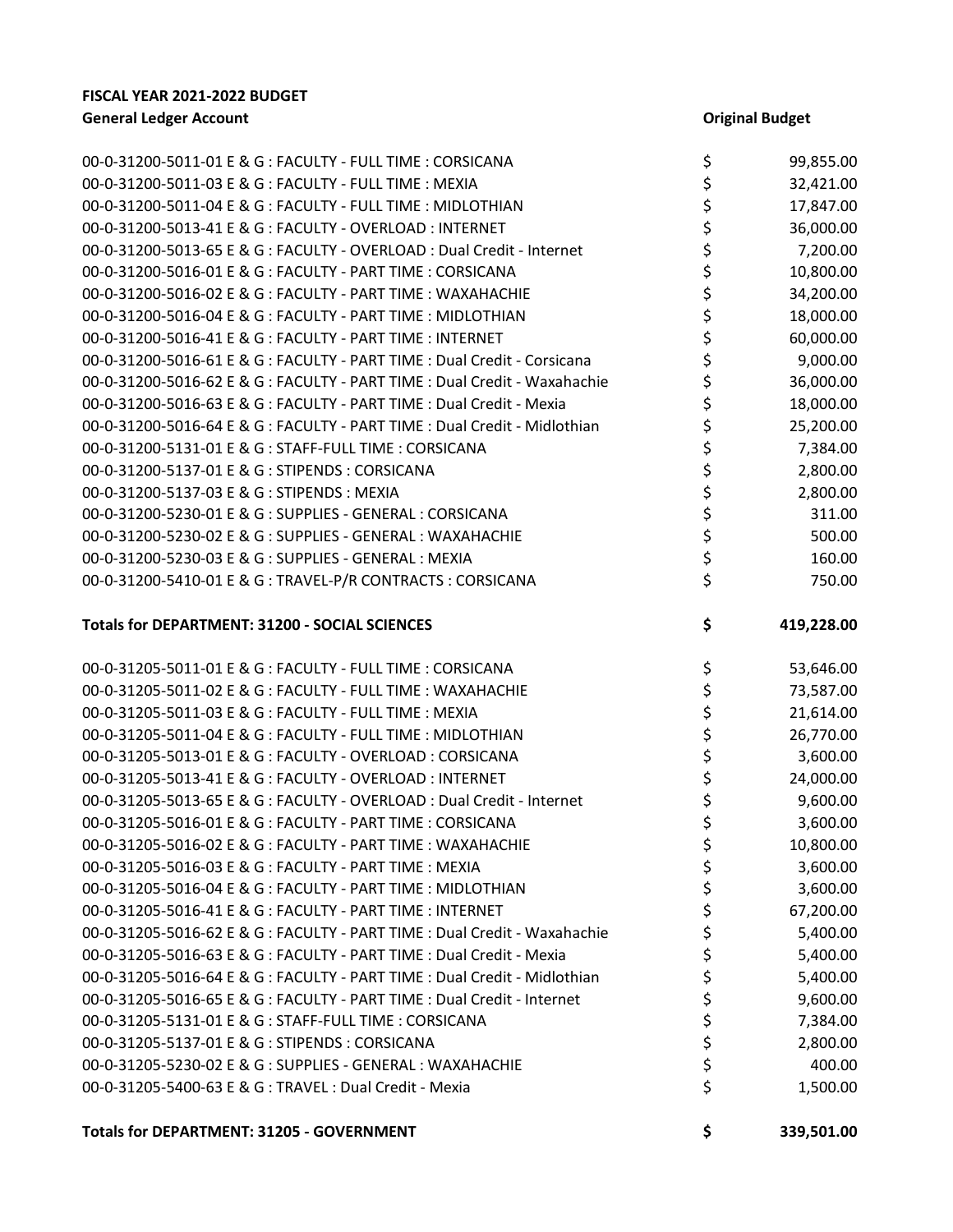| 00-0-31210-5011-01 E & G : FACULTY - FULL TIME : CORSICANA                | \$             | 41,845.00  |
|---------------------------------------------------------------------------|----------------|------------|
| 00-0-31210-5011-02 E & G : FACULTY - FULL TIME : WAXAHACHIE               |                | 22,624.00  |
| 00-0-31210-5011-04 E & G : FACULTY - FULL TIME : MIDLOTHIAN               | \$<br>\$       | 22,624.00  |
| 00-0-31210-5011-41 E & G : FACULTY - FULL TIME : INTERNET                 |                | 27,897.00  |
| 00-0-31210-5013-02 E & G : FACULTY - OVERLOAD : WAXAHACHIE                |                | 3,600.00   |
| 00-0-31210-5013-04 E & G : FACULTY - OVERLOAD : MIDLOTHIAN                |                | 3,600.00   |
| 00-0-31210-5013-41 E & G : FACULTY - OVERLOAD : INTERNET                  |                | 14,400.00  |
| 00-0-31210-5013-65 E & G : FACULTY - OVERLOAD : Dual Credit - Internet    |                | 2,400.00   |
| 00-0-31210-5016-02 E & G : FACULTY - PART TIME : WAXAHACHIE               |                | 5,400.00   |
| 00-0-31210-5016-41 E & G : FACULTY - PART TIME : INTERNET                 |                | 13,200.00  |
| 00-0-31210-5016-64 E & G : FACULTY - PART TIME : Dual Credit - Midlothian |                | 5,400.00   |
| 00-0-31210-5137-01 E & G : STIPENDS : CORSICANA                           |                | 2,800.00   |
| 00-0-31210-5230-02 E & G : SUPPLIES - GENERAL : WAXAHACHIE                | ややややややややや      | 100.00     |
| 00-0-31210-5400-62 E & G : TRAVEL : Dual Credit - Waxahachie              | \$             | 400.00     |
| <b>Totals for DEPARTMENT: 31210 - ECONOMICS</b>                           | \$             | 166,290.00 |
| 00-0-32000-5121-01 E & G : PROF - FULL TIME : CORSICANA                   | \$             | 65,501.00  |
| 00-0-32000-5136-01 E & G : SUPP - PART TIME : CORSICANA                   |                | 7,956.00   |
| 00-0-32000-5230-01 E & G : SUPPLIES - GENERAL : CORSICANA                 | ややや ややや        | 1,000.00   |
| 00-0-32000-5240-01 E & G : POSTAGE : CORSICANA                            |                | 200.00     |
| 00-0-32000-5382-01 E & G : DIGISTAR SERVICE : CORSICANA                   |                | 2,400.00   |
| 00-0-32000-5384-01 E & G : MAINTENANCE-COPIERS : CORSICANA                |                | 4,320.00   |
| 00-0-32000-5385-01 E & G: MAINTENANCE-OTHER: CORSICANA                    |                | 1,047.00   |
| 00-0-32000-5581-01 E & G : RENTAL - PROGRAM : CORSICANA                   | \$             | 1,000.00   |
| Totals for DEPARTMENT: 32000 - PLANETARIUM                                | \$             | 83,424.00  |
| 00-0-32050-5131-01 E & G : STAFF-FULL TIME : CORSICANA                    | \$             | 44,571.00  |
| 00-0-32050-5136-01 E & G : SUPP - PART TIME : CORSICANA                   |                | 35,904.00  |
| 00-0-32050-5230-01 E & G : SUPPLIES - GENERAL : CORSICANA                 | \$<br>\$<br>\$ | 3,123.00   |
| 00-0-32050-5538-01 E & G : EVENTS - CLEAN UP : CORSICANA                  |                | 6,518.00   |
| <b>Totals for DEPARTMENT: 32050 - EVENTS</b>                              | \$             | 90,116.00  |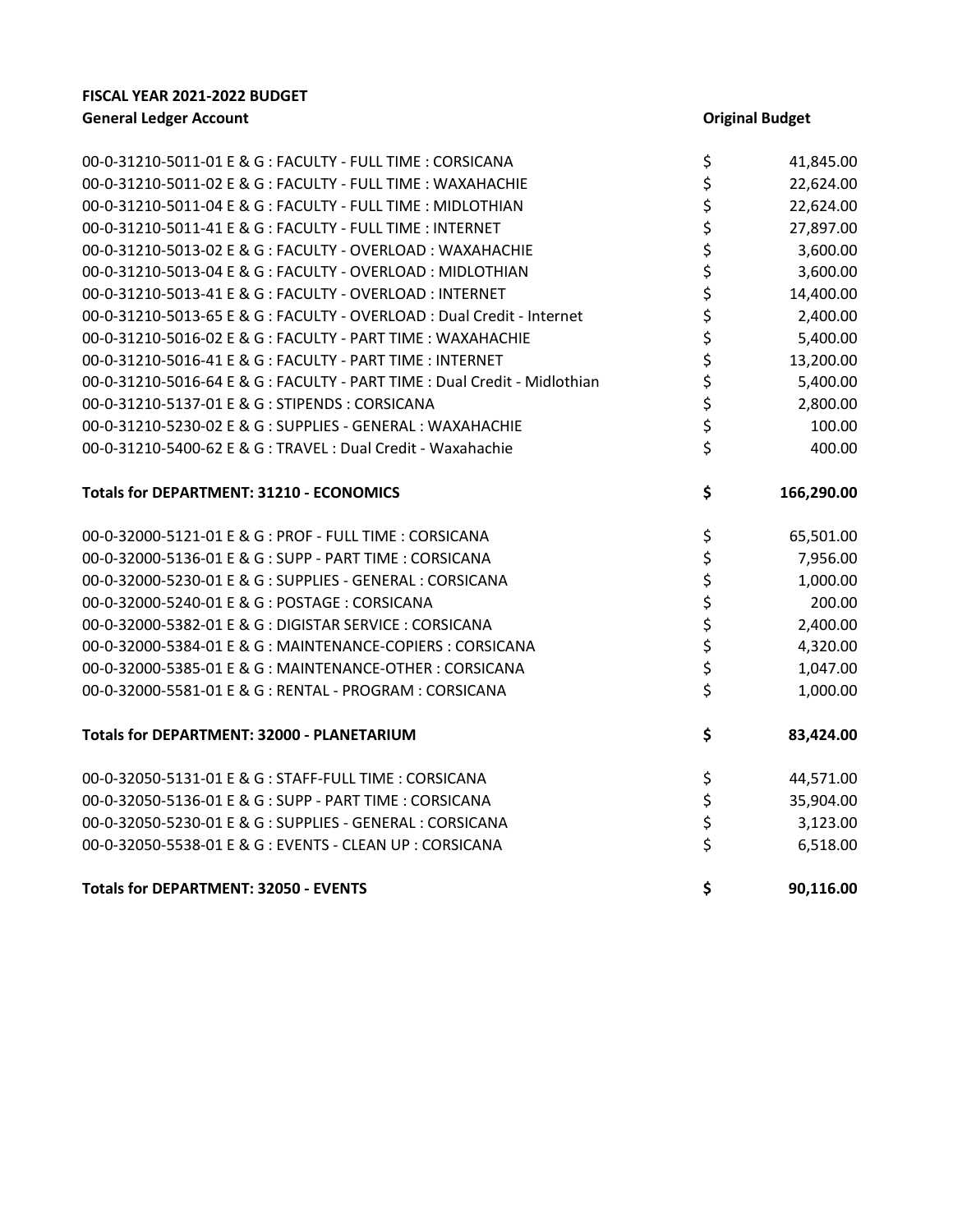| 00-0-32100-5121-01 E & G : PROF - FULL TIME : CORSICANA                   | \$       | 48,218.00  |
|---------------------------------------------------------------------------|----------|------------|
| 00-0-32100-5131-01 E & G : STAFF-FULL TIME : CORSICANA                    |          | 62,382.00  |
| 00-0-32100-5136-01 E & G : SUPP - PART TIME : CORSICANA                   | \$<br>\$ | 45,782.00  |
| 00-0-32100-5230-01 E & G : SUPPLIES - GENERAL : CORSICANA                 |          | 1,800.00   |
| 00-0-32100-5240-01 E & G : POSTAGE : CORSICANA                            |          | 110.00     |
| 00-0-32100-5361-01 E & G : DOCENT ACTIVITIES : CORSICANA                  |          | 400.00     |
| 00-0-32100-5385-01 E & G: MAINTENANCE-OTHER: CORSICANA                    |          | 1,400.00   |
| 00-0-32100-5400-01 E & G: TRAVEL: CORSICANA                               | ひゃくさ ひゃく | 400.00     |
| 00-0-32100-5409-01 E & G : TRAVEL-STAFF DEVELOPMENT : CORSICANA           |          | 600.00     |
| 00-0-32100-5468-01 E & G : TELEPHONE-SERVICE : CORSICANA                  |          | 273.00     |
| 00-0-32100-5531-01 E & G : SPECIAL PROGRAMS : CORSICANA                   |          | 2,500.00   |
| 00-0-32100-5532-01 E & G : EXHIBIT DEVELOPMENT : CORSICANA                | \$       | 1,000.00   |
| <b>Totals for DEPARTMENT: 32100 - MUSEUM</b>                              | \$       | 164,865.00 |
| 00-0-33100-5011-01 E & G : FACULTY - FULL TIME : CORSICANA                | \$       | 159,478.00 |
| 00-0-33100-5011-02 E & G : FACULTY - FULL TIME : WAXAHACHIE               | \$       | 56,663.00  |
| 00-0-33100-5013-01 E & G : FACULTY - OVERLOAD : CORSICANA                 |          | 2,382.00   |
| 00-0-33100-5013-02 E & G : FACULTY - OVERLOAD : WAXAHACHIE                |          | 2,390.00   |
| 00-0-33100-5013-41 E & G : FACULTY - OVERLOAD : INTERNET                  |          | 37,000.00  |
| 00-0-33100-5013-65 E & G : FACULTY - OVERLOAD : Dual Credit - Internet    | ややみ      | 990.00     |
| 00-0-33100-5016-01 E & G : FACULTY - PART TIME : CORSICANA                |          | 5,600.00   |
| 00-0-33100-5016-02 E & G : FACULTY - PART TIME : WAXAHACHIE               |          | 4,000.00   |
| 00-0-33100-5016-03 E & G : FACULTY - PART TIME : MEXIA                    | \$\$\$   | 2,000.00   |
| 00-0-33100-5016-04 E & G: FACULTY - PART TIME: MIDLOTHIAN                 |          | 6,800.00   |
| 00-0-33100-5016-41 E & G : FACULTY - PART TIME : INTERNET                 | \$       | 22,000.00  |
| 00-0-33100-5016-62 E & G : FACULTY - PART TIME : Dual Credit - Waxahachie | \$       | 2,000.00   |
| 00-0-33100-5136-01 E & G : SUPP - PART TIME : CORSICANA                   | \$       | 4,560.00   |
| 00-0-33100-5137-01 E & G : STIPENDS : CORSICANA                           | \$<br>\$ | 2,800.00   |
| 00-0-33100-5230-01 E & G : SUPPLIES - GENERAL : CORSICANA                 |          | 658.00     |
| 00-0-33100-5230-02 E & G : SUPPLIES - GENERAL : WAXAHACHIE                | \$       | 200.00     |
| 00-0-33100-5230-03 E & G : SUPPLIES - GENERAL : MEXIA                     | \$       | 40.00      |
| 00-0-33100-5400-01 E & G: TRAVEL: CORSICANA                               | \$       | 56.00      |
| 00-0-33100-5400-02 E & G : TRAVEL : WAXAHACHIE                            | \$<br>\$ | 152.00     |
| 00-0-33100-5405-01 E & G: MEALS: CORSICANA                                |          | 134.00     |
| 00-0-33100-5410-03 E & G : TRAVEL-P/R CONTRACTS : MEXIA                   | \$       | 250.00     |
| Totals for DEPARTMENT: 33100 - BUSINESS DATA PROCESSING                   | \$       | 310,153.00 |
| 00-0-33200-5016-41 E & G : FACULTY - PART TIME : INTERNET                 | \$       | 25,918.00  |
| 00-0-33200-5137-01 E & G : STIPENDS : CORSICANA                           | \$       | 2,800.00   |
| 00-0-33200-5400-01 E & G: TRAVEL: CORSICANA                               | \$       | 150.00     |
| Totals for DEPARTMENT: 33200 - CHILD DEV/HOMEMAKING                       | \$       | 28,868.00  |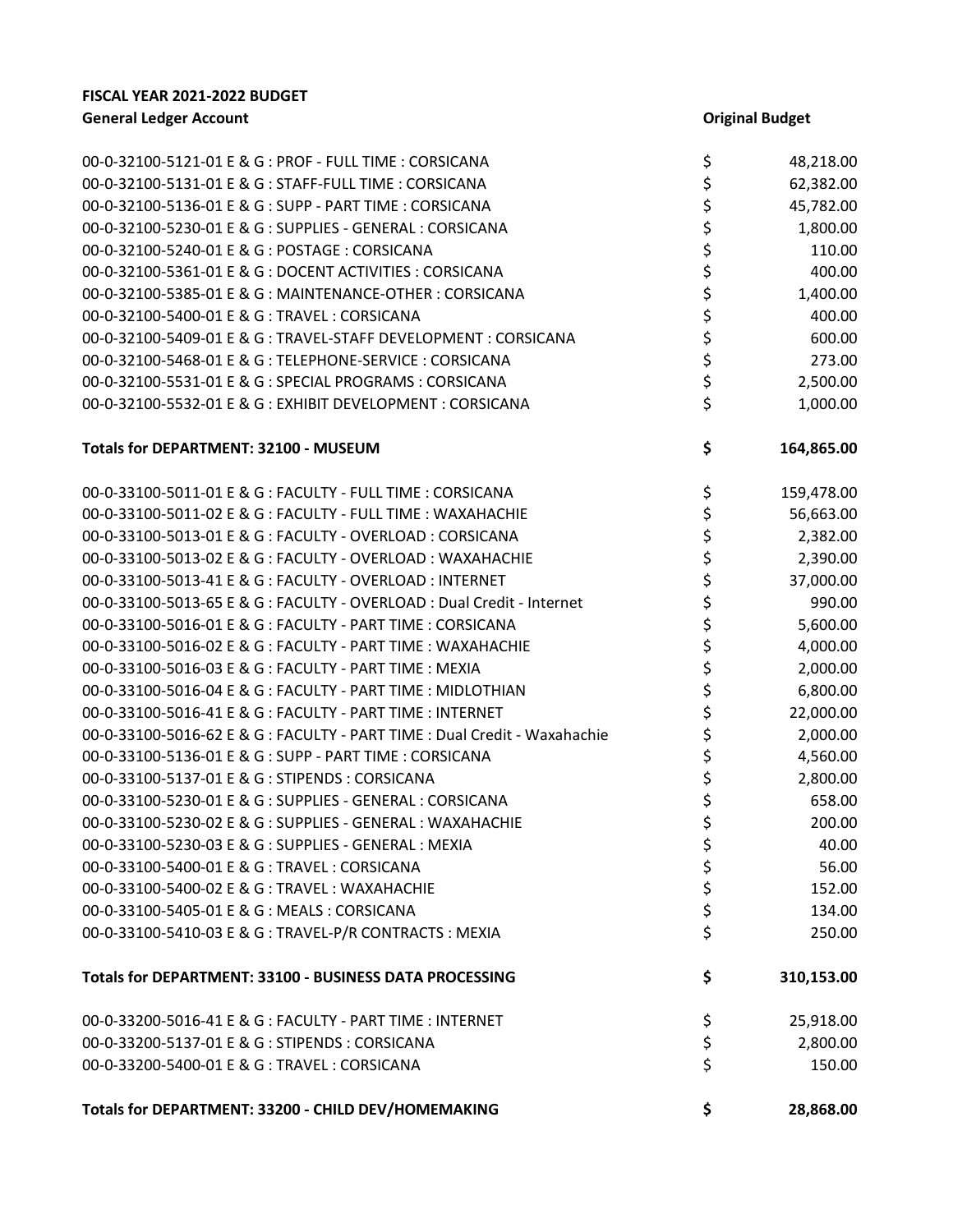| 00-0-33250-5011-01 E & G : FACULTY - FULL TIME : CORSICANA  | \$                  | 49,602.00  |
|-------------------------------------------------------------|---------------------|------------|
| 00-0-33250-5011-02 E & G : FACULTY - FULL TIME : WAXAHACHIE |                     | 47,764.00  |
| 00-0-33250-5013-01 E & G : FACULTY - OVERLOAD : CORSICANA   |                     | 13,500.00  |
| 00-0-33250-5013-02 E & G : FACULTY - OVERLOAD : WAXAHACHIE  |                     | 8,319.00   |
| 00-0-33250-5013-41 E & G : FACULTY - OVERLOAD : INTERNET    |                     | 2,700.00   |
| 00-0-33250-5016-01 E & G : FACULTY - PART TIME : CORSICANA  |                     | 57,500.00  |
| 00-0-33250-5016-02 E & G : FACULTY - PART TIME : WAXAHACHIE |                     | 47,150.00  |
| 00-0-33250-5137-01 E & G : STIPENDS : CORSICANA             |                     | 2,800.00   |
| 00-0-33250-5230-01 E & G : SUPPLIES - GENERAL : CORSICANA   |                     | 4,054.00   |
| 00-0-33250-5230-02 E & G : SUPPLIES - GENERAL : WAXAHACHIE  |                     | 4,201.00   |
| 00-0-33250-5385-02 E & G : MAINTENANCE-OTHER : WAXAHACHIE   |                     | 82.00      |
| 00-0-33250-5400-01 E & G: TRAVEL: CORSICANA                 |                     | 1,152.00   |
| 00-0-33250-5405-02 E & G : MEALS : WAXAHACHIE               |                     | 185.00     |
| 00-0-33250-5410-01 E & G: TRAVEL-P/R CONTRACTS: CORSICANA   | ひゃくやくせん ひそうせん かんしょう | 264.00     |
| 00-0-33250-5468-01 E & G : TELEPHONE-SERVICE : CORSICANA    |                     | 1,165.00   |
| 00-0-33250-5580-01 E & G : RENTAL - FACILITIES : CORSICANA  |                     | 92,702.00  |
| 00-0-33250-5580-02 E & G : RENTAL - FACILITIES : WAXAHACHIE |                     | 60,000.00  |
| Totals for DEPARTMENT: 33250 - COSMETOLOGY                  | \$                  | 393,140.00 |
| 00-0-33255-5016-01 E & G : FACULTY - PART TIME : CORSICANA  | \$                  | 15,809.00  |
| 00-0-33255-5137-02 E & G : STIPENDS : WAXAHACHIE            | \$<br>\$            | 2,800.00   |
| 00-0-33255-5230-01 E & G : SUPPLIES - GENERAL : CORSICANA   |                     | 455.00     |
| Totals for DEPARTMENT: 33255 - MASSAGE THERAPY              | \$                  | 19,064.00  |
| 00-0-33300-5011-01 E & G : FACULTY - FULL TIME : CORSICANA  | \$                  | 63,192.00  |
| 00-0-33300-5013-41 E & G : FACULTY - OVERLOAD : INTERNET    | やややみ ややや            | 3,600.00   |
| 00-0-33300-5016-01 E & G : FACULTY - PART TIME : CORSICANA  |                     | 1,080.00   |
| 00-0-33300-5016-02 E & G : FACULTY - PART TIME : WAXAHACHIE |                     | 6,660.00   |
| 00-0-33300-5016-41 E & G : FACULTY - PART TIME : INTERNET   |                     | 1,440.00   |
| 00-0-33300-5137-01 E & G : STIPENDS : CORSICANA             |                     | 2,800.00   |
| 00-0-33300-5230-01 E & G : SUPPLIES - GENERAL : CORSICANA   |                     | 502.00     |
| 00-0-33300-5230-02 E & G : SUPPLIES - GENERAL : WAXAHACHIE  |                     | 242.00     |
| 00-0-33300-5400-01 E & G: TRAVEL: CORSICANA                 |                     | 500.00     |
| Totals for DEPARTMENT: 33300 - CRIMINAL JUSTICE             | \$                  | 80,016.00  |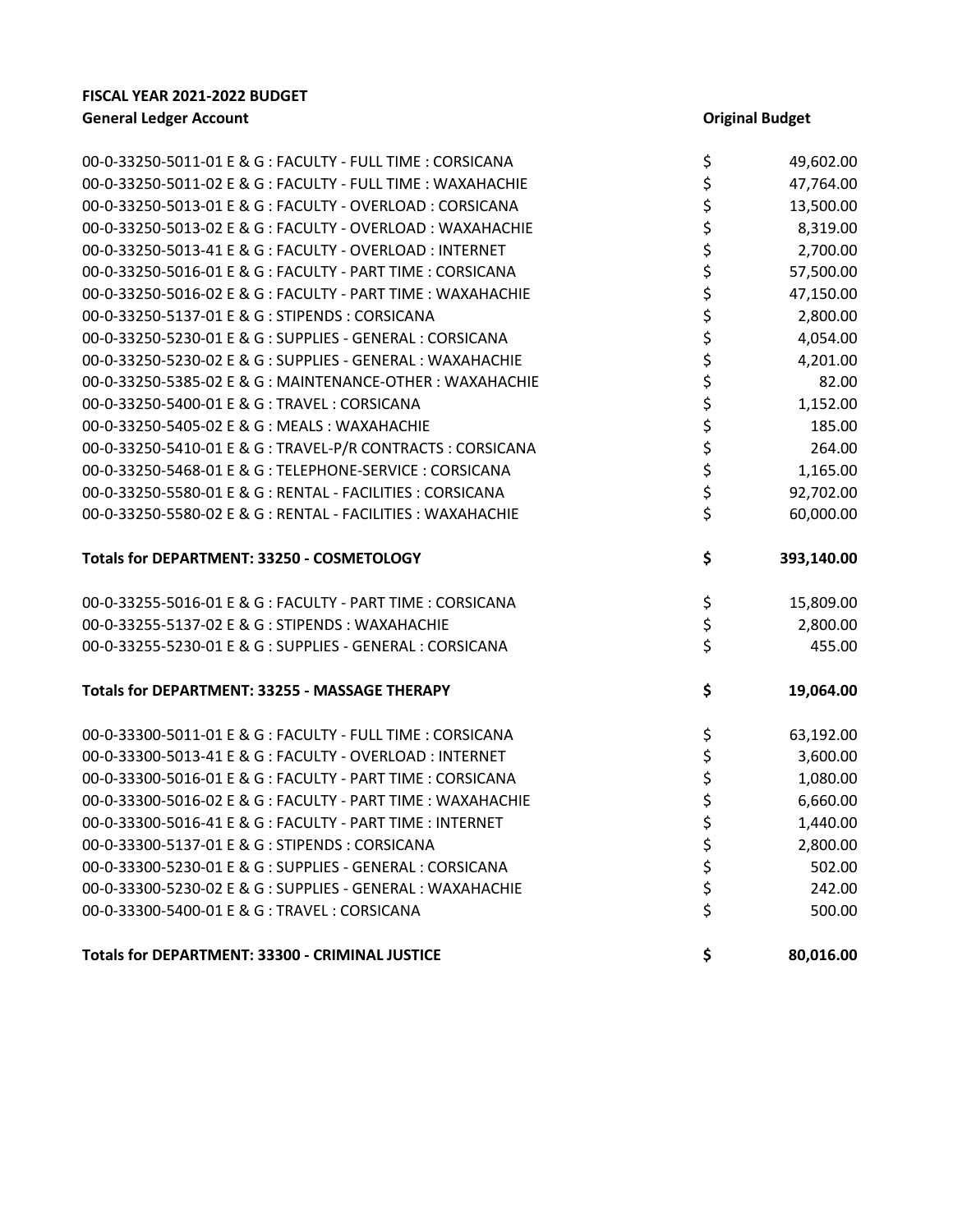| 00-0-33302-5016-01 E & G : FACULTY - PART TIME : CORSICANA  |                | 52,000.00  |
|-------------------------------------------------------------|----------------|------------|
| 00-0-33302-5016-02 E & G : FACULTY - PART TIME : WAXAHACHIE | \$<br>\$<br>\$ | 41,686.00  |
| 00-0-33302-5131-01 E & G : STAFF-FULL TIME : CORSICANA      |                | 72,141.00  |
| 00-0-33302-5220-01 E & G : FUEL AND OIL : CORSICANA         |                | 177.00     |
| 00-0-33302-5223-01 E & G : AMMUNITION : CORSICANA           |                | 8,613.00   |
| 00-0-33302-5223-02 E & G : AMMUNITION : WAXAHACHIE          | やややみ ひそくせい     | 8,034.00   |
| 00-0-33302-5230-01 E & G : SUPPLIES - GENERAL : CORSICANA   |                | 1,944.00   |
| 00-0-33302-5230-02 E & G : SUPPLIES - GENERAL : WAXAHACHIE  |                | 455.00     |
| 00-0-33302-5240-01 E & G : POSTAGE : CORSICANA              |                | 50.00      |
| 00-0-33302-5375-01 E & G : INSURANCE : CORSICANA            |                | 1,292.00   |
| 00-0-33302-5393-01 E & G: MAINTENANCE-VEHICLES: CORSICANA   |                | 1,600.00   |
| 00-0-33302-5400-01 E & G: TRAVEL: CORSICANA                 |                | 2,235.00   |
| 00-0-33302-5520-01 E & G: TESTING: CORSICANA                | \$             | 630.00     |
| Totals for DEPARTMENT: 33302 - CRIMINAL JUSTICE - C.E.      | \$             | 190,857.00 |
| 00-0-33304-5016-01 E & G : FACULTY - PART TIME : CORSICANA  |                | 15,000.00  |
| 00-0-33304-5016-02 E & G : FACULTY - PART TIME : WAXAHACHIE | \$<br>\$       | 2,200.00   |
| Totals for DEPARTMENT: 33304 - CE-PoliceAcademy In Service  | \$             | 17,200.00  |
| 00-0-33450-5011-01 E & G : FACULTY - FULL TIME : CORSICANA  |                | 39,799.00  |
| 00-0-33450-5013-01 E & G : FACULTY - OVERLOAD : CORSICANA   | やややや ややや       | 10,070.00  |
| 00-0-33450-5016-01 E & G : FACULTY - PART TIME : CORSICANA  |                | 8,000.00   |
| 00-0-33450-5137-01 E & G : STIPENDS : CORSICANA             |                | 2,800.00   |
| 00-0-33450-5230-01 E & G : SUPPLIES - GENERAL : CORSICANA   |                | 26,034.00  |
| 00-0-33450-5385-01 E & G: MAINTENANCE-OTHER: CORSICANA      |                | 4,400.00   |
| 00-0-33450-5400-01 E & G: TRAVEL: CORSICANA                 |                | 228.00     |
| 00-0-33450-5562-01 E & G: CONTRACT SER-OTHER: CORSICANA     |                | 5,360.00   |
| <b>Totals for DEPARTMENT: 33450 - WELDING</b>               | \$             | 96,691.00  |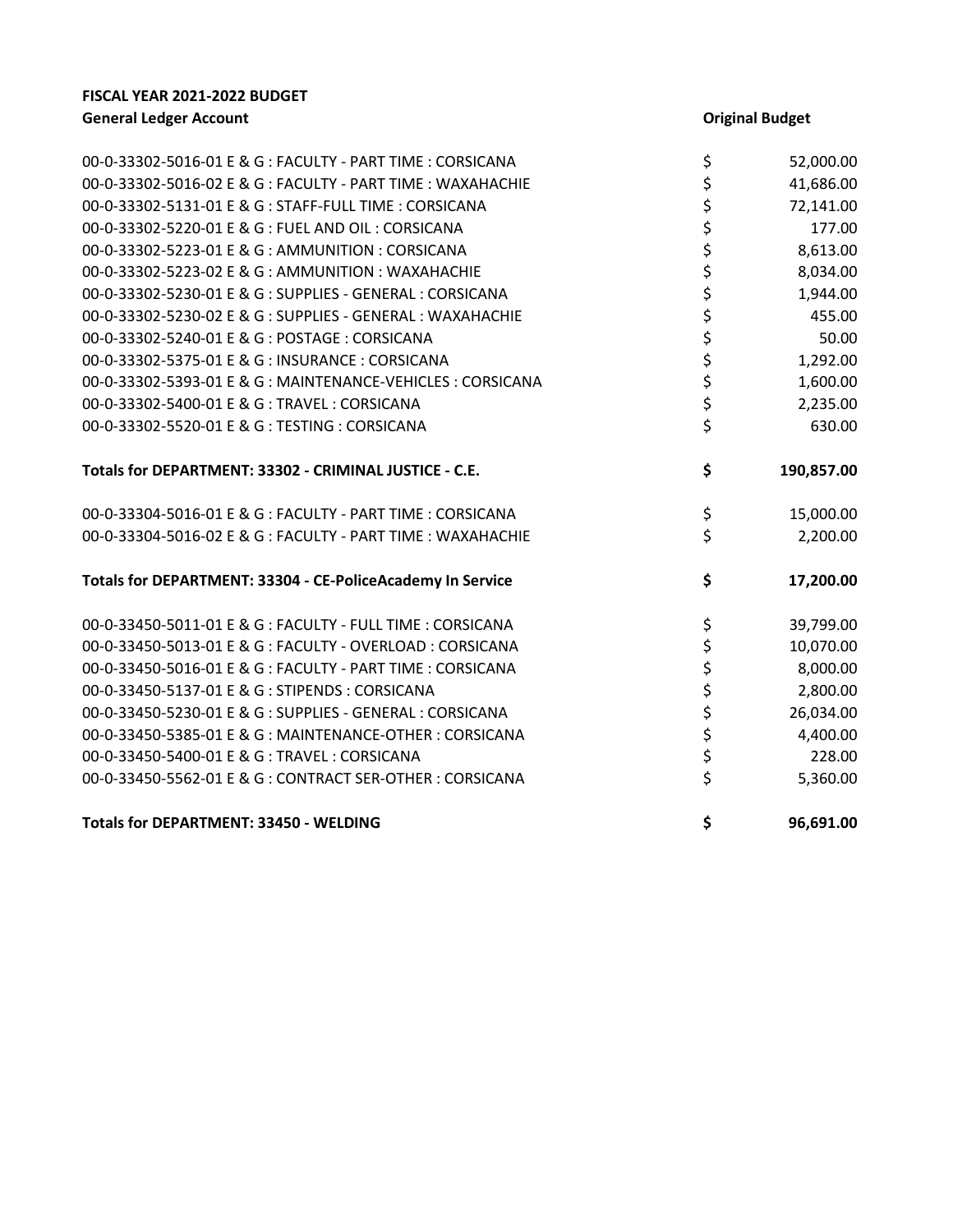| 00-0-33701-5011-01 E & G : FACULTY - FULL TIME : CORSICANA      | \$<br>168,969.00 |
|-----------------------------------------------------------------|------------------|
| 00-0-33701-5011-02 E & G : FACULTY - FULL TIME : WAXAHACHIE     | \$<br>860,928.00 |
| 00-0-33701-5016-01 E & G : FACULTY - PART TIME : CORSICANA      | \$<br>173,280.00 |
| 00-0-33701-5131-02 E & G : STAFF-FULL TIME : WAXAHACHIE         | \$<br>66,802.00  |
| 00-0-33701-5137-02 E & G : STIPENDS : WAXAHACHIE                | \$<br>2,800.00   |
| 00-0-33701-5230-01 E & G : SUPPLIES - GENERAL : CORSICANA       | \$<br>5,800.00   |
| 00-0-33701-5230-02 E & G : SUPPLIES - GENERAL : WAXAHACHIE      | \$<br>10,300.00  |
| 00-0-33701-5260-01 E & G : SOFTWARE : CORSICANA                 | \$<br>320.00     |
| 00-0-33701-5260-02 E & G : SOFTWARE : WAXAHACHIE                | \$<br>3,975.00   |
| 00-0-33701-5260-04 E & G : SOFTWARE : MIDLOTHIAN                | \$<br>1,500.00   |
| 00-0-33701-5262-01 E & G : SOFTWARE MAINTENANCE : CORSICANA     | \$<br>1,375.00   |
| 00-0-33701-5262-04 E & G : SOFTWARE MAINTENANCE : MIDLOTHIAN    | \$<br>1,500.00   |
| 00-0-33701-5330-02 E & G : MEMBERSHIPS/DUES : WAXAHACHIE        | \$<br>200.00     |
| 00-0-33701-5330-04 E & G : MEMBERSHIPS/DUES : MIDLOTHIAN        | \$<br>1,500.00   |
| 00-0-33701-5375-01 E & G : INSURANCE : CORSICANA                | \$<br>455.00     |
| 00-0-33701-5375-02 E & G : INSURANCE : WAXAHACHIE               | \$<br>1,235.00   |
| 00-0-33701-5385-01 E & G : MAINTENANCE-OTHER : CORSICANA        | \$<br>350.00     |
| 00-0-33701-5385-02 E & G : MAINTENANCE-OTHER : WAXAHACHIE       | \$<br>350.00     |
| 00-0-33701-5400-01 E & G : TRAVEL : CORSICANA                   | \$<br>450.00     |
| 00-0-33701-5400-02 E & G : TRAVEL : WAXAHACHIE                  | \$<br>6,565.00   |
| 00-0-33701-5405-01 E & G : MEALS : CORSICANA                    | \$<br>400.00     |
| 00-0-33701-5405-02 E & G : MEALS : WAXAHACHIE                   | \$<br>450.00     |
| 00-0-33701-5425-01 E & G : REGISTRATION : CORSICANA             | \$<br>600.00     |
| 00-0-33701-5425-02 E & G : REGISTRATION : WAXAHACHIE            | \$<br>1,640.00   |
| 00-0-33701-5520-01 E & G: TESTING: CORSICANA                    | \$<br>13,500.00  |
| 00-0-33701-5520-02 E & G : TESTING : WAXAHACHIE                 | \$<br>126,265.00 |
| 00-0-33701-5521-02 E & G : ACCREDITATION/LICENSURE : WAXAHACHIE | \$<br>2,875.00   |
| 00-0-33701-6011-02 E & G : EQUIPMENT <5000 : WAXAHACHIE         | \$<br>1,500.00   |
|                                                                 |                  |

**Totals for DEPARTMENT: 33701 - ASSOCIATE DEGREE NURSING \$ 1,455,884.00**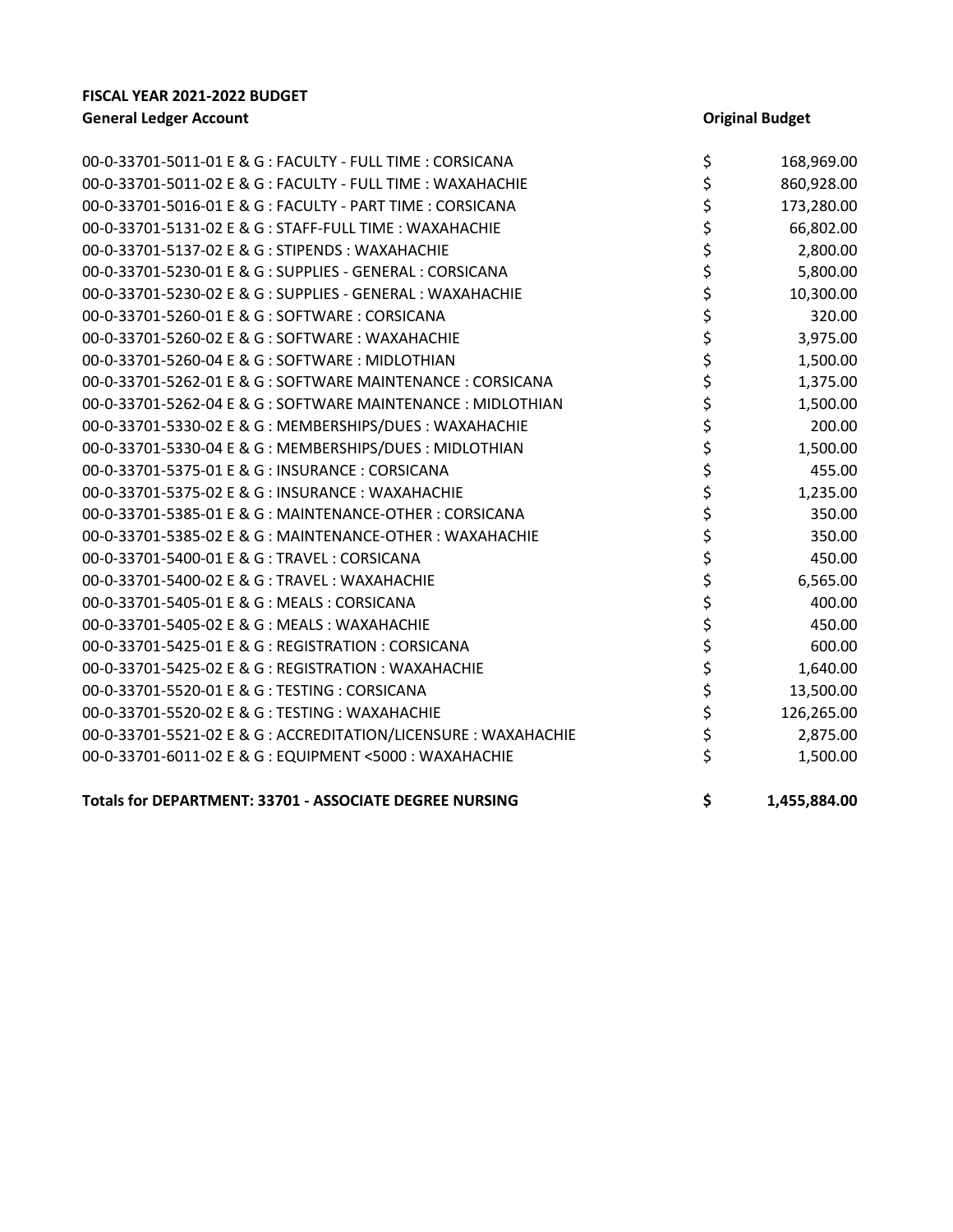| 00-0-33702-5011-01 E & G : FACULTY - FULL TIME : CORSICANA  | \$       | 271,342.00 |
|-------------------------------------------------------------|----------|------------|
| 00-0-33702-5011-02 E & G : FACULTY - FULL TIME : WAXAHACHIE | \$       | 278,268.00 |
| 00-0-33702-5011-03 E & G : FACULTY - FULL TIME : MEXIA      | \$       | 136,622.00 |
| 00-0-33702-5011-41 E & G : FACULTY - FULL TIME : INTERNET   | \$       | 67,478.00  |
| 00-0-33702-5013-41 E & G : FACULTY - OVERLOAD : INTERNET    | \$       | 600.00     |
| 00-0-33702-5016-01 E & G : FACULTY - PART TIME : CORSICANA  | \$<br>\$ | 1,500.00   |
| 00-0-33702-5016-02 E & G : FACULTY - PART TIME : WAXAHACHIE |          | 43,700.00  |
| 00-0-33702-5016-03 E & G : FACULTY - PART TIME : MEXIA      | \$       | 22,800.00  |
| 00-0-33702-5016-04 E & G : FACULTY - PART TIME : MIDLOTHIAN | \$<br>\$ | 32,300.00  |
| 00-0-33702-5016-41 E & G : FACULTY - PART TIME : INTERNET   |          | 3,600.00   |
| 00-0-33702-5136-01 E & G : SUPP - PART TIME : CORSICANA     | \$\$\$   | 1,500.00   |
| 00-0-33702-5137-01 E & G: STIPENDS: CORSICANA               |          | 1,500.00   |
| 00-0-33702-5137-02 E & G : STIPENDS : WAXAHACHIE            |          | 1,000.00   |
| 00-0-33702-5137-03 E & G: STIPENDS: MEXIA                   | \$       | 1,000.00   |
| 00-0-33702-5157-01 E & G : COLLEGE WORK STUDY : CORSICANA   | \$       | 1,500.00   |
| 00-0-33702-5230-01 E & G : SUPPLIES - GENERAL : CORSICANA   | \$       | 4,850.00   |
| 00-0-33702-5230-02 E & G : SUPPLIES - GENERAL : WAXAHACHIE  | \$<br>\$ | 4,800.00   |
| 00-0-33702-5230-03 E & G : SUPPLIES - GENERAL : MEXIA       |          | 2,885.00   |
| 00-0-33702-5230-04 E & G : SUPPLIES - GENERAL : MIDLOTHIAN  | \$       | 14,250.00  |
| 00-0-33702-5240-01 E & G : POSTAGE : CORSICANA              | \$       | 1.00       |
| 00-0-33702-5260-01 E & G : SOFTWARE : CORSICANA             | \$       | 2,250.00   |
| 00-0-33702-5260-02 E & G : SOFTWARE : WAXAHACHIE            | \$<br>\$ | 4,500.00   |
| 00-0-33702-5260-03 E & G: SOFTWARE: MEXIA                   |          | 1,875.00   |
| 00-0-33702-5260-04 E & G : SOFTWARE : MIDLOTHIAN            | \$       | 2,250.00   |
| 00-0-33702-5375-01 E & G : INSURANCE : CORSICANA            | \$<br>\$ | 390.00     |
| 00-0-33702-5375-02 E & G : INSURANCE : WAXAHACHIE           |          | 780.00     |
| 00-0-33702-5375-03 E & G: INSURANCE: MEXIA                  | \$       | 325.00     |
| 00-0-33702-5375-04 E & G : INSURANCE : MIDLOTHIAN           | \$<br>\$ | 390.00     |
| 00-0-33702-5385-01 E & G: MAINTENANCE-OTHER: CORSICANA      |          | 150.00     |
| 00-0-33702-5385-02 E & G : MAINTENANCE-OTHER : WAXAHACHIE   | \$       | 150.00     |
| 00-0-33702-5385-03 E & G : MAINTENANCE-OTHER : MEXIA        | \$       | 500.00     |
| 00-0-33702-5385-04 E & G : MAINTENANCE-OTHER : MIDLOTHIAN   | \$       | 150.00     |
| 00-0-33702-5400-01 E & G: TRAVEL: CORSICANA                 | \$       | 3,550.00   |
| 00-0-33702-5400-02 E & G: TRAVEL: WAXAHACHIE                | \$       | 2,700.00   |
| 00-0-33702-5400-03 E & G: TRAVEL: MEXIA                     | \$       | 1,125.00   |
| 00-0-33702-5400-04 E & G: TRAVEL: MIDLOTHIAN                | \$       | 1,350.00   |
| 00-0-33702-5425-01 E & G : REGISTRATION : CORSICANA         | \$       | 1,200.00   |
| 00-0-33702-5425-02 E & G : REGISTRATION : WAXAHACHIE        | \$       | 2,400.00   |
| 00-0-33702-5425-03 E & G : REGISTRATION : MEXIA             | \$       | 1,000.00   |
| 00-0-33702-5425-04 E & G : REGISTRATION : MIDLOTHIAN        | \$       | 1,200.00   |
| 00-0-33702-5520-01 E & G: TESTING: CORSICANA                | \$<br>\$ | 40,770.00  |
| 00-0-33702-5520-02 E & G : TESTING : WAXAHACHIE             |          | 81,540.00  |
| 00-0-33702-5520-03 E & G: TESTING: MEXIA                    | \$       | 33,975.00  |
| 00-0-33702-5520-04 E & G: TESTING: MIDLOTHIAN               | \$       | 40,770.00  |
| 00-0-33702-6011-04 E & G : EQUIPMENT <5000 : MIDLOTHIAN     | \$       | 10,000.00  |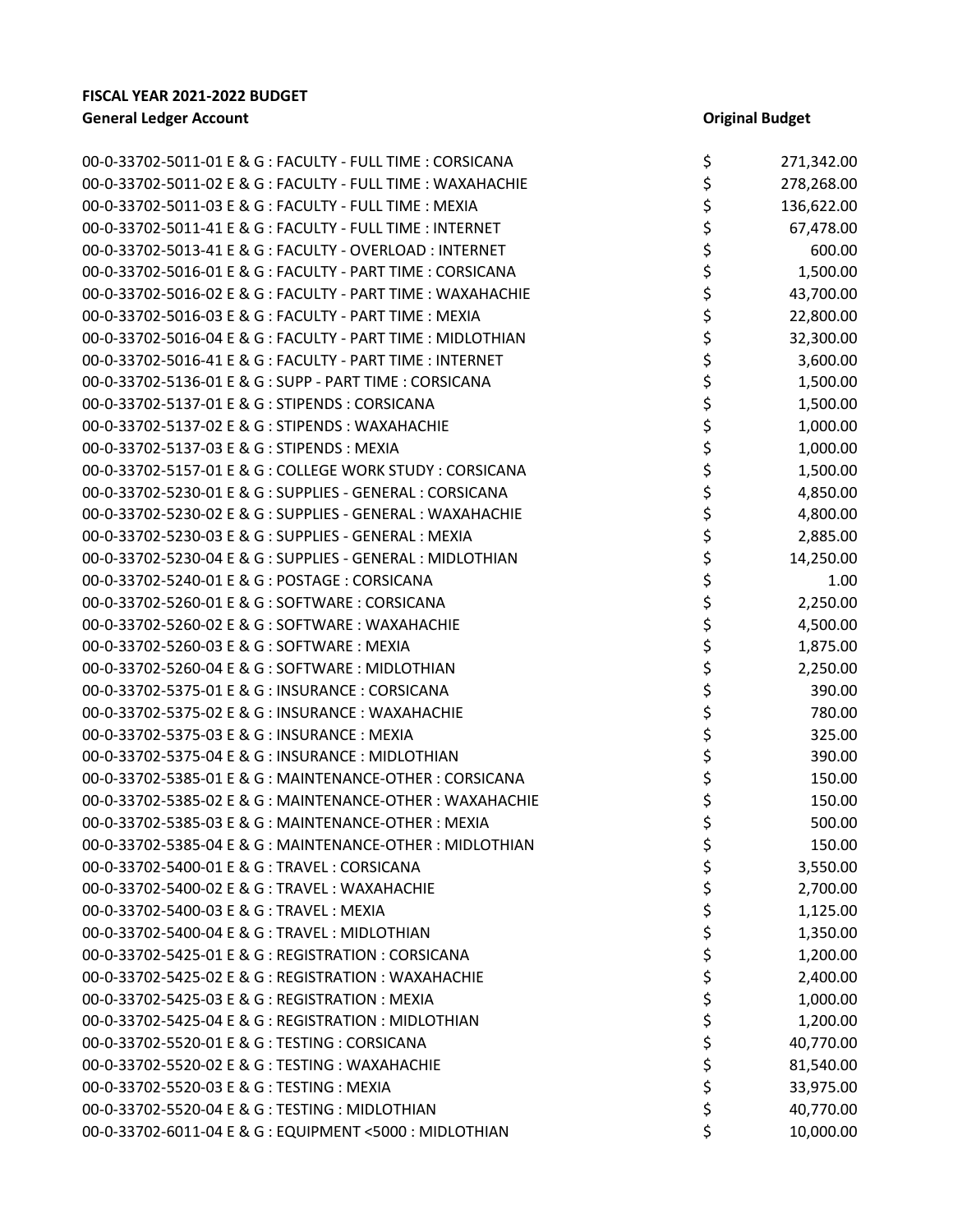| FISCAL YEAR 2021-2022 BUDGET                                    |          |                        |
|-----------------------------------------------------------------|----------|------------------------|
| <b>General Ledger Account</b>                                   |          | <b>Original Budget</b> |
| Totals for DEPARTMENT: 33702 - LICENSED VOCATIONAL NURSING      | \$       | 1,126,786.00           |
| 00-0-33703-5011-01 E & G : FACULTY - FULL TIME : CORSICANA      | \$       | 54,198.00              |
| 00-0-33703-5013-01 E & G : FACULTY - OVERLOAD : CORSICANA       | \$       | 2,800.00               |
| 00-0-33703-5016-01 E & G : FACULTY - PART TIME : CORSICANA      |          | 16,320.00              |
| 00-0-33703-5137-01 E & G: STIPENDS: CORSICANA                   | \$\$\$   | 2,800.00               |
| 00-0-33703-5230-01 E & G : SUPPLIES - GENERAL : CORSICANA       |          | 4,000.00               |
| 00-0-33703-5280-01 E & G : SUBSCRIPTIONS - COMPUTER : CORSICANA |          | 1,060.00               |
| 00-0-33703-5375-01 E & G : INSURANCE : CORSICANA                | \$\$\$   | 468.00                 |
| 00-0-33703-5385-01 E & G : MAINTENANCE-OTHER : CORSICANA        |          | 3,842.00               |
| 00-0-33703-5400-01 E & G: TRAVEL: CORSICANA                     | \$<br>\$ | 3,580.00               |
| 00-0-33703-5405-01 E & G: MEALS: CORSICANA                      |          | 400.00                 |
| 00-0-33703-5521-01 E & G : ACCREDITATION/LICENSURE : CORSICANA  | \$       | 2,400.00               |
| Totals for DEPARTMENT: 33703 - MEDICAL LAB TECHNOLOGY           | \$       | 91,868.00              |
| 00-0-33704-5011-01 E & G : FACULTY - FULL TIME : CORSICANA      | \$       | 140,269.00             |
| 00-0-33704-5011-04 E & G : FACULTY - FULL TIME : MIDLOTHIAN     | \$       | 164,469.00             |
| 00-0-33704-5013-04 E & G : FACULTY - OVERLOAD : MIDLOTHIAN      |          | 7,800.00               |
| 00-0-33704-5016-04 E & G : FACULTY - PART TIME : MIDLOTHIAN     | \$\$\$   | 34,560.00              |
| 00-0-33704-5016-41 E & G : FACULTY - PART TIME : INTERNET       |          | 3,000.00               |
| 00-0-33704-5137-01 E & G: STIPENDS: CORSICANA                   |          | 2,800.00               |
| 00-0-33704-5230-01 E & G : SUPPLIES - GENERAL : CORSICANA       | やややか ややや | 2,500.00               |
| 00-0-33704-5230-04 E & G : SUPPLIES - GENERAL : MIDLOTHIAN      |          | 3,100.00               |
| 00-0-33704-5260-01 E & G: SOFTWARE: CORSICANA                   |          | 1,530.00               |
| 00-0-33704-5260-04 E & G : SOFTWARE : MIDLOTHIAN                |          | 2,835.00               |
| 00-0-33704-5265-01 E & G : LABORATORY KITS : CORSICANA          |          | 648.00                 |
| 00-0-33704-5265-04 E & G : LABORATORY KITS : MIDLOTHIAN         |          | 972.00                 |
| 00-0-33704-5375-01 E & G : INSURANCE : CORSICANA                |          | 442.00                 |
| 00-0-33704-5375-04 E & G : INSURANCE : MIDLOTHIAN               | \$       | 819.00                 |
| 00-0-33704-5385-01 E & G: MAINTENANCE-OTHER: CORSICANA          |          | 800.00                 |
| 00-0-33704-5385-04 E & G : MAINTENANCE-OTHER : MIDLOTHIAN       |          | 800.00                 |
| 00-0-33704-5400-01 E & G: TRAVEL: CORSICANA                     |          | 810.00                 |
| 00-0-33704-5400-04 E & G: TRAVEL: MIDLOTHIAN                    |          | 1,755.00               |
| 00-0-33704-5520-01 E & G : TESTING : CORSICANA                  |          | 4,516.00               |
| 00-0-33704-5520-04 E & G: TESTING: MIDLOTHIAN                   | ややみ ややや  | 7,614.00               |
| 00-0-33704-5521-01 E & G : ACCREDITATION/LICENSURE : CORSICANA  |          | 4,395.00               |
| 00-0-33704-5521-04 E & G : ACCREDITATION/LICENSURE : MIDLOTHIAN | \$       | 4,500.00               |
| Totals for DEPARTMENT: 33704 - OCCUPATIONAL THERAPY             | \$       | 390,934.00             |
| 00-0-33705-5230-01 E & G : SUPPLIES - GENERAL : CORSICANA       | \$       | 339.00                 |
| 00-0-33705-5230-02 E & G : SUPPLIES - GENERAL : WAXAHACHIE      | \$       | 310.00                 |
| Totals for DEPARTMENT: 33705 - MEDICAL LAB TECH - C. E.         | \$       | 649.00                 |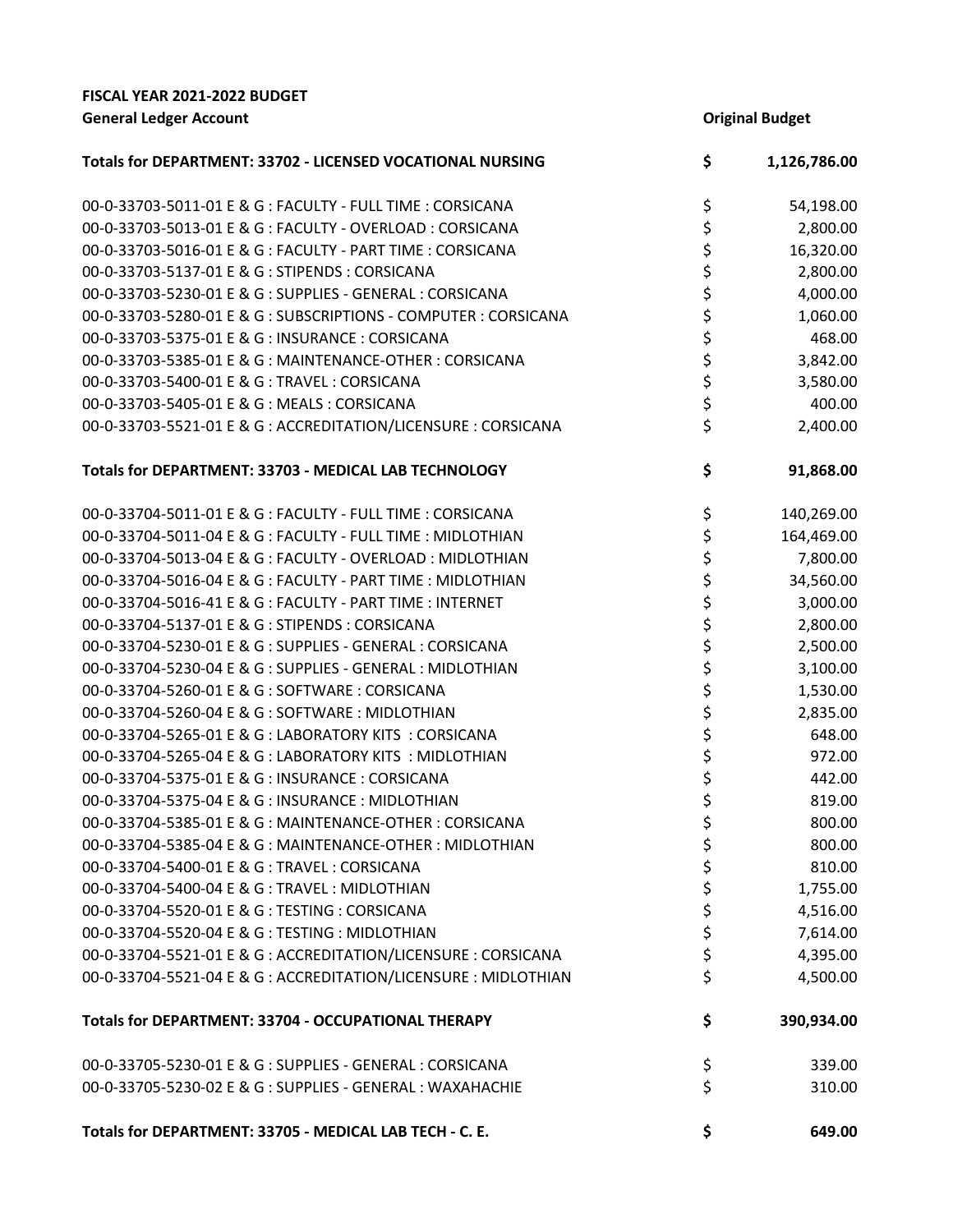| 00-0-33706-5011-04 E & G : FACULTY - FULL TIME : MIDLOTHIAN     | \$       | 211,646.00 |
|-----------------------------------------------------------------|----------|------------|
| 00-0-33706-5016-04 E & G : FACULTY - PART TIME : MIDLOTHIAN     | \$<br>\$ | 7,680.00   |
| 00-0-33706-5137-04 E & G : STIPENDS : MIDLOTHIAN                |          | 2,800.00   |
| 00-0-33706-5230-04 E & G : SUPPLIES - GENERAL : MIDLOTHIAN      | \$<br>\$ | 3,600.00   |
| 00-0-33706-5260-04 E & G : SOFTWARE : MIDLOTHIAN                |          | 6,850.00   |
| 00-0-33706-5375-04 E & G : INSURANCE : MIDLOTHIAN               | \$<br>\$ | 520.00     |
| 00-0-33706-5385-04 E & G : MAINTENANCE-OTHER : MIDLOTHIAN       |          | 800.00     |
| 00-0-33706-5400-04 E & G: TRAVEL: MIDLOTHIAN                    | \$\$\$\$ | 2,257.00   |
| 00-0-33706-5405-04 E & G : MEALS : MIDLOTHIAN                   |          | 300.00     |
| 00-0-33706-5520-04 E & G: TESTING: MIDLOTHIAN                   |          | 6,797.00   |
| 00-0-33706-5521-04 E & G : ACCREDITATION/LICENSURE : MIDLOTHIAN |          | 4,500.00   |
| Totals for DEPARTMENT: 33706 - PHYSICAL THERAPY                 | \$       | 247,750.00 |
| 00-0-33714-5016-01 E & G : FACULTY - PART TIME : CORSICANA      | \$<br>\$ | 14,400.00  |
| 00-0-33714-5137-01 E & G : STIPENDS : CORSICANA                 |          | 2,800.00   |
| <b>Totals for DEPARTMENT: 33714 - Mental Health</b>             | \$       | 17,200.00  |
| 00-0-33715-5131-03 E & G : STAFF-FULL TIME : MEXIA              | \$       | 123,481.00 |
| 00-0-33715-5409-03 E & G: TRAVEL-STAFF DEVELOPMENT: MEXIA       | \$       | 1,300.00   |
| Totals for DEPARTMENT: 33715 - MENTAL HEALTH - CE               | \$       | 124,781.00 |
| 00-0-33716-5016-02 E & G : FACULTY - PART TIME : WAXAHACHIE     | \$       | 15,716.00  |
| 00-0-33716-5230-02 E & G : SUPPLIES - GENERAL : WAXAHACHIE      | \$       | 5,469.00   |
| 00-0-33716-5375-01 E & G : INSURANCE : CORSICANA                | \$       | 553.00     |
| 00-0-33716-5375-02 E & G : INSURANCE : WAXAHACHIE               | \$       | 170.00     |
| Totals for DEPARTMENT: 33716 - OTHER HEALTH OCCUPATIONS-CE      | \$       | 21,908.00  |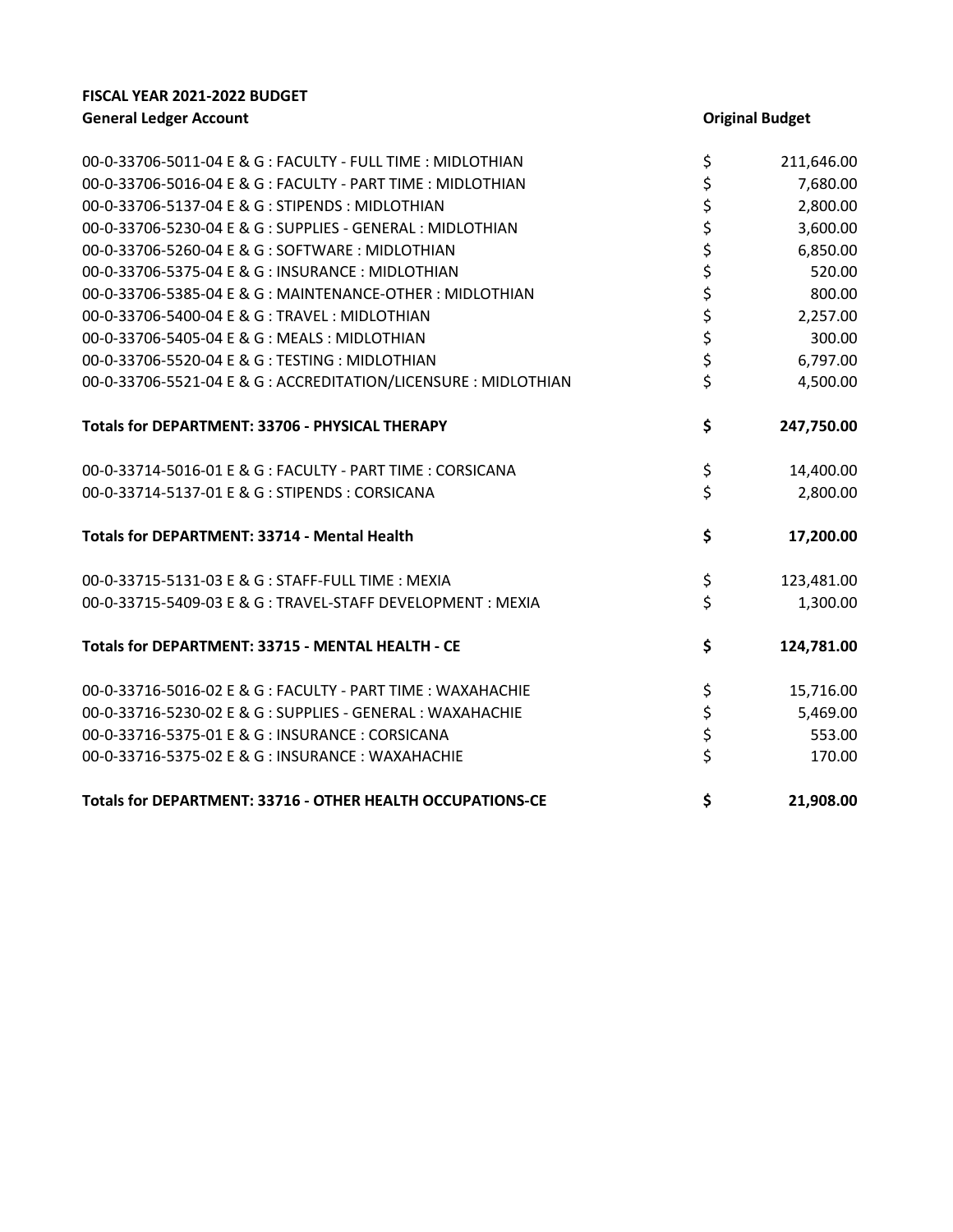| 00-0-33717-5016-02 E & G : FACULTY - PART TIME : WAXAHACHIE       | \$          | 265,401.00 |
|-------------------------------------------------------------------|-------------|------------|
| 00-0-33717-5131-02 E & G : STAFF-FULL TIME : WAXAHACHIE           | \$          | 11,188.00  |
| 00-0-33717-5136-02 E & G : SUPP - PART TIME : WAXAHACHIE          |             | 108,680.00 |
| 00-0-33717-5137-02 E & G : STIPENDS : WAXAHACHIE                  |             | 2,800.00   |
| 00-0-33717-5230-02 E & G : SUPPLIES - GENERAL : WAXAHACHIE        |             | 1,547.00   |
| 00-0-33717-5335-02 E & G : MEMBERSHIPS-INSTITUTIONAL : WAXAHACHIE |             | 727.00     |
| 00-0-33717-5375-02 E & G : INSURANCE : WAXAHACHIE                 |             | 3,432.00   |
| 00-0-33717-5385-02 E & G : MAINTENANCE-OTHER : WAXAHACHIE         | ぐうさくさい こうさく | 560.00     |
| 00-0-33717-5400-02 E & G : TRAVEL : WAXAHACHIE                    |             | 1,160.00   |
| 00-0-33717-5520-02 E & G: TESTING: WAXAHACHIE                     |             | 30,000.00  |
| 00-0-33717-5521-02 E & G : ACCREDITATION/LICENSURE : WAXAHACHIE   |             | 1,700.00   |
| 00-0-33717-5533-02 E & G : CPR CARDS : WAXAHACHIE                 |             | 2,700.00   |
| 00-0-33717-5562-02 E & G : CONTRACT SER-OTHER : WAXAHACHIE        |             | 5,000.00   |
| 00-0-33717-5572-02 E & G : STATE COURSE HOSTING FEES : WAXAHACHIE |             | 510.00     |
| Totals for DEPARTMENT: 33717 - EMERGENCY MEDICAL-PARAMEDIC        | \$          | 435,405.00 |
| 00-0-33718-5016-02 E & G : FACULTY - PART TIME : WAXAHACHIE       | \$<br>\$    | 65,388.00  |
| 00-0-33718-5533-02 E & G : CPR CARDS : WAXAHACHIE                 |             | 2,196.00   |
| Totals for DEPARTMENT: 33718 - EMERGENCY MEDICAL (EMT) - C.E.     | \$          | 67,584.00  |
| 00-0-33801-5011-01 E & G : FACULTY - FULL TIME : CORSICANA        | \$          | 103,495.00 |
| 00-0-33801-5013-41 E & G : FACULTY - OVERLOAD : INTERNET          |             | 7,200.00   |
| 00-0-33801-5016-02 E & G : FACULTY - PART TIME : WAXAHACHIE       | ややみ ややや     | 1,800.00   |
| 00-0-33801-5016-04 E & G : FACULTY - PART TIME : MIDLOTHIAN       |             | 3,600.00   |
| 00-0-33801-5016-41 E & G : FACULTY - PART TIME : INTERNET         |             | 8,060.00   |
| 00-0-33801-5137-01 E & G: STIPENDS: CORSICANA                     |             | 2,800.00   |
| 00-0-33801-5230-01 E & G : SUPPLIES - GENERAL : CORSICANA         |             | 212.00     |
| 00-0-33801-5400-01 E & G: TRAVEL: CORSICANA                       |             | 500.00     |
| Totals for DEPARTMENT: 33801 - MANAGEMENT                         | \$          | 127,667.00 |
| 00-0-33803-5016-02 E & G : FACULTY - PART TIME : WAXAHACHIE       | \$          | 1,350.00   |
| Totals for DEPARTMENT: 33803 - MANAGEMENT - C.E.                  | \$          | 1,350.00   |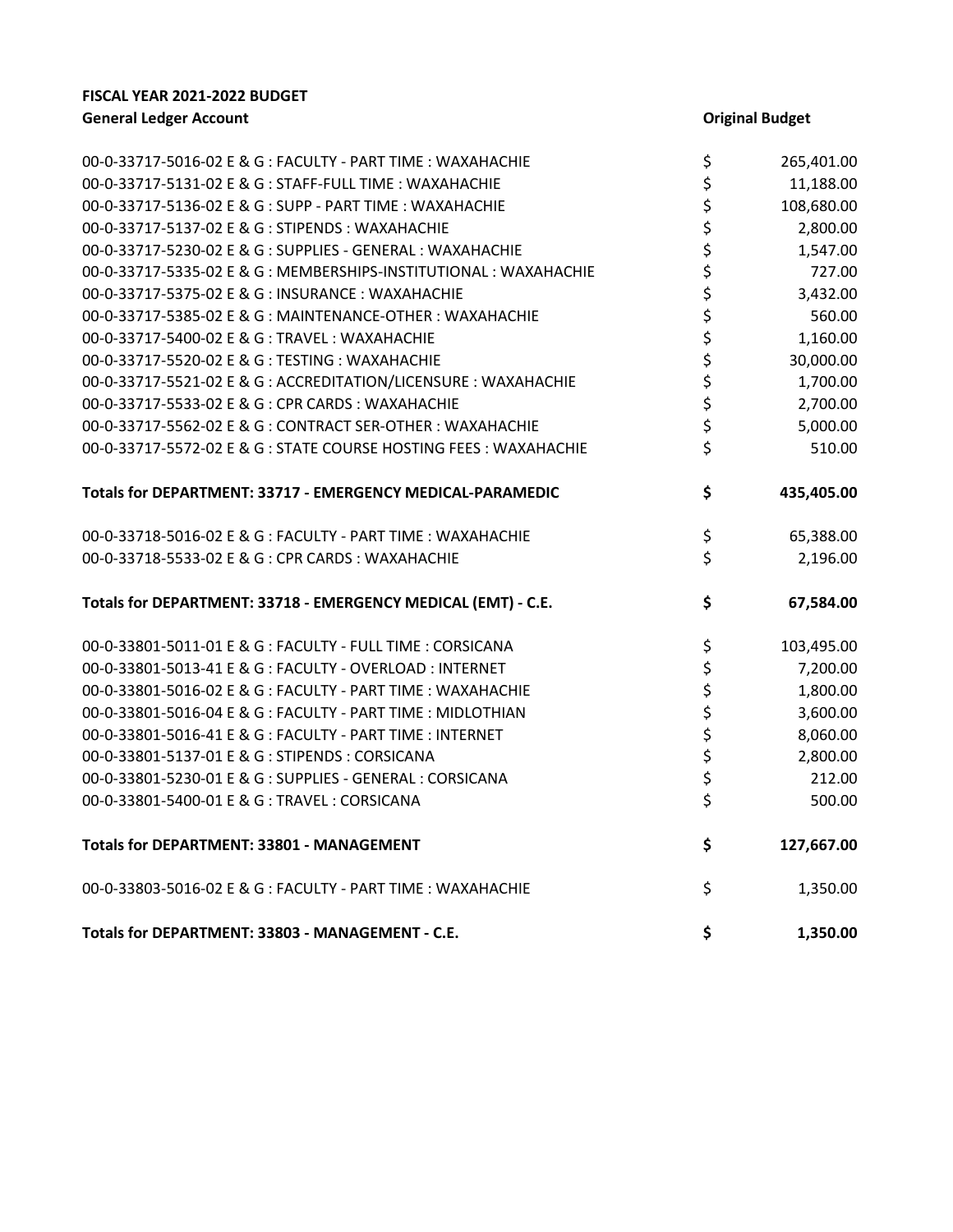| 00-0-33901-5011-01 E & G : FACULTY - FULL TIME : CORSICANA    | \$             | 23,502.00  |
|---------------------------------------------------------------|----------------|------------|
| 00-0-33901-5011-41 E & G : FACULTY - FULL TIME : INTERNET     | \$             | 23,502.00  |
| 00-0-33901-5013-41 E & G : FACULTY - OVERLOAD : INTERNET      | \$             | 5,784.00   |
| 00-0-33901-5016-04 E & G : FACULTY - PART TIME : MIDLOTHIAN   |                | 8,000.00   |
| 00-0-33901-5016-41 E & G : FACULTY - PART TIME : INTERNET     | \$<br>\$       | 16,120.00  |
| 00-0-33901-5137-01 E & G: STIPENDS: CORSICANA                 |                | 2,800.00   |
| 00-0-33901-5230-01 E & G : SUPPLIES - GENERAL : CORSICANA     | \$<br>\$       | 182.00     |
| 00-0-33901-5400-01 E & G: TRAVEL: CORSICANA                   | \$             | 226.00     |
| Totals for DEPARTMENT: 33901 - OFFICE OCCUPATIONS - ACCTG     | \$             | 80,116.00  |
| 00-0-33903-5011-41 E & G : FACULTY - FULL TIME : INTERNET     | \$             | 48,660.00  |
| 00-0-33903-5013-41 E & G : FACULTY - OVERLOAD : INTERNET      |                | 2,460.00   |
| 00-0-33903-5016-41 E & G : FACULTY - PART TIME : INTERNET     | \$\$\$\$       | 11,960.00  |
| 00-0-33903-5137-01 E & G : STIPENDS : CORSICANA               |                | 2,800.00   |
| 00-0-33903-5230-02 E & G : SUPPLIES - GENERAL : WAXAHACHIE    |                | 400.00     |
| Totals for DEPARTMENT: 33903 - OFFICE OCCUPATIONS - CLERICAL  | \$             | 66,280.00  |
| 00-0-33904-5011-01 E & G : FACULTY - FULL TIME : CORSICANA    |                | 12,066.00  |
| 00-0-33904-5013-41 E & G : FACULTY - OVERLOAD : INTERNET      | \$<br>\$<br>\$ | 5,220.00   |
| 00-0-33904-5137-01 E & G : STIPENDS : CORSICANA               |                | 2,800.00   |
| Totals for DEPARTMENT: 33904 - OFFICE OCCUPATIONS-LEGAL ASST. | \$             | 20,086.00  |
| 00-0-34052-5011-01 E & G : FACULTY - FULL TIME : CORSICANA    | \$             | 76,603.00  |
| 00-0-34052-5013-01 E & G : FACULTY - OVERLOAD : CORSICANA     | \$             | 3,600.00   |
| 00-0-34052-5016-01 E & G : FACULTY - PART TIME : CORSICANA    | \$\$\$         | 4,680.00   |
| 00-0-34052-5016-41 E & G : FACULTY - PART TIME : INTERNET     |                | 1,620.00   |
| 00-0-34052-5137-01 E & G: STIPENDS: CORSICANA                 |                | 2,800.00   |
| 00-0-34052-5230-01 E & G : SUPPLIES - GENERAL : CORSICANA     | \$             | 675.00     |
| 00-0-34052-5400-01 F & G : TRAVEL : CORSICANA                 | \$             | 450.00     |
| 00-0-34052-5465-01 E & G : TELEPHONE-DED LINES : CORSICANA    | \$             | 630.00     |
| Totals for DEPARTMENT: 34052 - OIL AND GAS TECHNOLOGY         | \$             | 91,058.00  |
| 00-0-34055-5011-01 E & G : FACULTY - FULL TIME : CORSICANA    | \$             | 145,809.00 |
| 00-0-34055-5137-01 E & G : STIPENDS : CORSICANA               | \$             | 2,800.00   |
| 00-0-34055-5230-01 E & G : SUPPLIES - GENERAL : CORSICANA     | \$             | 2,730.00   |
| 00-0-34055-5240-01 E & G : POSTAGE : CORSICANA                | \$             | 50.00      |
| 00-0-34055-5400-01 E & G: TRAVEL: CORSICANA                   | \$             | 3,200.00   |
| 00-0-34055-5405-01 E & G : MEALS : CORSICANA                  | \$             | 500.00     |
| Totals for DEPARTMENT: 34055 - AG-TECH - DIESEL MECH.         | \$             | 155,089.00 |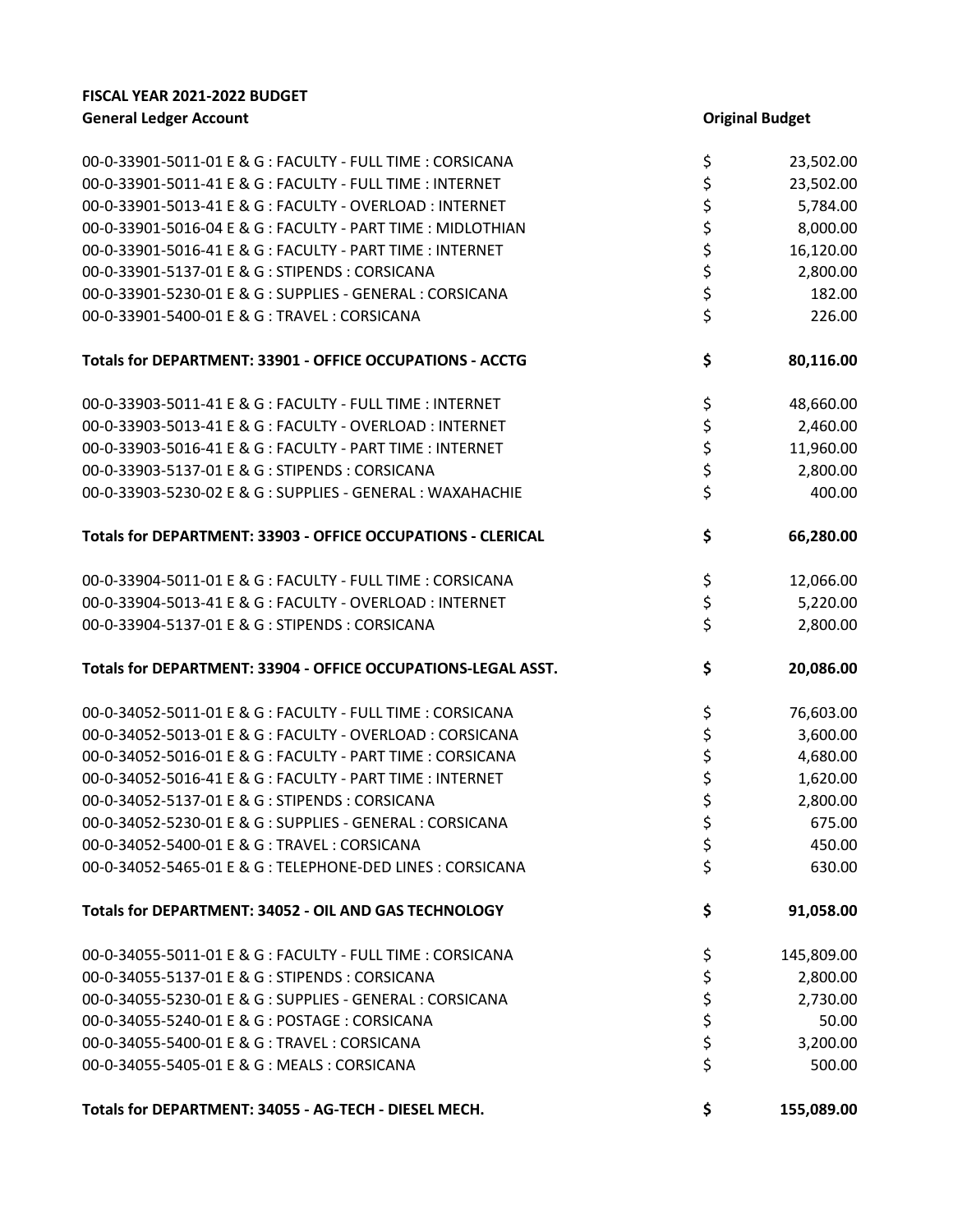| 00-0-34060-5016-02 E & G : FACULTY - PART TIME : WAXAHACHIE       | \$       | 66,328.00  |
|-------------------------------------------------------------------|----------|------------|
| 00-0-34060-5016-41 E & G : FACULTY - PART TIME : INTERNET         |          | 9,450.00   |
| 00-0-34060-5131-02 E & G : STAFF-FULL TIME : WAXAHACHIE           |          | 11,188.00  |
| 00-0-34060-5136-02 E & G : SUPP - PART TIME : WAXAHACHIE          | やややや ややや | 34,580.00  |
| 00-0-34060-5137-02 E & G : STIPENDS : WAXAHACHIE                  |          | 2,800.00   |
| 00-0-34060-5220-02 E & G : FUEL AND OIL : WAXAHACHIE              |          | 600.00     |
| 00-0-34060-5230-02 E & G : SUPPLIES - GENERAL : WAXAHACHIE        |          | 2,000.00   |
| 00-0-34060-5335-02 E & G : MEMBERSHIPS-INSTITUTIONAL : WAXAHACHIE |          | 150.00     |
| 00-0-34060-5385-02 E & G : MAINTENANCE-OTHER : WAXAHACHIE         |          | 5,000.00   |
| 00-0-34060-5387-02 E & G : MAINTENANCE-EQUIPMENT : WAXAHACHIE     | ぐぐぐぐ     | 11,500.00  |
| 00-0-34060-5400-02 E & G: TRAVEL: WAXAHACHIE                      |          | 500.00     |
| 00-0-34060-5520-02 E & G : TESTING : WAXAHACHIE                   |          | 6,375.00   |
| 00-0-34060-5534-02 E & G : DRUG TESTING : WAXAHACHIE              |          | 1,855.00   |
| 00-0-34060-5571-02 E & G : BACKGROUND CHECKS : WAXAHACHIE         |          | 375.00     |
| 00-0-34060-5572-02 E & G : STATE COURSE HOSTING FEES : WAXAHACHIE |          | 150.00     |
| 00-0-34060-6010-02 E & G : EQUIPMENT > 5000 : WAXAHACHIE          |          | 6,620.00   |
| Totals for DEPARTMENT: 34060 - FIRE PROTECTION TECH               | \$       | 159,471.00 |
| 00-0-34061-5016-02 E & G : FACULTY - PART TIME : WAXAHACHIE       | \$       | 1,550.00   |
| Totals for DEPARTMENT: 34061 - FIRE PROTECTION TECH-CE            | \$       | 1,550.00   |
| 00-0-40200-5121-01 E & G : PROF - FULL TIME : CORSICANA           |          | 120,000.00 |
| 00-0-40200-5131-01 E & G : STAFF-FULL TIME : CORSICANA            |          | 38,609.00  |
| 00-0-40200-5137-01 E & G: STIPENDS: CORSICANA                     |          | 6,000.00   |
|                                                                   |          |            |
| 00-0-40200-5230-01 E & G : SUPPLIES - GENERAL : CORSICANA         |          | 400.00     |
| 00-0-40200-5240-01 E & G : POSTAGE : CORSICANA                    |          | 20.00      |
| 00-0-40200-5384-01 E & G : MAINTENANCE-COPIERS : CORSICANA        |          | 302.00     |
| 00-0-40200-5400-01 E & G: TRAVEL: CORSICANA                       | ややや ややや  | 1,440.00   |
| Totals for DEPARTMENT: 40200 - EXEC VP ACADEMICS                  | \$       | 166,771.00 |
| 00-0-40210-5230-01 E & G : SUPPLIES - GENERAL : CORSICANA         | \$       | 33.00      |
| 00-0-40210-5233-01 E & G : SUPPLIES - OTHER : CORSICANA           |          | 2,000.00   |
| 00-0-40210-5260-01 E & G : SOFTWARE : CORSICANA                   | \$<br>\$ | 15,000.00  |
| 00-0-40210-5400-01 E & G : TRAVEL : CORSICANA                     |          | 14,500.00  |
| 00-0-40210-5415-01 E & G : TRAVEL - OTHER : CORSICANA             | \$<br>\$ | 1,600.00   |
| 00-0-40210-5562-01 E & G : CONTRACT SER-OTHER : CORSICANA         | \$       | 1,500.00   |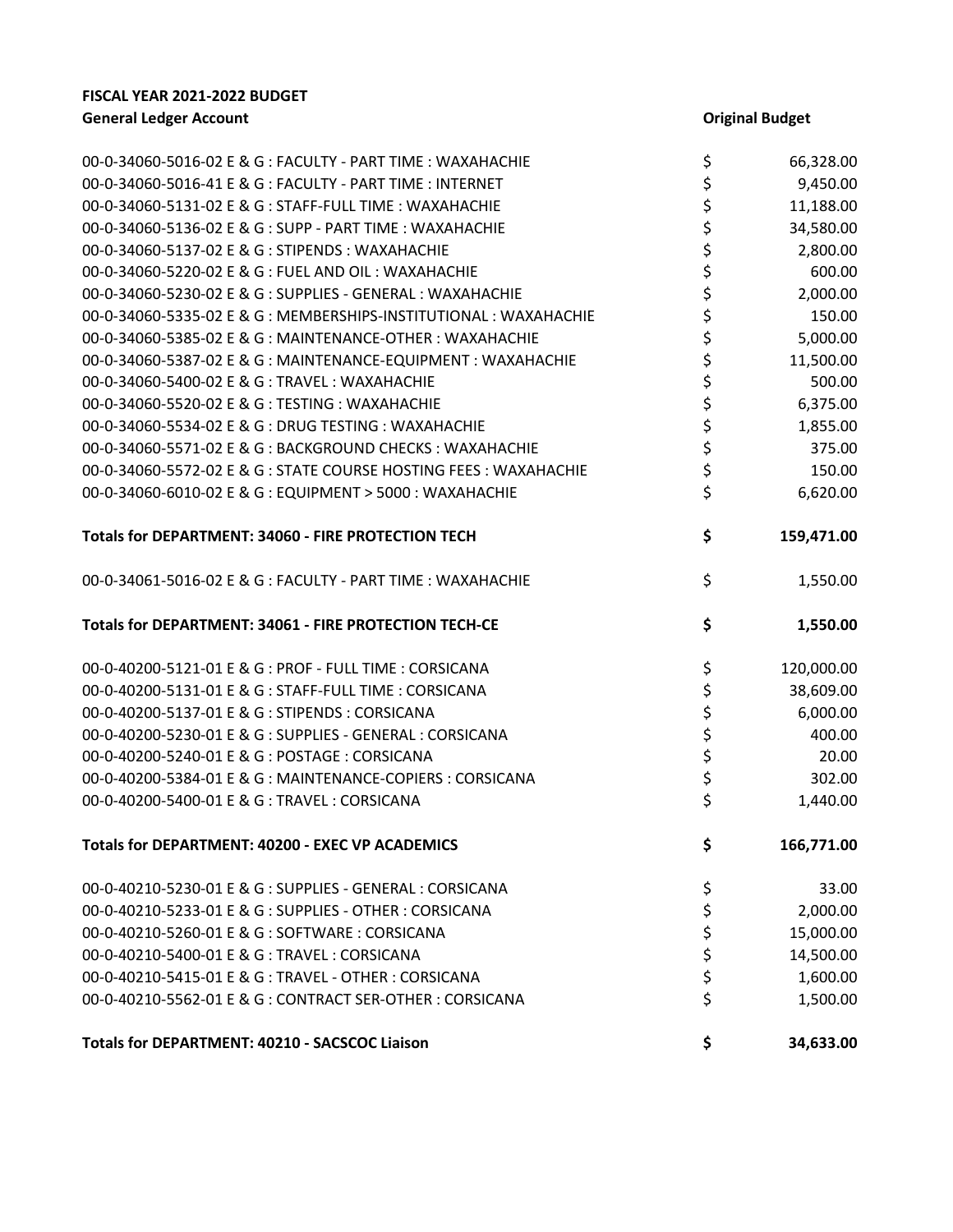| 00-0-40225-5121-01 E & G : PROF - FULL TIME : CORSICANA        | \$     | 76,505.00  |
|----------------------------------------------------------------|--------|------------|
| 00-0-40225-5131-01 E & G : STAFF-FULL TIME : CORSICANA         |        | 39,950.00  |
| 00-0-40225-5230-01 E & G : SUPPLIES - GENERAL : CORSICANA      | \$\$\$ | 300.00     |
| 00-0-40225-5562-01 E & G : CONTRACT SER-OTHER : CORSICANA      |        | 5,000.00   |
| Totals for DEPARTMENT: 40225 - ON-LNE & MEDIA INTEGRATION      | \$     | 121,755.00 |
| 00-0-40250-5121-02 E & G : PROF - FULL TIME : WAXAHACHIE       |        | 52,675.00  |
| 00-0-40250-5131-02 E & G : STAFF-FULL TIME : WAXAHACHIE        | やややややや | 71,379.00  |
| 00-0-40250-5136-02 E & G : SUPP - PART TIME : WAXAHACHIE       |        | 16,569.00  |
| 00-0-40250-5230-02 E & G : SUPPLIES - GENERAL : WAXAHACHIE     |        | 3,000.00   |
| 00-0-40250-5240-02 E & G : POSTAGE : WAXAHACHIE                |        | 275.00     |
| 00-0-40250-5384-02 E & G : MAINTENANCE-COPIERS : WAXAHACHIE    |        | 17,865.00  |
| 00-0-40250-5999-02 E & G : CONTINGENCY : WAXAHACHIE            |        | 9,000.00   |
| Totals for DEPARTMENT: 40250 - WAXAHACHIE ADMINISTRATION       | \$     | 170,763.00 |
| 00-0-40255-5121-04 E & G : PROF - FULL TIME : MIDLOTHIAN       | \$     | 75,000.00  |
| 00-0-40255-5131-04 E & G : STAFF-FULL TIME : MIDLOTHIAN        |        | 87,011.00  |
| 00-0-40255-5230-04 E & G : SUPPLIES - GENERAL : MIDLOTHIAN     | \$\$\$ | 2,500.00   |
| 00-0-40255-5384-04 E & G : MAINTENANCE-COPIERS : MIDLOTHIAN    |        | 5,817.00   |
| Totals for DEPARTMENT: 40255 - MIDLOTHIAN ADMINISTRATION       | \$     | 170,328.00 |
| 00-0-40302-5121-01 E & G : PROF - FULL TIME : CORSICANA        |        | 77,250.00  |
| 00-0-40302-5121-03 E & G : PROF - FULL TIME : MEXIA            | ややややや  | 50,000.00  |
| 00-0-40302-5131-01 E & G : STAFF-FULL TIME : CORSICANA         |        | 27,865.00  |
| 00-0-40302-5137-01 E & G: STIPENDS: CORSICANA                  |        | 3,000.00   |
| 00-0-40302-5137-02 E & G : STIPENDS : WAXAHACHIE               |        | 3,000.00   |
| 00-0-40302-5221-01 E & G : FOOD PURCHASES : CORSICANA          |        | 600.00     |
| 00-0-40302-5230-01 E & G : SUPPLIES - GENERAL : CORSICANA      |        | 1,500.00   |
| 00-0-40302-5230-03 E & G : SUPPLIES - GENERAL : MEXIA          | \$     | 800.00     |
| 00-0-40302-5240-01 E & G : POSTAGE : CORSICANA                 | \$     | 250.00     |
| 00-0-40302-5384-03 E & G : MAINTENANCE-COPIERS : MEXIA         | \$     | 7,393.00   |
| 00-0-40302-5400-01 E & G: TRAVEL: CORSICANA                    | \$     | 1,500.00   |
| 00-0-40302-5400-03 E & G: TRAVEL: MEXIA                        | \$     | 1,500.00   |
| 00-0-40302-5409-01 E & G: TRAVEL-STAFF DEVELOPMENT : CORSICANA | \$     | 500.00     |
| 00-0-40302-5999-01 E & G : CONTINGENCY : CORSICANA             | \$     | 500.00     |
| Totals for DEPARTMENT: 40302 - EXEC DEAN ACADEMICS             | \$     | 175,658.00 |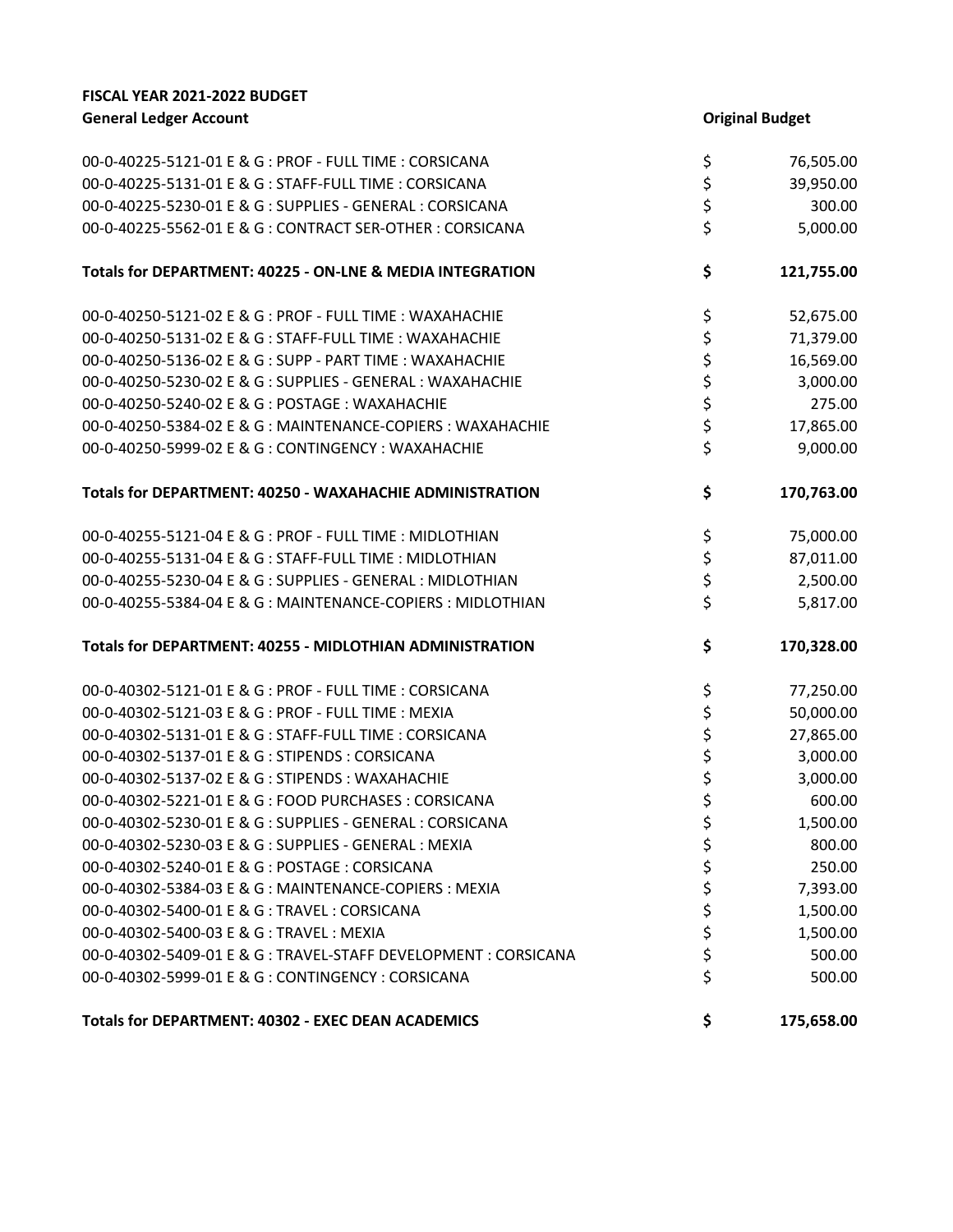| 00-0-40303-5230-01 E & G : SUPPLIES - GENERAL : CORSICANA         | \$         | 960.00     |
|-------------------------------------------------------------------|------------|------------|
| 00-0-40303-5240-01 E & G : POSTAGE : CORSICANA                    | \$         | 20.00      |
| 00-0-40303-5410-01 E & G : TRAVEL-P/R CONTRACTS : CORSICANA       | \$         | 300.00     |
| Totals for DEPARTMENT: 40303 - DEAN HUMANITIES/FINE ARTS          | \$         | 1,280.00   |
| 00-0-40304-5121-01 E & G : PROF - FULL TIME : CORSICANA           | \$         | 65,000.00  |
| 00-0-40304-5230-01 E & G : SUPPLIES - GENERAL : CORSICANA         | \$         | 2,523.00   |
| 00-0-40304-5409-01 E & G : TRAVEL-STAFF DEVELOPMENT : CORSICANA   | \$         | 2,700.00   |
| Totals for DEPARTMENT: 40304 - DEAN SCIENCES/KINESIOLOGY          | \$         | 70,223.00  |
| 00-0-40351-5016-02 E & G : FACULTY - PART TIME : WAXAHACHIE       | \$         | 250.00     |
| 00-0-40351-5121-02 E & G : PROF - FULL TIME : WAXAHACHIE          | ひゃくひょう ひゃく | 73,000.00  |
| 00-0-40351-5131-01 E & G : STAFF-FULL TIME : CORSICANA            |            | 28,879.00  |
| 00-0-40351-5230-01 E & G : SUPPLIES - GENERAL : CORSICANA         |            | 500.00     |
| 00-0-40351-5230-02 E & G : SUPPLIES - GENERAL : WAXAHACHIE        |            | 800.00     |
| 00-0-40351-5240-01 E & G : POSTAGE : CORSICANA                    |            | 50.00      |
| 00-0-40351-5240-02 E & G : POSTAGE : WAXAHACHIE                   |            | 250.00     |
| 00-0-40351-5335-02 E & G : MEMBERSHIPS-INSTITUTIONAL : WAXAHACHIE |            | 200.00     |
| 00-0-40351-5400-02 E & G: TRAVEL: WAXAHACHIE                      |            | 3,110.00   |
| 00-0-40351-5566-02 E & G : CONTRACT - TRAINING : WAXAHACHIE       | \$         | 10,175.00  |
| Totals for DEPARTMENT: 40351 - CONTINUING EDUCATION               | \$         | 117,214.00 |
| 00-0-40400-5121-01 E & G : PROF - FULL TIME : CORSICANA           | \$         | 89,000.00  |
| 00-0-40400-5131-01 E & G : STAFF-FULL TIME : CORSICANA            | \$         | 30,379.00  |
| 00-0-40400-5230-01 E & G : SUPPLIES - GENERAL : CORSICANA         | \$\$\$\$   | 1,000.00   |
| 00-0-40400-5240-01 E & G : POSTAGE : CORSICANA                    |            | 75.00      |
| 00-0-40400-5311-01 E & G : ADVISORY COMMITTEES : CORSICANA        |            | 1,992.00   |
| 00-0-40400-5384-01 E & G : MAINTENANCE-COPIERS : CORSICANA        |            | 6,429.00   |
| 00-0-40400-5400-01 E & G: TRAVEL: CORSICANA                       | \$         | 4,800.00   |
| 00-0-40400-5405-01 E & G : MEALS : CORSICANA                      | \$         | 500.00     |
| Totals for DEPARTMENT: 40400 - EXEC DEAN BUSINESS TECH            | \$         | 134,175.00 |
| 00-0-40402-5121-01 E & G : PROF - FULL TIME : CORSICANA           | \$         | 65,000.00  |
| 00-0-40402-5131-01 E & G : STAFF-FULL TIME : CORSICANA            | \$         | 23,047.00  |
| 00-0-40402-5230-01 E & G : SUPPLIES - GENERAL : CORSICANA         | \$         | 965.00     |
| 00-0-40402-5335-01 E & G : MEMBERSHIPS-INSTITUTIONAL : CORSICANA  | \$         | 95.00      |
| 00-0-40402-5400-01 E & G: TRAVEL: CORSICANA                       | \$         | 500.00     |
| 00-0-40402-5405-01 E & G : MEALS : CORSICANA                      | \$         | 25.00      |
| Totals for DEPARTMENT: 40402 - DEAN - BUS/TECH                    | \$         | 89,632.00  |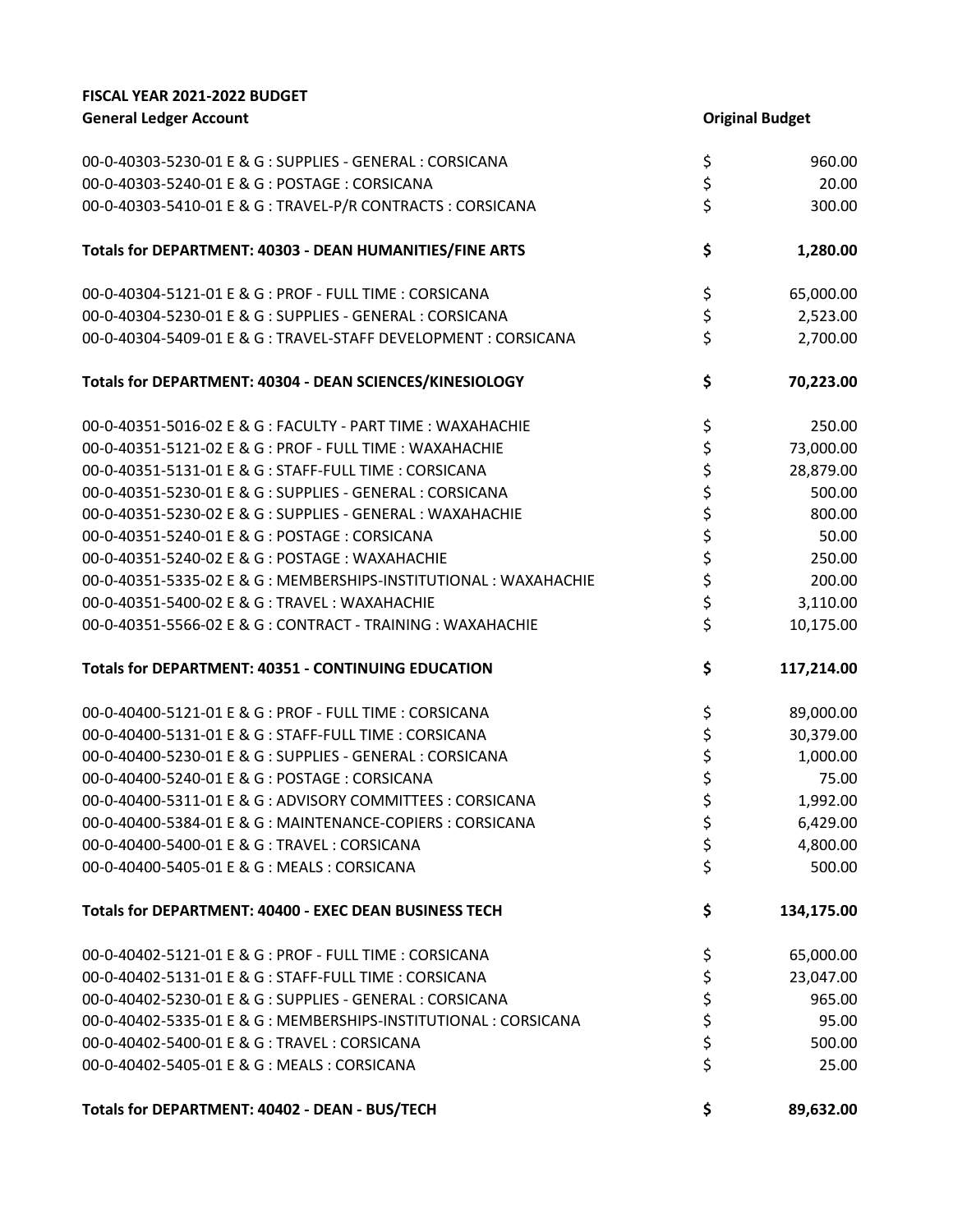| 00-0-40403-5121-02 E & G : PROF - FULL TIME : WAXAHACHIE     | \$       | 52,675.00  |
|--------------------------------------------------------------|----------|------------|
| 00-0-40403-5230-02 E & G : SUPPLIES - GENERAL : WAXAHACHIE   | \$       | 600.00     |
| 00-0-40403-5260-02 E & G : SOFTWARE : WAXAHACHIE             |          | 180.00     |
| 00-0-40403-5400-02 E & G : TRAVEL : WAXAHACHIE               | \$<br>\$ | 300.00     |
| 00-0-40403-5999-02 E & G : CONTINGENCY : WAXAHACHIE          | \$       | 10,000.00  |
| Totals for DEPARTMENT: 40403 - DEAN-HEALTH PROFESSIONS       | \$       | 63,755.00  |
| 00-0-40500-5230-03 E & G : SUPPLIES - GENERAL : MEXIA        | \$       | 500.00     |
| 00-0-40500-5230-04 E & G : SUPPLIES - GENERAL : MIDLOTHIAN   | \$       | 500.00     |
| <b>Totals for DEPARTMENT: 40500 - COMMUNITY SERVICES</b>     | \$       | 1,000.00   |
| 00-0-66600-5379-01 E & G : DEFERRED MAINTENANCE : CORSICANA  | \$       | 200,000.00 |
| Totals for DEPARTMENT: 66600 - RENOVATIONS/IMPROVEMENTS      | \$       | 200,000.00 |
| 00-0-66605-5375-01 E & G : INSURANCE : CORSICANA             | \$       | 260,000.00 |
| 00-0-66605-5375-02 E & G : INSURANCE : WAXAHACHIE            | \$<br>\$ | 70,000.00  |
| 00-0-66605-5375-03 E & G: INSURANCE: MEXIA                   |          | 11,000.00  |
| 00-0-66605-5375-04 E & G : INSURANCE : MIDLOTHIAN            | \$       | 55,000.00  |
| 00-0-66605-5393-01 E & G : MAINTENANCE-VEHICLES : CORSICANA  | \$\$\$   | 48,178.00  |
| 00-0-66605-5393-02 E & G : MAINTENANCE-VEHICLES : WAXAHACHIE |          | 3,000.00   |
| 00-0-66605-5580-03 E & G : RENTAL - FACILITIES : MEXIA       |          | 400,000.00 |
| Totals for DEPARTMENT: 66605 - PHYSICAL PLANT-GEN. SERVICES  | \$       | 847,178.00 |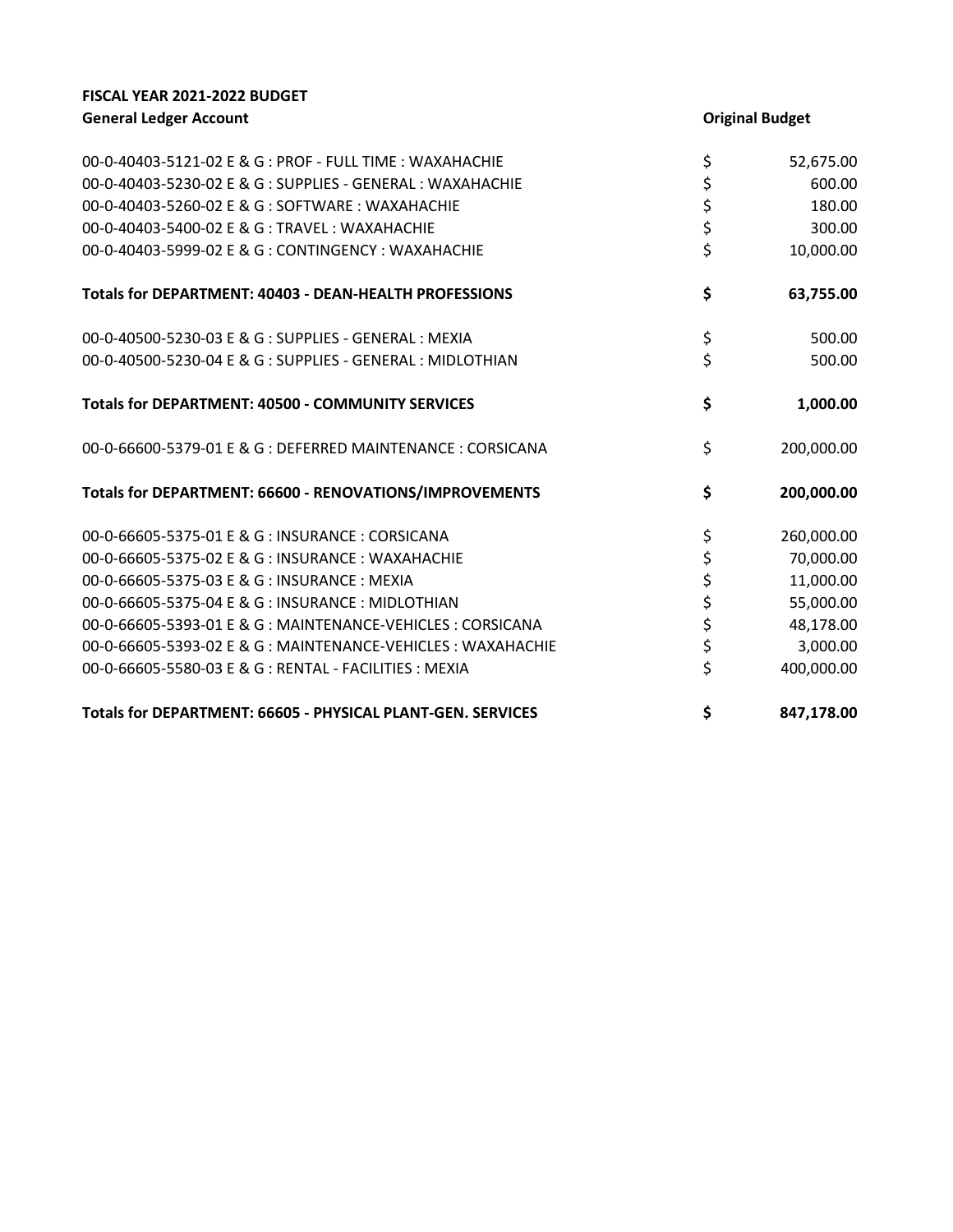| Totals for DEPARTMENT: 66610 - PHYSICAL PLANT - BUILD. MAINT.          | \$       | 1,212,478.00 |
|------------------------------------------------------------------------|----------|--------------|
| 00-0-66610-5562-01 E & G: CONTRACT SER-OTHER: CORSICANA                |          | 50,000.00    |
| 00-0-66610-5468-02 E & G : TELEPHONE-SERVICE : WAXAHACHIE              | \$<br>\$ | 8,738.00     |
| 00-0-66610-5468-01 E & G : TELEPHONE-SERVICE : CORSICANA               | \$       | 10,200.00    |
| 00-0-66610-5463-02 E & G : TELEPHONE - STIPEND : WAXAHACHIE            | \$       | 960.00       |
| 00-0-66610-5463-01 E & G : TELEPHONE - STIPEND : CORSICANA             | \$       | 5,760.00     |
| 00-0-66610-5392-02 E & G : MAINTENANCE- INTERIOR FINISHES : WAXAHACHIE | \$       | 7,550.00     |
| 00-0-66610-5392-01 E & G : MAINTENANCE- INTERIOR FINISHES : CORSICANA  | \$       | 10,336.00    |
| 00-0-66610-5390-01 E & G : MAINTENANCE - ELEC/LIGHTING : CORSICANA     | \$       | 35,720.00    |
| 00-0-66610-5389-04 E & G : MAINTENACE-HVAC : MIDLOTHIAN                | \$       | 7,000.00     |
| 00-0-66610-5389-03 E & G : MAINTENACE-HVAC : MEXIA                     | \$       | 2,400.00     |
| 00-0-66610-5389-02 E & G : MAINTENACE-HVAC : WAXAHACHIE                | \$       | 10,090.00    |
| 00-0-66610-5389-01 E & G: MAINTENACE-HVAC: CORSICANA                   | \$       | 91,478.00    |
| 00-0-66610-5385-04 E & G : MAINTENANCE-OTHER : MIDLOTHIAN              | \$       | 19,768.00    |
| 00-0-66610-5385-03 E & G : MAINTENANCE-OTHER : MEXIA                   | \$       | 6,000.00     |
| 00-0-66610-5385-02 E & G : MAINTENANCE-OTHER : WAXAHACHIE              | \$       | 24,956.00    |
| 00-0-66610-5385-01 E & G : MAINTENANCE-OTHER : CORSICANA               | \$       | 157,000.00   |
| 00-0-66610-5384-01 E & G : MAINTENANCE-COPIERS : CORSICANA             | \$       | 878.00       |
| 00-0-66610-5240-01 E & G : POSTAGE : CORSICANA                         | \$       | 50.00        |
| 00-0-66610-5230-01 E & G : SUPPLIES - GENERAL : CORSICANA              | \$       | 2,600.00     |
| 00-0-66610-5220-02 E & G : FUEL AND OIL : WAXAHACHIE                   | \$       | 900.00       |
| 00-0-66610-5220-01 E & G : FUEL AND OIL : CORSICANA                    | \$       | 12,000.00    |
| 00-0-66610-5137-01 E & G : STIPENDS : CORSICANA                        | \$       | 7,709.00     |
| 00-0-66610-5136-03 E & G : SUPP - PART TIME : MEXIA                    | \$       | 9,310.00     |
| 00-0-66610-5136-02 E & G : SUPP - PART TIME : WAXAHACHIE               | \$       | 8,856.00     |
| 00-0-66610-5136-01 E & G : SUPP - PART TIME : CORSICANA                | \$       | 8,856.00     |
| 00-0-66610-5131-04 E & G : STAFF-FULL TIME : MIDLOTHIAN                | \$       | 36,373.00    |
| 00-0-66610-5131-02 E & G : STAFF-FULL TIME : WAXAHACHIE                | \$       | 54,560.00    |
| 00-0-66610-5131-01 E & G : STAFF-FULL TIME : CORSICANA                 | \$       | 532,430.00   |
| 00-0-66610-5121-01 E & G : PROF - FULL TIME : CORSICANA                | \$       | 90,000.00    |
|                                                                        |          |              |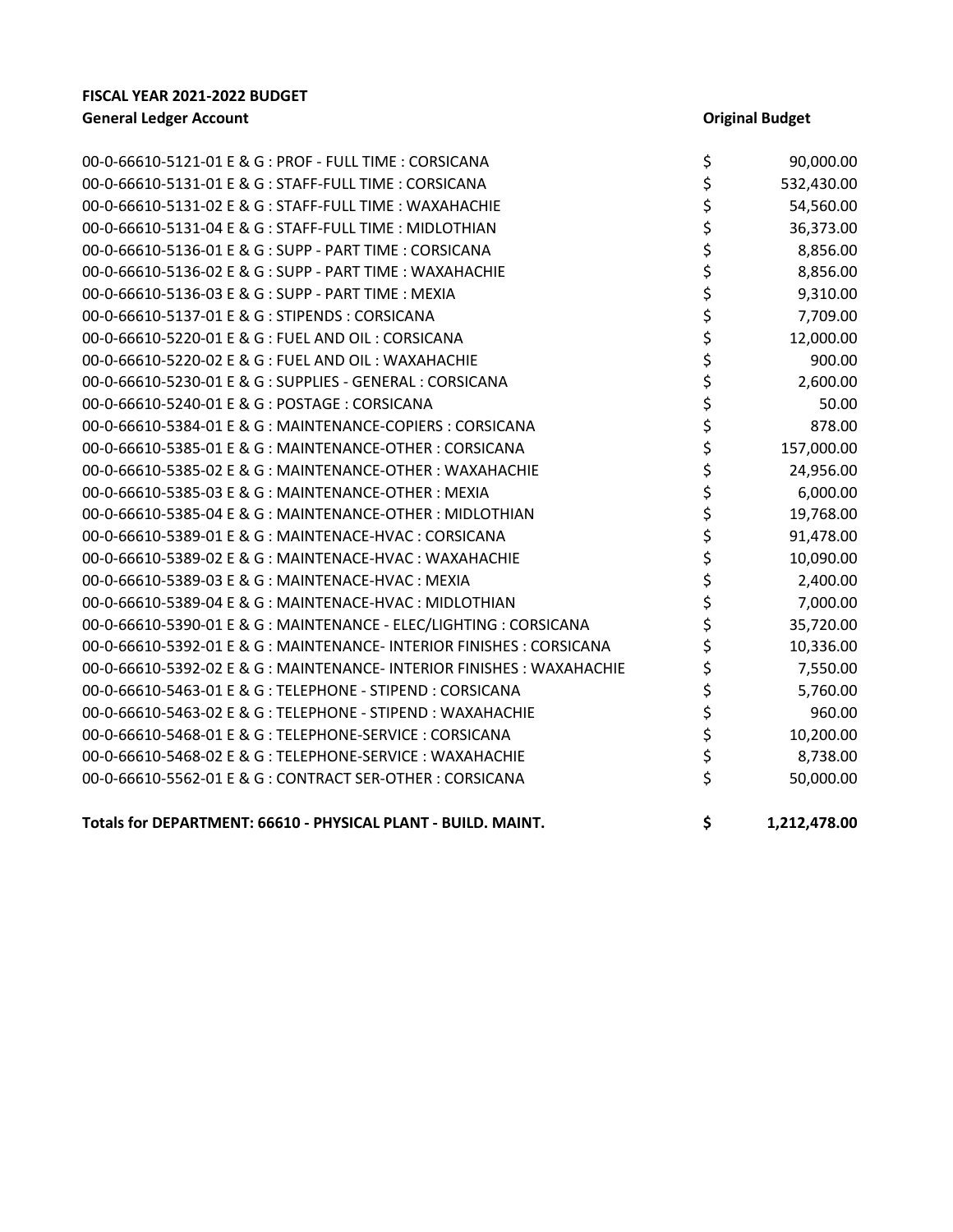| 00-0-66615-5131-01 E & G : STAFF-FULL TIME : CORSICANA        |             | 73,645.00    |
|---------------------------------------------------------------|-------------|--------------|
| 00-0-66615-5136-02 E & G : SUPP - PART TIME : WAXAHACHIE      |             | 15,362.00    |
| 00-0-66615-5136-03 E & G: SUPP - PART TIME: MEXIA             |             | 8,938.00     |
| 00-0-66615-5230-01 E & G : SUPPLIES - GENERAL : CORSICANA     |             | 26,701.00    |
| 00-0-66615-5230-02 E & G : SUPPLIES - GENERAL : WAXAHACHIE    |             | 13,786.00    |
| 00-0-66615-5230-03 E & G : SUPPLIES - GENERAL : MEXIA         |             | 2,750.00     |
| 00-0-66615-5230-04 E & G : SUPPLIES - GENERAL : MIDLOTHIAN    |             | 3,000.00     |
| 00-0-66615-5385-01 E & G: MAINTENANCE-OTHER: CORSICANA        |             | 32,412.00    |
| 00-0-66615-5385-02 E & G: MAINTENANCE-OTHER: WAXAHACHIE       |             | 1,000.00     |
| 00-0-66615-5463-01 E & G : TELEPHONE - STIPEND : CORSICANA    | ぐうぐう ぐうかいかん | 960.00       |
| 00-0-66615-5562-01 E & G: CONTRACT SER-OTHER: CORSICANA       |             | 251,740.00   |
| 00-0-66615-5562-02 E & G : CONTRACT SER-OTHER : WAXAHACHIE    |             | 53,388.00    |
| 00-0-66615-5562-03 E & G : CONTRACT SER-OTHER : MEXIA         |             | 26,340.00    |
| 00-0-66615-5562-04 E & G : CONTRACT SER-OTHER : MIDLOTHIAN    |             | 27,624.00    |
| Totals for DEPARTMENT: 66615 - PHYS. PLANT - CUSTODIAL SERV.  | \$          | 537,646.00   |
| 00-0-66620-5385-01 E & G: MAINTENANCE-OTHER: CORSICANA        |             | 7,733.00     |
| 00-0-66620-5385-02 E & G : MAINTENANCE-OTHER : WAXAHACHIE     | ぐぐ ぐん ぐん    | 2,000.00     |
| 00-0-66620-5385-03 E & G: MAINTENANCE-OTHER: MEXIA            |             | 1,000.00     |
| 00-0-66620-5385-04 E & G: MAINTENANCE-OTHER: MIDLOTHIAN       |             | 1,000.00     |
| 00-0-66620-5562-01 E & G: CONTRACT SER-OTHER: CORSICANA       |             | 155,385.00   |
| 00-0-66620-5562-02 E & G : CONTRACT SER-OTHER : WAXAHACHIE    |             | 27,500.00    |
| 00-0-66620-5562-03 E & G : CONTRACT SER-OTHER : MEXIA         |             | 21,360.00    |
| 00-0-66620-5562-04 E & G : CONTRACT SER-OTHER : MIDLOTHIAN    |             | 11,200.00    |
| Totals for DEPARTMENT: 66620 - PHYS PLANT - GROUNDS MAINT.    | \$          | 227,178.00   |
| 00-0-66630-5450-01 E & G : UTILITIES-WASTE : CORSICANA        | \$          | 67,174.00    |
| 00-0-66630-5450-02 E & G : UTILITIES-WASTE : WAXAHACHIE       | \$<br>\$    | 18,000.00    |
| 00-0-66630-5450-04 E & G : UTILITIES-WASTE : MIDLOTHIAN       |             | 3,420.00     |
| 00-0-66630-5455-01 E & G : UTILITIES-ELECTRICITY : CORSICANA  | \$          | 446,100.00   |
| 00-0-66630-5455-02 E & G : UTILITIES-ELECTRICITY : WAXAHACHIE | \$          | 107,000.00   |
| 00-0-66630-5455-03 E & G: UTILITIES-ELECTRICITY: MEXIA        | \$          | 18,000.00    |
| 00-0-66630-5455-04 E & G : UTILITIES-ELECTRICITY : MIDLOTHIAN | \$          | 64,000.00    |
| 00-0-66630-5456-01 E & G : UTILITIES-NATURAL GAS : CORSICANA  | \$          | 65,000.00    |
| 00-0-66630-5456-02 E & G : UTILITIES-NATURAL GAS : WAXAHACHIE | \$          | 8,000.00     |
| 00-0-66630-5456-03 E & G : UTILITIES-NATURAL GAS : MEXIA      | \$          | 2,400.00     |
| 00-0-66630-5456-04 E & G : UTILITIES-NATURAL GAS : MIDLOTHIAN | \$          | 601.00       |
| 00-0-66630-5457-01 E & G : UTILITIES-WATER : CORSICANA        | \$          | 283,702.00   |
| 00-0-66630-5457-02 E & G : UTILITIES-WATER : WAXAHACHIE       | \$          | 10,000.00    |
| 00-0-66630-5457-03 E & G : UTILITIES-WATER : MEXIA            | \$          | 7,000.00     |
| 00-0-66630-5457-04 E & G : UTILITIES-WATER : MIDLOTHIAN       | \$          | 8,000.00     |
| Totals for DEPARTMENT: 66630 - PHYSICAL PLANT - UTILITIES     | \$          | 1,108,397.00 |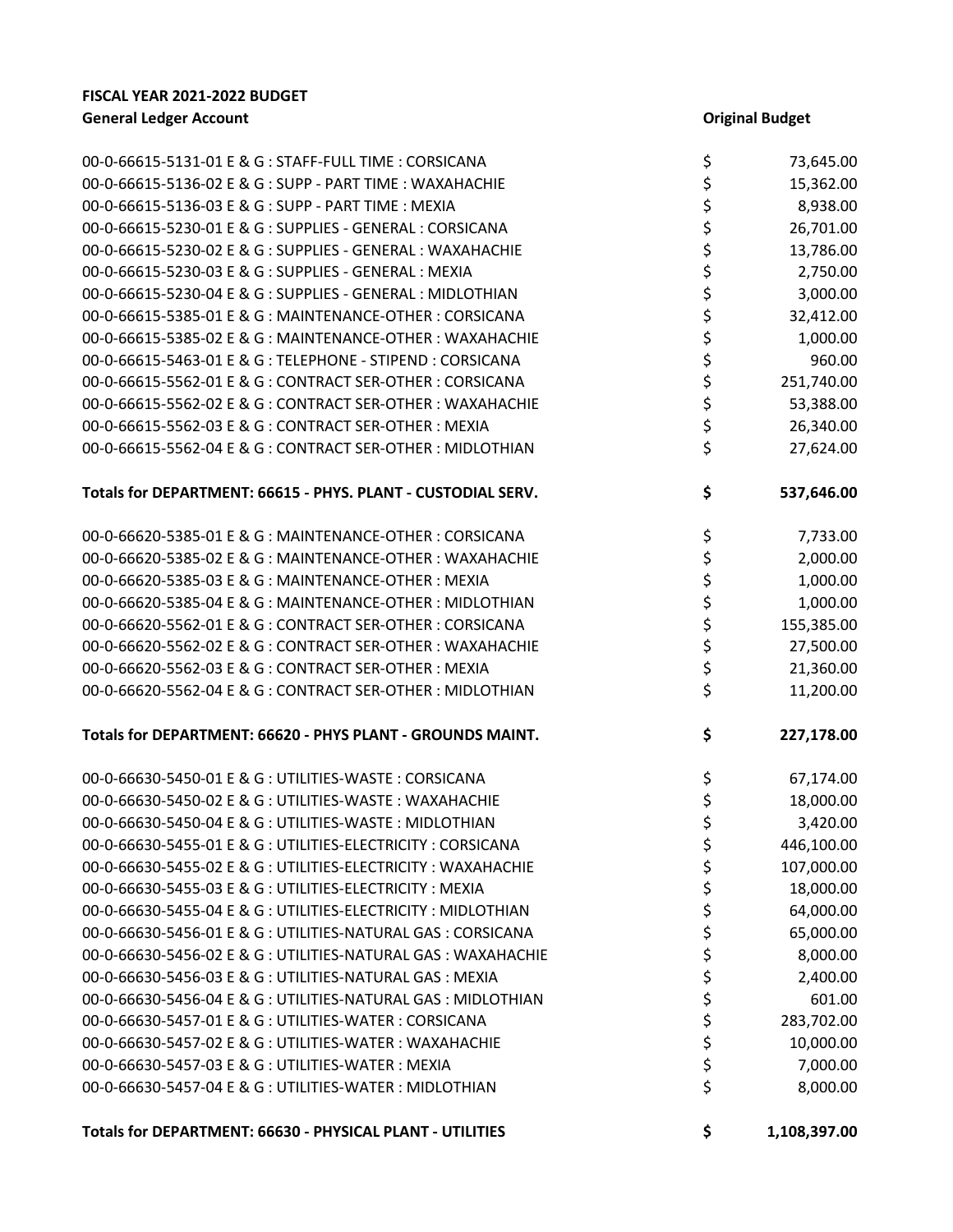| 00-0-66800-5121-01 E & G : PROF - FULL TIME : CORSICANA                | \$       | 78,841.00    |
|------------------------------------------------------------------------|----------|--------------|
| 00-0-66800-5131-01 E & G: STAFF-FULL TIME: CORSICANA                   | \$       | 113,524.00   |
| 00-0-66800-5131-02 E & G : STAFF-FULL TIME : WAXAHACHIE                | \$       | 30,776.00    |
| 00-0-66800-5131-04 E & G : STAFF-FULL TIME : MIDLOTHIAN                | \$       | 32,032.00    |
| 00-0-66800-5136-01 E & G : SUPP - PART TIME : CORSICANA                | \$<br>\$ | 10,602.00    |
| 00-0-66800-5136-04 E & G : SUPP - PART TIME : MIDLOTHIAN               |          | 10,241.00    |
| 00-0-66800-5230-01 E & G : SUPPLIES - GENERAL : CORSICANA              | \$       | 1,097.00     |
| 00-0-66800-5230-02 E & G : SUPPLIES - GENERAL : WAXAHACHIE             | \$<br>\$ | 127.00       |
| 00-0-66800-5230-04 E & G : SUPPLIES - GENERAL : MIDLOTHIAN             |          | 202.00       |
| 00-0-66800-5240-01 E & G : POSTAGE : CORSICANA                         | \$\$\$   | 500.00       |
| 00-0-66800-5280-01 E & G : SUBSCRIPTIONS - COMPUTER : CORSICANA        |          | 57,381.00    |
| 00-0-66800-5280-02 E & G : SUBSCRIPTIONS - COMPUTER : WAXAHACHIE       |          | 18,627.00    |
| 00-0-66800-5280-03 E & G: SUBSCRIPTIONS - COMPUTER: MEXIA              | ややや      | 13,530.00    |
| 00-0-66800-5280-04 E & G : SUBSCRIPTIONS - COMPUTER : MIDLOTHIAN       |          | 13,900.00    |
| 00-0-66800-5281-01 E & G : SUBSCRIPTIONS - PAPER : CORSICANA           |          | 13,200.00    |
| 00-0-66800-5281-02 E & G : SUBSCRIPTIONS - PAPER : WAXAHACHIE          |          | 3,500.00     |
| 00-0-66800-5281-03 E & G : SUBSCRIPTIONS - PAPER : MEXIA               |          | 2,050.00     |
| 00-0-66800-5281-04 E & G : SUBSCRIPTIONS - PAPER : MIDLOTHIAN          | \$\$\$   | 2,500.00     |
| 00-0-66800-5383-01 E & G : MAINTENANCE-DYNIX : CORSICANA               |          | 17,134.00    |
| 00-0-66800-5385-01 E & G: MAINTENANCE-OTHER: CORSICANA                 |          | 3,738.00     |
| 00-0-66800-5400-01 E & G: TRAVEL: CORSICANA                            |          | 120.00       |
| 00-0-66800-5400-03 E & G: TRAVEL: MEXIA                                | \$\$\$   | 800.00       |
| 00-0-66800-5468-01 E & G : TELEPHONE-SERVICE : CORSICANA               |          | 1,615.00     |
| 00-0-66800-6036-01 E & G: BOOKS: CORSICANA                             | \$       | 16,028.00    |
| Totals for DEPARTMENT: 66800 - LEARNING RESOURCE CENTER                | \$       | 442,065.00   |
| 00-0-80000-5800-01 E & G : BUILDING USE : CORSICANA                    | \$       | 2,243,691.00 |
| 00-0-80000-5801-01 E & G : TRANSFERS - TPEG : CORSICANA                | \$       | 419,482.00   |
| <b>Totals for DEPARTMENT: 80000 - TRANSFERS</b>                        | \$       | 2,663,173.00 |
| 00-0-81000-5850-01 E & G : APPROPRIATIONS - ATHLETIC : CORSICANA       | \$       | 1,414,093.00 |
| 00-0-81000-5851-01 E & G : APPROPRIATIONS-STUD. ACTIVITIES : CORSICANA | \$       | 50,319.00    |
| <b>Totals for DEPARTMENT: 81000 - APPROPRIATIONS</b>                   | \$       | 1,464,412.00 |
| 00-0-82006-5900-04 E & G : PRINCIPAL : MIDLOTHIAN                      | \$       | 230,000.00   |
| 00-0-82006-5901-04 E & G : INTEREST : MIDLOTHIAN                       | \$       | 78,976.00    |
| Totals for DEPARTMENT: 82006 - LEASE-CITY MIDLOTHIAN                   | \$       | 308,976.00   |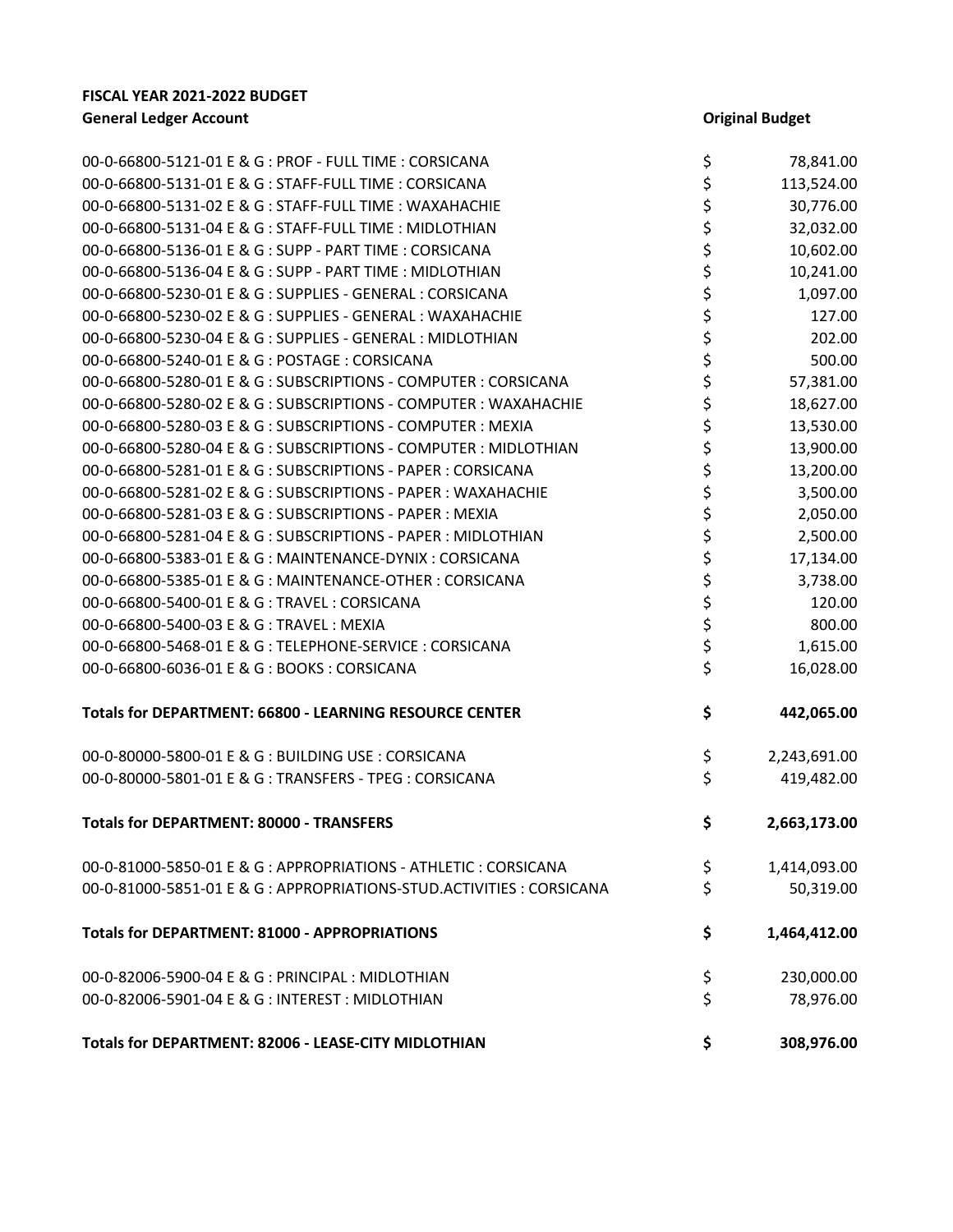| <b>Totals for DEPARTMENT: 90041 - ARP-Student Portion</b>                                                       | \$       | 5,477,228.00             |
|-----------------------------------------------------------------------------------------------------------------|----------|--------------------------|
| 00-0-90041-5732-01 E & G : Student Emergency Aid : CORSICANA                                                    | \$       | 5,477,228.00             |
| <b>Totals for DEPARTMENT: 90040 - ARP - Institutional Portion</b>                                               | \$       | 7,508,570.00             |
| 00-0-90040-6011-01 E & G : EQUIPMENT <5000 : CORSICANA                                                          | \$       | 4,307,676.00             |
| 00-0-90040-5260-01 E & G : SOFTWARE : CORSICANA                                                                 | \$       | 1,600,000.00             |
| 00-0-90040-5230-01 E & G : SUPPLIES - GENERAL : CORSICANA                                                       | \$       | 1,600,894.00             |
| Totals for DEPARTMENT: 90032 - CRRSA-Strengthening Institutio                                                   | \$       | 369,950.00               |
| 00-0-90032-5260-01 E & G : SOFTWARE : CORSICANA                                                                 | \$       | 369,950.00               |
| <b>Totals for DEPARTMENT: 90030 - CRRSA-Institutional Portion</b>                                               | \$       | 794,009.29               |
| 00-0-90030-5260-01 E & G : SOFTWARE : CORSICANA                                                                 | \$       | 794,009.29               |
| <b>Totals for DEPARTMENT: 85000 - CONTINGENCY</b>                                                               | \$       | 287,990.00               |
| 00-0-85000-5348-01 E & G : SALARY CONTINGENCY : CORSICANA<br>00-0-85000-5999-01 E & G : CONTINGENCY : CORSICANA | \$<br>\$ | 150,000.00<br>137,990.00 |
|                                                                                                                 |          |                          |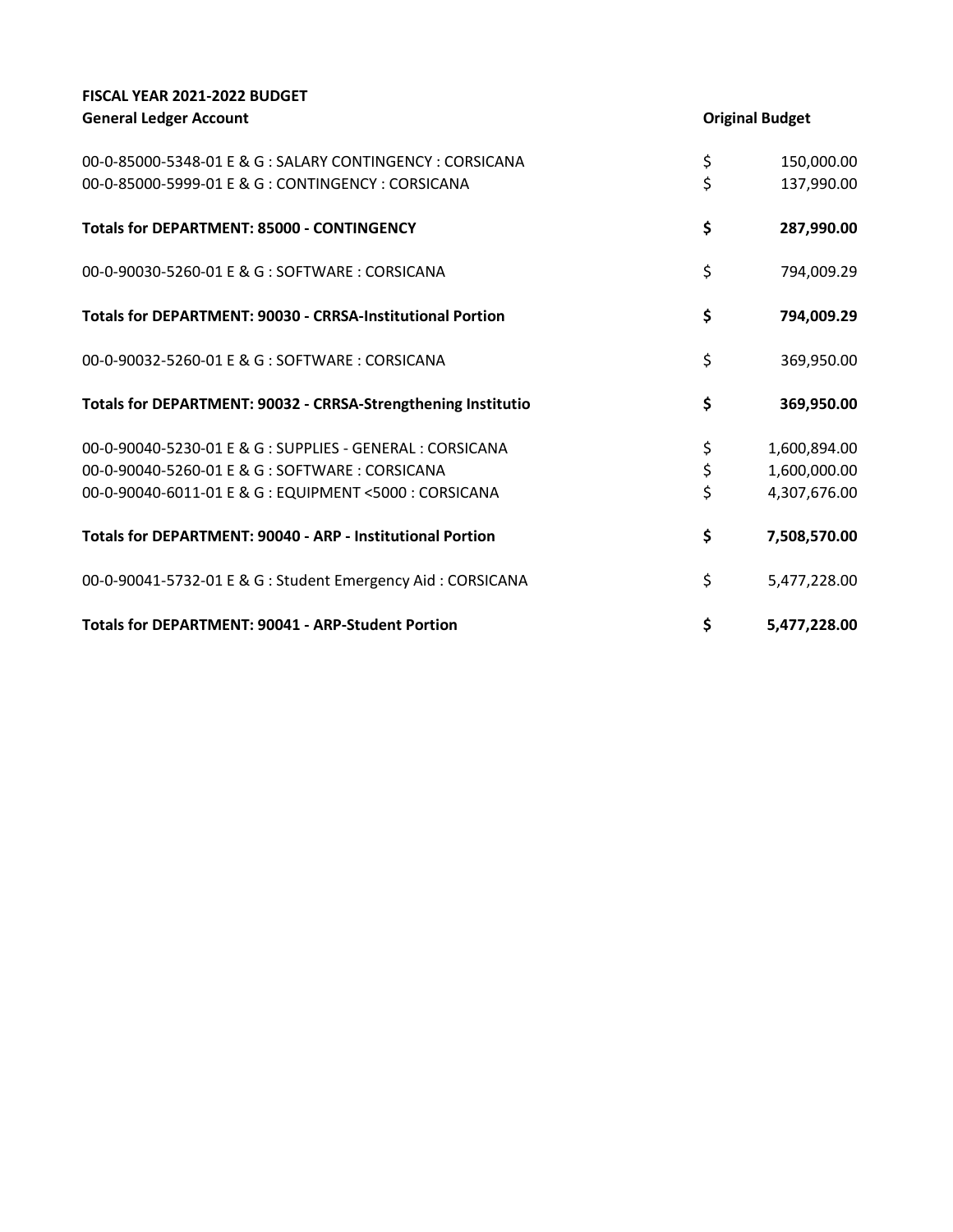| 00-0-92000-5121-01 E & G : PROF - FULL TIME : CORSICANA              | \$       | 66,632.00  |
|----------------------------------------------------------------------|----------|------------|
| 00-0-92000-5131-01 E & G : STAFF-FULL TIME : CORSICANA               | \$       | 186,831.00 |
| 00-0-92000-5136-01 E & G : SUPP - PART TIME : CORSICANA              | \$       | 23,948.00  |
| 00-0-92000-5230-01 E & G : SUPPLIES - GENERAL : CORSICANA            |          | 400.00     |
| 00-0-92000-5280-01 E & G : SUBSCRIPTIONS - COMPUTER : CORSICANA      |          | 2,015.00   |
| 00-0-92000-5335-01 E & G: MEMBERSHIPS-INSTITUTIONAL: CORSICANA       | \$\$\$   | 2,950.00   |
| 00-0-92000-5355-01 E & G : ADMINISTRATIVE INDIRECT COSTS : CORSICANA | \$       | 30,781.00  |
| 00-0-92000-5400-01 E & G: TRAVEL: CORSICANA                          | \$<br>\$ | 6,271.00   |
| 00-0-92000-5404-01 E & G : TAXABLE TRAVEL / MEALS : CORSICANA        |          | 100.00     |
| 00-0-92000-5413-01 E & G : TRAVEL-STUDENT : CORSICANA                | \$\$\$   | 4,545.00   |
| 00-0-92000-5425-01 E & G : REGISTRATION : CORSICANA                  |          | 2,375.00   |
| 00-0-92000-5721-01 E & G : SCHOLARSHIP - TUITION & FEES : CORSICANA  |          | 15,000.00  |
| 00-0-92000-6041-01 E & G : GRANT CONTROLLED SUPPLIES : CORSICANA     |          | 283.00     |
| 00-0-92000-7110-01 E & G : BEN-EMP RETIREMENT : CORSICANA            |          | 16,514.00  |
| 00-0-92000-7114-01 E & G : BEN-NSE DEP HEALTH INS : CORSICANA        | ややや やや   | 10,374.00  |
| 00-0-92000-7115-01 E & G : BEN-NSE EMP HEALTH : CORSICANA            |          | 37,490.00  |
| 00-0-92000-7118-01 E & G : BEN-MEDICARE TAX MATCH : CORSICANA        |          | 4,177.00   |
| 00-0-92000-7121-01 E & G : BEN-SOCIAL SEC TAX MATCH : CORSICANA      |          | 2,145.00   |
| 00-0-92000-7122-01 E & G : BEN-UNEMP COMP INS : CORSICANA            | \$\$\$   | 346.00     |
| 00-0-92000-7123-01 E & G : BEN-WORKERS COMP INS : CORSICANA          |          | 227.00     |
| 00-0-92000-7124-01 E & G : BEN-NSE STATE RET MATCH : CORSICANA       | \$       | 17,136.00  |
| Totals for DEPARTMENT: 92000 - TRIO - SSS                            | \$       | 430,540.00 |
| 00-0-92400-5121-01 E & G : PROF - FULL TIME : CORSICANA              | \$       | 59,257.00  |
| 00-0-92400-5131-01 E & G : STAFF-FULL TIME : CORSICANA               | \$       | 95,884.00  |
| 00-0-92400-7110-01 E & G : BEN-EMP RETIREMENT : CORSICANA            |          | 9,490.00   |
| 00-0-92400-7114-01 E & G : BEN-NSE DEP HEALTH INS : CORSICANA        | \$<br>\$ | 2,644.00   |
| 00-0-92400-7115-01 E & G : BEN-NSE EMP HEALTH : CORSICANA            | \$       | 676.00     |
| 00-0-92400-7118-01 E & G : BEN-MEDICARE TAX MATCH : CORSICANA        | \$       | 1,720.00   |
| 00-0-92400-7122-01 E & G : BEN-UNEMP COMP INS : CORSICANA            | \$       | 142.00     |
| 00-0-92400-7123-01 E & G : BEN-WORKERS COMP INS : CORSICANA          | \$       | 93.00      |
| 00-0-92400-7124-01 E & G : BEN-NSE STATE RET MATCH : CORSICANA       | \$       | 8,897.00   |
| Totals for DEPARTMENT: 92400 - CP - SCHED A                          | \$       | 178,803.00 |
| 00-0-92600-6049-01 E & G : GRANT CAPITALIZED EQUIPMENT : CORSICANA   | \$       | 50,505.00  |
| Totals for DEPARTMENT: 92600 - CP - SCHED C                          | \$       | 50,505.00  |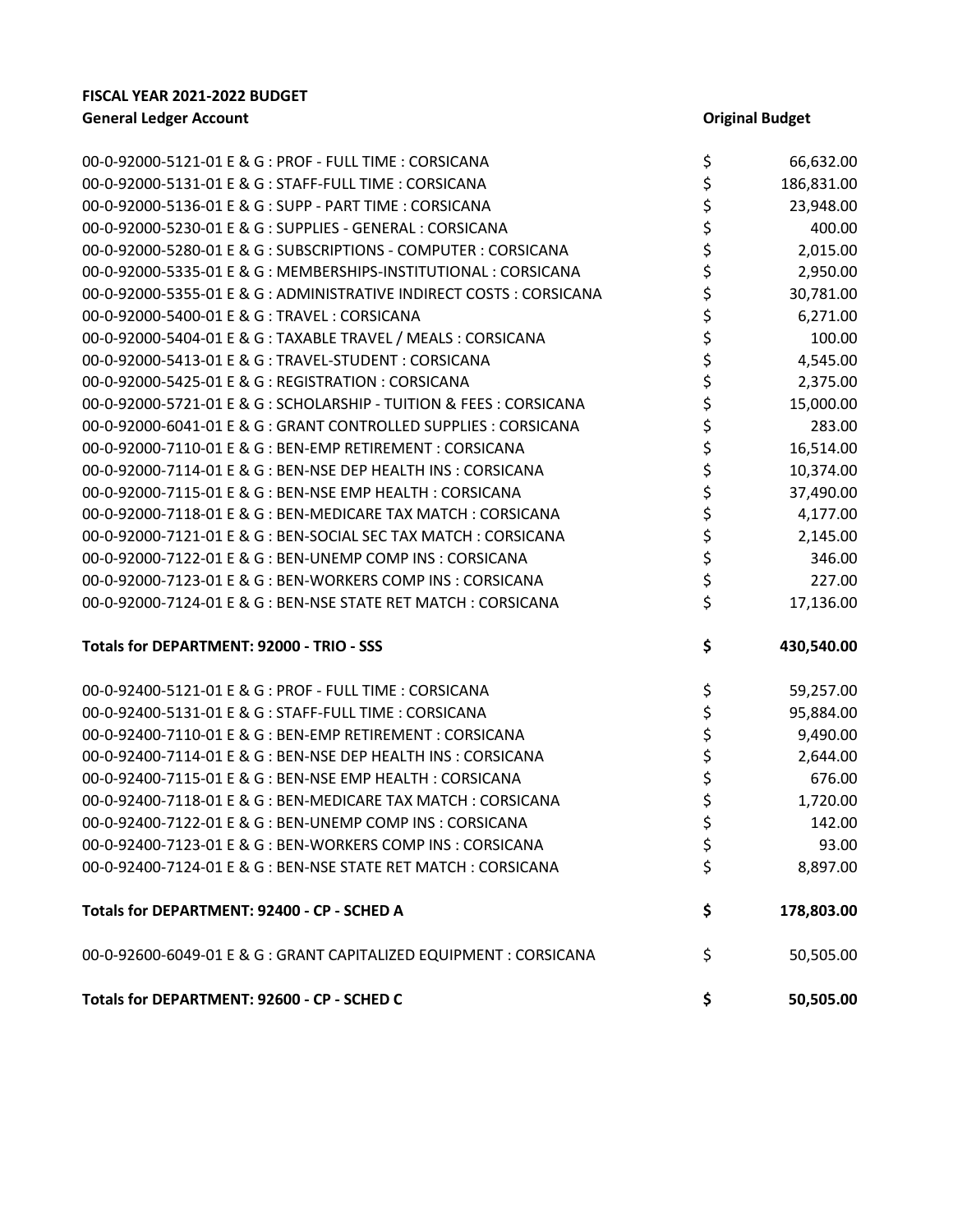| 00-0-92700-5230-01 E & G : SUPPLIES - GENERAL : CORSICANA            | \$             | 34,105.00  |
|----------------------------------------------------------------------|----------------|------------|
| 00-0-92700-5233-01 E & G : SUPPLIES - OTHER : CORSICANA              | \$             | 3,969.00   |
| 00-0-92700-5238-01 E & G : TEXTBOOKS/TRAINING MATERIALS : CORSICANA  | \$<br>\$       | 10,000.00  |
| 00-0-92700-5304-01 E & G : BROCHURES/NEWSLETTERS : CORSICANA         |                | 14,893.00  |
| 00-0-92700-5330-01 E & G : MEMBERSHIPS/DUES : CORSICANA              | \$             | 100.00     |
| 00-0-92700-5356-01 E & G : CHILDCARE : CORSICANA                     | \$\$\$         | 5,000.00   |
| 00-0-92700-5413-01 E & G : TRAVEL-STUDENT : CORSICANA                |                | 10,000.00  |
| 00-0-92700-5425-01 E & G : REGISTRATION : CORSICANA                  |                | 3,980.00   |
| 00-0-92700-6041-01 E & G : GRANT CONTROLLED SUPPLIES : CORSICANA     | \$             | 6,711.00   |
| Totals for DEPARTMENT: 92700 - CP SCHED F                            | \$             | 88,758.00  |
| 00-0-92800-5400-01 E & G: TRAVEL: CORSICANA                          | \$             | 1,974.00   |
| Totals for DEPARTMENT: 92800 - CP SCHED B                            | \$             | 1,974.00   |
| 00-0-92900-5355-01 E & G : ADMINISTRATIVE INDIRECT COSTS : CORSICANA | \$             | 16,002.00  |
| Totals for DEPARTMENT: 92900 - CP - ADMIN                            | \$             | 16,002.00  |
| 00-0-93304-5016-01 E & G : FACULTY - PART TIME : CORSICANA           | \$             | 47,812.00  |
| 00-0-93304-5230-01 E & G : SUPPLIES - GENERAL : CORSICANA            | \$             | 40,737.00  |
| 00-0-93304-5250-01 E & G : ADVERTISING/PROMOTIONS : CORSICANA        | \$             | 7,000.00   |
| 00-0-93304-5280-01 E & G : SUBSCRIPTIONS - COMPUTER : CORSICANA      | \$<br>\$<br>\$ | 5,000.00   |
| 00-0-93304-5355-01 E & G : ADMINISTRATIVE INDIRECT COSTS : CORSICANA |                | 5,458.00   |
| 00-0-93304-5400-01 E & G: TRAVEL: CORSICANA                          |                | 2,000.00   |
| 00-0-93304-5413-01 E & G : TRAVEL-STUDENT : CORSICANA                | \$ \$ \$ \$    | 5,000.00   |
| 00-0-93304-5468-01 E & G : TELEPHONE-SERVICE : CORSICANA             |                | 4,332.00   |
| 00-0-93304-5566-01 E & G : CONTRACT - TRAINING : CORSICANA           |                | 1,420.00   |
| 00-0-93304-6041-01 E & G : GRANT CONTROLLED SUPPLIES : CORSICANA     |                | 500.00     |
| 00-0-93304-7118-01 E & G : BEN-MEDICARE TAX MATCH : CORSICANA        | \$             | 3,723.00   |
| Totals for DEPARTMENT: 93304 - AEFLA EL CIVICS Y4                    | \$             | 122,982.00 |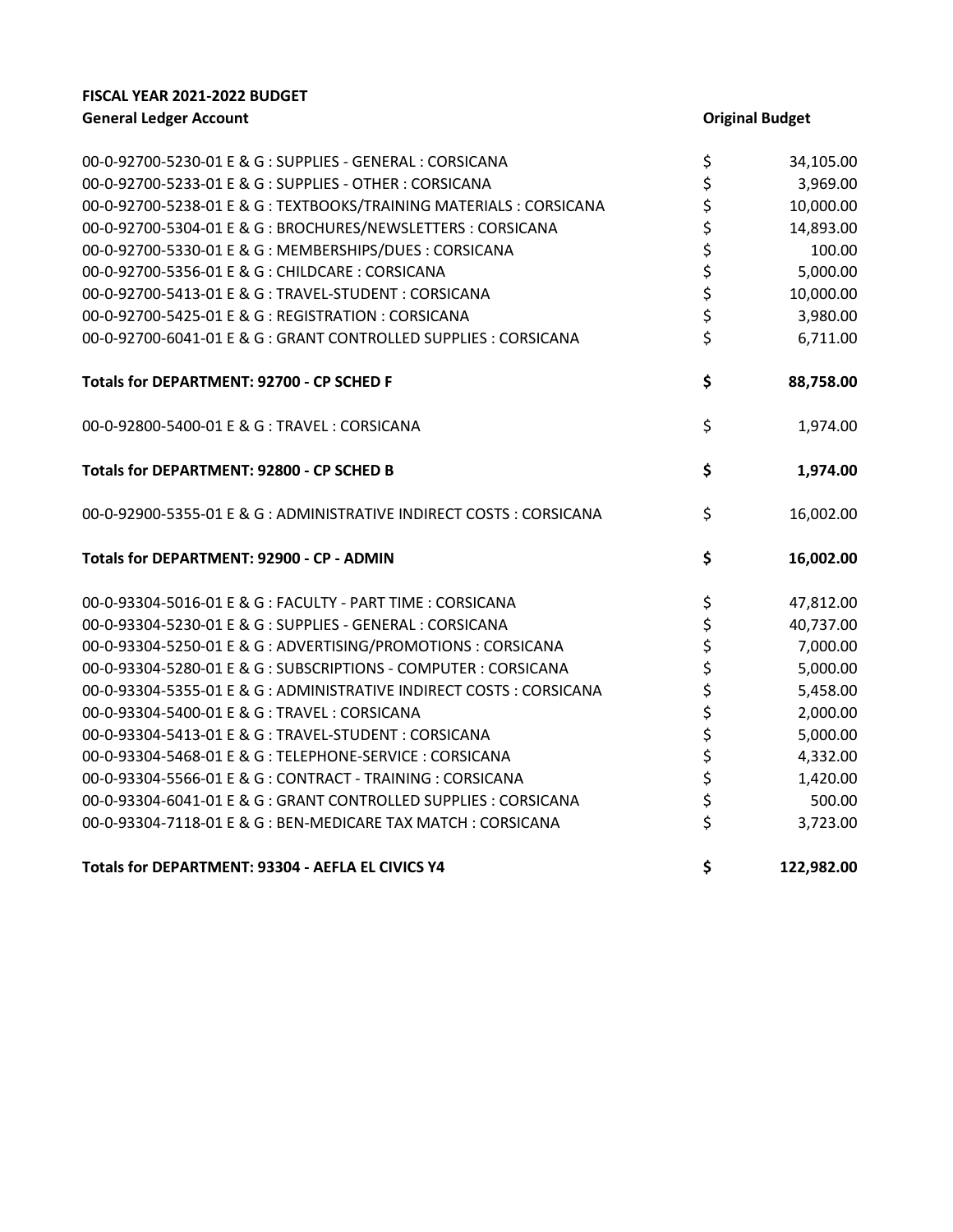| 00-0-93600-5121-01 E & G : PROF - FULL TIME : CORSICANA          | 5,832.00         |
|------------------------------------------------------------------|------------------|
| 00-0-93600-5131-01 E & G : STAFF-FULL TIME : CORSICANA           | 53,136.00        |
| 00-0-93600-5230-01 E & G : SUPPLIES - GENERAL : CORSICANA        | \$<br>1,000.00   |
| 00-0-93600-5240-01 E & G : POSTAGE : CORSICANA                   | \$<br>5.00       |
| 00-0-93600-5262-01 E & G : SOFTWARE MAINTENANCE : CORSICANA      | \$<br>648.00     |
| 00-0-93600-5280-01 E & G : SUBSCRIPTIONS - COMPUTER : CORSICANA  | \$<br>127.00     |
| 00-0-93600-5335-01 E & G : MEMBERSHIPS-INSTITUTIONAL : CORSICANA | \$<br>50.00      |
| 00-0-93600-5384-01 E & G : MAINTENANCE-COPIERS : CORSICANA       | \$<br>50.00      |
| 00-0-93600-5400-01 E & G: TRAVEL: CORSICANA                      | \$<br>250.00     |
| 00-0-93600-5415-01 E & G : TRAVEL - OTHER : CORSICANA            | \$<br>6,500.00   |
| 00-0-93600-5425-01 E & G : REGISTRATION : CORSICANA              | 2,000.00         |
| 00-0-93600-5468-01 E & G : TELEPHONE-SERVICE : CORSICANA         | \$<br>150.00     |
| 00-0-93600-6041-01 E & G : GRANT CONTROLLED SUPPLIES : CORSICANA | \$<br>50.00      |
| $00-0-93600-7110-01$ F & G : BEN-EMP RETIREMENT : CORSICANA      | \$<br>9,954.00   |
| 00-0-93600-7114-01 E & G : BEN-NSE DEP HEALTH INS : CORSICANA    | \$<br>7,386.00   |
| 00-0-93600-7115-01 E & G : BEN-NSE EMP HEALTH : CORSICANA        | \$<br>9,997.00   |
| 00-0-93600-7118-01 E & G : BEN-MEDICARE TAX MATCH : CORSICANA    | \$<br>1,804.00   |
| 00-0-93600-7122-01 E & G : BEN-UNEMP COMP INS : CORSICANA        | \$<br>150.00     |
| 00-0-93600-7123-01 E & G : BEN-WORKERS COMP INS : CORSICANA      | \$<br>98.00      |
| 00-0-93600-7124-01 E & G : BEN-NSE STATE RET MATCH : CORSICANA   | \$<br>9,331.00   |
| Totals for DEPARTMENT: 93600 - SBDC FEDERAL 2021                 | \$<br>108,518.00 |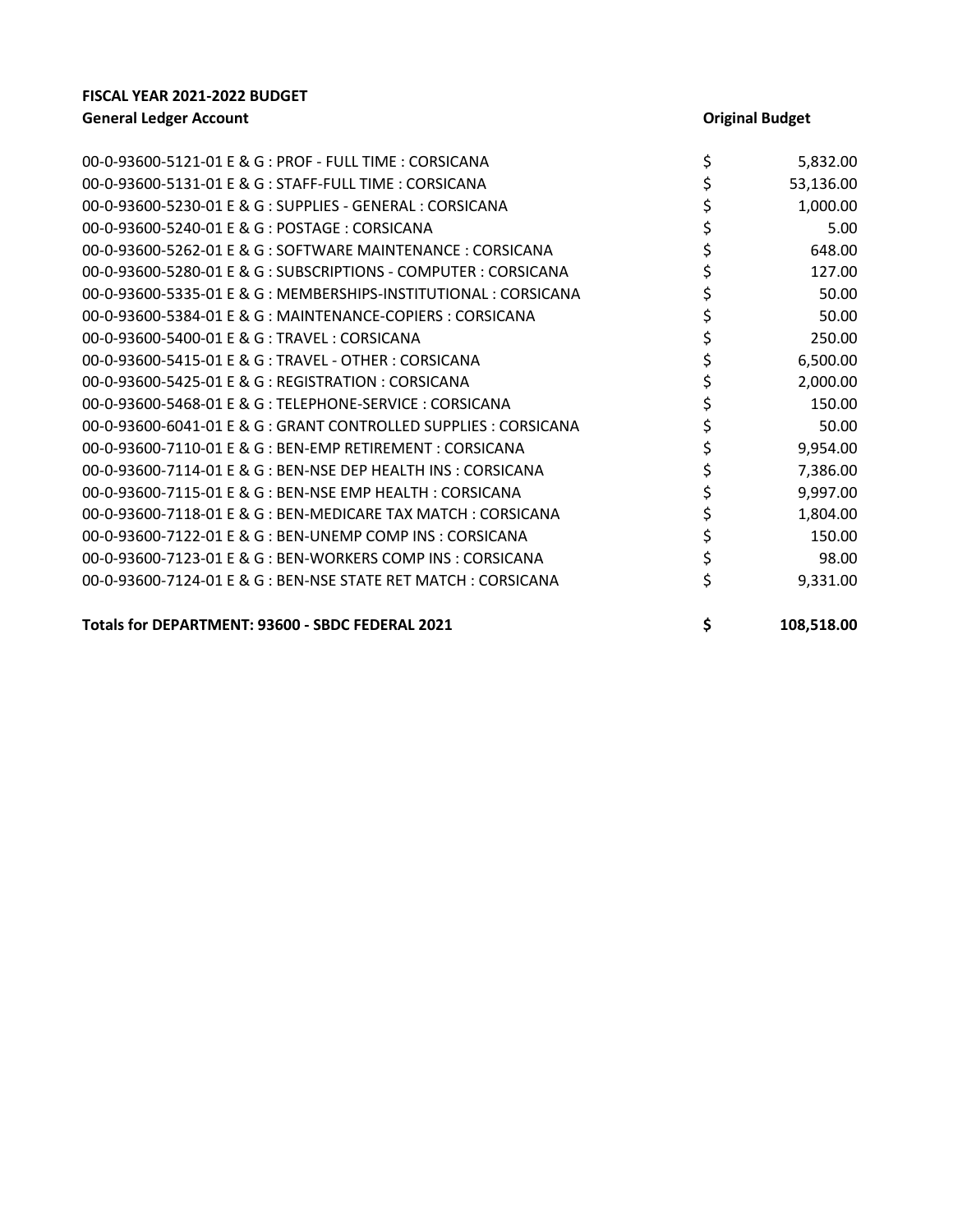| 00-0-93601-5121-01 E & G : PROF - FULL TIME : CORSICANA          | \$             | 64,164.00  |
|------------------------------------------------------------------|----------------|------------|
| 00-0-93601-5230-01 E & G : SUPPLIES - GENERAL : CORSICANA        | \$             | 2,000.00   |
| 00-0-93601-5240-01 E & G : POSTAGE : CORSICANA                   | \$             | 85.00      |
| 00-0-93601-5250-01 E & G : ADVERTISING/PROMOTIONS : CORSICANA    |                | 25.00      |
| 00-0-93601-5260-01 E & G : SOFTWARE : CORSICANA                  | \$<br>\$       | 25.00      |
| 00-0-93601-5262-01 E & G : SOFTWARE MAINTENANCE : CORSICANA      | \$             | 648.00     |
| 00-0-93601-5275-01 E & G : PRINTING : CORSICANA                  | \$<br>\$       | 25.00      |
| 00-0-93601-5280-01 E & G : SUBSCRIPTIONS - COMPUTER : CORSICANA  |                | 1,000.00   |
| 00-0-93601-5335-01 E & G : MEMBERSHIPS-INSTITUTIONAL : CORSICANA | \$ \$ \$ \$ \$ | 50.00      |
| 00-0-93601-5384-01 E & G : MAINTENANCE-COPIERS : CORSICANA       |                | 140.00     |
| 00-0-93601-5400-01 E & G: TRAVEL: CORSICANA                      |                | 2,776.00   |
| 00-0-93601-5415-01 E & G : TRAVEL - OTHER : CORSICANA            |                | 3,000.00   |
| 00-0-93601-5425-01 E & G : REGISTRATION : CORSICANA              |                | 1,879.00   |
| 00-0-93601-5468-01 E & G : TELEPHONE-SERVICE : CORSICANA         | \$             | 800.00     |
| 00-0-93601-5562-01 E & G : CONTRACT SER-OTHER : CORSICANA        | \$<br>\$       | 100.00     |
| 00-0-93601-6041-01 E & G : GRANT CONTROLLED SUPPLIES : CORSICANA |                | 50.00      |
| 00-0-93601-7110-01 E & G : BEN-EMP RETIREMENT : CORSICANA        | \$             | 1,446.00   |
| 00-0-93601-7114-01 E & G : BEN-NSE DEP HEALTH INS : CORSICANA    | \$<br>\$       | 1,990.00   |
| 00-0-93601-7115-01 E & G : BEN-NSE EMP HEALTH : CORSICANA        |                | 1,313.00   |
| 00-0-93601-7118-01 E & G : BEN-MEDICARE TAX MATCH : CORSICANA    |                | 262.00     |
| 00-0-93601-7122-01 E & G : BEN-UNEMP COMP INS : CORSICANA        | \$\$\$         | 23.00      |
| 00-0-93601-7123-01 E & G : BEN-WORKERS COMP INS : CORSICANA      |                | 15.00      |
| 00-0-93601-7124-01 E & G : BEN-NSE STATE RET MATCH : CORSICANA   | \$             | 1,410.00   |
| Totals for DEPARTMENT: 93601 - SBDC FEDERAL 2020                 | \$             | 83,226.00  |
| 00-0-93620-5131-01 E & G : STAFF-FULL TIME : CORSICANA           | \$             | 50,004.00  |
| 00-0-93620-5280-01 E & G: SUBSCRIPTIONS - COMPUTER: CORSICANA    | \$             | 30.00      |
| 00-0-93620-5400-01 E & G: TRAVEL: CORSICANA                      | \$             | 1,000.00   |
| 00-0-93620-5415-01 E & G : TRAVEL - OTHER : CORSICANA            | \$             | 10,000.00  |
| 00-0-93620-5425-01 E & G : REGISTRATION : CORSICANA              | \$             | 2,350.00   |
| 00-0-93620-6041-01 E & G : GRANT CONTROLLED SUPPLIES : CORSICANA | \$             | 25.00      |
| 00-0-93620-7114-01 E & G : BEN-NSE DEP HEALTH INS : CORSICANA    | \$             | 15,298.00  |
| 00-0-93620-7115-01 E & G : BEN-NSE EMP HEALTH : CORSICANA        | \$             | 12,597.00  |
| 00-0-93620-7118-01 E & G : BEN-MEDICARE TAX MATCH : CORSICANA    | \$             | 1,596.00   |
| 00-0-93620-7122-01 E & G : BEN-UNEMP COMP INS : CORSICANA        | \$             | 67.00      |
| 00-0-93620-7123-01 E & G : BEN-WORKERS COMP INS : CORSICANA      | \$             | 87.00      |
| 00-0-93620-7124-01 E & G : BEN-NSE STATE RET MATCH : CORSICANA   | \$             | 7,480.00   |
| Totals for DEPARTMENT: 93620 - SBDC Federal CARES Act            | \$             | 100,534.00 |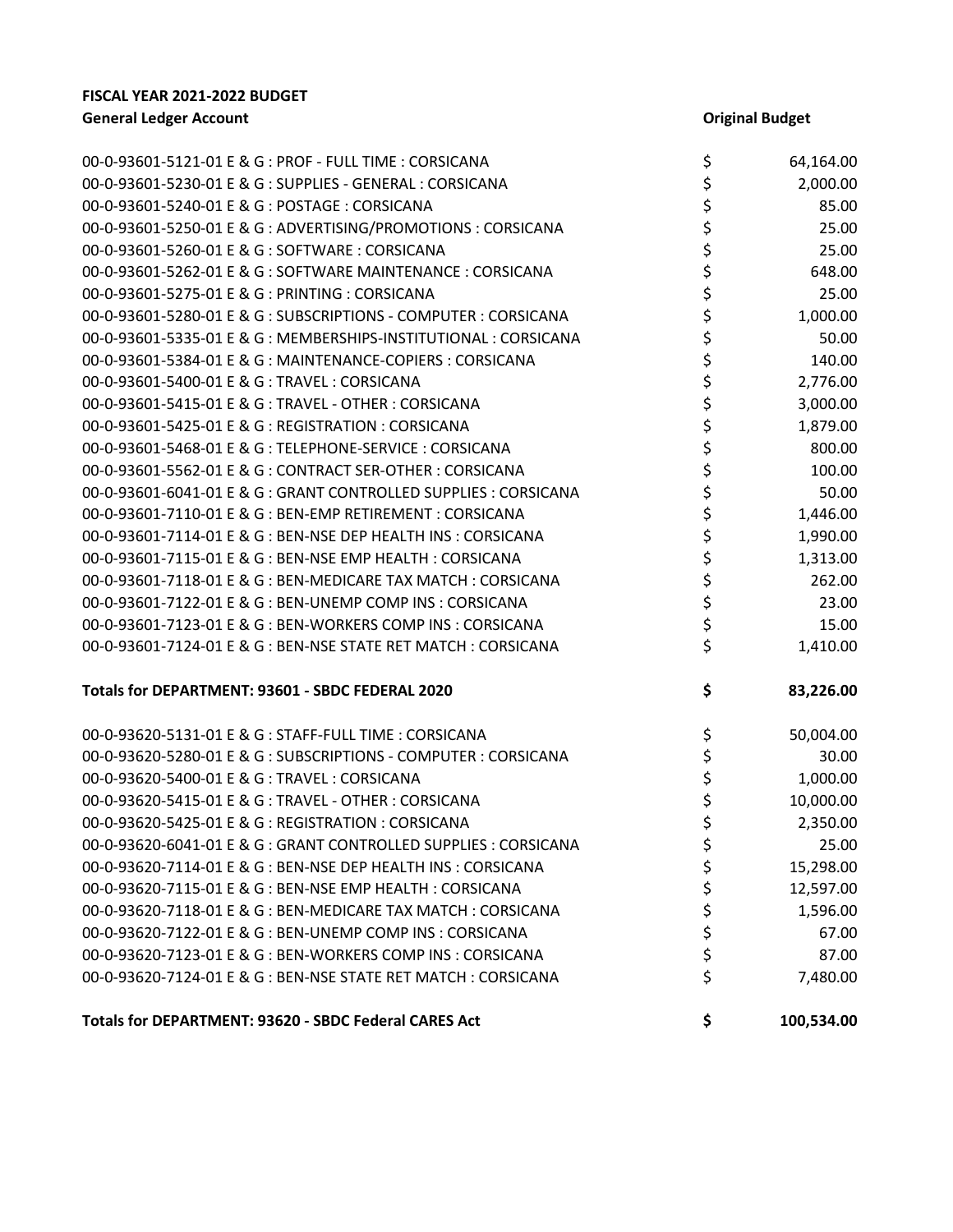| 00-0-93700-5131-01 E & G : STAFF-FULL TIME : CORSICANA            | \$        | 9,552.00  |
|-------------------------------------------------------------------|-----------|-----------|
| 00-0-93700-5230-01 E & G : SUPPLIES - GENERAL : CORSICANA         | \$        | 100.00    |
| 00-0-93700-5240-01 E & G : POSTAGE : CORSICANA                    | \$        | 15.00     |
| 00-0-93700-5250-01 E & G : ADVERTISING/PROMOTIONS : CORSICANA     |           | 50.00     |
| 00-0-93700-5262-01 E & G : SOFTWARE MAINTENANCE : CORSICANA       | \$<br>\$  | 15.00     |
| 00-0-93700-5275-01 E & G : PRINTING : CORSICANA                   | \$        | 40.00     |
| 00-0-93700-5280-01 E & G : SUBSCRIPTIONS - COMPUTER : CORSICANA   |           | 25.00     |
| 00-0-93700-5384-01 E & G : MAINTENANCE-COPIERS : CORSICANA        | \$<br>\$  | 50.00     |
| 00-0-93700-5400-01 E & G: TRAVEL: CORSICANA                       | \$        | 1,827.00  |
| 00-0-93700-5415-01 E & G : TRAVEL - OTHER : CORSICANA             | \$<br>\$  | 1,671.00  |
| 00-0-93700-5425-01 E & G : REGISTRATION : CORSICANA               |           | 1,033.00  |
| 00-0-93700-5468-01 E & G : TELEPHONE-SERVICE : CORSICANA          | \$        | 50.00     |
| 00-0-93700-5562-01 E & G : CONTRACT SER-OTHER : CORSICANA         | \$<br>\$  | 25.00     |
| 00-0-93700-6041-01 E & G : GRANT CONTROLLED SUPPLIES : CORSICANA  |           | 30.00     |
| 00-0-93700-7110-01 E & G : BEN-EMP RETIREMENT : CORSICANA         | \$<br>\$  | 4,522.00  |
| 00-0-93700-7114-01 E & G : BEN-NSE DEP HEALTH INS : CORSICANA     |           | 9,774.00  |
| 00-0-93700-7115-01 E & G : BEN-NSE EMP HEALTH : CORSICANA         | \$        | 4,999.00  |
| 00-0-93700-7118-01 E & G : BEN-MEDICARE TAX MATCH : CORSICANA     |           | 1,163.00  |
| 00-0-93700-7122-01 E & G : BEN-UNEMP COMP INS : CORSICANA         | \$<br>\$  | 103.00    |
| 00-0-93700-7123-01 E & G : BEN-WORKERS COMP INS : CORSICANA       | \$        | 79.00     |
| 00-0-93700-7124-01 E & G : BEN-NSE STATE RET MATCH : CORSICANA    | \$        | 6,216.00  |
|                                                                   |           |           |
| Totals for DEPARTMENT: 93700 - SBDC STATE 2021                    | \$        | 41,339.00 |
| 00-0-93701-5131-01 E & G : STAFF-FULL TIME : CORSICANA            |           | 80,205.00 |
| 00-0-93701-5230-01 E & G : SUPPLIES - GENERAL : CORSICANA         | \$        | 25.00     |
| 00-0-93701-5240-01 E & G : POSTAGE : CORSICANA                    |           | 15.00     |
| 00-0-93701-5250-01 E & G : ADVERTISING/PROMOTIONS : CORSICANA     |           | 50.00     |
| 00-0-93701-5260-01 E & G : SOFTWARE : CORSICANA                   |           | 50.00     |
| 00-0-93701-5262-01 E & G : SOFTWARE MAINTENANCE : CORSICANA       |           | 15.00     |
| 00-0-93701-5275-01 E & G : PRINTING : CORSICANA                   | ぐぐぐ<br>\$ | 40.00     |
| $00-0-93701-5280-01$ F & G : SUBSCRIPTIONS - COMPUTER : CORSICANA | Ś         | 25.00     |
| 00-0-93701-5335-01 E & G : MEMBERSHIPS-INSTITUTIONAL : CORSICANA  | \$        | 799.00    |
| 00-0-93701-5384-01 E & G : MAINTENANCE-COPIERS : CORSICANA        | \$        | 160.00    |
| 00-0-93701-5400-01 E & G: TRAVEL: CORSICANA                       | \$        | 1,300.00  |
| 00-0-93701-5415-01 E & G : TRAVEL - OTHER : CORSICANA             | \$        | 700.00    |
| 00-0-93701-5425-01 E & G: REGISTRATION: CORSICANA                 |           | 909.00    |
| 00-0-93701-5468-01 E & G : TELEPHONE-SERVICE : CORSICANA          | \$<br>\$  | 50.00     |
| 00-0-93701-5562-01 E & G: CONTRACT SER-OTHER: CORSICANA           | \$        | 25.00     |
| 00-0-93701-6041-01 E & G : GRANT CONTROLLED SUPPLIES : CORSICANA  | \$        | 30.00     |

## **Totals for DEPARTMENT: 93701 - SBDC STATE 2020 \$ 84,398.00**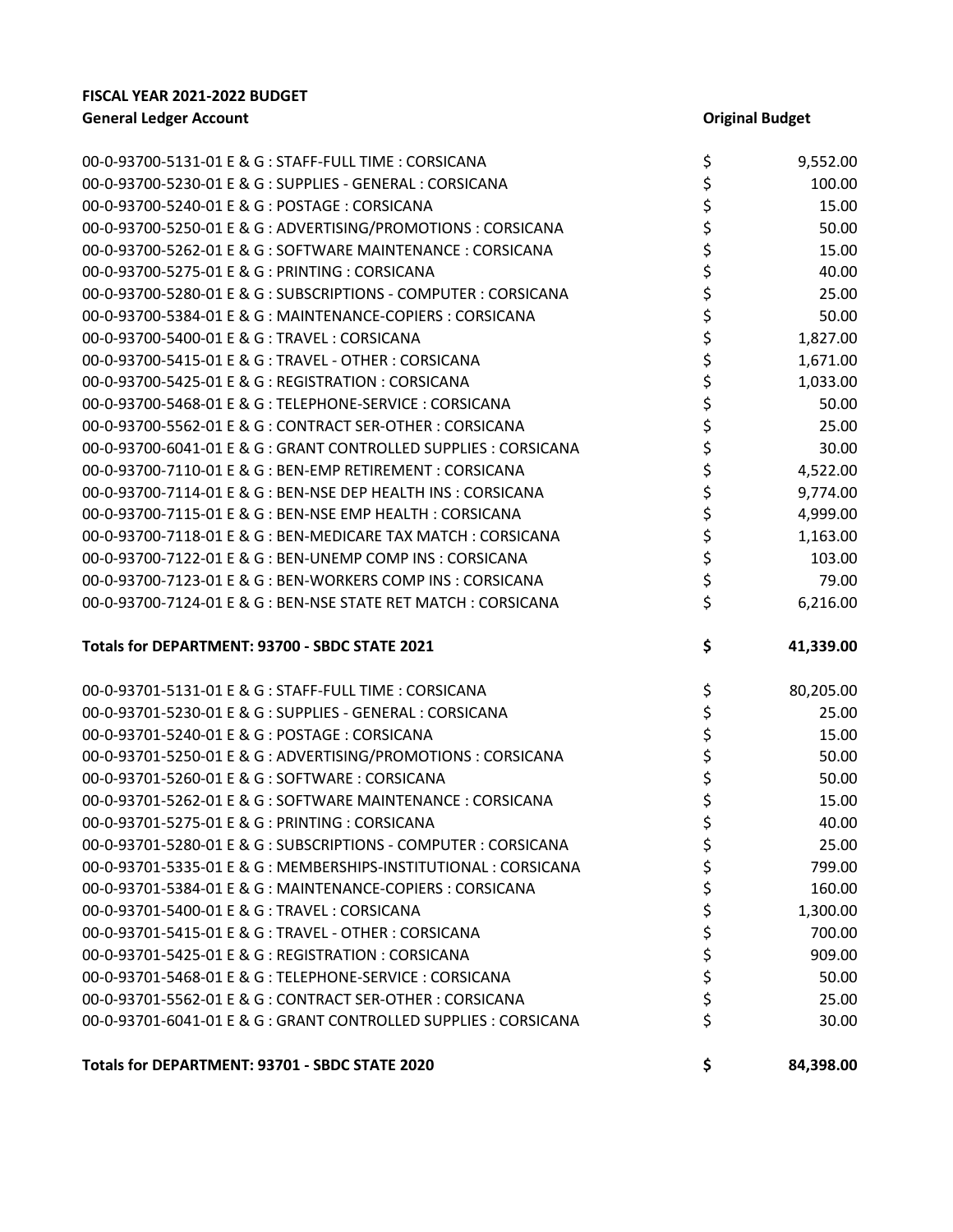| 00-0-93801-5131-01 E & G : STAFF-FULL TIME : CORSICANA              | \$          | 21,842.00  |
|---------------------------------------------------------------------|-------------|------------|
| 00-0-93801-5230-01 E & G : SUPPLIES - GENERAL : CORSICANA           |             | 519.00     |
| 00-0-93801-7110-01 E & G : BEN-EMP RETIREMENT : CORSICANA           | ややや ややや     | 1,747.00   |
| 00-0-93801-7114-01 E & G : BEN-NSE DEP HEALTH INS : CORSICANA       |             | 7,859.00   |
| 00-0-93801-7118-01 E & G : BEN-MEDICARE TAX MATCH : CORSICANA       |             | 316.00     |
| 00-0-93801-7122-01 E & G : BEN-UNEMP COMP INS : CORSICANA           |             | 28.00      |
| 00-0-93801-7123-01 E & G : BEN-WORKERS COMP INS : CORSICANA         |             | 22.00      |
| 00-0-93801-7124-01 E & G : BEN-NSE STATE RET MATCH : CORSICANA      |             | 1,693.00   |
| Totals for DEPARTMENT: 93801 - SBDC LOCAL 2020                      | \$          | 34,026.00  |
| 00-0-95104-5131-01 E & G : STAFF-FULL TIME : CORSICANA              | \$          | 6,428.00   |
| 00-0-95104-5230-01 E & G : SUPPLIES - GENERAL : CORSICANA           |             | 3,531.00   |
| 00-0-95104-5400-01 E & G: TRAVEL: CORSICANA                         | \$ \$ \$ \$ | 7,468.00   |
| 00-0-95104-5566-01 E & G : CONTRACT - TRAINING : CORSICANA          |             | 2,000.00   |
| 00-0-95104-7110-01 E & G : BEN-EMP RETIREMENT : CORSICANA           |             | 1,246.00   |
| Totals for DEPARTMENT: 95104 - AEFLA PROF DEV YEAR 4                | \$          | 20,673.00  |
| 00-0-95304-5016-01 E & G : FACULTY - PART TIME : CORSICANA          | \$          | 27,520.00  |
| 00-0-95304-5721-01 E & G : SCHOLARSHIP - TUITION & FEES : CORSICANA | \$<br>\$    | 121,730.00 |
| 00-0-95304-7110-01 E & G : BEN-EMP RETIREMENT : CORSICANA           |             | 2,160.00   |
| Totals for DEPARTMENT: 95304 - AEFLA FED IET Y4                     | \$          | 151,410.00 |
| 00-0-95404-5016-01 E & G : FACULTY - PART TIME : CORSICANA          | \$          | 7,680.00   |
| 00-0-95404-5721-01 E & G : SCHOLARSHIP - TUITION & FEES : CORSICANA | \$<br>\$    | 7,900.00   |
| 00-0-95404-7118-01 E & G : BEN-MEDICARE TAX MATCH : CORSICANA       |             | 603.00     |
| Totals for DEPARTMENT: 95404 - AEL CIVICS IET Y4                    | \$          | 16,183.00  |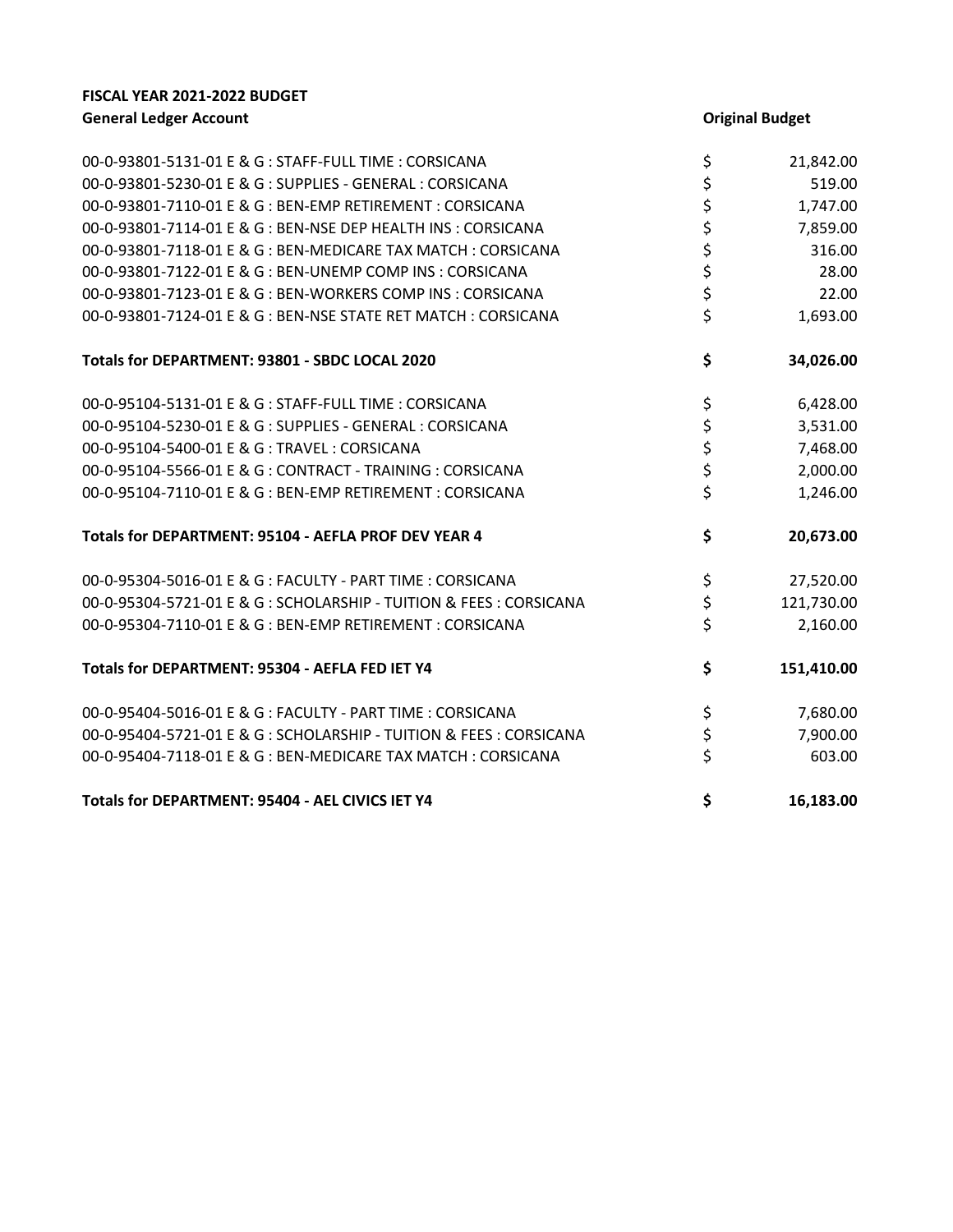| 00-0-95504-5016-01 E & G : FACULTY - PART TIME : CORSICANA         | \$       | 266,969.00    |
|--------------------------------------------------------------------|----------|---------------|
| 00-0-95504-5121-01 E & G : PROF - FULL TIME : CORSICANA            |          | 69,795.00     |
| 00-0-95504-5124-01 E & G : PARAPROF - FULL TIME : CORSICANA        |          | 110,728.00    |
| 00-0-95504-5131-01 E & G : STAFF-FULL TIME : CORSICANA             |          | 81,612.00     |
| 00-0-95504-5136-01 E & G: SUPP - PART TIME: CORSICANA              |          | 15,808.00     |
| 00-0-95504-5230-01 E & G : SUPPLIES - GENERAL : CORSICANA          |          | 20,500.00     |
| 00-0-95504-5240-01 E & G : POSTAGE : CORSICANA                     |          | 500.00        |
| 00-0-95504-5250-01 E & G : ADVERTISING/PROMOTIONS : CORSICANA      | やややや ややや | 11,000.00     |
| 00-0-95504-5280-01 E & G : SUBSCRIPTIONS - COMPUTER : CORSICANA    |          | 45,800.00     |
| 00-0-95504-5355-01 E & G: ADMINISTRATIVE INDIRECT COSTS: CORSICANA | ぐぐぐぐぐ    | 52,352.00     |
| 00-0-95504-5384-01 E & G : MAINTENANCE-COPIERS : CORSICANA         |          | 168.00        |
| 00-0-95504-5400-01 E & G: TRAVEL: CORSICANA                        |          | 15,890.00     |
| 00-0-95504-5413-01 E & G : TRAVEL-STUDENT : CORSICANA              |          | 15,000.00     |
| 00-0-95504-5468-01 E & G: TELEPHONE-SERVICE: CORSICANA             |          | 7,068.00      |
| 00-0-95504-5999-01 E & G : CONTINGENCY : CORSICANA                 |          | 22,857.00     |
| 00-0-95504-6041-01 E & G : GRANT CONTROLLED SUPPLIES : CORSICANA   |          | 3,000.00      |
| 00-0-95504-7110-01 E & G : BEN-EMP RETIREMENT : CORSICANA          |          | 92,514.00     |
| Totals for DEPARTMENT: 95504 - AEL Combined Y4                     | \$       | 831,561.00    |
| Totals for FUND: 00 - E & G                                        | \$       | 56,565,323.29 |
| 10-0-20504-5900-01   & S : PRINCIPAL : CORSICANA                   | \$<br>\$ | 215,000.00    |
| 10-0-20504-5901-01   & S : INTEREST : CORSICANA                    |          | 42,550.00     |
| Totals for DEPARTMENT: 20504 - NC REVENUE BONDS - 2006             | \$       | 257,550.00    |
| 10-0-20505-5900-01   & S : PRINCIPAL : CORSICANA                   | \$       | 205,000.00    |
| 10-0-20505-5901-01   & S : INTEREST : CORSICANA                    | \$       | 55,692.00     |
| Totals for DEPARTMENT: 20505 - NC REVENUE BONDS - 2007             | \$       | 260,692.00    |
| 10-0-20506-5900-01   & S : PRINCIPAL : CORSICANA                   | \$       | 220,000.00    |
| 10-0-20506-5901-01   & S : INTEREST : CORSICANA                    | \$       | 93,936.00     |
| Totals for DEPARTMENT: 20506 - NC REVENUE BONDS - 2009             | \$       | 313,936.00    |
| 10-0-20510-5900-01   & S : PRINCIPAL : CORSICANA                   | \$       | 1,070,000.00  |
| 10-0-20510-5901-01   & S : INTEREST : CORSICANA                    | \$       | 341,513.00    |
| Totals for DEPARTMENT: 20510 - NC REVENUE BONDS - 2012             | \$       | 1,411,513.00  |
| Totals for FUND: 10 - I & S                                        | \$       | 2,243,691.00  |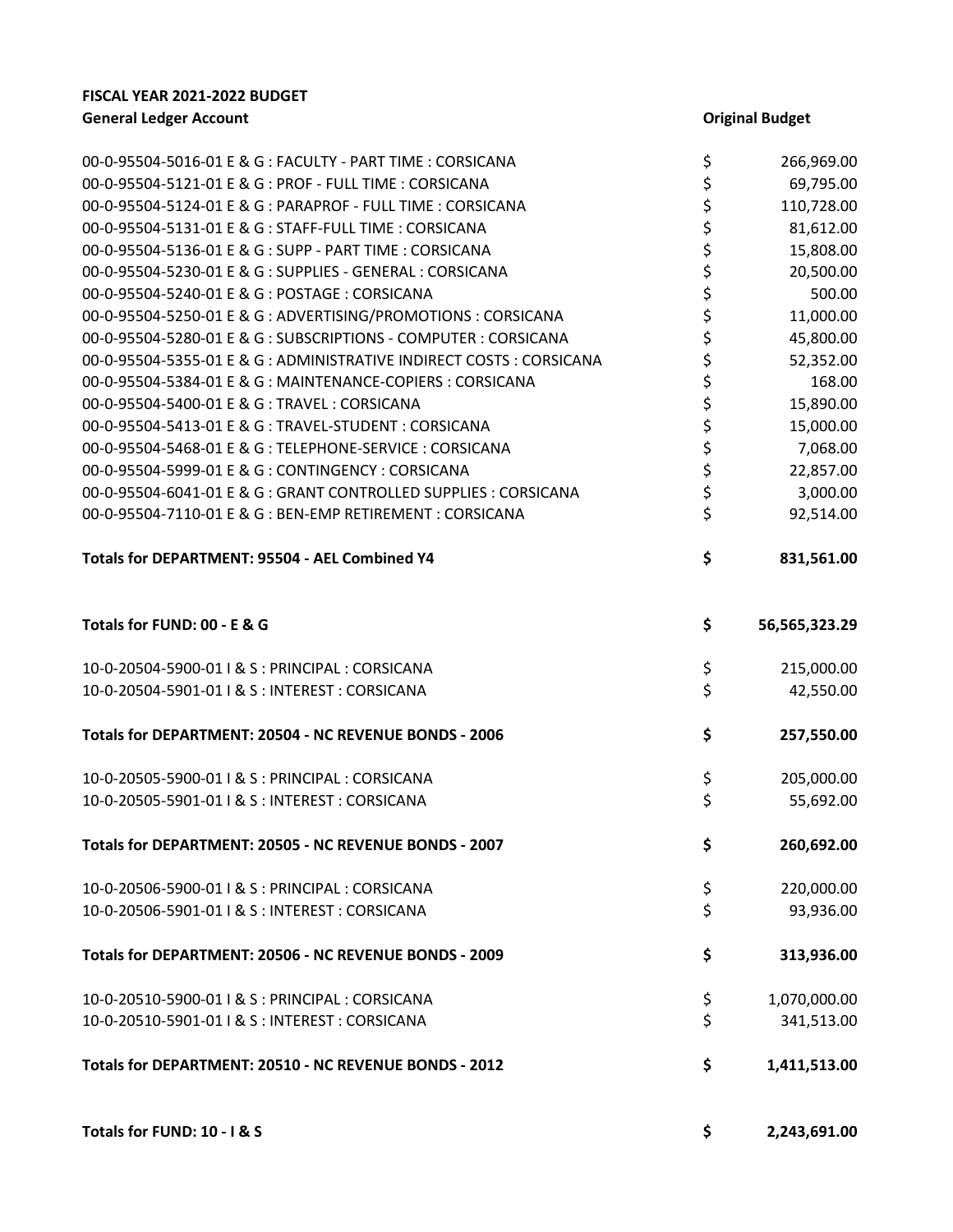| 30-0-70100-5375-01 AUX : INSURANCE : CORSICANA                   | \$       | 280,000.00 |
|------------------------------------------------------------------|----------|------------|
| 30-0-70100-5385-01 AUX: MAINTENANCE-OTHER: CORSICANA             | \$       | 1,000.00   |
| 30-0-70100-5468-01 AUX : TELEPHONE-SERVICE : CORSICANA           | \$       | 500.00     |
| 30-0-70100-5955-01 AUX : CHORAL SCHOLARSHIP - AWARDS : CORSICANA | \$       | 38,330.00  |
| 30-0-70100-5960-01 AUX : DRAMA SCHOLARSHIP - AWARDS : CORSICANA  | \$       | 21,750.00  |
| 30-0-70100-5999-01 AUX: CONTINGENCY: CORSICANA                   | \$       | 25,000.00  |
| Totals for DEPARTMENT: 70100 - MANAGEMENT & DEVELOPMENT          | \$       | 366,580.00 |
| 30-0-70150-5131-01 AUX: STAFF-FULL TIME: CORSICANA               | \$       | 85,000.00  |
| 30-0-70150-5230-01 AUX: SUPPLIES - GENERAL: CORSICANA            | \$       | 18,255.00  |
| 30-0-70150-5240-01 AUX: POSTAGE: CORSICANA                       | \$       | 100.00     |
| 30-0-70150-5385-01 AUX: MAINTENANCE-OTHER: CORSICANA             | \$       | 695.00     |
| 30-0-70150-5400-01 AUX: TRAVEL: CORSICANA                        | \$       | 1,000.00   |
| 30-0-70150-5405-01 AUX: MEALS: CORSICANA                         | \$<br>\$ | 500.00     |
| 30-0-70150-5409-01 AUX: TRAVEL-STAFF DEVELOPMENT: CORSICANA      |          | 350.00     |
| 30-0-70150-5534-01 AUX : DRUG TESTING : CORSICANA                | \$       | 5,340.00   |
| 30-0-70150-5721-01 AUX: SCHOLARSHIP - TUITION & FEES: CORSICANA  | \$<br>\$ | 20,000.00  |
| 30-0-70150-6011-01 AUX : EQUIPMENT <5000 : CORSICANA             |          | 4,493.00   |
| 30-0-70150-7115-01 AUX : BEN-NSE EMP HEALTH : CORSICANA          | \$<br>\$ | 9,996.00   |
| 30-0-70150-7118-01 AUX : BEN-MEDICARE TAX MATCH : CORSICANA      |          | 1,200.00   |
| 30-0-70150-7124-01 AUX : BEN-NSE STATE RET MATCH : CORSICANA     | \$       | 3,996.00   |
| 30-0-70150-7127-01 AUX: BEN - TRS 1ST 90 DAYS: CORSICANA         | \$       | 333.00     |
| Totals for DEPARTMENT: 70150 - ATHLETIC TRAINING CENTER          | \$       | 151,258.00 |
| 30-0-70200-5121-01 AUX : PROF - FULL TIME : CORSICANA            | \$       | 72,500.00  |
| 30-0-70200-5131-01 AUX : STAFF-FULL TIME : CORSICANA             | \$       | 26,523.00  |
| 30-0-70200-5136-01 AUX: SUPP - PART TIME: CORSICANA              | \$       | 550.00     |
| 30-0-70200-5230-01 AUX : SUPPLIES - GENERAL : CORSICANA          | \$       | 11,066.00  |
| 30-0-70200-5330-01 AUX: MEMBERSHIPS/DUES: CORSICANA              | \$       | 1,163.00   |
| 30-0-70200-5385-01 AUX : MAINTENANCE-OTHER : CORSICANA           | \$       | 9,316.00   |
| 30-0-70200-5405-01 AUX: MEALS: CORSICANA                         | \$       | 6,421.00   |
| 30-0-70200-5412-01 AUX: TRAVEL-RECRUITING: CORSICANA             | \$       | 1,825.00   |
| 30-0-70200-5413-01 AUX: TRAVEL-STUDENT: CORSICANA                | \$       | 21,015.00  |
| 30-0-70200-5561-01 AUX : CONTRACT SER-OFFICIALS : CORSICANA      | \$       | 9,620.00   |
| 30-0-70200-5721-01 AUX: SCHOLARSHIP - TUITION & FEES: CORSICANA  | \$       | 224,891.00 |
| 30-0-70200-7110-01 AUX : BEN-EMP RETIREMENT : CORSICANA          | \$       | 2,700.00   |
| 30-0-70200-7118-01 AUX: BEN-MEDICARE TAX MATCH: CORSICANA        | \$       | 44.00      |
| 30-0-70200-7124-01 AUX: BEN-NSE STATE RET MATCH: CORSICANA       | \$       | 3,096.00   |
|                                                                  |          |            |

**Totals for DEPARTMENT: 70200 - BASEBALL - MEN \$ 390,730.00**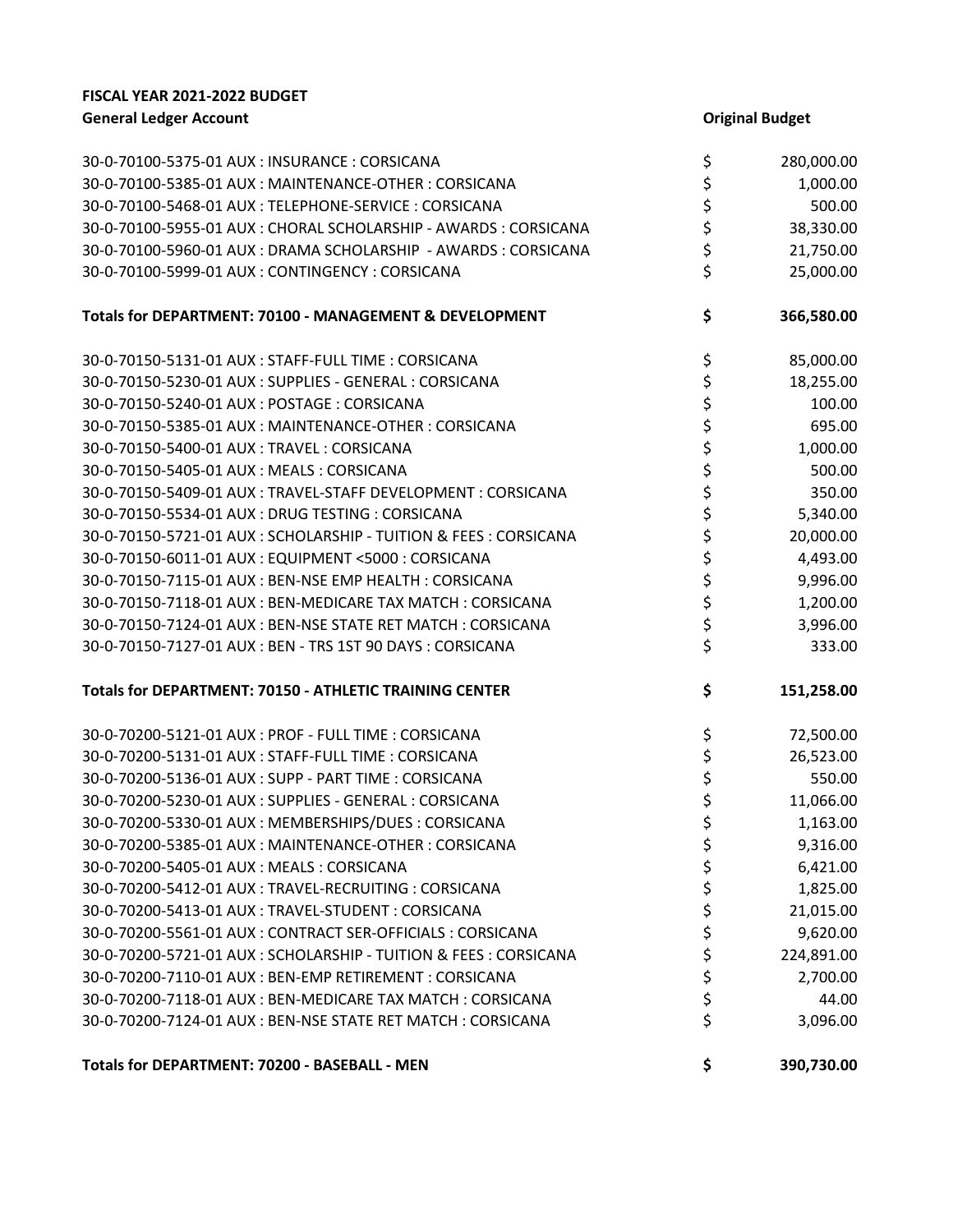| 30-0-70250-5121-01 AUX : PROF - FULL TIME : CORSICANA           | \$       | 30,970.00  |
|-----------------------------------------------------------------|----------|------------|
| 30-0-70250-5131-01 AUX: STAFF-FULL TIME: CORSICANA              |          | 25,000.00  |
| 30-0-70250-5230-01 AUX: SUPPLIES - GENERAL: CORSICANA           | \$<br>\$ | 9,685.00   |
| 30-0-70250-5330-01 AUX: MEMBERSHIPS/DUES: CORSICANA             | \$       | 1,069.00   |
| 30-0-70250-5385-01 AUX: MAINTENANCE-OTHER: CORSICANA            | \$<br>\$ | 4,740.00   |
| 30-0-70250-5405-01 AUX: MEALS: CORSICANA                        |          | 3,600.00   |
| 30-0-70250-5412-01 AUX: TRAVEL-RECRUITING: CORSICANA            | \$       | 3,000.00   |
| 30-0-70250-5413-01 AUX: TRAVEL-STUDENT: CORSICANA               |          | 18,000.00  |
| 30-0-70250-5561-01 AUX: CONTRACT SER-OFFICIALS: CORSICANA       | やややな ややや | 5,850.00   |
| 30-0-70250-5721-01 AUX: SCHOLARSHIP - TUITION & FEES: CORSICANA |          | 224,891.00 |
| 30-0-70250-7110-01 AUX: BEN-EMP RETIREMENT: CORSICANA           |          | 2,400.00   |
| 30-0-70250-7115-01 AUX : BEN-NSE EMP HEALTH : CORSICANA         |          | 4,692.00   |
| 30-0-70250-7118-01 AUX : BEN-MEDICARE TAX MATCH : CORSICANA     |          | 360.00     |
| 30-0-70250-7124-01 AUX: BEN-NSE STATE RET MATCH: CORSICANA      |          | 4,200.00   |
| Totals for DEPARTMENT: 70250 - SOFTBALL - WOMEN                 | \$       | 338,457.00 |
| 30-0-70300-5121-01 AUX : PROF - FULL TIME : CORSICANA           | \$       | 34,300.00  |
| 30-0-70300-5131-01 AUX : STAFF-FULL TIME : CORSICANA            |          | 15,925.00  |
| 30-0-70300-5136-01 AUX: SUPP - PART TIME: CORSICANA             | やややや     | 6,190.00   |
| 30-0-70300-5230-01 AUX: SUPPLIES - GENERAL: CORSICANA           |          | 6,262.00   |
| 30-0-70300-5240-01 AUX: POSTAGE: CORSICANA                      |          | 100.00     |
| 30-0-70300-5280-01 AUX : SUBSCRIPTIONS - COMPUTER : CORSICANA   |          | 534.00     |
| 30-0-70300-5330-01 AUX: MEMBERSHIPS/DUES: CORSICANA             | \$<br>\$ | 1,031.00   |
| 30-0-70300-5385-01 AUX: MAINTENANCE-OTHER: CORSICANA            |          | 3,500.00   |
| 30-0-70300-5405-01 AUX: MEALS: CORSICANA                        | \$       | 6,000.00   |
| 30-0-70300-5412-01 AUX : TRAVEL-RECRUITING : CORSICANA          | \$<br>\$ | 8,000.00   |
| 30-0-70300-5413-01 AUX: TRAVEL-STUDENT: CORSICANA               |          | 8,000.00   |
| 30-0-70300-5561-01 AUX : CONTRACT SER-OFFICIALS : CORSICANA     | \$       | 7,200.00   |
| 30-0-70300-5721-01 AUX: SCHOLARSHIP - TUITION & FEES: CORSICANA | \$       | 145,761.00 |
| 30-0-70300-7110-01 AUX : BEN-EMP RETIREMENT : CORSICANA         | \$       | 408.00     |
| 30-0-70300-7124-01 AUX : BEN-NSE STATE RET MATCH : CORSICANA    | \$       | 3,768.00   |
| 30-0-70300-7125-01 AUX: BEN-ORP DIFFERENTIAL: CORSICANA         | \$       | 60.00      |
| Totals for DEPARTMENT: 70300 - BASKETBALL - MEN                 | \$       | 247,039.00 |
| 30-0-70350-5950-01 AUX : BAND SCHOLARSHIP - AWARDS : CORSICANA  | \$       | 140,176.00 |
| <b>Totals for DEPARTMENT: 70350 - MARCHING BAND</b>             | \$       | 140,176.00 |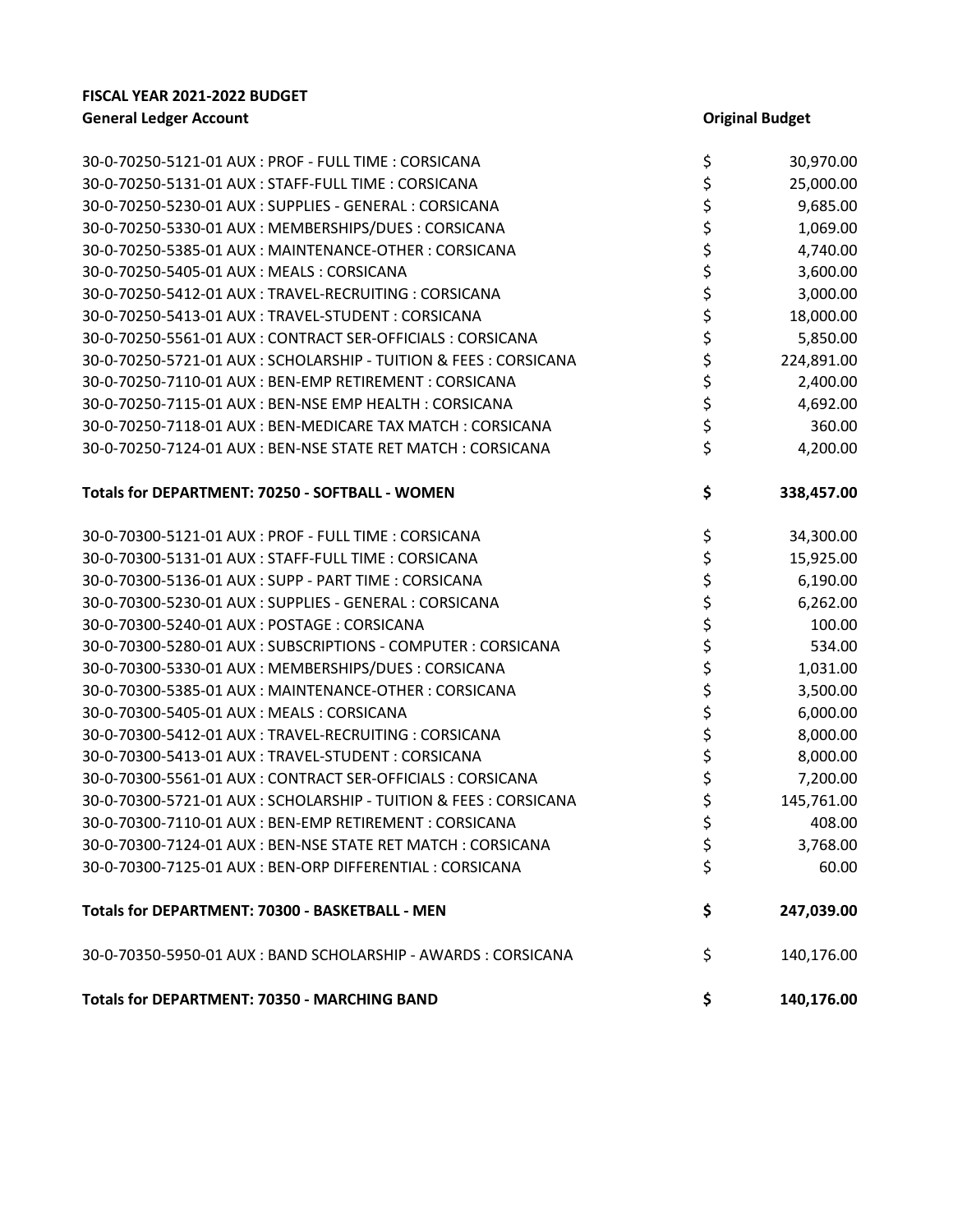| 30-0-70400-5121-01 AUX : PROF - FULL TIME : CORSICANA             | \$             | 42,250.00  |
|-------------------------------------------------------------------|----------------|------------|
| 30-0-70400-5131-01 AUX: STAFF-FULL TIME: CORSICANA                | \$             | 25,000.00  |
| 30-0-70400-5136-01 AUX: SUPP - PART TIME: CORSICANA               | \$             | 10,000.00  |
| 30-0-70400-5230-01 AUX: SUPPLIES - GENERAL: CORSICANA             |                | 4,074.00   |
| 30-0-70400-5291-01 AUX: UNIFORMS/WARM-UPS: CORSICANA              | \$\$\$         | 10,000.00  |
| 30-0-70400-5336-01 AUX : NATIONAL COMPETITION : CORSICANA         |                | 35,000.00  |
| 30-0-70400-5376-01 AUX: MEDICAL: CORSICANA                        | \$ \$ \$ \$ \$ | 4,372.00   |
| 30-0-70400-5412-01 AUX: TRAVEL-RECRUITING: CORSICANA              |                | 2,500.00   |
| 30-0-70400-5413-01 AUX: TRAVEL-STUDENT: CORSICANA                 |                | 2,500.00   |
| 30-0-70400-5420-01 AUX: WORKSHOPS: CORSICANA                      |                | 5,000.00   |
| 30-0-70400-5721-01 AUX : SCHOLARSHIP - TUITION & FEES : CORSICANA |                | 97,500.00  |
| 30-0-70400-7110-01 AUX : BEN-EMP RETIREMENT : CORSICANA           | \$\$\$         | 3,384.00   |
| 30-0-70400-7118-01 AUX: BEN-MEDICARE TAX MATCH: CORSICANA         |                | 204.00     |
| 30-0-70400-7121-01 AUX: BEN-SOCIAL SEC TAX MATCH: CORSICANA       |                | 852.00     |
| 30-0-70400-7124-01 AUX: BEN-NSE STATE RET MATCH: CORSICANA        | \$             | 3,180.00   |
| Totals for DEPARTMENT: 70400 - CHEERLEADING                       | \$             | 245,816.00 |
| 30-0-70500-5121-01 AUX : PROF - FULL TIME : CORSICANA             | \$             | 41,160.00  |
| 30-0-70500-5131-01 AUX: STAFF-FULL TIME: CORSICANA                | \$             | 115,225.00 |
| 30-0-70500-5136-01 AUX: SUPP - PART TIME: CORSICANA               | \$<br>\$       | 1,800.00   |
| 30-0-70500-5230-01 AUX: SUPPLIES - GENERAL: CORSICANA             |                | 26,895.00  |
| 30-0-70500-5240-01 AUX: POSTAGE: CORSICANA                        | \$\$\$         | 100.00     |
| 30-0-70500-5280-01 AUX : SUBSCRIPTIONS - COMPUTER : CORSICANA     |                | 3,500.00   |
| 30-0-70500-5330-01 AUX : MEMBERSHIPS/DUES : CORSICANA             |                | 1,335.00   |
| 30-0-70500-5385-01 AUX: MAINTENANCE-OTHER: CORSICANA              | ややや や          | 6,739.00   |
| 30-0-70500-5405-01 AUX: MEALS: CORSICANA                          |                | 14,128.00  |
| 30-0-70500-5412-01 AUX: TRAVEL-RECRUITING: CORSICANA              |                | 19,000.00  |
| 30-0-70500-5413-01 AUX: TRAVEL-STUDENT: CORSICANA                 |                | 41,806.00  |
| 30-0-70500-5561-01 AUX : CONTRACT SER-OFFICIALS : CORSICANA       |                | 8,500.00   |
| 30-0-70500-5580-01 AUX: RENTAL - FACILITIES: CORSICANA            | \$             | 20,000.00  |
| 30-0-70500-5721-01 AUX : SCHOLARSHIP - TUITION & FFFS : CORSICANA | Ś              | 383,152.00 |
| 30-0-70500-6011-01 AUX : EQUIPMENT <5000 : CORSICANA              | \$             | 6,465.00   |
| 30-0-70500-7110-01 AUX : BEN-EMP RETIREMENT : CORSICANA           | \$             | 2,760.00   |
| 30-0-70500-7118-01 AUX: BEN-MEDICARE TAX MATCH: CORSICANA         | \$             | 240.00     |
| 30-0-70500-7124-01 AUX: BEN-NSE STATE RET MATCH: CORSICANA        | \$             | 8,052.00   |
| 30-0-70500-7127-01 AUX: BEN - TRS 1ST 90 DAYS: CORSICANA          | \$             | 900.00     |
|                                                                   |                |            |

**Totals for DEPARTMENT: 70500 - FOOTBALL \$ 701,757.00**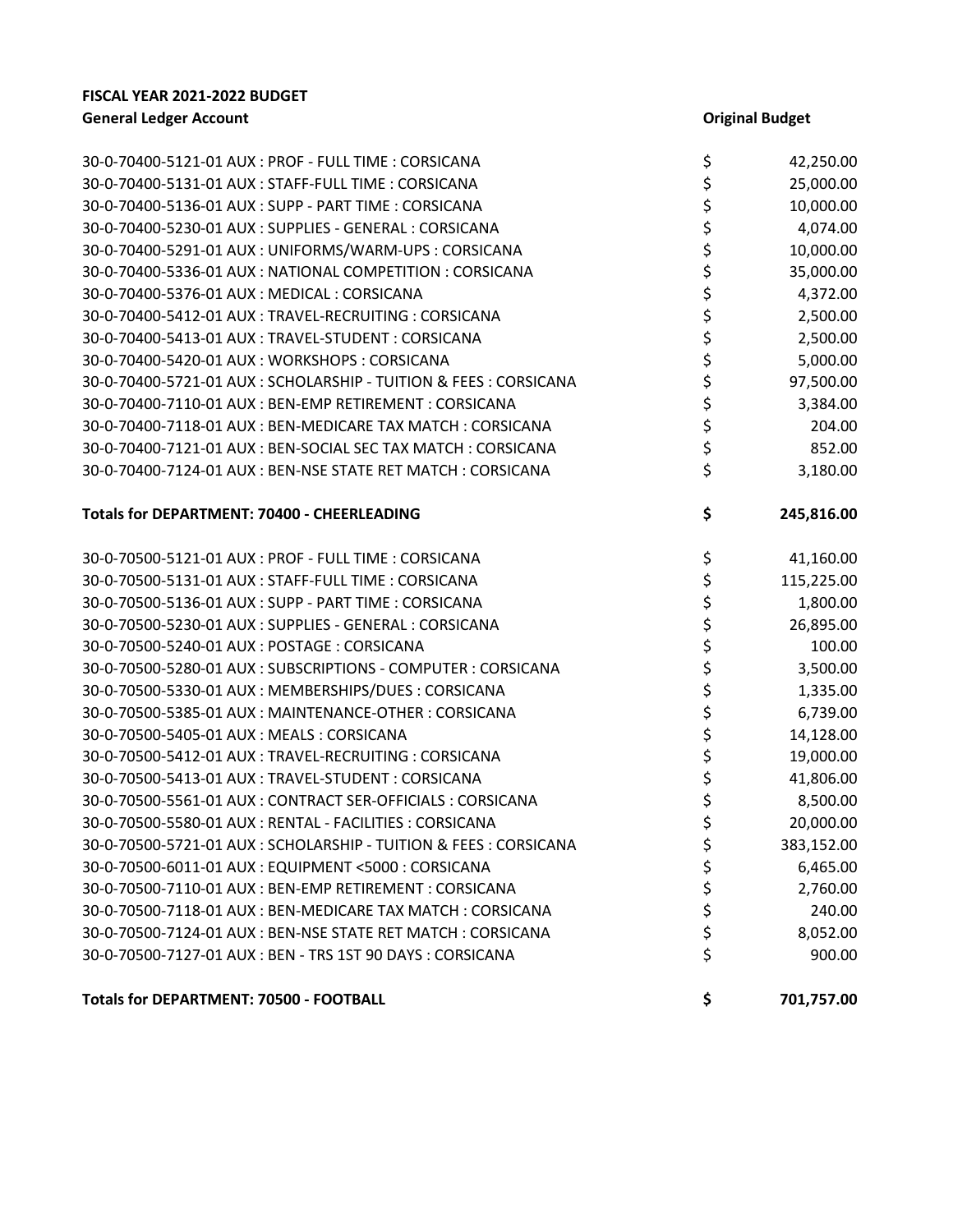| 30-0-70750-5131-01 AUX: STAFF-FULL TIME: CORSICANA              | \$               | 50,000.00  |
|-----------------------------------------------------------------|------------------|------------|
| 30-0-70750-5136-01 AUX: SUPP - PART TIME: CORSICANA             | \$               | 10,000.00  |
| 30-0-70750-5230-01 AUX: SUPPLIES - GENERAL: CORSICANA           | \$               | 3,800.00   |
| 30-0-70750-5250-01 AUX: ADVERTISING/PROMOTIONS: CORSICANA       | \$               | 2,500.00   |
| 30-0-70750-5330-01 AUX: MEMBERSHIPS/DUES: CORSICANA             | \$               | 2,000.00   |
| 30-0-70750-5412-01 AUX: TRAVEL-RECRUITING: CORSICANA            | \$               | 3,000.00   |
| 30-0-70750-5413-01 AUX: TRAVEL-STUDENT: CORSICANA               | \$               | 3,000.00   |
| 30-0-70750-6011-01 AUX : EQUIPMENT <5000 : CORSICANA            | \$               | 5,800.00   |
| 30-0-70750-7115-01 AUX : BEN-NSE EMP HEALTH : CORSICANA         | \$               | 5,000.00   |
| 30-0-70750-7118-01 AUX: BEN-MEDICARE TAX MATCH: CORSICANA       | \$               | 500.00     |
| 30-0-70750-7124-01 AUX : BEN-NSE STATE RET MATCH : CORSICANA    | \$               | 6,000.00   |
| Totals for DEPARTMENT: 70750 - E-Sports                         | \$               | 91,600.00  |
| 30-0-70800-5131-01 AUX: STAFF-FULL TIME: CORSICANA              | \$               | 83,885.00  |
| 30-0-70800-5136-01 AUX: SUPP - PART TIME: CORSICANA             | \$               | 9,000.00   |
| 30-0-70800-5230-01 AUX: SUPPLIES - GENERAL: CORSICANA           | \$               | 7,766.00   |
| 30-0-70800-5240-01 AUX: POSTAGE: CORSICANA                      | \$               | 100.00     |
| 30-0-70800-5280-01 AUX : SUBSCRIPTIONS - COMPUTER : CORSICANA   | \$               | 534.00     |
| 30-0-70800-5330-01 AUX: MEMBERSHIPS/DUES: CORSICANA             | \$               | 893.00     |
| 30-0-70800-5385-01 AUX: MAINTENANCE-OTHER: CORSICANA            | \$               | 7,669.00   |
| 30-0-70800-5405-01 AUX: MEALS: CORSICANA                        | \$               | 8,788.00   |
| 30-0-70800-5412-01 AUX: TRAVEL-RECRUITING: CORSICANA            | \$               | 4,500.00   |
| 30-0-70800-5413-01 AUX: TRAVEL-STUDENT: CORSICANA               | \$               | 6,307.00   |
| 30-0-70800-5468-01 AUX : TELEPHONE-SERVICE : CORSICANA          | \$               | 150.00     |
| 30-0-70800-5561-01 AUX: CONTRACT SER-OFFICIALS: CORSICANA       | \$               | 3,140.00   |
| 30-0-70800-5721-01 AUX: SCHOLARSHIP - TUITION & FEES: CORSICANA | \$               | 191,920.00 |
| 30-0-70800-7110-01 AUX: BEN-EMP RETIREMENT: CORSICANA           | \$<br>\$         | 5,400.00   |
| 30-0-70800-7114-01 AUX : BEN-NSE DEP HEALTH INS : CORSICANA     |                  | 13,800.00  |
| 30-0-70800-7118-01 AUX: BEN-MEDICARE TAX MATCH: CORSICANA       | $\overline{\xi}$ | 7,116.00   |
| 30-0-70800-7121-01 AUX: BEN-SOCIAL SEC TAX MATCH: CORSICANA     | \$               | 240.00     |
| 30-0-70800-7124-01 AUX: BEN-NSE STATE RET MATCH: CORSICANA      | \$               | 4,128.00   |
|                                                                 |                  |            |

**Totals for DEPARTMENT: 70800 - SOCCER \$ 355,336.00**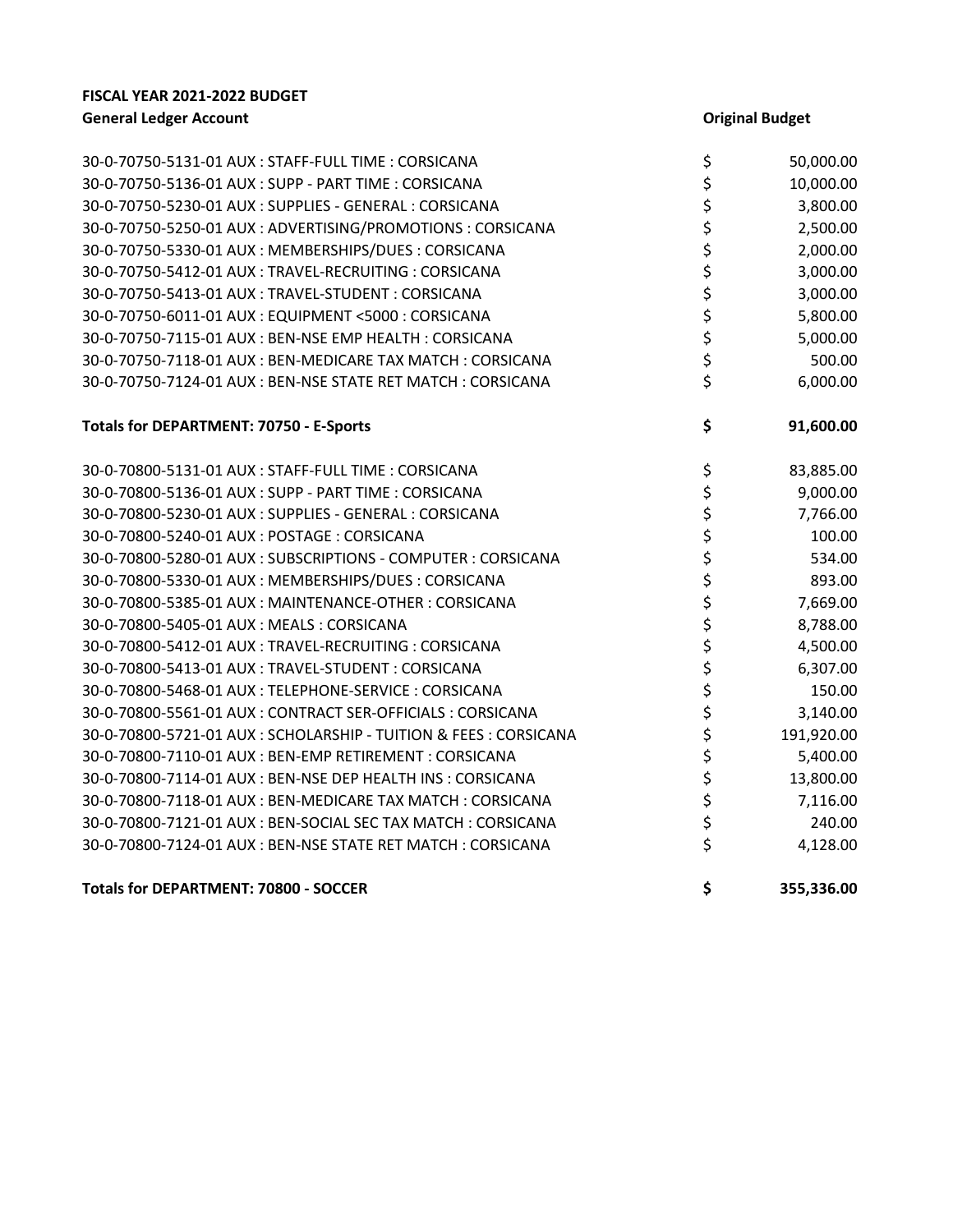| 56,850.00  |
|------------|
| 6,840.00   |
| 12,410.00  |
| 534.00     |
| 1,053.00   |
| 3,500.00   |
| 7,866.00   |
| 5,000.00   |
| 13,600.00  |
| 6,400.00   |
| 125,978.00 |
| 180.00     |
| 180.00     |
| 120.00     |
| 2,100.00   |
| 500.00     |
|            |
|            |

## **Totals for DEPARTMENT: 70900 - VOLLEYBALL \$ 243,111.00**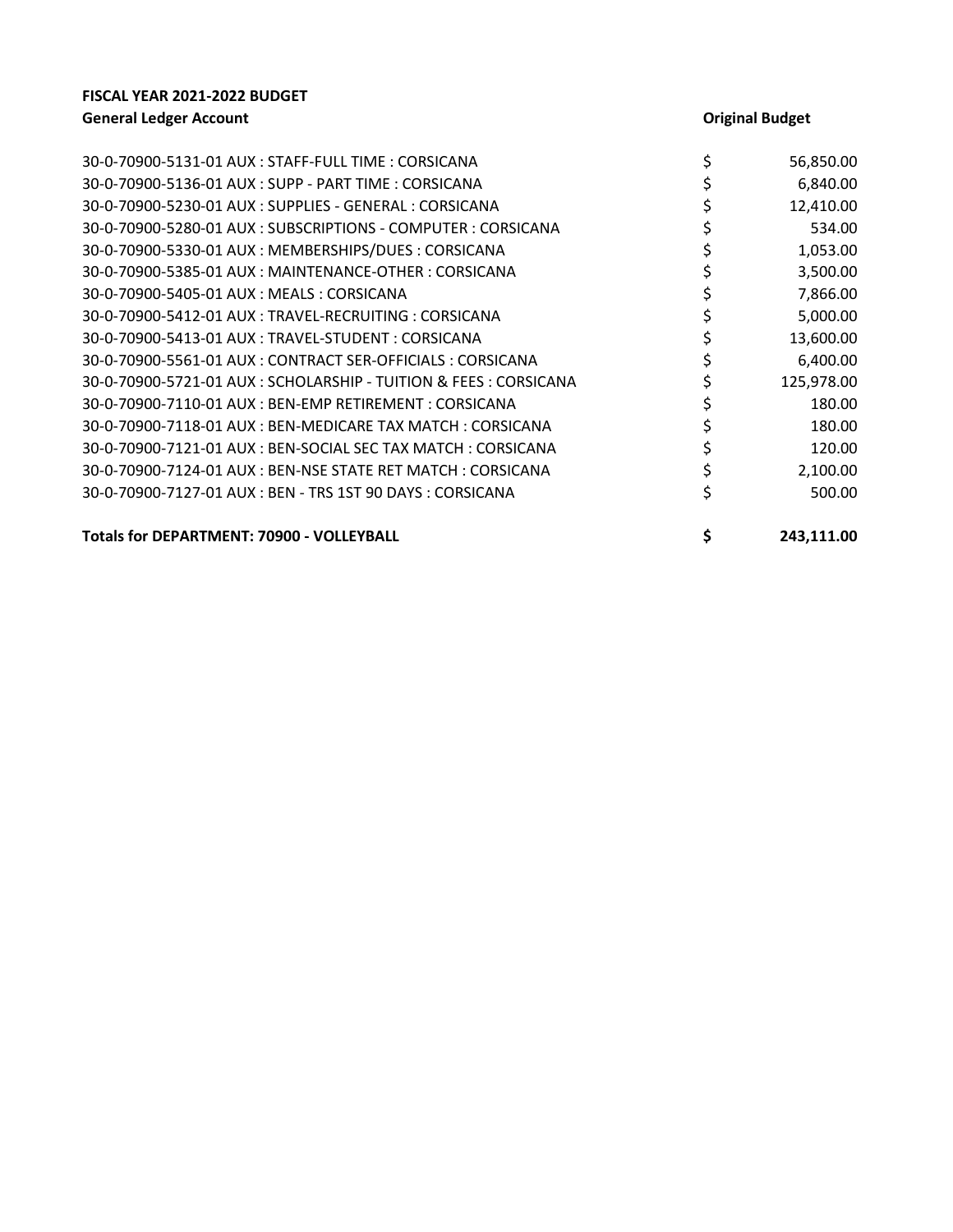| 30-0-75000-5121-01 AUX : PROF - FULL TIME : CORSICANA        | \$       | 69,649.00  |
|--------------------------------------------------------------|----------|------------|
| 30-0-75000-5131-01 AUX: STAFF-FULL TIME: CORSICANA           | \$       | 78,428.00  |
| 30-0-75000-5131-02 AUX : STAFF-FULL TIME : WAXAHACHIE        | \$       | 62,974.00  |
| 30-0-75000-5131-04 AUX : STAFF-FULL TIME : MIDLOTHIAN        | \$       | 23,047.00  |
| 30-0-75000-5136-01 AUX: SUPP - PART TIME: CORSICANA          | \$       | 54,464.00  |
| 30-0-75000-5136-02 AUX : SUPP - PART TIME : WAXAHACHIE       | \$       | 29,792.00  |
| 30-0-75000-5136-03 AUX: SUPP - PART TIME: MEXIA              | \$       | 3,952.00   |
| 30-0-75000-5136-04 AUX: SUPP - PART TIME: MIDLOTHIAN         | \$       | 7,914.00   |
| 30-0-75000-5221-01 AUX : FOOD PURCHASES : CORSICANA          | \$       | 2,600.00   |
| 30-0-75000-5221-02 AUX : FOOD PURCHASES : WAXAHACHIE         | \$       | 16,000.00  |
| 30-0-75000-5221-04 AUX : FOOD PURCHASES : MIDLOTHIAN         |          | 6,500.00   |
| 30-0-75000-5230-01 AUX: SUPPLIES - GENERAL: CORSICANA        | \$<br>\$ | 7,500.00   |
| 30-0-75000-5230-02 AUX : SUPPLIES - GENERAL : WAXAHACHIE     | \$       | 4,000.00   |
| 30-0-75000-5230-04 AUX : SUPPLIES - GENERAL : MIDLOTHIAN     | \$       | 1,500.00   |
| 30-0-75000-5235-01 AUX: SUPPLIES - RESALE: CORSICANA         | \$       | 135,000.00 |
| 30-0-75000-5235-02 AUX: SUPPLIES - RESALE: WAXAHACHIE        | \$       | 60,000.00  |
| 30-0-75000-5235-04 AUX: SUPPLIES - RESALE: MIDLOTHIAN        |          | 30,000.00  |
| 30-0-75000-5240-01 AUX: POSTAGE: CORSICANA                   | \$<br>\$ | 400.00     |
| 30-0-75000-5262-01 AUX: SOFTWARE MAINTENANCE: CORSICANA      | \$       | 45,000.00  |
| 30-0-75000-5300-01 AUX: SOFTGOODS - RESALE: CORSICANA        | \$       | 120,000.00 |
| 30-0-75000-5300-02 AUX: SOFTGOODS - RESALE: WAXAHACHIE       | \$       | 27,000.00  |
| 30-0-75000-5300-04 AUX : SOFTGOODS - RESALE : MIDLOTHIAN     |          | 8,252.00   |
| 30-0-75000-5302-01 AUX : ELECTRONICS - RESALE : CORSICANA    | やなみな     | 53,000.00  |
| 30-0-75000-5302-02 AUX : ELECTRONICS - RESALE : WAXAHACHIE   |          | 26,000.00  |
| 30-0-75000-5302-04 AUX : ELECTRONICS - RESALE : MIDLOTHIAN   |          | 6,000.00   |
| 30-0-75000-5303-01 AUX: BOOKS - RESALE: CORSICANA            |          | 900,000.00 |
| 30-0-75000-5303-02 AUX : BOOKS - RESALE : WAXAHACHIE         | \$       | 465,000.00 |
| 30-0-75000-5303-04 AUX: BOOKS - RESALE: MIDLOTHIAN           | \$       | 145,000.00 |
| 30-0-75000-5305-01 AUX: BOOKS - REFUNDS: CORSICANA           | \$       | 1,800.00   |
| 30-0-75000-5305-02 AUX : BOOKS - REFUNDS : WAXAHACHIE        | \$       | 800.00     |
| 30-0-75000-5316-01 AUX: BOOKS (USED) - RESALE: CORSICANA     | \$       | 25,000.00  |
| 30-0-75000-5316-02 AUX : BOOKS (USED) - RESALE : WAXAHACHIE  | \$       | 20,000.00  |
| 30-0-75000-5316-04 AUX : BOOKS (USED) - RESALE : MIDLOTHIAN  | \$       | 6,000.00   |
| 30-0-75000-5335-01 AUX: MEMBERSHIPS-INSTITUTIONAL: CORSICANA | \$       | 765.00     |
| 30-0-75000-5351-01 AUX: BANK CHARGE-MC/VISA: CORSICANA       | \$       | 5,600.00   |
| 30-0-75000-5351-02 AUX: BANK CHARGE-MC/VISA: WAXAHACHIE      | \$       | 7,500.00   |
| 30-0-75000-5351-04 AUX : BANK CHARGE-MC/VISA : MIDLOTHIAN    | \$       | 3,100.00   |
| 30-0-75000-5369-01 AUX: FREIGHT: CORSICANA                   | \$       | 74,000.00  |
| 30-0-75000-5369-02 AUX: FREIGHT: WAXAHACHIE                  | \$       | 14,000.00  |
| 30-0-75000-5369-04 AUX : FREIGHT : MIDLOTHIAN                | \$       | 3,500.00   |
| 30-0-75000-5385-01 AUX: MAINTENANCE-OTHER: CORSICANA         | \$       | 375.00     |
| 30-0-75000-5400-01 AUX: TRAVEL: CORSICANA                    | \$       | 5,000.00   |
| 30-0-75000-5400-02 AUX : TRAVEL : WAXAHACHIE                 | \$       | 2,000.00   |
| 30-0-75000-5999-01 AUX: CONTINGENCY: CORSICANA               | \$       | 18,000.00  |
| 30-0-75000-6011-01 AUX : EQUIPMENT <5000 : CORSICANA         | \$       | 7,500.00   |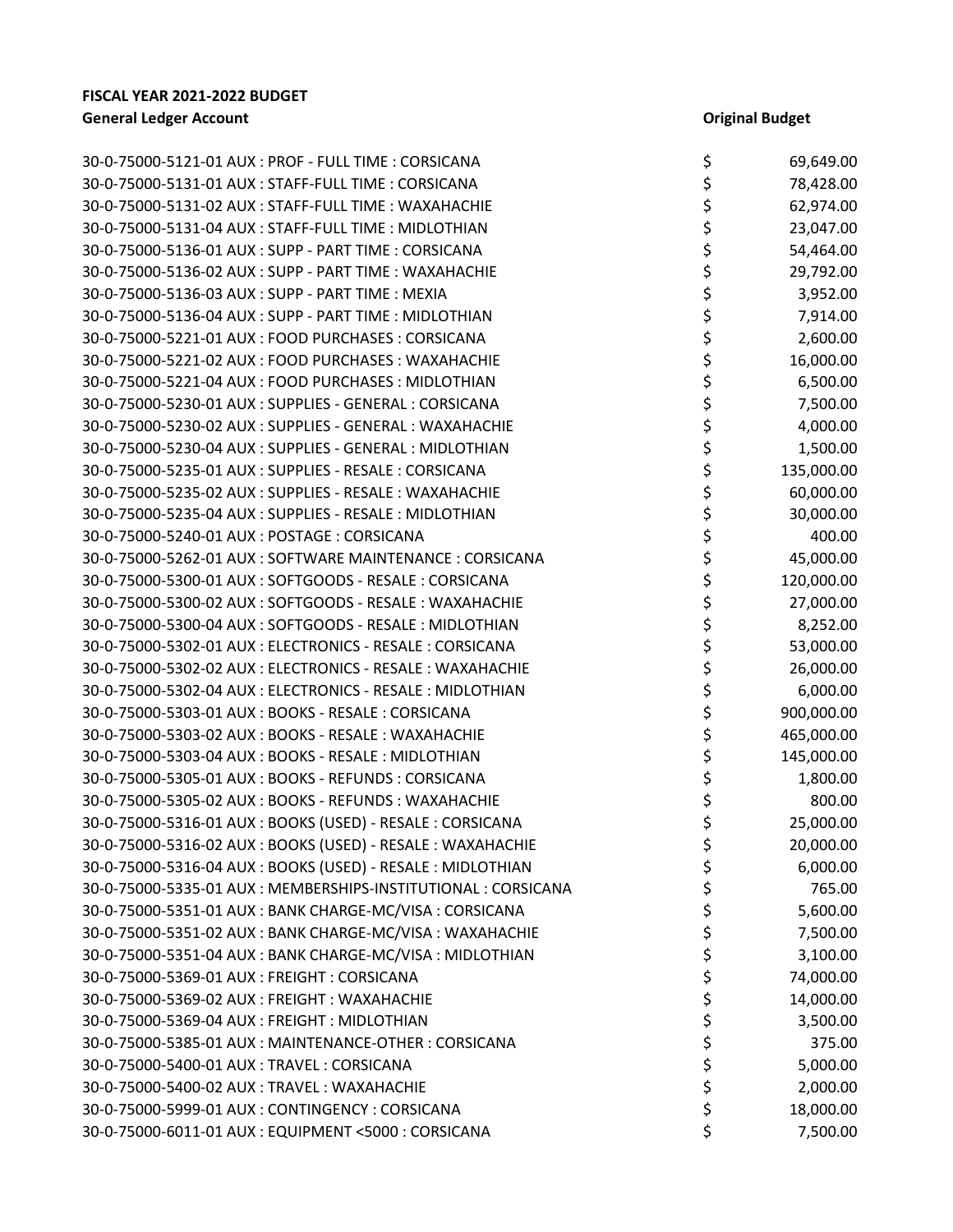| FISCAL YEAR 2021-2022 BUDGET                                   |          |                        |
|----------------------------------------------------------------|----------|------------------------|
| <b>General Ledger Account</b>                                  |          | <b>Original Budget</b> |
| 30-0-75000-7110-01 AUX : BEN-EMP RETIREMENT : CORSICANA        | \$       | 12,000.00              |
| 30-0-75000-7110-02 AUX : BEN-EMP RETIREMENT : WAXAHACHIE       | \$       | 4,080.00               |
| 30-0-75000-7110-04 AUX : BEN-EMP RETIREMENT : MIDLOTHIAN       | \$       | 1,848.00               |
| 30-0-75000-7114-01 AUX : BEN-NSE DEP HEALTH INS : CORSICANA    |          | 12,000.00              |
| 30-0-75000-7114-02 AUX : BEN-NSE DEP HEALTH INS : WAXAHACHIE   | \$<br>\$ | 10,380.00              |
| 30-0-75000-7115-01 AUX : BEN-NSE EMP HEALTH : CORSICANA        | \$       | 15,000.00              |
| 30-0-75000-7115-02 AUX : BEN-NSE EMP HEALTH : WAXAHACHIE       |          | 7,500.00               |
| 30-0-75000-7115-04 AUX : BEN-NSE EMP HEALTH : MIDLOTHIAN       | \$<br>\$ | 7,500.00               |
| 30-0-75000-7118-01 AUX: BEN-MEDICARE TAX MATCH: CORSICANA      |          | 1,968.00               |
| 30-0-75000-7118-02 AUX: BEN-MEDICARE TAX MATCH: WAXAHACHIE     | \$\$\$   | 804.00                 |
| 30-0-75000-7118-04 AUX : BEN-MEDICARE TAX MATCH : MIDLOTHIAN   |          | 336.00                 |
| 30-0-75000-7121-01 AUX: BEN-SOCIAL SEC TAX MATCH: CORSICANA    |          | 1,440.00               |
| 30-0-75000-7121-02 AUX : BEN-SOCIAL SEC TAX MATCH : WAXAHACHIE |          | 456.00                 |
| 30-0-75000-7121-04 AUX: BEN-SOCIAL SEC TAX MATCH: MIDLOTHIAN   | \$\$\$   | 84.00                  |
| 30-0-75000-7124-01 AUX: BEN-NSE STATE RET MATCH: CORSICANA     | \$       | 10,800.00              |
| 30-0-75000-7124-02 AUX : BEN-NSE STATE RET MATCH : WAXAHACHIE  | \$       | 4,740.00               |
| 30-0-75000-7124-04 AUX : BEN-NSE STATE RET MATCH : MIDLOTHIAN  | \$       | 1,728.00               |
| Totals for DEPARTMENT: 75000 - COLLEGE BOOKSTORE               | \$       | 2,676,576.00           |
| 30-0-75010-5235-01 AUX: SUPPLIES - RESALE: CORSICANA           | \$       | 1,993.00               |
| Totals for DEPARTMENT: 75010 - GIFT SHOP                       | \$       | 1,993.00               |
| 30-0-75100-5131-01 AUX : STAFF-FULL TIME : CORSICANA           | \$       | 369,431.00             |
| 30-0-75100-5133-01 AUX: SUPP STAFF - O/T: CORSICANA            | \$       | 12,818.00              |
| 30-0-75100-5136-01 AUX: SUPP - PART TIME: CORSICANA            | \$       | 73,326.00              |
| 30-0-75100-5157-01 AUX: COLLEGE WORK STUDY: CORSICANA          | \$       | 212.00                 |
| 30-0-75100-5221-01 AUX: FOOD PURCHASES: CORSICANA              | \$       | 576,827.00             |
| 30-0-75100-5230-01 AUX: SUPPLIES - GENERAL: CORSICANA          | \$       | 54,624.00              |
| 30-0-75100-5262-01 AUX : SOFTWARE MAINTENANCE : CORSICANA      | \$       | 9,137.00               |
| 30-0-75100-5351-01 AUX: BANK CHARGE-MC/VISA: CORSICANA         | \$       | 3,636.00               |
| 30-0-75100-5384-01 AUX : MAINTENANCE-COPIERS : CORSICANA       | \$       | 118.00                 |
| 30-0-75100-5385-01 AUX: MAINTENANCE-OTHER: CORSICANA           | \$       | 23,522.00              |
| 30-0-75100-6037-01 AUX : UNIFORMS : CORSICANA                  | \$       | 2,500.00               |
| 30-0-75100-7110-01 AUX: BEN-EMP RETIREMENT: CORSICANA          | \$       | 11,769.00              |
| 30-0-75100-7114-01 AUX : BEN-NSE DEP HEALTH INS : CORSICANA    | \$       | 11,788.00              |
| 30-0-75100-7115-01 AUX : BEN-NSE EMP HEALTH : CORSICANA        | \$       | 73,104.00              |
| 30-0-75100-7118-01 AUX: BEN-MEDICARE TAX MATCH: CORSICANA      | \$       | 4,237.00               |
| 30-0-75100-7121-01 AUX: BEN-SOCIAL SEC TAX MATCH: CORSICANA    | \$       | 2,347.00               |
| 30-0-75100-7124-01 AUX : BEN-NSE STATE RET MATCH : CORSICANA   | \$       | 21,818.00              |
| 30-0-75100-7127-01 AUX: BEN - TRS 1ST 90 DAYS: CORSICANA       | \$       | 247.00                 |
|                                                                |          |                        |

## **Totals for DEPARTMENT: 75100 - DINING SERVICES \$ 1,251,461.00**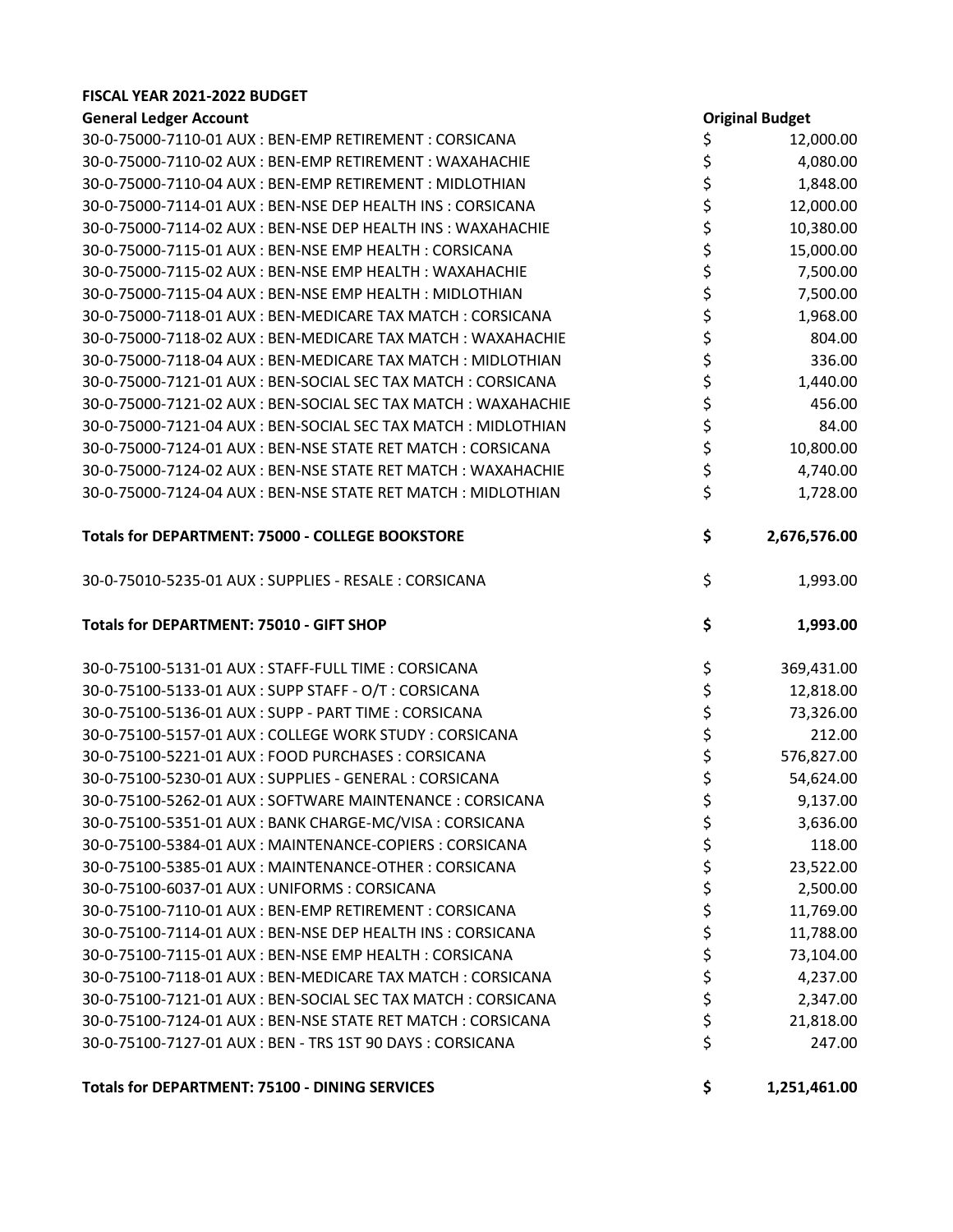| 30-0-75200-5131-01 AUX : STAFF-FULL TIME : CORSICANA           | \$       | 24,960.00  |
|----------------------------------------------------------------|----------|------------|
| 30-0-75200-5136-01 AUX: SUPP - PART TIME: CORSICANA            | \$       | 27,930.00  |
| 30-0-75200-5221-01 AUX: FOOD PURCHASES: CORSICANA              | \$       | 65,000.00  |
| 30-0-75200-5230-01 AUX: SUPPLIES - GENERAL: CORSICANA          |          | 8,000.00   |
| 30-0-75200-5250-01 AUX: ADVERTISING/PROMOTIONS: CORSICANA      | \$<br>\$ | 750.00     |
| 30-0-75200-5300-01 AUX: SOFTGOODS - RESALE: CORSICANA          | \$       | 10,000.00  |
| 30-0-75200-5330-01 AUX: MEMBERSHIPS/DUES: CORSICANA            | \$       | 225.00     |
| 30-0-75200-5351-01 AUX: BANK CHARGE-MC/VISA: CORSICANA         | \$       | 5,994.00   |
| 30-0-75200-5562-01 AUX: CONTRACT SER-OTHER: CORSICANA          | \$       | 3,000.00   |
| 30-0-75200-6011-01 AUX : EQUIPMENT <5000 : CORSICANA           |          | 2,500.00   |
| 30-0-75200-6037-01 AUX : UNIFORMS : CORSICANA                  |          | 500.00     |
| 30-0-75200-7110-01 AUX: BEN-EMP RETIREMENT: CORSICANA          |          | 3,432.00   |
| 30-0-75200-7115-01 AUX : BEN-NSE EMP HEALTH : CORSICANA        |          | 15,000.00  |
| 30-0-75200-7118-01 AUX : BEN-MEDICARE TAX MATCH : CORSICANA    | ややややや    | 780.00     |
| 30-0-75200-7121-01 AUX : BEN-SOCIAL SEC TAX MATCH : CORSICANA  |          | 120.00     |
| 30-0-75200-7124-01 AUX: BEN-NSE STATE RET MATCH: CORSICANA     |          | 4,920.00   |
| Totals for DEPARTMENT: 75200 - BEAUTIQUE                       | \$       | 173,111.00 |
| 30-0-75700-5121-01 AUX : PROF - FULL TIME : CORSICANA          | \$       | 78,000.00  |
| 30-0-75700-5131-01 AUX: STAFF-FULL TIME: CORSICANA             | \$       | 303,436.00 |
| 30-0-75700-5136-01 AUX: SUPP - PART TIME: CORSICANA            | \$       | 150,000.00 |
| 30-0-75700-5230-01 AUX: SUPPLIES - GENERAL: CORSICANA          |          | 1,580.00   |
| 30-0-75700-5240-01 AUX: POSTAGE: CORSICANA                     | \$\$\$   | 101.00     |
| 30-0-75700-5262-01 AUX: SOFTWARE MAINTENANCE: CORSICANA        |          | 9,167.00   |
| 30-0-75700-5304-01 AUX: BROCHURES/NEWSLETTERS: CORSICANA       | \$       | 417.00     |
| 30-0-75700-5318-01 AUX : MOVIE NIGHT : CORSICANA               | \$       | 6,292.00   |
| 30-0-75700-5335-01 AUX : MEMBERSHIPS-INSTITUTIONAL : CORSICANA | \$       | 633.00     |
| 30-0-75700-5405-01 AUX: MEALS: CORSICANA                       | \$       | 453.00     |
| 30-0-75700-5468-01 AUX: TELEPHONE-SERVICE: CORSICANA           | \$       | 8,044.00   |
| 30-0-75700-5580-01 AUX : RENTAL - FACILITIES : CORSICANA       | \$       | 39,600.00  |
| 30-0-75700-7110-01 AUX · REN-EMP RETIREMENT · CORSICANA        | \$       | 432.00     |
| 30-0-75700-7114-01 AUX : BEN-NSE DEP HEALTH INS : CORSICANA    | \$       | 6,049.00   |
| 30-0-75700-7115-01 AUX: BEN-NSE EMP HEALTH: CORSICANA          | \$       | 6,873.00   |
| 30-0-75700-7118-01 AUX: BEN-MEDICARE TAX MATCH: CORSICANA      | \$       | 1,002.00   |
| 30-0-75700-7121-01 AUX: BEN-SOCIAL SEC TAX MATCH: CORSICANA    | \$       | 992.00     |
| 30-0-75700-7124-01 AUX: BEN-NSE STATE RET MATCH: CORSICANA     | \$       | 5,023.00   |
|                                                                |          |            |

**Totals for DEPARTMENT: 75700 - STUDENT HOUSING \$ 618,094.00**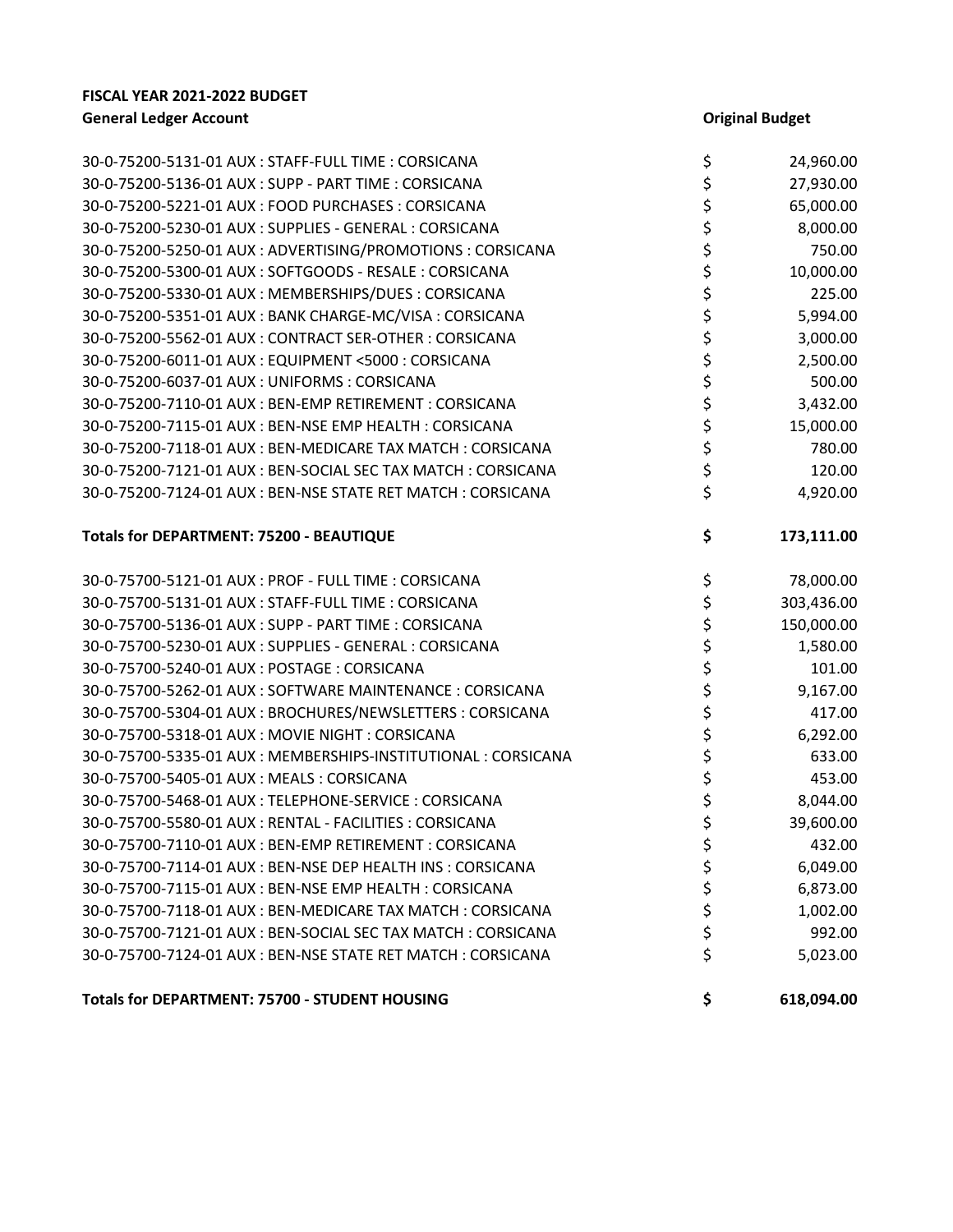| 30-0-75725-5131-01 AUX : STAFF-FULL TIME : CORSICANA          | \$         | 67,621.00    |
|---------------------------------------------------------------|------------|--------------|
| 30-0-75725-5137-01 AUX: STIPENDS: CORSICANA                   | \$<br>\$   | 2,500.00     |
| 30-0-75725-5230-01 AUX : SUPPLIES - GENERAL : CORSICANA       |            | 13,543.00    |
| 30-0-75725-5385-01 AUX: MAINTENANCE-OTHER: CORSICANA          |            | 2,450.00     |
| 30-0-75725-5463-01 AUX : TELEPHONE - STIPEND : CORSICANA      |            | 920.00       |
| 30-0-75725-5464-01 AUX : INTERNET : CORSICANA                 |            | 250,000.00   |
| 30-0-75725-5557-01 AUX: CONTRACT SERVICES: CORSICANA          |            | 24,300.00    |
| 30-0-75725-5559-01 AUX: CONTRACT SER-EXTERM: CORSICANA        |            | 3,600.00     |
| 30-0-75725-5564-01 AUX : CONTRACT SER-CUSTODIAL : CORSICANA   |            | 90,000.00    |
| 30-0-75725-5571-01 AUX: BACKGROUND CHECKS: CORSICANA          |            | 6,000.00     |
| 30-0-75725-7110-01 AUX: BEN-EMP RETIREMENT: CORSICANA         |            | 3,398.00     |
| 30-0-75725-7115-01 AUX : BEN-NSE EMP HEALTH : CORSICANA       | やややややややややや | 14,371.00    |
| 30-0-75725-7118-01 AUX: BEN-MEDICARE TAX MATCH: CORSICANA     |            | 801.00       |
| 30-0-75725-7124-01 AUX: BEN-NSE STATE RET MATCH: CORSICANA    |            | 5,258.00     |
| Totals for DEPARTMENT: 75725 - STUDENT HOUSING - MAINTENANCE  | \$         | 484,762.00   |
| 30-0-75730-5220-01 AUX: FUEL AND OIL: CORSICANA               | \$         | 1,367.00     |
| 30-0-75730-5385-01 AUX: MAINTENANCE-OTHER: CORSICANA          |            | 205,052.00   |
| 30-0-75730-5389-01 AUX: MAINTENACE-HVAC: CORSICANA            | \$\$\$     | 34,129.00    |
| 30-0-75730-5455-01 AUX : UTILITIES-ELECTRICITY : CORSICANA    |            | 186,260.00   |
| Totals for DEPARTMENT: 75730 - HOUSING - PLANT OPERATIONS     | \$         | 426,808.00   |
| 30-0-75800-5136-01 AUX: SUPP - PART TIME: CORSICANA           | \$         | 51,349.00    |
| 30-0-75800-5136-02 AUX : SUPP - PART TIME : WAXAHACHIE        |            | 12,540.00    |
| 30-0-75800-5230-01 AUX : SUPPLIES - GENERAL : CORSICANA       | ややみ        | 734.00       |
| 30-0-75800-5385-01 AUX: MAINTENANCE-OTHER: CORSICANA          |            | 4,636.00     |
| 30-0-75800-5468-01 AUX : TELEPHONE-SERVICE : CORSICANA        |            | 1,313.00     |
| 30-0-75800-6011-01 AUX : EQUIPMENT <5000 : CORSICANA          |            | 9,028.00     |
| 30-0-75800-7118-01 AUX: BEN-MEDICARE TAX MATCH: CORSICANA     | \$         | 505.00       |
| 30-0-75800-7121-01 AUX : BEN-SOCIAL SEC TAX MATCH : CORSICANA | \$         | 1,749.00     |
| 30-0-75800-7124-01 AUX: BEN-NSE STATE RET MATCH: CORSICANA    | \$         | 794.00       |
| Totals for DEPARTMENT: 75800 - STUDENT ACTIVITIES             | \$         | 82,648.00    |
| <b>Totals for FUND: 30 - AUX</b>                              | \$         | 8,987,313.00 |